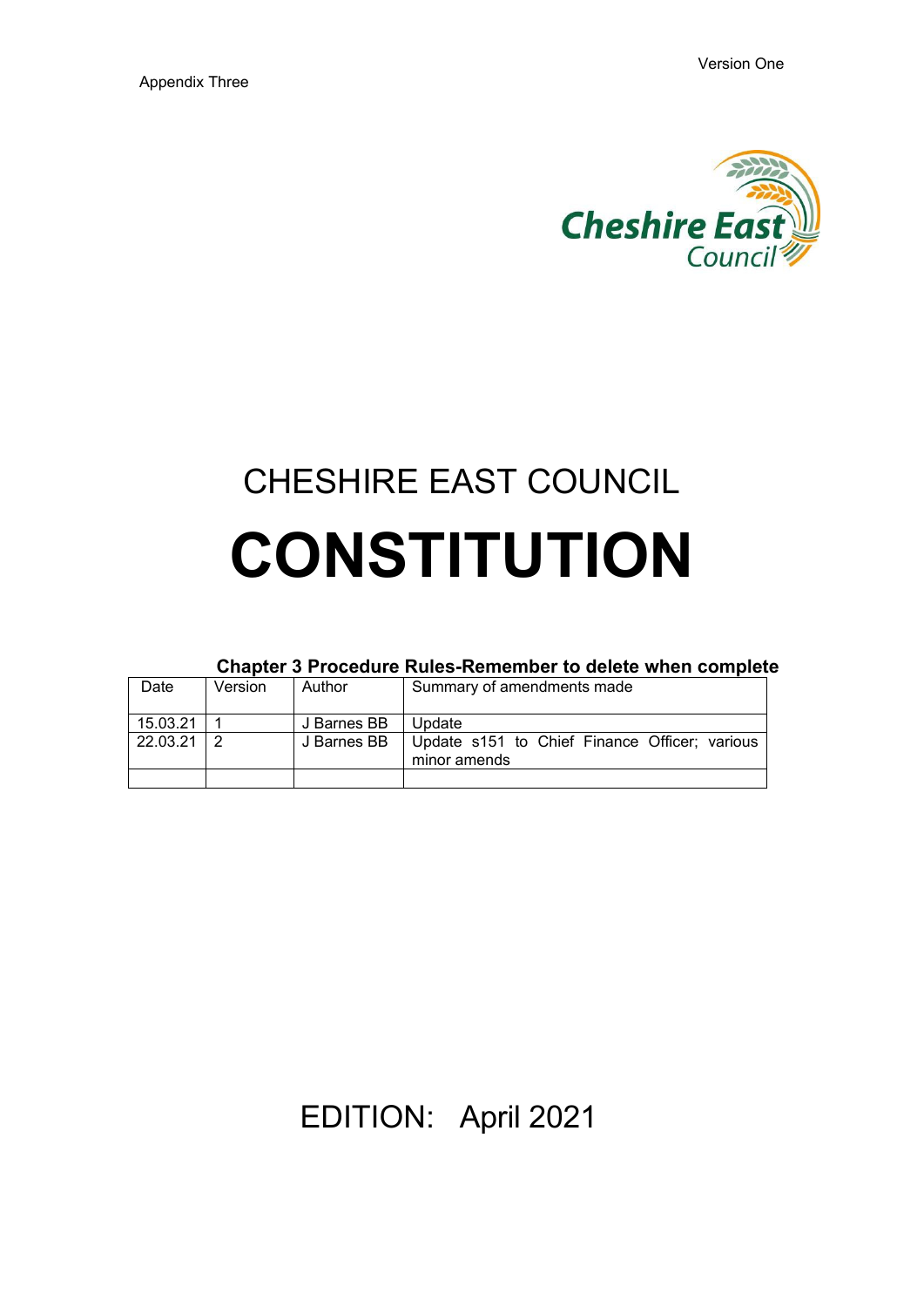# **Chapter 3 Procedure Rules**

This part of the Constitution covers the following areas:

| Part           | <b>Title</b>                                                           | <b>Contents</b>                                                                                                                                          |  |
|----------------|------------------------------------------------------------------------|----------------------------------------------------------------------------------------------------------------------------------------------------------|--|
| 1              | <b>Rules of Procedure</b>                                              | This part sets out the rules of procedure<br>relating to meetings and decisions of the<br>Council covering:                                              |  |
|                |                                                                        | 1.<br><b>Council Meetings</b>                                                                                                                            |  |
|                |                                                                        | $2_{-}$<br><b>Committee and Sub-Committee</b><br>Meetings                                                                                                |  |
|                |                                                                        | 3.<br><b>Scrutiny Procedure Rules</b>                                                                                                                    |  |
|                |                                                                        | <b>General Provisions</b><br>$4_{\cdot}$                                                                                                                 |  |
|                |                                                                        | 5.<br><b>Virtual Meeting Procedure Rules</b>                                                                                                             |  |
|                |                                                                        | <b>Appendix: Public Speaking</b>                                                                                                                         |  |
| $\overline{2}$ | <b>Access to Information</b><br><b>Procedure Rules</b>                 | This part sets out the rights to access<br>documents and information of the Council<br>and the obligations to publish and make<br>information available. |  |
| 3              | <b>Budget and Policy</b><br><b>Framework Procedure</b><br><b>Rules</b> | This part sets out the rules providing<br>the framework for managing the<br>Council's financial affairs.                                                 |  |
| 4              | <b>Finance Procedure</b><br><b>Rules (FPRs)</b>                        | This part sets out the rules relating to<br>the financial operation of the Council,<br>covering:                                                         |  |
|                |                                                                        | 1.<br>Introduction                                                                                                                                       |  |
|                |                                                                        | 2.<br><b>Financial Management</b>                                                                                                                        |  |
|                |                                                                        | 3.<br><b>Financial Planning</b>                                                                                                                          |  |
|                |                                                                        | 4.<br>Risk Management and Control of<br><b>Resources</b>                                                                                                 |  |
|                |                                                                        | 5.<br><b>Financial Systems and Procedures</b>                                                                                                            |  |
|                |                                                                        | 6.<br><b>External Arrangements</b>                                                                                                                       |  |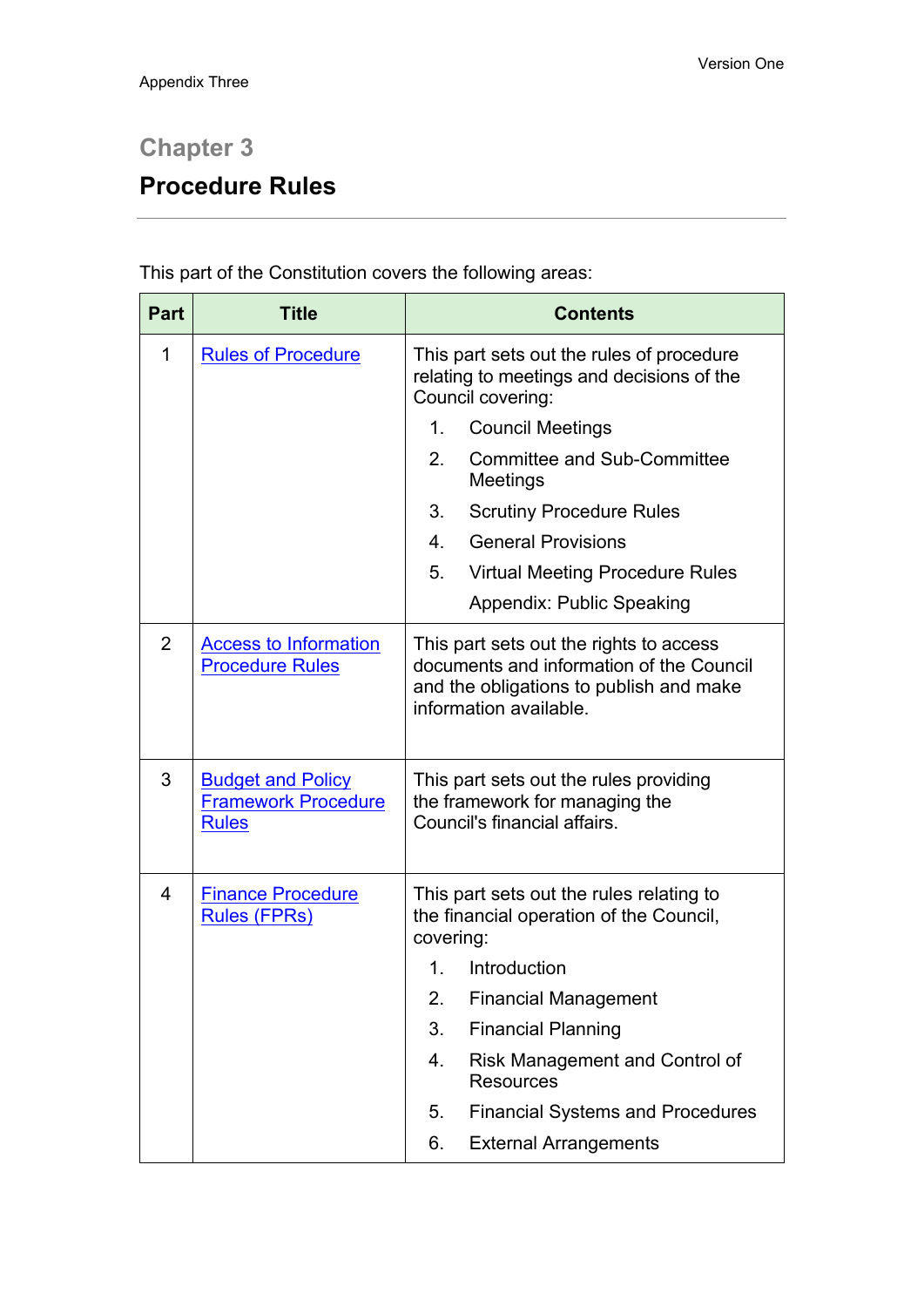| <b>Part</b> | <b>Title</b>                                     | <b>Contents</b>                                                                                                        |  |
|-------------|--------------------------------------------------|------------------------------------------------------------------------------------------------------------------------|--|
| 5           | <b>Contract Procedure</b><br><b>Rules (CPRs)</b> | This part sets out the rules covering the<br>way in which the Council contracts with<br>other organisations, covering: |  |
|             |                                                  | <b>General Rules</b><br>$1_{-}$                                                                                        |  |
|             |                                                  | 2.<br>Rules which apply to ALL contracts                                                                               |  |
|             |                                                  | 3<br>Contracts below the Public<br><b>Procurement Threshold</b>                                                        |  |
|             |                                                  | Contracts at or above the Public<br>4<br><b>Procurement Threshold</b>                                                  |  |
|             |                                                  | Procedures for ALL Requests for<br>5.<br>Quotation and Invitations to Tender                                           |  |
|             |                                                  | 6.<br><b>Contracts and Post Procurement</b><br>Requirements                                                            |  |
|             |                                                  | <b>Waiver and Breach</b><br>$7^{\circ}$                                                                                |  |
| 6           | <b>Employment Procedure</b><br><b>Rules</b>      | This part sets out the rules relating to the<br>recruitment, appointment and dismissal of<br>senior staff.             |  |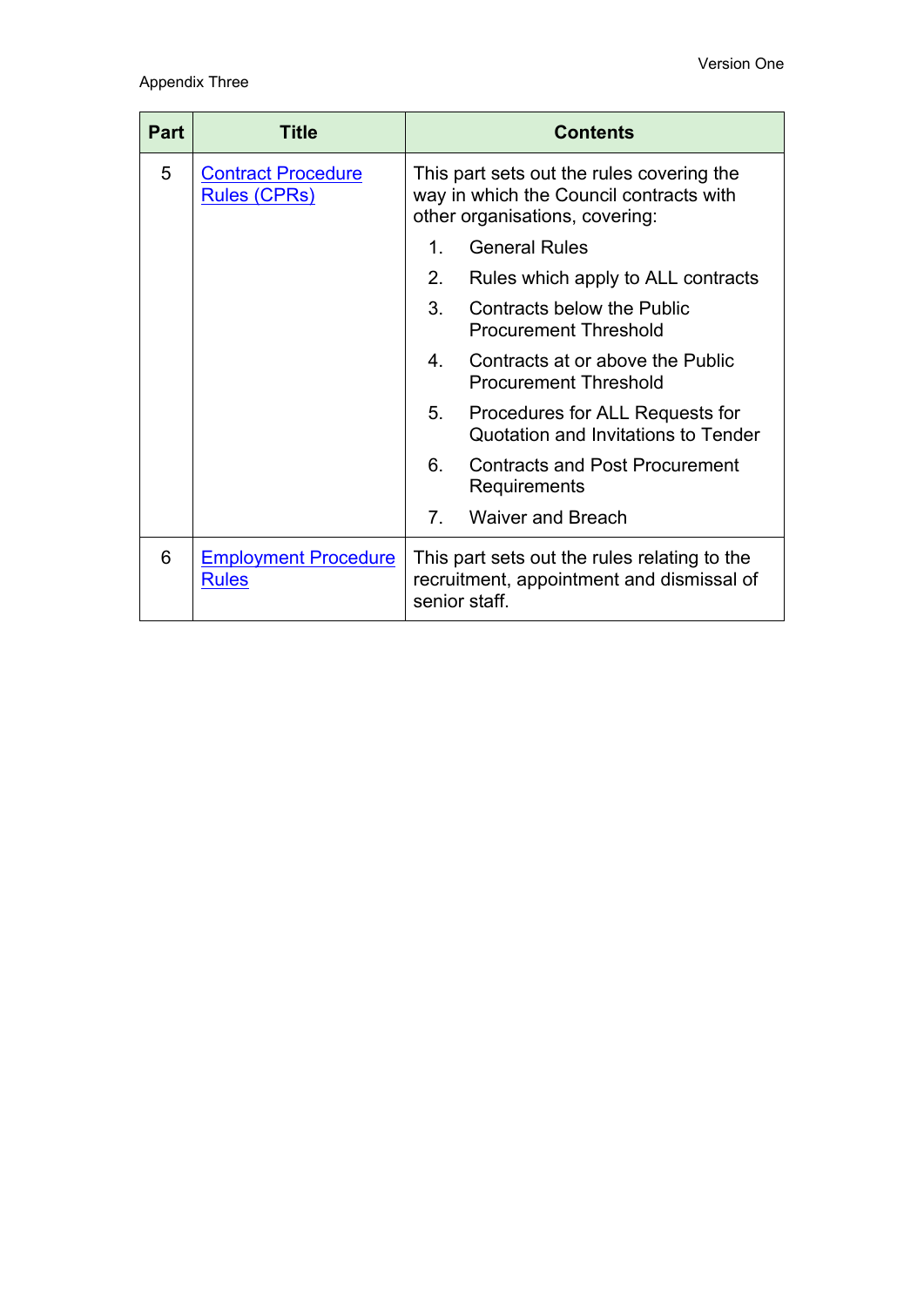# **Chapter 3 – Part 1**

# <span id="page-3-0"></span>**Rules of Procedure**

# **1. Council Meetings**

- 1.1 The Council will decide when and where its meetings will take place. Details will be contained in a calendar of meetings which will be approved by the Council.
- 1.2 The Mayor, or the Council, can agree to hold a meeting at a different place or time.
- 1.3 An extraordinary meeting can be called by resolution of the Council or by the Mayor, or five Councillors can ask the Mayor, in writing, to call a special meeting. If the Mayor does not agree within 7 days, then those Councillors can call the meeting by giving written notice to the Monitoring Officer, provided the purpose of the meeting is a valid one.
- 1.4 The Monitoring Officer, in consultation with the Mayor, may also call a special meeting, taking into consideration the subject matter of the request, its urgency and impact on the Council, Councillors and their constituents.
- 1.5 Before the start and at the end of each meeting, Councillors and Officers will stand whilst the Mayor and the Deputy Mayor enter and leave the room.

# *Mayor and Deputy Mayor of the Council*

- 1.6 At its annual Mayor-making meeting, the Council will elect its Mayor and appoint its Deputy Mayor for the following year.
- 1.7 The Mayor of the Council, or in his/her absence the Deputy Mayor (who will have the same powers and duties as the Mayor), will preside at meetings of the Council.

# *Quorum*

1.8 No business shall be dealt with at a Council meeting if there are fewer than 21 Councillors present. Where the meeting has started, and the number of Councillors present falls below 21, the Mayor will adjourn the meeting. Where the Mayor does not give a date and/or time to reconvene, all business not completed will be considered at the next scheduled meeting.

#### *What the Council can decide*

1.9 The Council will decide such matters as required by the law, and those matters set out in **Chapter 2** of this Constitution.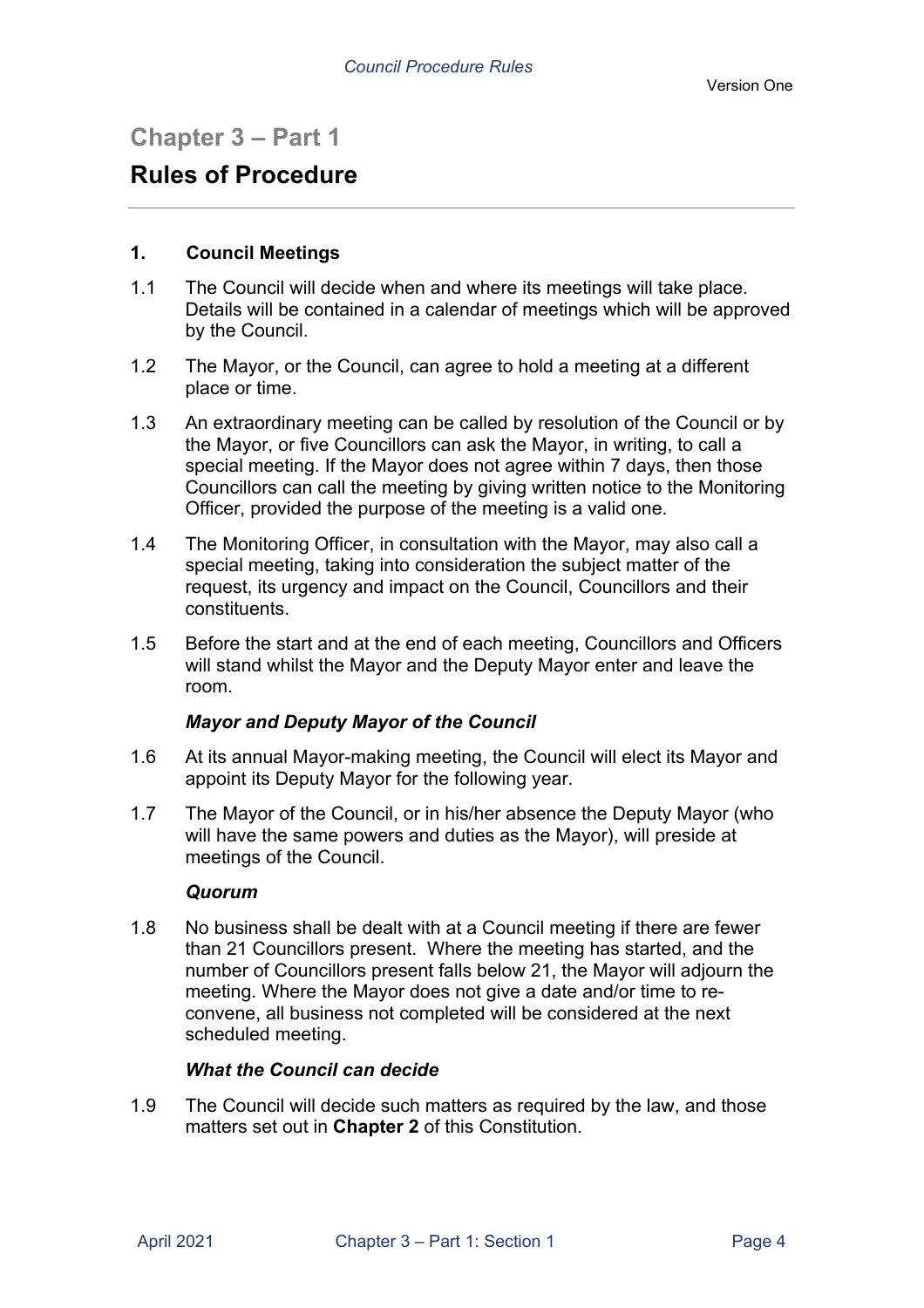# *Council Agenda and Order of Business*

1.10 The Council has adopted **Error! Reference source not found.** – these are for guidance only.

# **Agenda for Annual Council Meeting**

- **Prayers**
- Apologies for Absence
- Declarations of Interest
- Election of Mayor and Appointment of Deputy Mayor
- Mayor's Announcements
- Approval of Minutes of previous meeting
- Leader's Announcements
- Political Representation on the Council's Committees
- Allocation of Chairs and Vice-Chairs of the Committees of the **Council**
- Appointments to non-executive Organisations and Panels

# **Agenda for Ordinary Council Meetings**

- **Prayers**
- Apologies for Absence
- Declarations of Interest
- Approval of Minutes of previous meeting
- Mayor's Announcements
- Leader's Announcements
- Recommendations from Committees
- Notices of Motion
- Questions from Councillors
- 1.11 Business shall be dealt with in the order in which it is set out in the agenda unless the Mayor (or the Council) decides otherwise.

#### *Urgent Business*

1.12 Business cannot be dealt with at a Council meeting unless it is included in the Summons or unless the Mayor has agreed that it is urgent and cannot wait until the next meeting. The Mayor must give the reasons for urgency, which must be recorded in the Minutes of the meeting.

#### *Confirmation of Minutes*

- 1.13 Minutes of the last Council meeting must be confirmed at the next ordinary meeting of the Council where possible.
- 1.14 Only matters relating to the accuracy of the Minutes can be raised, which must be done by way of a motion which is proposed, seconded and voted upon. Where no issues are raised, or after the motion has been dealt with, the Mayor shall sign the Minutes.

#### *Matters for Decision by the Council*

1.15 When the item is reached on the agenda, the appropriate Chair of the relevant Committee will, where appropriate, move the recommendation or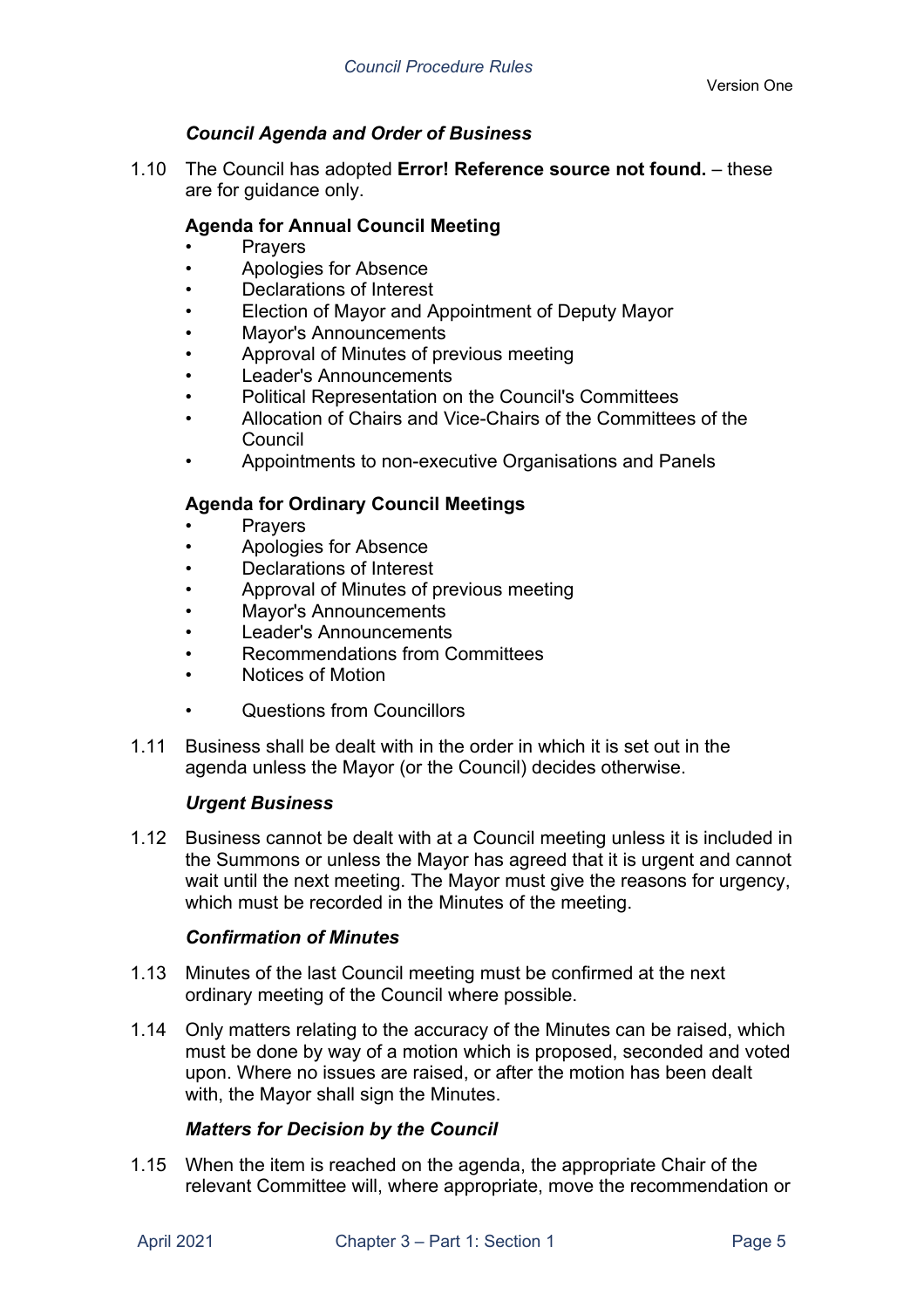advice, or endorsement of a Committee decision. Another Councillor may second the motion.

1.16 The Chair cannot ask the Council to agree to withdraw a recommendation of a Committee unless new and relevant information has become available after the decision of the body concerned. The information must be disclosed to the Council.

#### *Withdrawal of Motion*

1.17 A motion or amendment may be withdrawn by the mover provided the meeting, without discussion, agrees. Once the mover has asked for permission to withdraw, there should be no further discussion, unless the meeting refuses to agree to the request.

# *Motions Moved Without Notice*

- 1.18 Motions and amendments which can be moved at a Council meeting without notice are:
	- (a) Appointment of a Chair for the meeting.
	- (b) Motions relating to the accuracy of the minutes of the Council, a Committee or Sub-Committee.
	- (c) That an item of business specified in the summons should have precedence.
	- (d) Reference to a Committee or Sub-Committee.
	- (e) Appointment of or appointment to Committees, Sub-Committees occasioned by an item mentioned in the summons to the meeting.
	- (f) Receipt of Records of Decisions and Minutes of Committees and Sub-Committees
	- (g) Adoption of recommendations of Committees and Sub-Committees and any consequent resolutions.
	- (h) That leave is given to withdraw a motion.
	- (i) Receipt of reports of officers and any consequent resolutions.
	- (j) Extending the time limit for speeches.
	- (k) Amendment to motions.
	- (l) That the Council proceed to the next business.
	- (m)That the question be now put.
	- (n) That the debate be now adjourned.
	- (o) That the Council do now adjourn.
	- (p) Authorising the sealing of documents.
	- (q) Suspending Procedure Rules, in accordance with Procedure Rule 4.17.
	- (r) Motion under Section 100A(4) of the Local Government Act 1972 to exclude the press and public.
	- (s) That a Councillor named under Procedure Rules 4.6 and 4.7 should not be heard further or should leave the meeting.
	- (t) Giving consent of the Council where consent of the Council is required by these Procedure Rules.

# *Speaking and Questions at Council meetings*

1.19 A Councillor may ask the Mayor or the Chair of a Committee any question about a matter which the Council, or the Committee has powers, duties or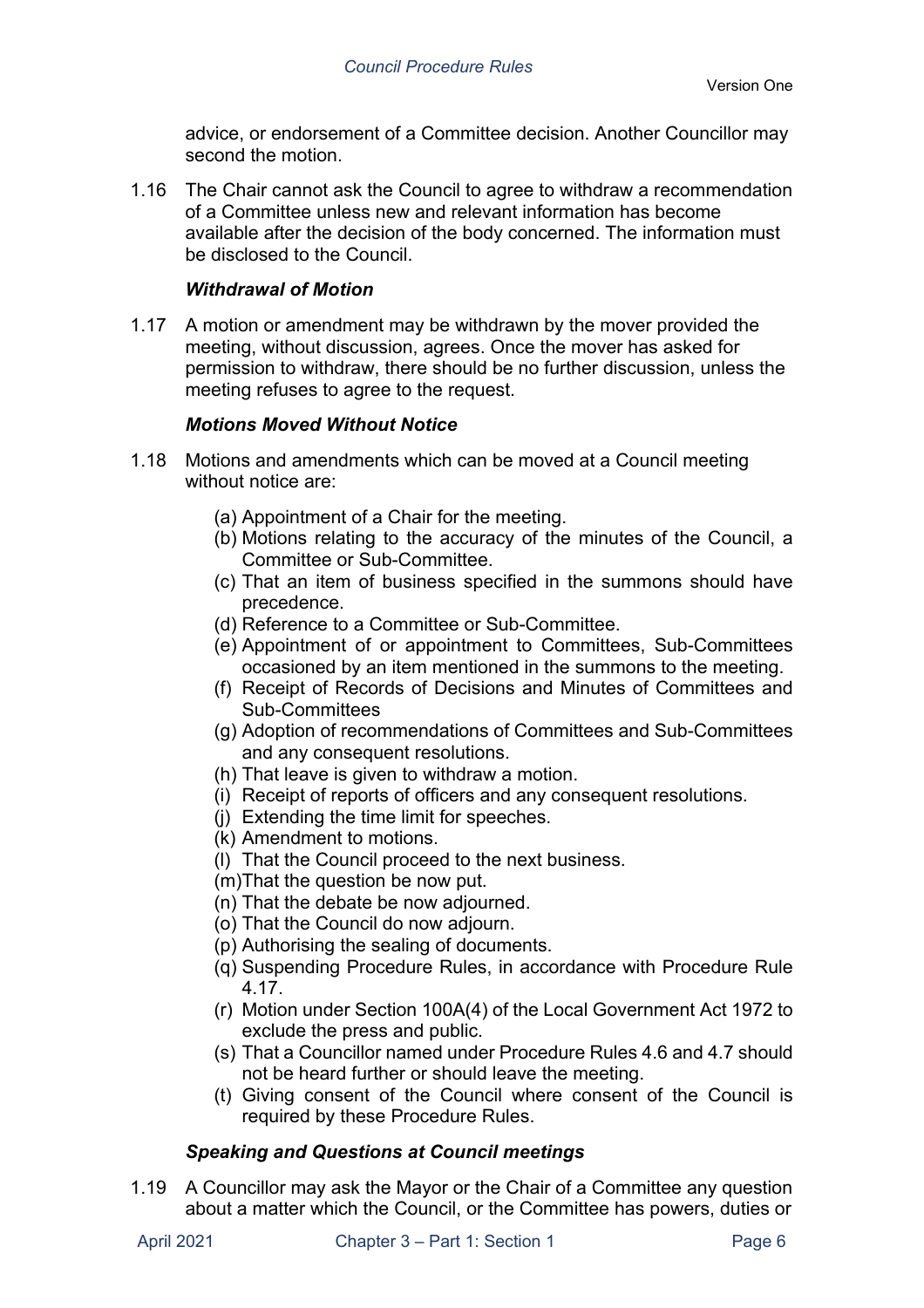responsibilities. The response will be given within 10 working days by written answer with a copy to all other Councillors (except where the response contains exempt or confidential information).

- 1.20 A Councillor may ask the nominated/designated representative of the Cheshire Fire Authority or the Cheshire Police and Crime Panel any question about the responsibilities of his/her respective Authority.
- 1.21 For the Chair of a Committee or the nominated/designated representative of the Cheshire Fire Authority or the Cheshire Police and Crime Panel questions must be sent in writing to the Monitoring Officer at least 3 clear working days before the meeting.
- 1.22 There will be a maximum question time period of 30 minutes. A maximum period of 2 minutes will be allowed for each Councillor wishing to ask a question during Councillors' question time. The Mayor or person presiding will have discretion to vary this requirement where he/she considers it appropriate.
- 1.23 Questions will be selected by the Mayor taking into account the time available.
- 1.24 Those Councillors submitting more than one question in writing may indicate the priority of importance of each question.
- 1.25 Questions in writing will not be read out at Council meetings.
- 1.26 All Questions will be brief, clear and focussed.
- 1.27 No questions will be allowed which, in the opinion of the Monitoring Officer are:
	- inappropriate, frivolous, derogatory, offensive or vexatious;
	- related to a Council employment or staffing matter;
	- potentially defamatory; or
	- substantially the same as questions submitted to a meeting of Council during the preceding 6 months.
- 1.28 Questions will be asked and answered without discussion. In replying, the Councillor responding will use all reasonable endeavours to address the matters raised in the question. The Councillor responding may decline to answer any question or may: reply direct, reply by reference to a publication, or reply by written answer with a copy to such other Councillors as the Council agrees, or refer the question to an appropriate Committee.
- 1.29 Following the answer to each question, the Mayor may permit the questioner to ask a concise and focussed supplementary question which relates to the subject matter of the initial question and answer.
- 1.30 Where a question submitted under this Procedure Rule relates to a matter that appears on the agenda for that meeting, the question shall be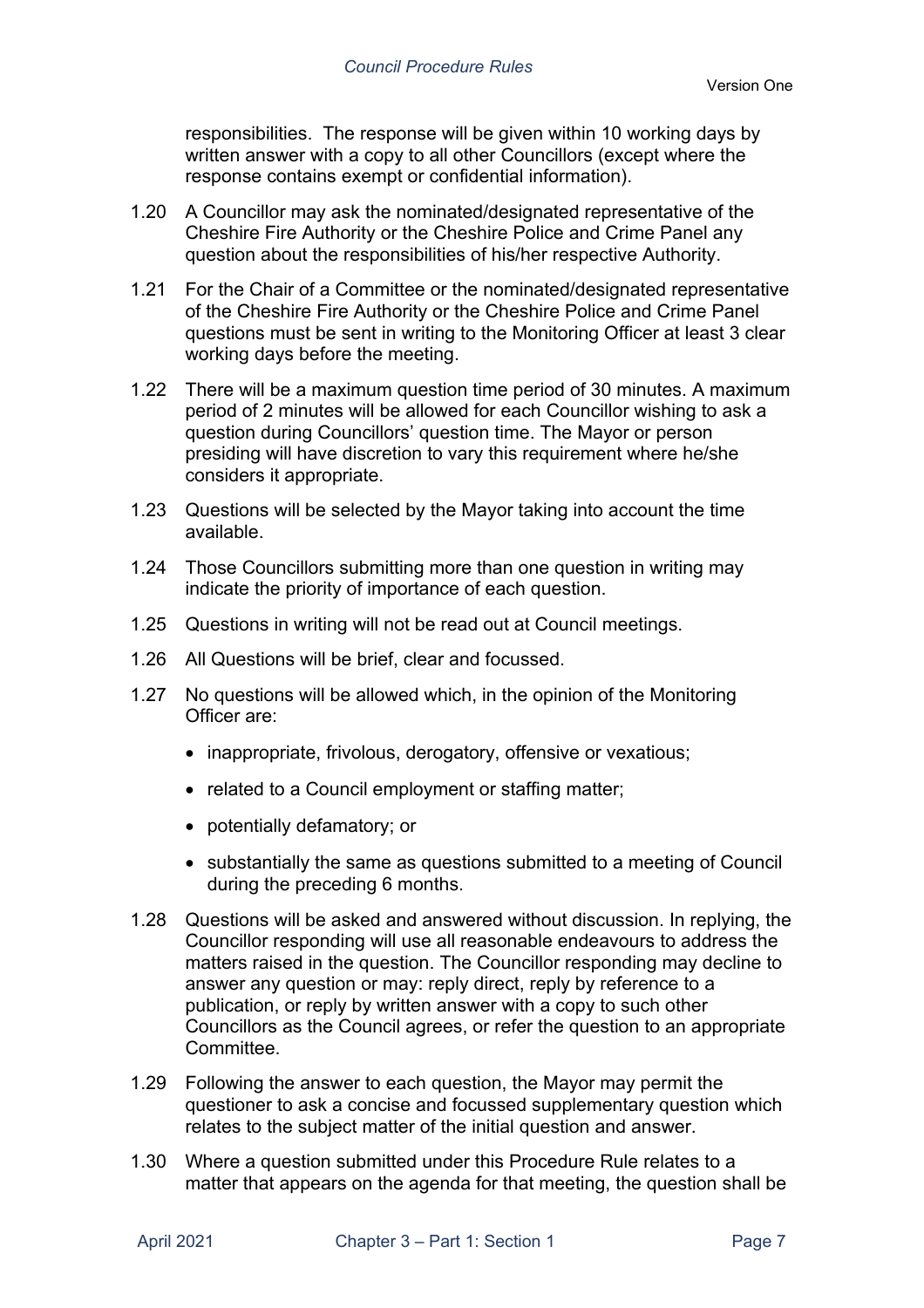put and answered in accordance with this Procedure Rule, at the start of the consideration of that matter.

#### *Notices of Motion*

- 1.31 A notice of motion must relate to matters for which the Council has responsibility or which affects its area.
- 1.32 Notice of every motion (other than a motion which may be moved without notice) shall be given in writing, signed by the Member(s) of the Council giving the notice, and delivered, at least 7 clear working days before the next meeting of the Council, to the Monitoring Officer or the Head of Governance and Democratic Services by whom it shall be dated, in the order in which it is received.
- 1.33 Councillors are permitted to submit Notices of Motion in email and electronic form.
- 1.34 The Monitoring Officer shall, if need be, give a ruling as to whether the Motion is relevant and acceptable.
- 1.35 If the Monitoring Officer considers the motion, amendment or question to be substantially the same as a motion submitted to a meeting of Council during the previous 6 months or to be vexatious, irrelevant, potentially defamatory, frivolous, offensive, related to employees or is otherwise improper the Monitoring Officer will return it to the Councillor who submitted it along with an explanation in writing to the Councillor about why it will not be included on the agenda for the meeting.

#### *Motions to be set out in Summons*

1.36 The agenda papers for every ordinary meeting of the Council will set out the full text of all motions of which notice has been duly given, unless the Councillor giving the notice has intimated in writing, when giving it, that he/she proposed to move it at some later meeting or has withdrawn it. The motions will be listed in the papers according to the order in which they have been received.

#### *Withdrawal of Motion which is before the Council*

- 1.37 A Notice of Motion will be regarded as withdrawn if:
	- (a) prior to the Council meeting, an indication to this effect is given in writing to at least one of the above-named officers by the Councillor who submitted the Notice, or
	- (b) at the Council meeting, oral notice to this effect is given by the Councillor who submitted the Notice, or
	- (c) the Notice of Motion is not moved and seconded at the meeting of Council.

#### *Procedure at the Meeting*

1.38 When a Motion has been moved and seconded the mover and seconder shall jointly be allowed a total period of 2 minutes in which to explain the purpose of the motion before it is dealt with. The Mayor may then decide that the motion shall stand referred without discussion to such of those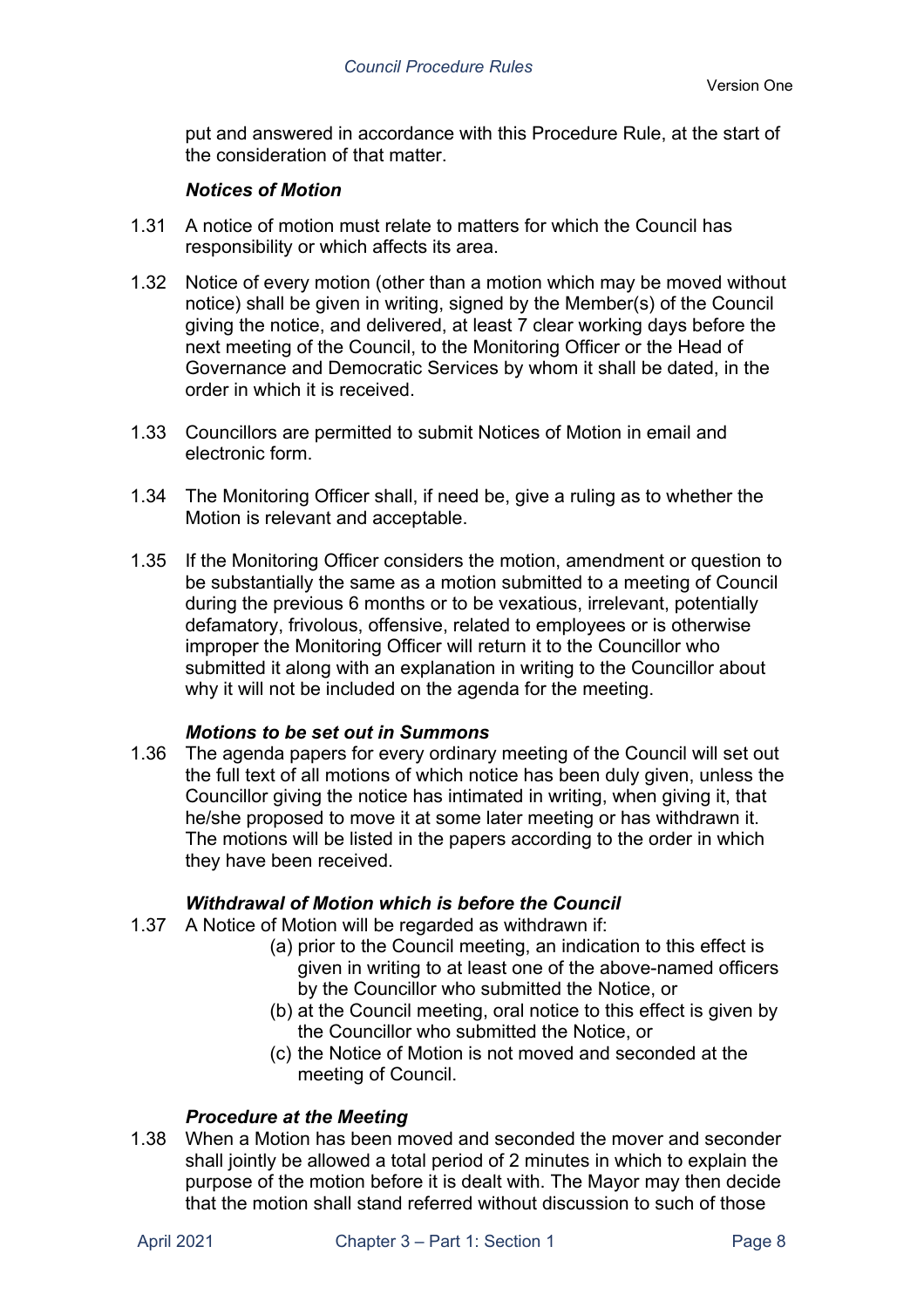bodies as the Mayor may determine, for determination. However, if the Mayor considers it conducive to the despatch of business, the motion may be dealt with at the meeting at which it is initially considered.

#### *Procedure after the Meeting*

- 1.39 Each motion will then be referred to the relevant decision-making body for determination, without the need for any reference back to Council except where:
	- (a) arising from consideration of the motion, the Committee recommends to the Council a change to the Constitution, or
	- (b) there is some other legal or Constitutional requirement for the matter to be referred back to Council.
- 1.40 Unless the Chair of the appropriate decision-making body agreed there were good reasons not to do so, notices of motion must be referred to that body within two meeting cycles, and the proposer of the motion would be consulted before the body decided the matter.
- 1.41 At the meeting of the body to which the motion has been referred for consideration, the proposer of the motion if present shall be invited to speak first, followed by the seconder. The matter will then be opened up to wider discussion.

### *Rules of Debate*

#### *Motions and Amendments*

1.42 No motion or amendment shall be discussed unless it has been proposed and seconded. Where required by the Mayor, motions or amendments shall be put in writing and handed to the Mayor before they are further discussed or put to the meeting. The Mayor may, at his/her discretion, allow a motion or amendment to be put which is not in writing, provided that the Mayor has concluded that the wording of the motion or amendment is understood by all members of the body concerned. This requirement does not apply to motions submitted under paragraph 1.32.

#### *Seconder's Speech*

1.43 When seconding a motion or amendment a Councillor may advise the Mayor that he/she will reserve his/her right to speak until a later period in the debate.

#### *Only One Councillor to Stand at a Time*

1.44 When speaking at a Council meeting a Councillor would usually be required to stand and address the Mayor. However, the Mayor may choose to relax this convention. While a Councillor is speaking the other Councillors will remain seated, unless rising on a point of order or in personal explanation.

#### *Content and Length of Speeches*

1.45 A Councillor will confine his/her speech to the question under discussion, a personal explanation or a point of order. Except as indicated below, in the case of speeches made by Councillors when the Council is agreeing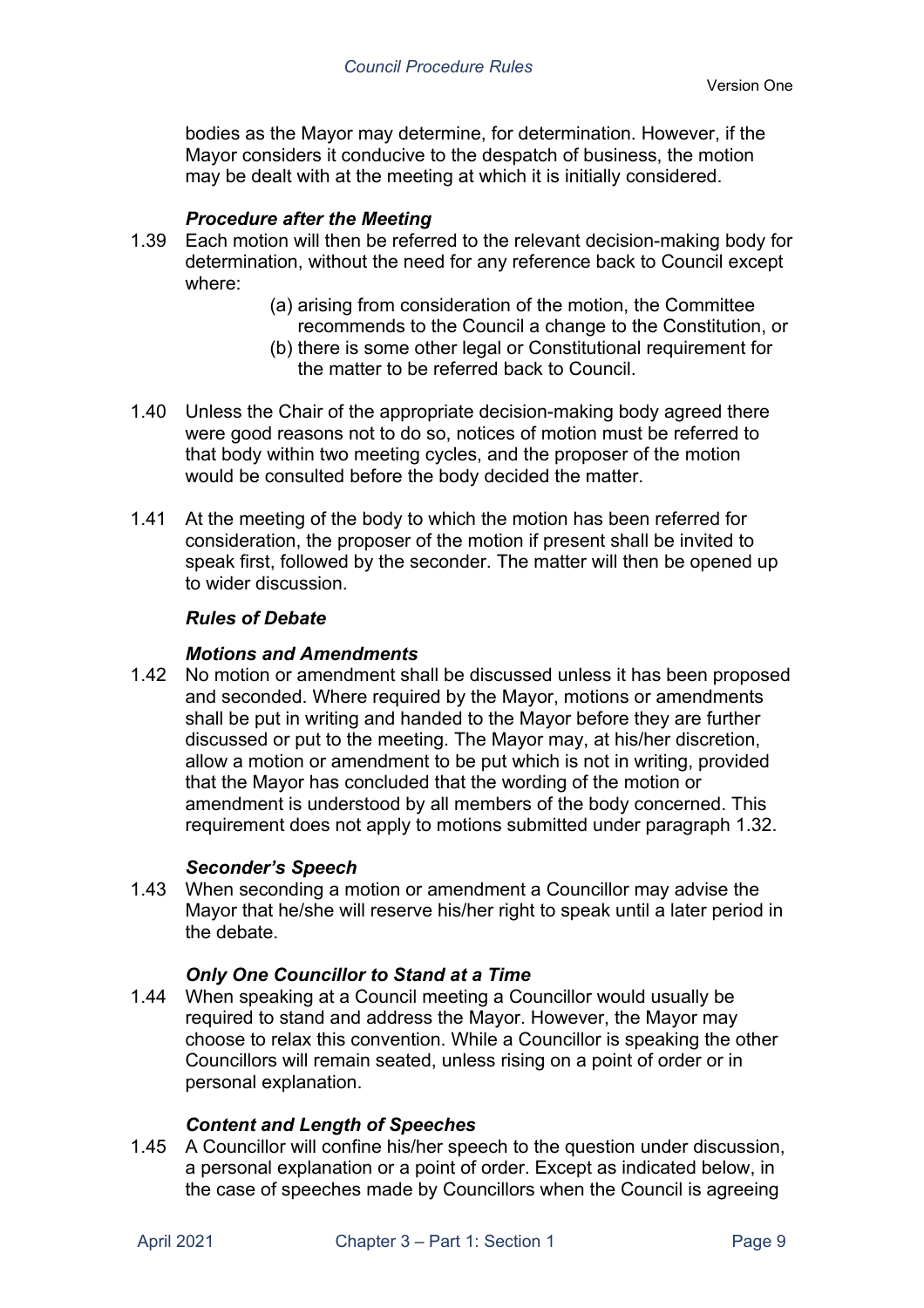a budget, or where the Council, Committee or Sub-Committee otherwise agrees, no speech will exceed 3 minutes.

1.46 In advance of the meeting at which the Council is due to agree a budget, the Council's Political Groups may agree that a limited number of speeches will be made on behalf of each Political Group, which exceed the 3 minute limitation contained in these Rules. The Mayor will have discretion as to how this will be implemented at the meeting and, where no agreement can be reached between the Political Groups, whether and (if so) how any extension of the 3 minute limitation might be permitted to operate.

#### *When a Councillor may speak again*

- 1.47 At a Council meeting a Councillor who has spoken on any motion shall not speak again whilst it is the subject of debate, except:
	- (a) to speak once on an amendment moved by another **Member**
	- (b) if the motion has been amended since he/she last spoke, to move a further amendment
	- (c) if his/her first speech was on an amendment moved by another Member, to speak on the main issue, whether or not the amendment on which he/she spoke was carried
	- (d) in exercise of a right of reply given by paragraph 1.54 (Right of Reply) or 1.56 (closure)
	- (e) on a point of order referring to the specific Procedure Rule
	- (f) by way of personal explanation
	- (g) to move one of the motions specified in 1.55 (b) to (j), below when the procedure in those paragraphs shall be followed.

#### *Amendments to Motions*

- 1.48 An amendment must be relevant to the motion and shall be to:
	- (a) leave out words
	- (b) leave out words and add others
	- (c) insert or add words

but such amendment shall not have the effect of negating the motion before the Council.

#### *Number of Amendments*

1.49 Only one amendment may be moved and discussed at a time. No further amendment shall be moved until the amendment under discussion has been disposed of, although the Mayor may allow two or more amendments to be discussed (but not voted on) together if this would facilitate the proper conduct of the business before the meeting.

#### *Status of Amendments*

1.50 If an amendment is lost, another amendment may be moved on the original motion. If an amendment is carried, the motion as amended shall take the place of the original motion and shall become the motion upon which any further amendment may be moved.

#### *Alterations to Motions or Amendments*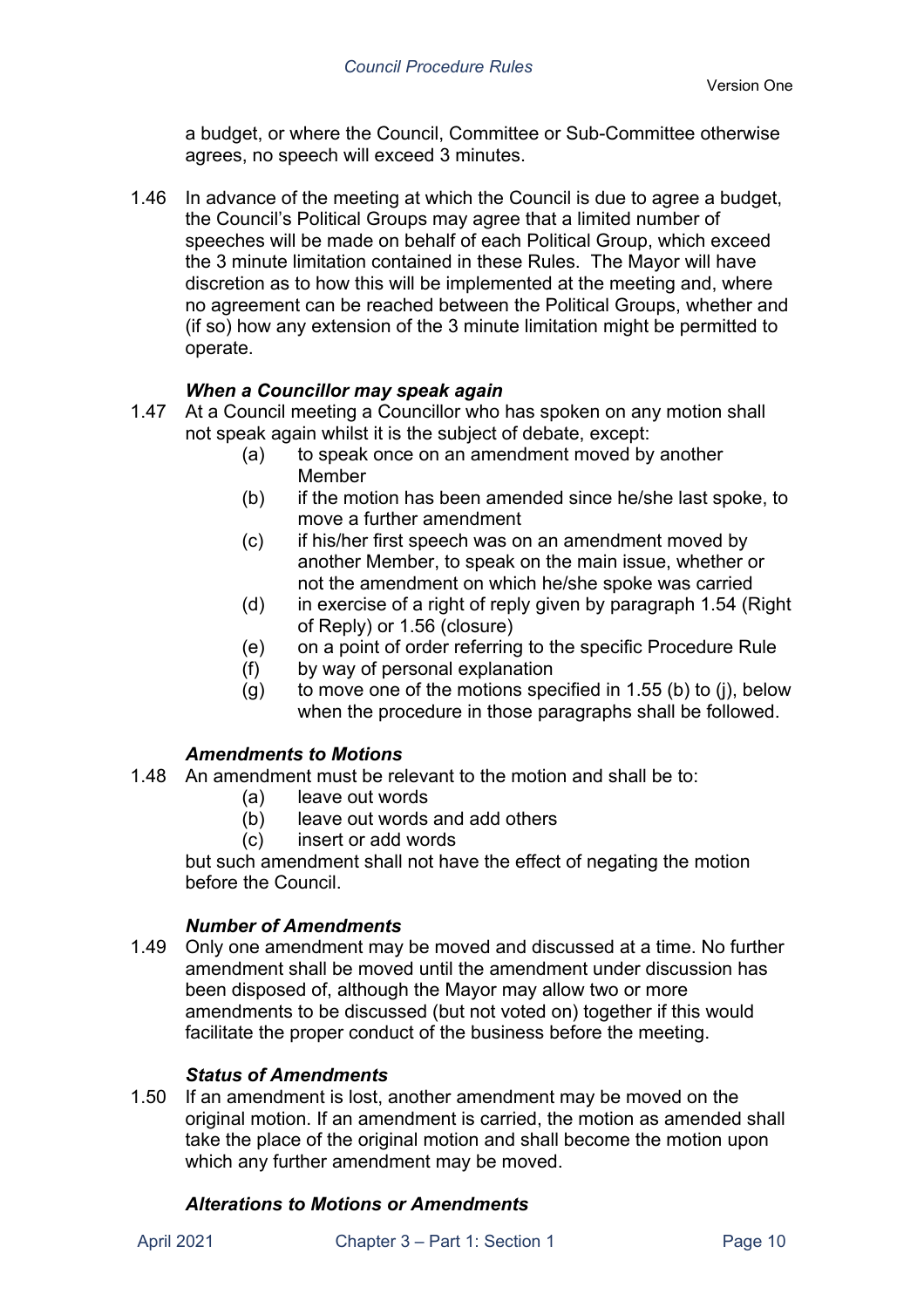1.51 A Councillor may alter a motion or amendment of which he/she has given notice and may also, with the consent of the seconder, alter a motion or amendment which he/she has moved. At least 24 hours' notice should be provided of any proposed amendment to the Monitoring Officer. In both cases, the consent of the Council is required. There should be no discussion on whether consent should or should not be given.

# *Right of Reply*

1.52 The mover of the motion shall have a right to reply at the close of the debate on the motion, immediately before it is put to the vote. If an amendment is moved, the mover of the original motion shall have a right of reply at the close of the debate on the amendment but shall not otherwise speak on it. The mover of the amendment shall have a right of reply to the debate on his/her amendment immediately before the mover of the original motion exercises his/her right of reply at the close of the debate.

# *Motions which may be moved during debate*

- 1.53 When a motion is under debate no other motion shall be moved except the following:
	- (a) to amend the motion
	- (b) to adjourn the meeting
	- (c) to adjourn the debate
	- (d) to proceed to the next business
	- (e) to suspend Procedure Rules
	- (f) to refer a matter to the Council, a Committee or Sub-Committee for consideration or reconsideration
	- (g) that the question be now put
	- (h) that a Councillor be not further heard
	- (i) by the Chair under paragraph 4.7, that a Councillor do leave the meeting
	- (j) a motion under Section 100A(4) of the Local Government Act 1972 to exclude the public.

# *Closure Motions*

- 1.54 A Councillor may move, without comment, at the conclusion of a speech of another Member, "That the Council proceed to the next business", "That the question be now put", "That the debate be now adjourned", or "That the Council do now adjourn". When one of these Motions has been seconded the Mayor shall proceed as follows:
	- (a) on a motion to proceed to next business unless in his/her opinion the matter before the meeting has been insufficiently discussed, he/she shall first give the mover of the original motion the right of reply, and then put to the vote the motion to proceed to next business
	- (b) on a motion that the question be now put unless in his/her opinion the matter before the meeting has been insufficiently discussed, he/she shall put to the vote the motion that the question be now put and, if it is passed, give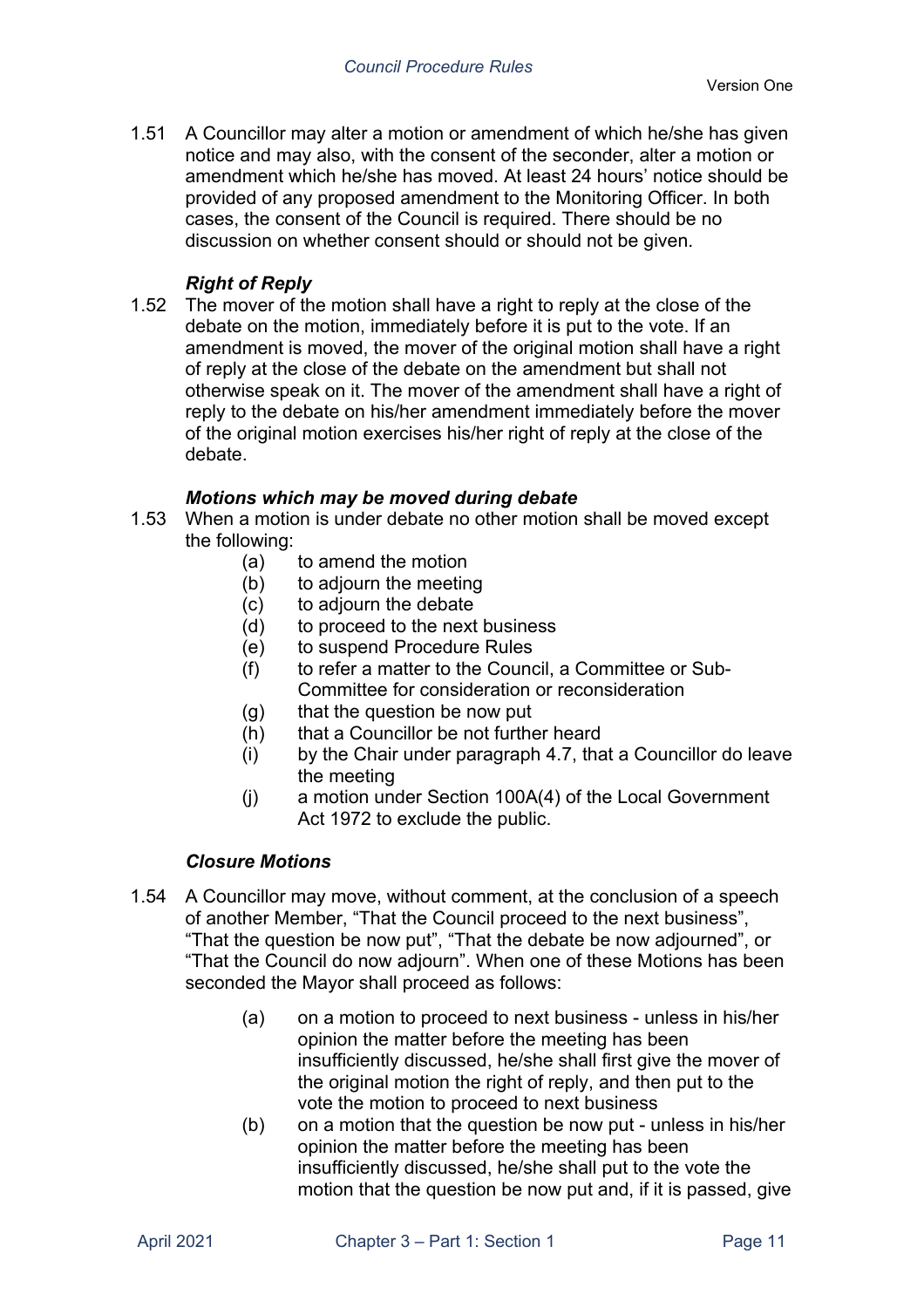the mover of the original motion the right of reply before putting the motion to the vote

(c) on a motion to adjourn the debate or the meeting - if in his/her opinion the matter before the meeting has been insufficiently discussed on that occasion he/she shall put the adjournment motion to the vote without giving the mover of the original motion the right of reply on that occasion.

#### *Points of Order*

1.55 A Councillor may rise on a point of order or in personal explanation and shall be entitled to be heard immediately. A point of order shall relate only to an alleged breach of a Procedure Rule or statutory provision, and the Councillor shall specify the Procedure Rule or statutory provision and the way in which he/she considers it has been breached. A personal explanation shall be confined to some material part of a former speech by him/her which may appear to have been misunderstood in the current debate.

# *Ruling of Chair on a Point of Order/Personal Explanation*

1.56 The ruling of the Chair of the meeting on a point of order or on the admissibility of a personal explanation shall not be open to discussion and shall be final.

#### *Respect for the Chair*

1.57 At the Council meeting whenever the Mayor rises during a debate any Councillor then standing shall sit down and the Council shall be silent.

#### *Rescission of Earlier Resolution*

- 1.58 Subject to paragraph 1.59, no motion or amendment shall be moved at a meeting of the Council to rescind any resolution of the Council which was passed within the preceding 6 months or which is to the same effect as one which has been rejected within that period.
- 1.59 Such a motion may be moved if:
	- 1.59.1 it is recommended by a Committee, or
	- 1.59.2 notice of such motion has been given under paragraph 1.32 and signed by at least 8 Councillors.

### *Voting*

- 1.60 Voting will be by a show of hands.
- 1.61 When a Councillor asks for a recorded vote to be taken, and 8 other Councillors support the request, the vote will be recorded to show whether each Councillor voted for or against the motion or abstained.
- 1.62 A recorded vote will not be taken if the vote has already begun to be taken by a show of hands.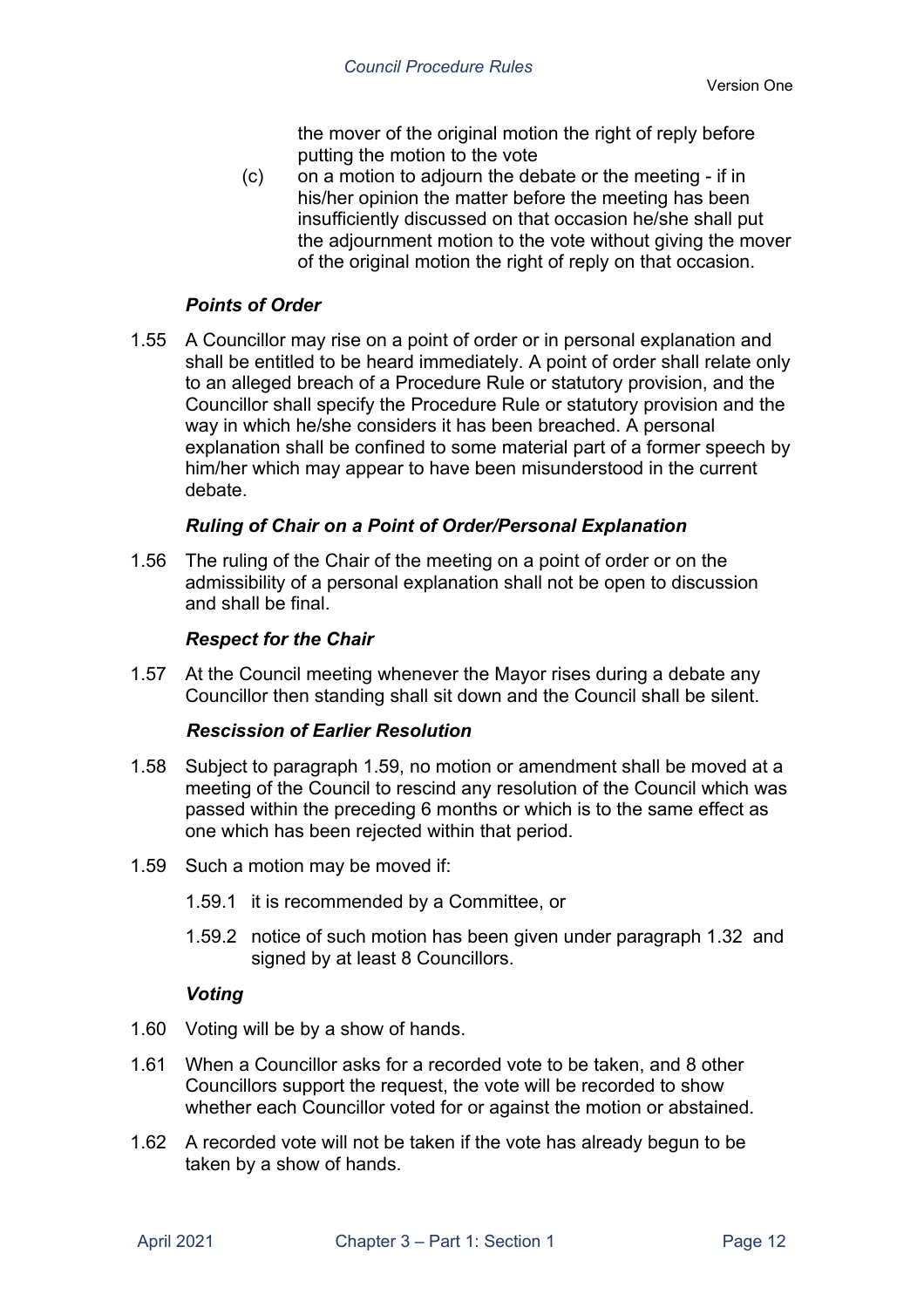- 1.63 Councillors must be in their designated seats for their vote to be counted. The Mayor may agree to waive this requirement before the vote is taken.
- 1.64 A Councillor may require, after a vote is completed, that the Minutes of the meeting record how he/she voted or abstained.
- 1.65 A Councillor may, immediately after the item of business is voted upon, request that a lost motion or amendment be recorded in the minutes.
- 1.66 Where there are equal votes cast for a motion or amendment the Mayor or the person presiding shall have a second or casting vote.

#### *Offices and Appointments*

- 1.67 A vote will be held to elect or appoint the Mayor and Deputy Mayor of the Council, the Leader of the Council and Councillors to any office or position where more than one person is nominated.
- 1.68 If more than one person is nominated for any position to be filled and there is not a clear majority of votes in favour of one person, then the name of the person with the least number of votes will be taken off the list and a new vote taken. The process will continue until there is a majority of votes for one person.

#### *Election of Chairs of Committees and Sub-Committees*

- 1.69 The Chairs and Vice-Chairs of the Council's committees and subcommittees shall be allocated to the political groups each year at the Annual Meeting of Council. Nominations to Chairs and Vice-Chairs shall be notified by the Council's Group Leaders or Group Whips in writing or by email to the Head of Democratic Services and Governance and shall thereafter be published on the Council's website. Such nominations shall be in accordance with the relevant numerical allocations made by Council in relation to the body in question.
- 1.70 A Councillor appointed as Chair or Vice-Chair must be a member of the relevant Committee or Sub-Committee.
- 1.71 Where a vacancy occurs in the office of Chair or Vice-Chair, the relevant Group Leader or Whip shall nominate a replacement.
- 1.72 Where both the Chair and Vice-Chair are absent from a meeting of the relevant body, a Chair will be appointed from those Councillors of the body present, provided the meeting is quorate.
- 1.73 A description of the Role and [Responsibilities](http://www.cheshireeast.gov.uk/pdf/Council-and-democracy/constitution/2017-18-constitution/Job-Description-of-Committee-Chairman.pdf) of a Chair of a meeting is available.

#### *Length of Meeting*

1.74 Meetings of the Council shall normally last up to 3 hours. An audible warning will be signalled after 2 hours and 50 minutes to advise Councillors of the need to conclude the business of the meeting.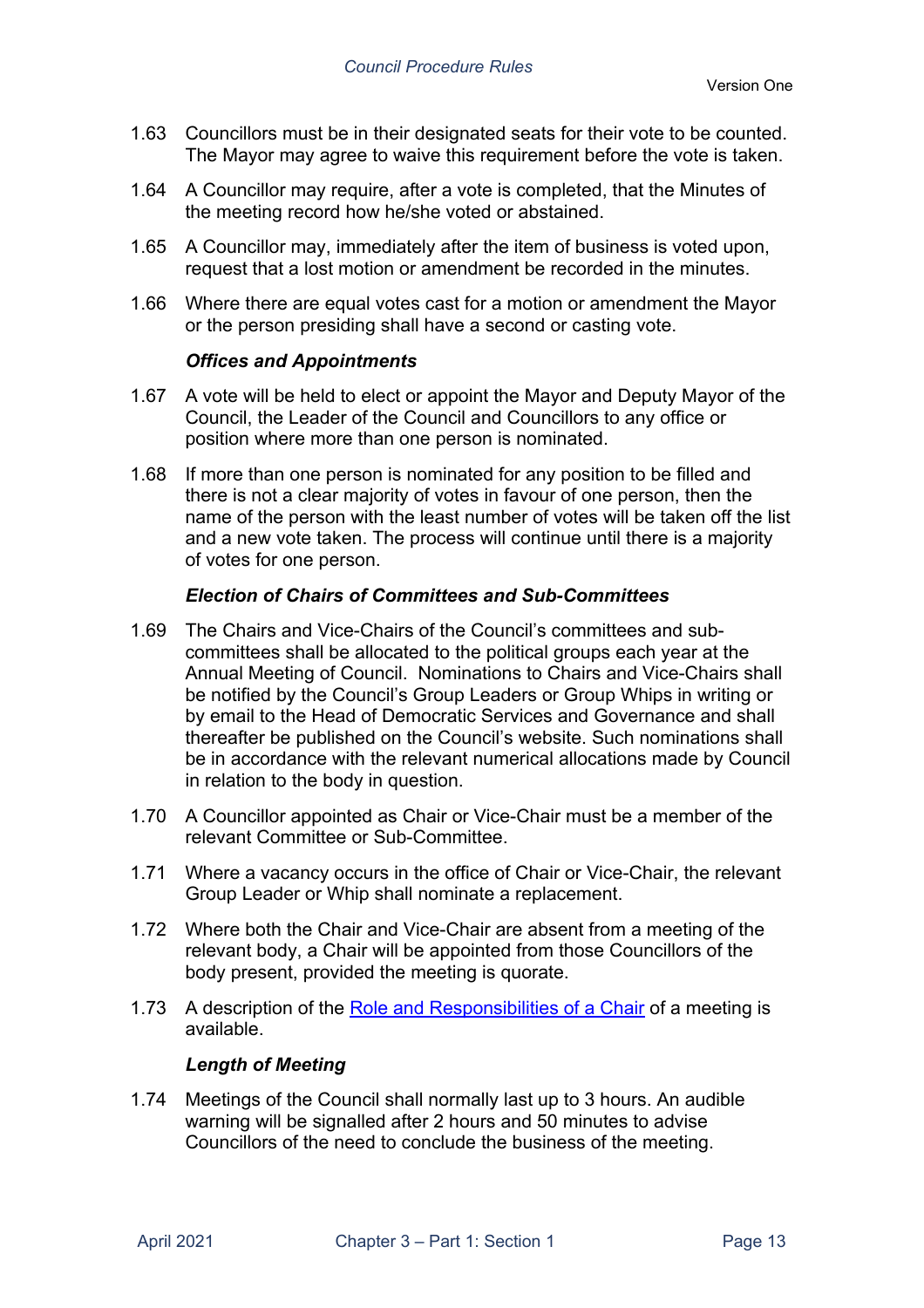- 1.75 Should there be unfinished business then a motion may be moved and seconded to extend the meeting by one hour to a maximum of 4 hours and the motion will be put to the meeting without debate.
- 1.76 In the event that the motion to extend the meeting is lost any remaining business shall then proceed in turn to be voted on without debate.
- 1.77 [Do you wish to have the option to adjourn to another time and place or not?]

# **3. Urgent Decisions Taken Outside of Meetings**

#### *Definition of an urgent decision*

1.78 A decision will be urgent in the case of: civil emergency; natural or manmade disaster; matter of serious public health; matters regarding safeguarding of people; or where the Council is at risk of serious reputational damage; loss or claims; or any other matters where the Chief Executive or in his/her absence the Chief Finance Officer has declared that an urgent decision is required to protect the interests of the Council. If a decision is deemed an urgent decision caused by a failure to plan appropriately or work without due regard to timeliness, the circumstances giving rise to the need for the decision should be reported to the Audit and Governance Committee.

#### *Urgent Decisions*

- 1.79 If a decision would normally be required to be made by full Council and which has to be decided before the next meeting of the Council the decision may be made by the Chief Executive or in his/her absence the Deputy Chief Executive (or in their absence their nominee) in consultation with Group Leaders and the Mayor (or in his/her absence the Deputy Mayor) subject to the following requirements being met:
	- (a) The decision-maker is satisfied that the matter is urgent and cannot await the next meeting of the Council, or an urgently convened Council meeting;
	- (b) The decision is reported for information to the next available meeting of the Council;
	- (c) The provisions of legislation are complied with;
	- (d) Advice has been taken from the Chief Executive, Council's Monitoring Officer and Chief Finance Officer;
	- (e) All Councillors are notified of the decision taken by electronic means.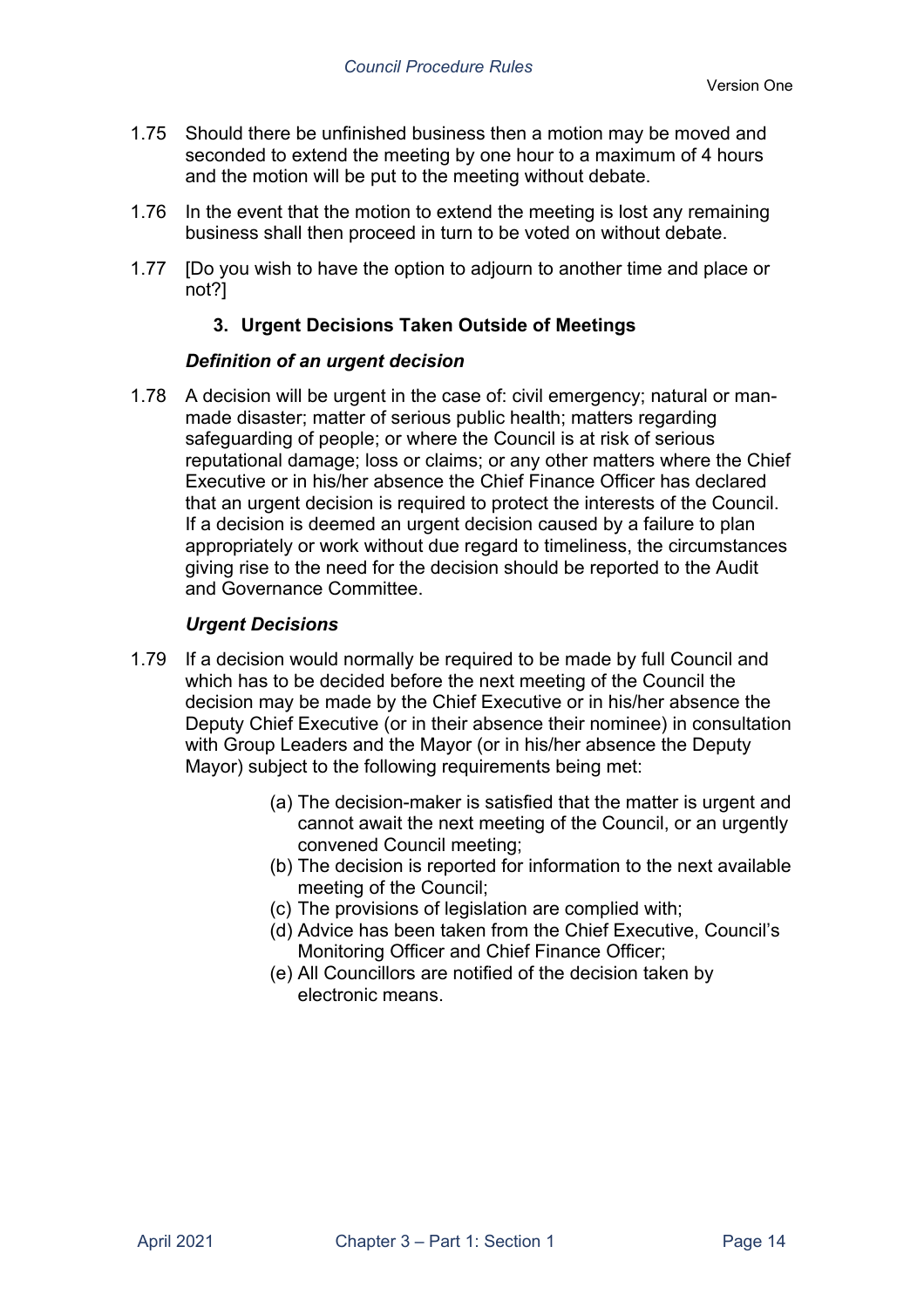#### **2. Committee and Sub-Committee Procedure Rules**

2.1 The standing committees and sub-committees of the Council and their membership size are set out in **Chapter 2 Part 4** of the Constitution.

#### *Co-option*

- 2.2 A committee or sub-committee may co-opt any person as a non-voting member.
- 2.3 A Scrutiny Committee or sub-committee may co-opt persons to advise and/or assist in the scrutiny of particular areas of the Committee's functions.

#### *Appointment to Committees and Sub-Committees*

2.4 Where a by-election takes place during the year, and following receipt of notice from a Political Group, the Council will decide upon the composition of Committees and Sub-Committees to reflect any change in political balance.

#### *Substitution Arrangements*

- 2.5 A Political Group may appoint a substitute Member to a Committee or Sub-committee. All members of a Political Group will be regarded as being reserve members, who may take the place of an appointed Councillor at a particular meeting of a committee or sub-committee, but see further below in respect of the Planning and Licensing Committees.
- 2.6 In respect of the Planning and Licensing Committees, each Political Group will, by notice to the Monitoring Officer, nominate appropriately trained Councillors to be reserve Members for those Committees. Such reserve Councillors may take the place of an appointed Councillor at a particular meeting of the Planning or Licensing Committee in question.
- 2.7 In addition to being appropriately trained, a substitute Councillor for a planning committee meeting must be a member of another planning committee or in the pool of planning substitutes.
- 2.8 Any reserve Councillor acting as substitute shall inform the Chair at the beginning of the meeting. The outgoing Councillor shall cease to be the Political Group's representative on that Committee or Sub-Committee for the duration of that meeting or any adjournment of it, and that reserve Councillor shall become the representative on the Committee or Sub-Committee for the same period. At the end of the meeting, the outgoing Councillor shall resume his/her place on the Committee or Sub-Committee in question and the Councillor who had been appointed as substitute in his/her place shall revert to being a reserve member.

#### *Notice of Meetings*

2.9 The Monitoring Officer shall give notice of meetings and distribute agendas to all members of the Committee or Sub-Committee. Agendas will be made available to members by electronic means.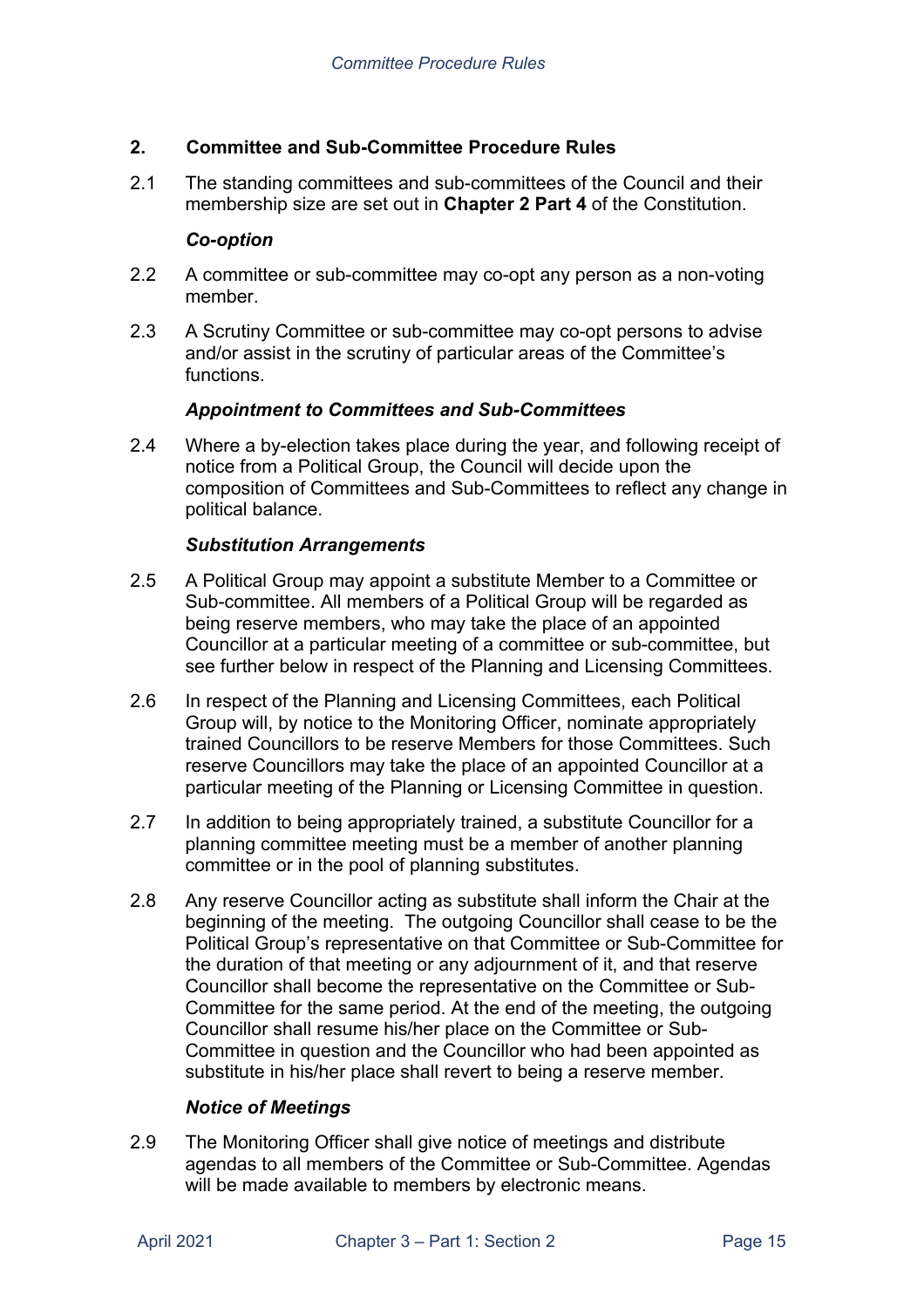# *Urgent Decisions*

- 2.10 An item of urgent business which has to be decided before the next meeting of a Committee or Sub-Committee can be determined as follows:
- 2.11 The Chief Executive or in his/her absence the Deputy Chief Executive (or in their absence their nominee) in consultation with the Chair and/or Vice-Chair of the relevant Committee or sub-committee has delegated authority to take any decision subject to the following requirements being met:
	- (a) The decision-maker is satisfied that the matter is urgent and cannot await the next meeting of the Committee or Council, or an urgently convened Committee or Council meeting;
	- (b) The decision is reported for information to the next available meeting of the Committee or Council;
	- (c) The provisions of legislation are complied with;
	- (d) Advice has been taken from the Chief Executive, Council's Monitoring Officer and Chief Finance Officer;
	- (e) All Councillors are notified of the decision taken by electronic means.

#### *Changes to the Calendar of Meetings*

- 2.12 Meetings of Committees and Sub-Committees will be set out in the calendar of meetings approved by the Council. There will be a presumption against alterations to the date, time and venue for meetings.
- 2.13 A meeting of a decision-making body scheduled in the Calendar of Meetings may be cancelled or changed by the Monitoring Officer following consultation with the Chair provided that wherever possible such cancellation or change takes place at least five clear working days before the scheduled date of the meeting to enable sufficient public notice to be given.
- 2.14 When it is necessary to arrange a special meeting, the Head of Democratic Services and Governance will consult the Chair and Spokespersons of the relevant Committee or Sub-Committee before any action is taken.

#### *Quorum at Committees and Sub-Committees*

- 2.15 Business cannot be transacted at meetings of Committees and Sub-Committees unless there is at least one third of the members of the body present, subject to a minimum of 3 where the total membership of any Committee or Sub-Committee comprises eight or fewer members. The quorum of one third of the membership will be rounded up where this cannot readily be divided by 3.
- 2.16 These arrangements may be varied because of a legal requirement or by the Council.

#### *Minutes of Committees and Sub-Committees*

2.17 The Minutes of a Committee or Sub-Committee must be confirmed at its next meeting where possible.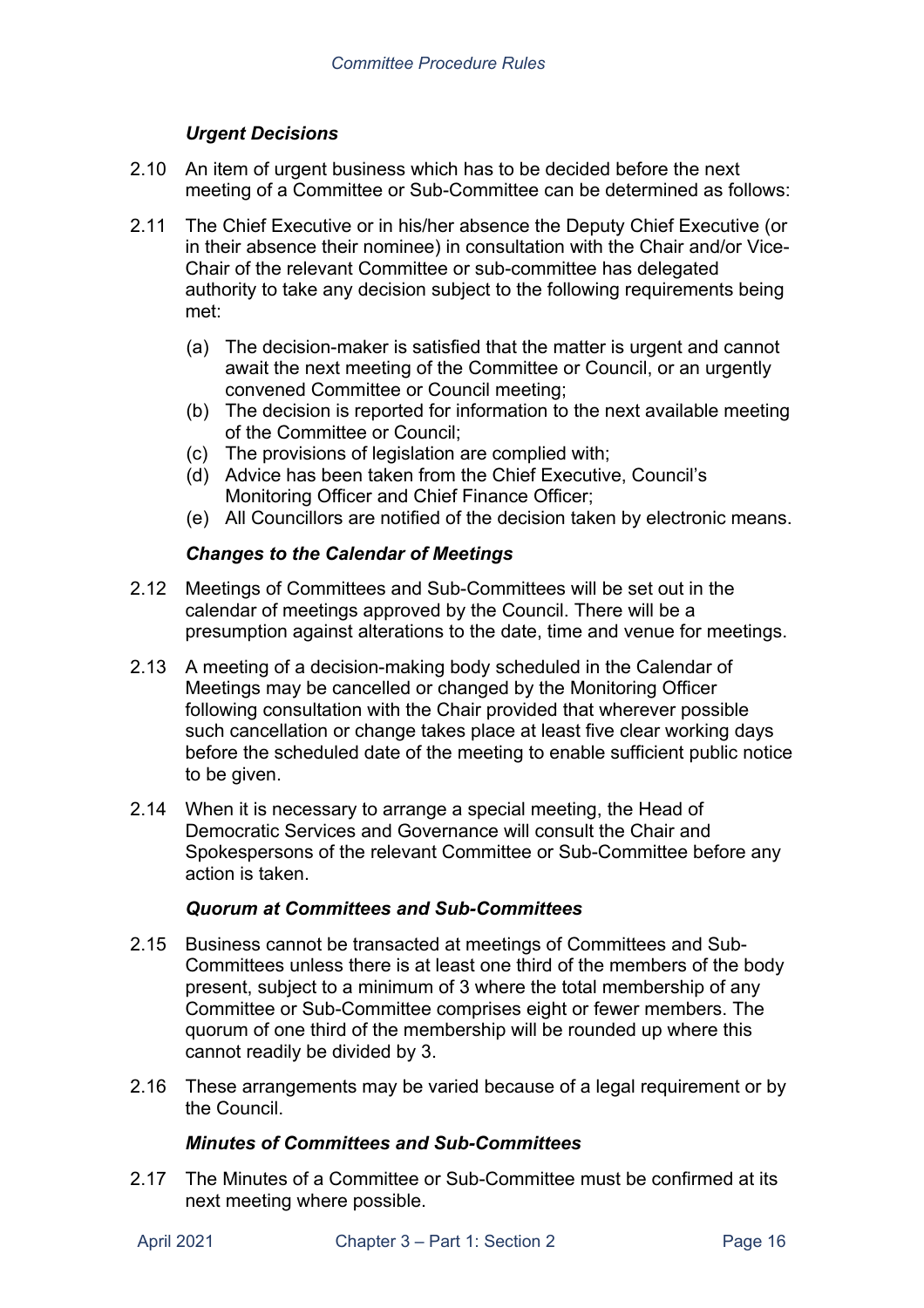- 2.18 Only matters relating to the accuracy of the Minutes can be raised. Where accuracy is questioned, this must be by a motion which is proposed, seconded and voted upon.
- 2.19 Where no issues of accuracy are raised, or after any motion has been dealt with, the Chair shall sign the Minutes.
- 2.20 The Minutes of any Sub-Committee must be submitted to the next meeting of the parent Committee by the Sub-Committee Chair.
- 2.21 Councillors may ask a question or comment on any Minute. The Chair of the Sub-Committee will then reply. There will be no debate on any question or comment raised under this procedure and no further motions can be moved.
- 2.22 Where a Councillor has a question or comment on an exempt, private or confidential Minute, the question or comment must be given in writing to the Monitoring Officer at least 24 hours before the start of the meeting.

#### *Motions moved without Notice at Committees and Sub-Committees*

2.23 **Error! Reference source not found.**those motions and amendments which can be moved without notice in rule 1.18.

#### *Public Speaking and Questions*

- 2.24 A total period of 10 minutes will be usually be allocated for members of the public to speak or ask questions at Committee meetings.
- 2.25 Members of the public are required to give 48 hours' notice of their intention to make use of the public speaking and questions facility.
- 2.26 Members of the public may speak on any matter relating to the work of the Committee, provided that the Chair retains the discretion to rule a question out of order and require the member of the public to cease speaking if the speech covers confidential issues or is derogatory or defamatory or inappropriate for any other reason.
- 2.27 At meetings of Committees, members of the public will be allowed up to 3 minutes each to speak, subject to the Chair having discretion to vary this requirement where he/she considers it appropriate.
- 2.28 Further information is included within the Appendix on Public Speaking.

#### *Rules of Debate at Committees and Sub-Committees*

2.29 Rules of debate shall be the same as for Council meetings.

#### *Voting*

- 2.30 Voting at Committee and Sub-Committee meetings will be by a show of hands.
- 2.31 When a Councillor asks for a recorded vote to be taken, and one other Councillor supports the request, the vote will be recorded to show whether each Councillor present voted for or against the motion or abstained.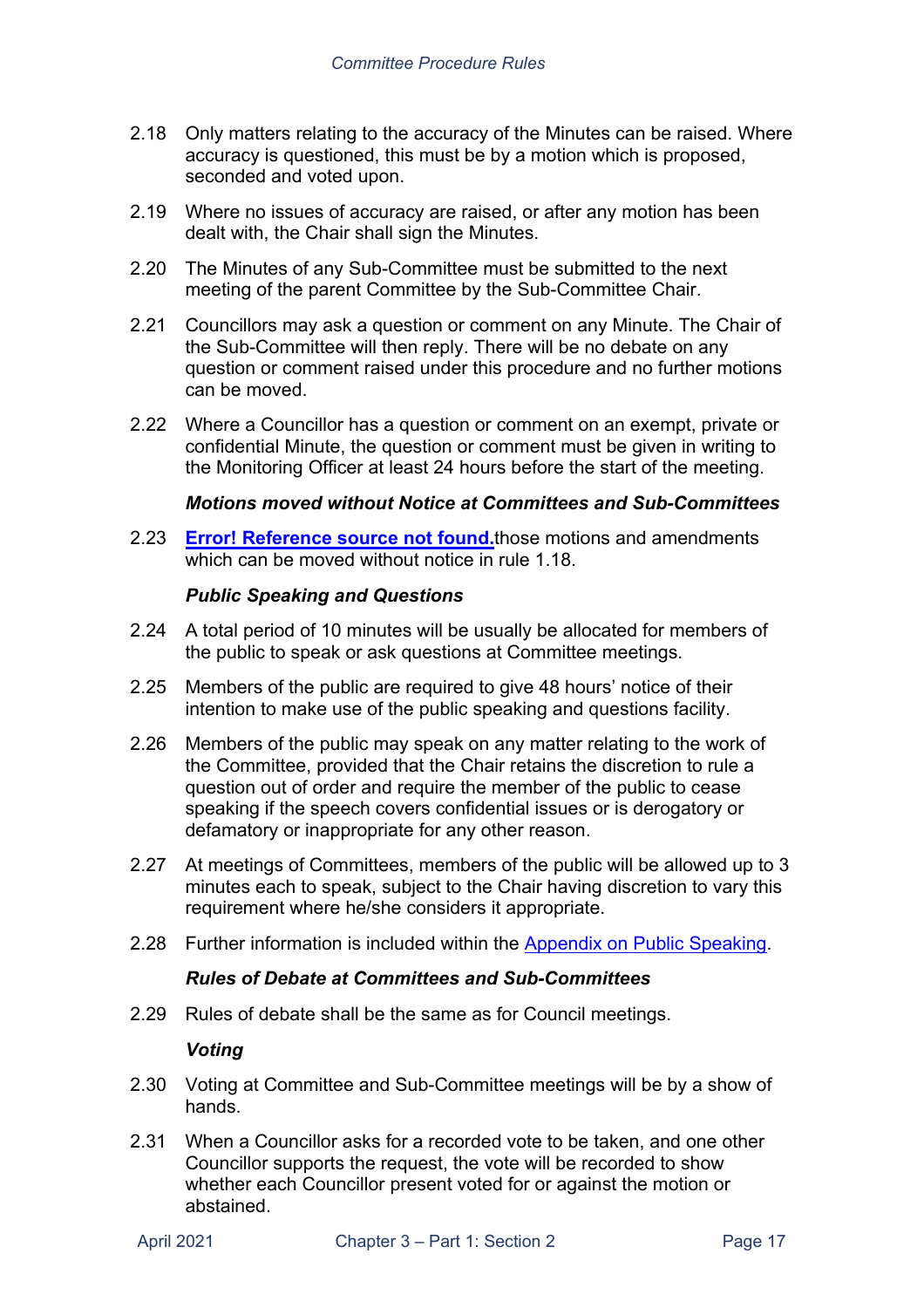- 2.32 A recorded vote will not be taken if the vote has already begun to be taken by a show of hands.
- 2.33 A Councillor may require, after a vote is completed, that the Minutes of the meeting record how he/she voted or that he/she abstained.
- 2.34 A Councillor may request that a lost motion or amendment be recorded in the minutes by requesting this immediately after the vote is taken.
- 2.35 Where there are equal votes cast for a motion or amendment, the person presiding at the meeting will be entitled to, and shall exercise, a second or casting vote. However, where there remains an equality of votes in respect of a motion, the motion will be lost.

#### *Offices and Appointments*

- 2.36 A vote will be held to elect or appoint Councillors to any office or position where more than one person is nominated.
- 2.37 If more than one person is nominated for any position to be filled and there is not a clear majority of votes in favour of one person, then the name of the person with the least number of votes will be taken off the list and a new vote taken. The process will continue until there is a majority of votes for one person.

#### *Mover of a Motion at Council: Attendance at Committee and Sub-Committee*

- 2.38 Where a question or motion has been referred under paragraph 1.28 or 1.43 from the Council to a Committee or Sub-Committee for consideration and report, the mover of the motion has the right to attend the meeting and to explain the motion within a period of up to 3 minutes.
- 2.39 The questioner or the mover of the motion will be advised of the date and time of the meeting at which the matter is to be considered and he/she will be sent a copy of the relevant papers.

#### *Requests by Councillors for Items of Business to be included on Agendas of a Committee or Sub-Committee*

#### *Agenda Items Submitted By Councillors*

- 2.40 This facility does not apply to special meetings of Committees and Sub-Committees.
- 2.41 A Councillor may, by notice given to the Monitoring Officer no later than 10 clear working days before the appropriate meeting, request that an item of business be included on the agenda of a Committee or Sub-Committee.
- 2.42 A Councillor may not give notice of more than one item of business for any one meeting. The notice shall state the nature of the business and shall include the signature of that Member.
- 2.43 This procedure shall not apply where the item of business, if agreed, would have the effect of rescinding or amending any resolution passed by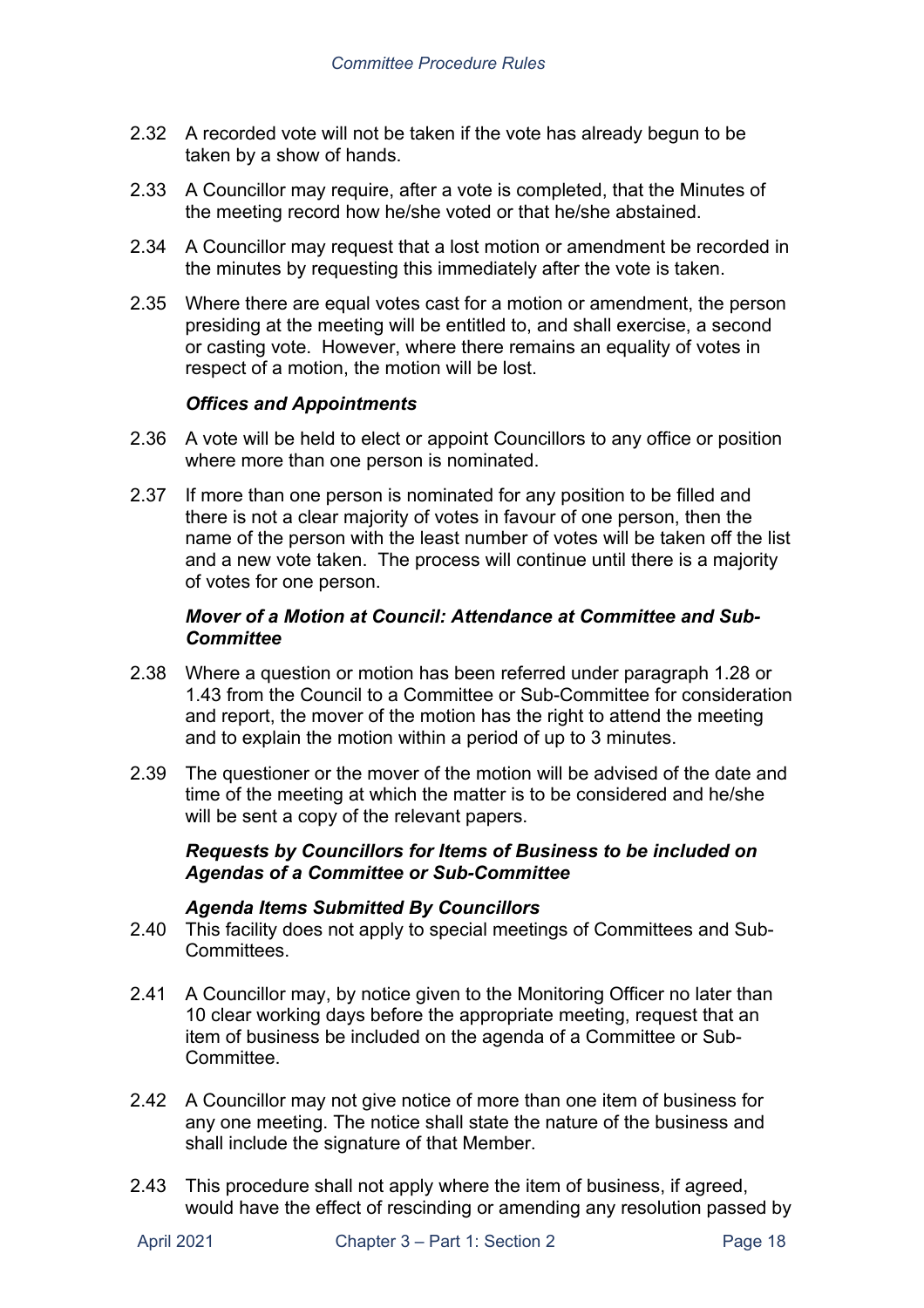a Committee or Sub-Committee of the Council within the preceding 6 months.

- 2.44 Items arising from such notices shall appear on the agenda at the end of the Part 1 or 2 business.
- 2.45 Sections 9J, 9JA or 9JB Local Government Act 2000 and Regulations enable a Councillor to request that an item of business is added to an agenda of a Scrutiny Committee provided it is not an excluded matter and is relevant to the functions of the Scrutiny Committee.

#### *Committee and Sub-Committee Agenda – Urgent Items of Business*

- 2.46 Generally, business will only be transacted at meetings of Committees and Sub-Committees which appears on the agenda and which has been available for public inspection at least five clear working days before the meeting or, where the meeting is convened at short notice, from the time the meeting is convened.
- 2.47 The Chair of the Committee or Sub-Committee may agree to deal with an item of business at the meeting if, in his/her opinion, the matter is urgent given the circumstances requiring a decision. The Chair's ruling and the reasons for urgency will be recorded in the Minutes of the meeting.

#### *Attendance of Councillors at Committees and Sub-Committees of which they are not Appointed Members*

- 2.48 Notwithstanding their rights as a member of the public, a Councillor may:
	- 2.48.1 attend any meeting of a Committee or Sub-Committee to which he/she has not been appointed, for the purposes of performing his/her duties as a Councillor, subject to rule 2.35.2
	- 2.48.2 when exempt or private and confidential business is transacted, the Councillor seeking to attend a meeting on the basis set out in paragraph 2.35.1 must have the prior agreement of the Monitoring Officer in consultation with the Chair of the Meeting on the basis that the Councillor has a "need to know" about the exempt or private and confidential business to be transacted.
- 2.49 For clarification, nothing in paragraph 2.35 above shall require a Councillor to obtain any prior agreement before attending the open session of any meeting of a Committee or Sub-Committee.
- 2.50 Where a Councillor has permission to attend a meeting under paragraph 2.35.2 above, he/she will be given, when he/she arrives at the meeting, a copy of the agenda and relevant papers.
- 2.51 The Councillor has no right to vote but may speak only with the consent of the Chair of the meeting.
- 2.52 At meetings of the Strategic Planning Board and Planning Committees, Councillors' speaking rights are subject to the protocol on public speaking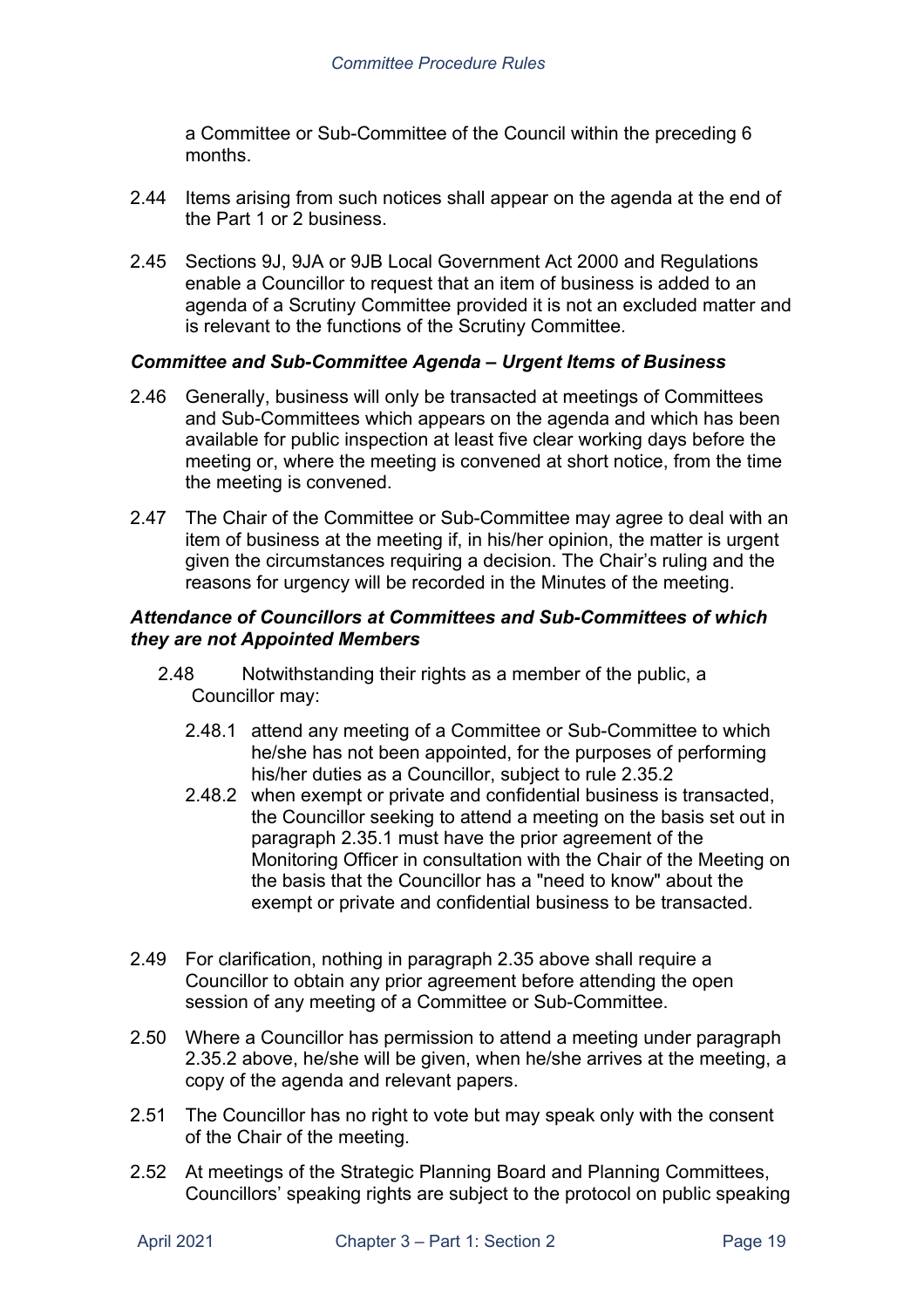entitled 'Public [Speaking](http://www.cheshireeast.gov.uk/pdf/Council-and-democracy/constitution/2017-18-constitution/Protocol-on-Public-Speaking-at-Planning-Meetings.pdf) Rights at Strategic Planning Board and Planning [Committees'](http://www.cheshireeast.gov.uk/pdf/Council-and-democracy/constitution/2017-18-constitution/Protocol-on-Public-Speaking-at-Planning-Meetings.pdf)

### **Respect for the Chair**

2.53 In Committee or Sub-Committee meetings, whenever the Chair rises from his/her seat, the Councillors should remain in their seats and the Committee or Sub-Committee shall be silent.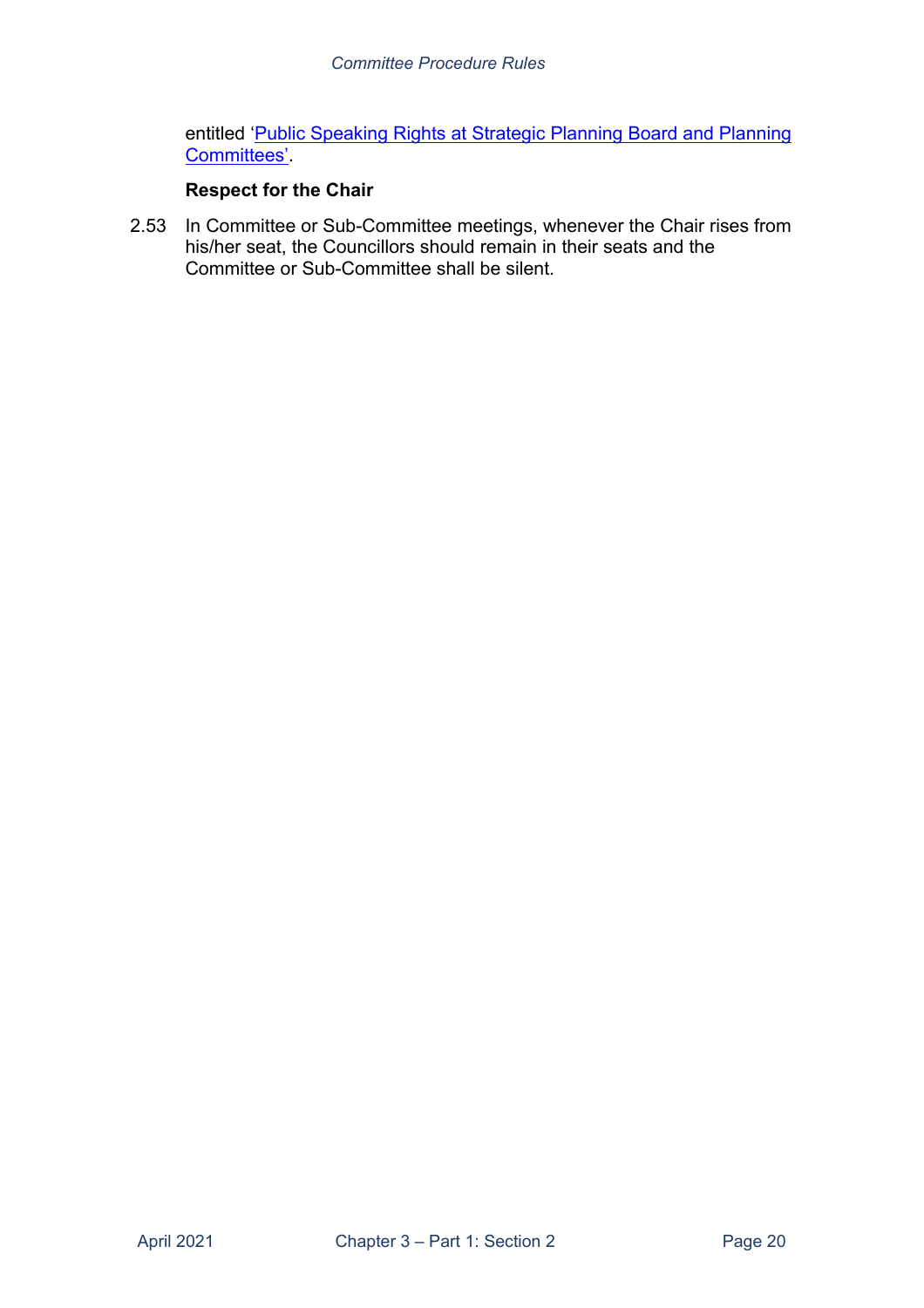# **4. Scrutiny Committee**

#### *Agenda for Scrutiny Committees*

2.54 The Scrutiny Committee may hold enquiries in relation to matters within its Terms of Reference and may appoint specialists to assist in this process. They may visit sites, conduct public surveys, hold public meetings, commission research and undertake such other things they consider reasonable and necessary to inform their deliberations. They may call witnesses on any matter under consideration and may pay to any specialists and witnesses a reasonable fee and expenses for doing so within budgetary provision.

#### **Reports from the Scrutiny Committees**

2.55 The Council or a Committee (as appropriate) shall consider any report from the Committees at its next programmed meeting.

#### **Councillors and Officers Giving Account**

- 2.56 Where the Scrutiny Committee requires an officer to attend to answer questions or discuss issues, this will be agreed with the Chief Executive.
- 2.57 Where it is agreed that an officer should appear to answer questions, their evidence should, as far as possible, be confined to questions of fact and explanation relating to policies and decisions. Officers may explain:
	- (a) what the policies are
	- (b) the justification and objectives of those policies as the Committee sees them
	- (c) the extent to which those objectives have been met, and
	- (d) how administrative factors may have affected both the choice of policy measures and the manner of their implementation.
- 2.58 Officers may be asked to explain and justify advice they have given prior to decisions being taken. They may also be asked to explain and justify decisions they have taken under delegated powers.
- 2.59 Officers should not be expected and should avoid being drawn into discussions of politically contentious matters and any officer input should be consistent with the requirements for political impartiality.
- 2.60 The requirements of the **Error! Reference source not found.** and the **Error! Reference source not found.** must be adhered to where an officer is attending a meeting of a Scrutiny Committee.
- 2.61 Where any Councillor or officer (with the Chief Executive's agreement) is required to attend a Scrutiny Committee under this provision, the Chair of that Committee will inform the Monitoring Officer, who will inform the Councillor or officer in writing, giving at least ten clear working days' notice of the meeting. The notice will state the nature of the item on which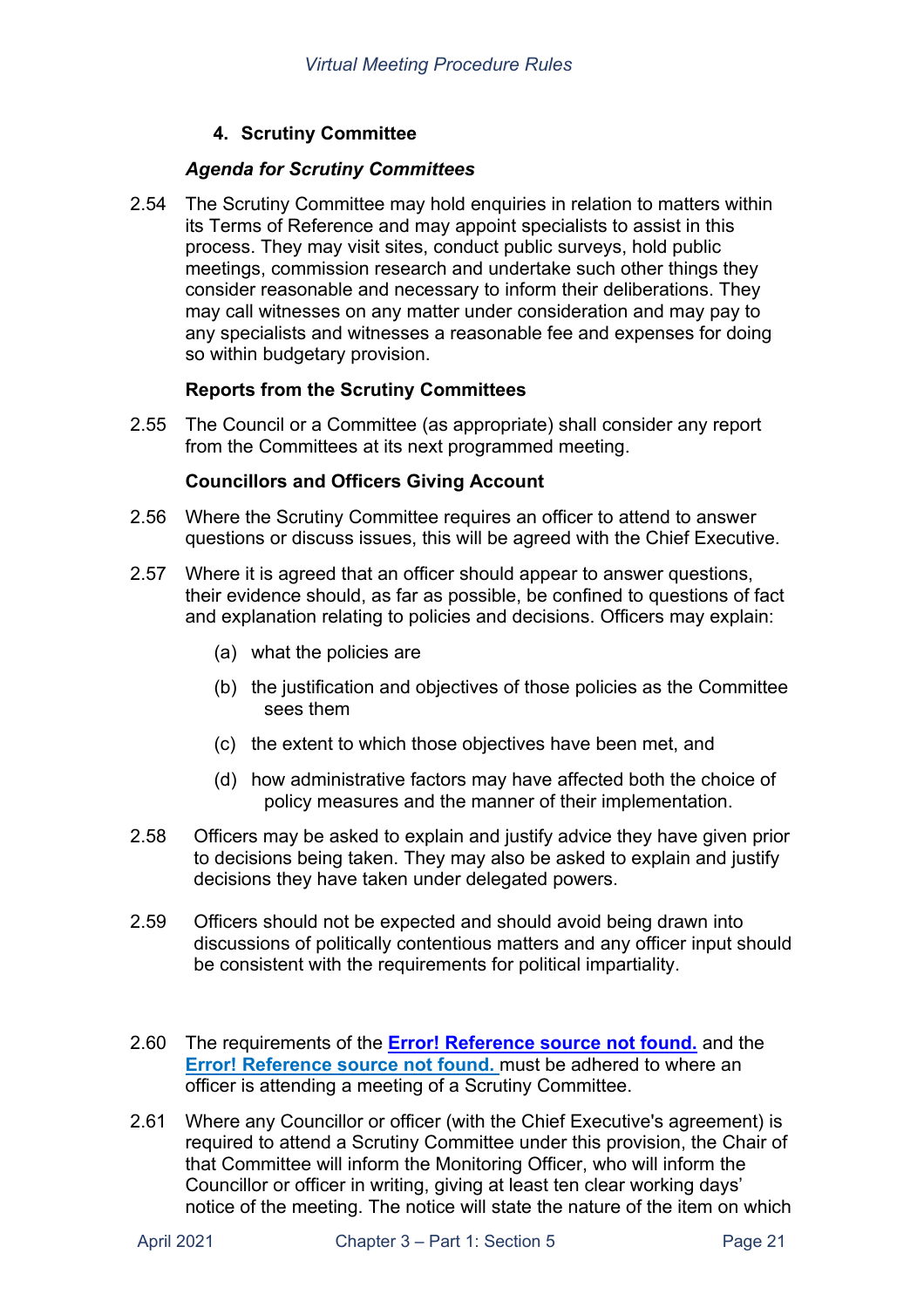he/she is required to attend to give account and whether any papers are required to be produced for the Committee. Where the account to be given to the Committee will require the production of a report, then the Councillor or officer concerned will be given reasonable and sufficient notice to allow for its preparation.

- 2.62 Where, in exceptional circumstances, the Councillor or officer is unable to attend on the required date, then the Committee shall, in consultation with the Councillor or officer, arrange an alternative date for attendance.
- 2.63 As well as reviewing the documentation, in fulfilling its scrutiny role, it may require any Councillor or Officer, to attend before it to explain in relation to matters within their remit:
	- 2.63.1 any particular decision or series of decisions;
	- 2.63.2 the extent to which the actions taken implement Council policy; and/or
	- 2.63.3 performance of the function

and it is the duty of those persons to attend if so required.

#### *Attendance by Others*

2.64 The Scrutiny Committees may invite individuals other than Councillors and officers to address it, discuss issues of local concern and/or answer questions.

#### *The Party Whip*

2.65 It is generally accepted that the Party Whip should be suspended in respect of Scrutiny matters. However, when considering any matter in respect of which a Member of a Scrutiny Committee is subject to a formal party whip, the Councillor must declare the existence of the Whip, and the nature of it before the commencement of the Committee's deliberations on the matter. The declaration, and the detail of the whipping arrangements, shall be recorded in the Minutes of the meeting.

#### *Joint Scrutiny Protocol*

- 2.66 The Council has approved a joint scrutiny [protocol](http://www.cheshireeast.gov.uk/pdf/Council-and-democracy/constitution/2017-18-constitution/Joint-Scrutiny-Arrangements.pdf) for Cheshire, Merseyside and Wirral to consider consultations by NHS bodies or service providers in connection with substantial developments or variations in service. Nominations to any joint scrutiny committee established under the protocol will be made by the Chair of the Scrutiny Committee.
- 2.67 Where a Scrutiny Committee conducts investigations (e.g. with a view to policy review), it may also ask people to attend to give evidence at its meetings, which are to be conducted in accordance with the following principles:
	- 2.67.1 The investigation is to be conducted fairly and all members of the Committee are to be given the opportunity to ask questions of attendees, and to contribute and speak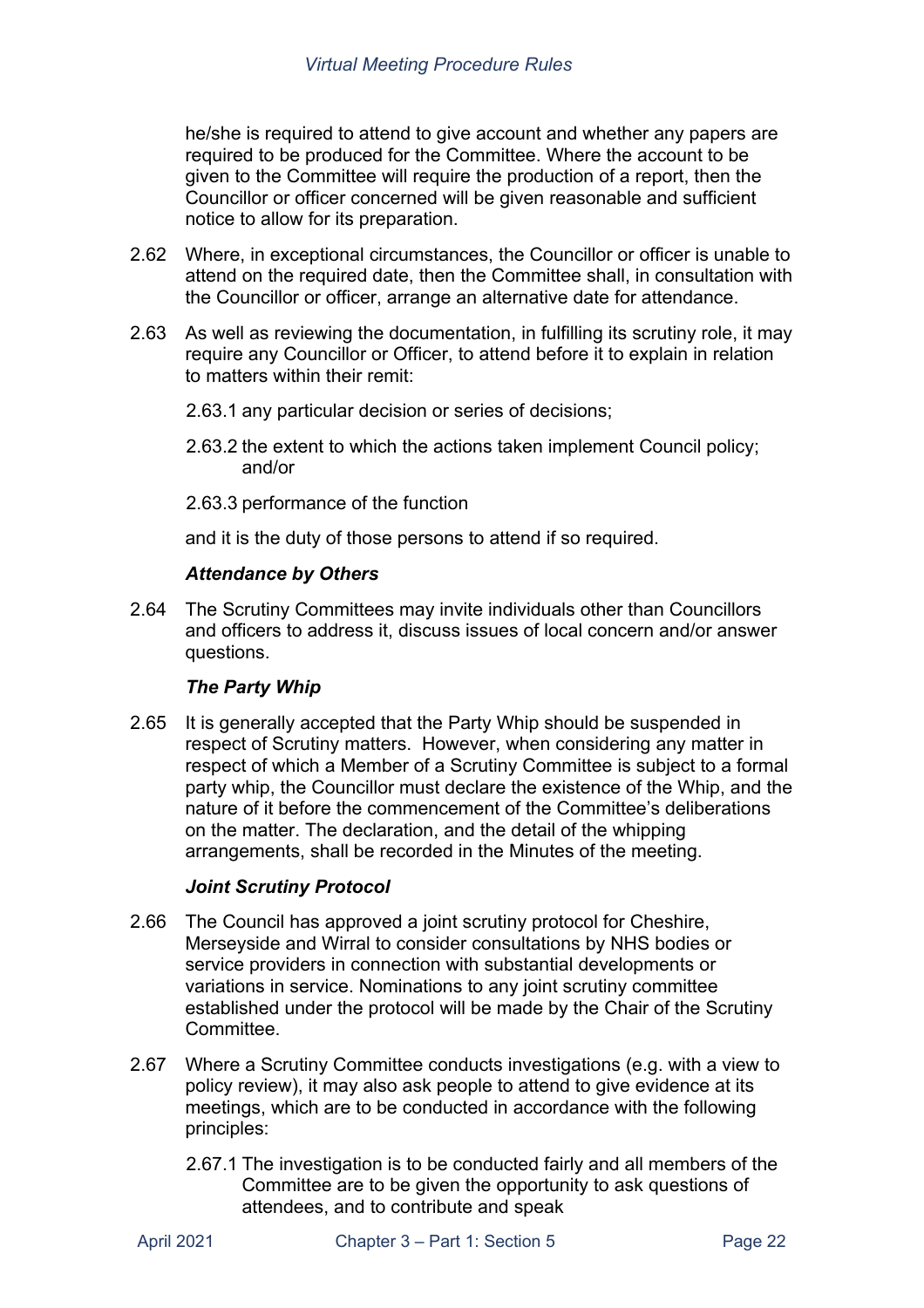- 2.67.2 Those assisting the Committees by giving evidence are to be treated with respect and courtesy, and
- 2.67.3 The investigation to be conducted so as to maximise the efficiency of the investigation or analysis.
- 2.68 Following any investigation or review, the Committee shall prepare a report, for submission to the appropriate Committee and/or Council as appropriate and shall, unless there are exceptional reasons, make its report and findings public.
- 2.69 There is no facility to allow questions by members of the public at meetings of the Scrutiny Committee. However, a period of 10 minutes will be provided at the beginning of such meetings to allow members of the public to make a statement on any matter that falls within the remit of the committee, subject to individual speakers being restricted to 3 minutes.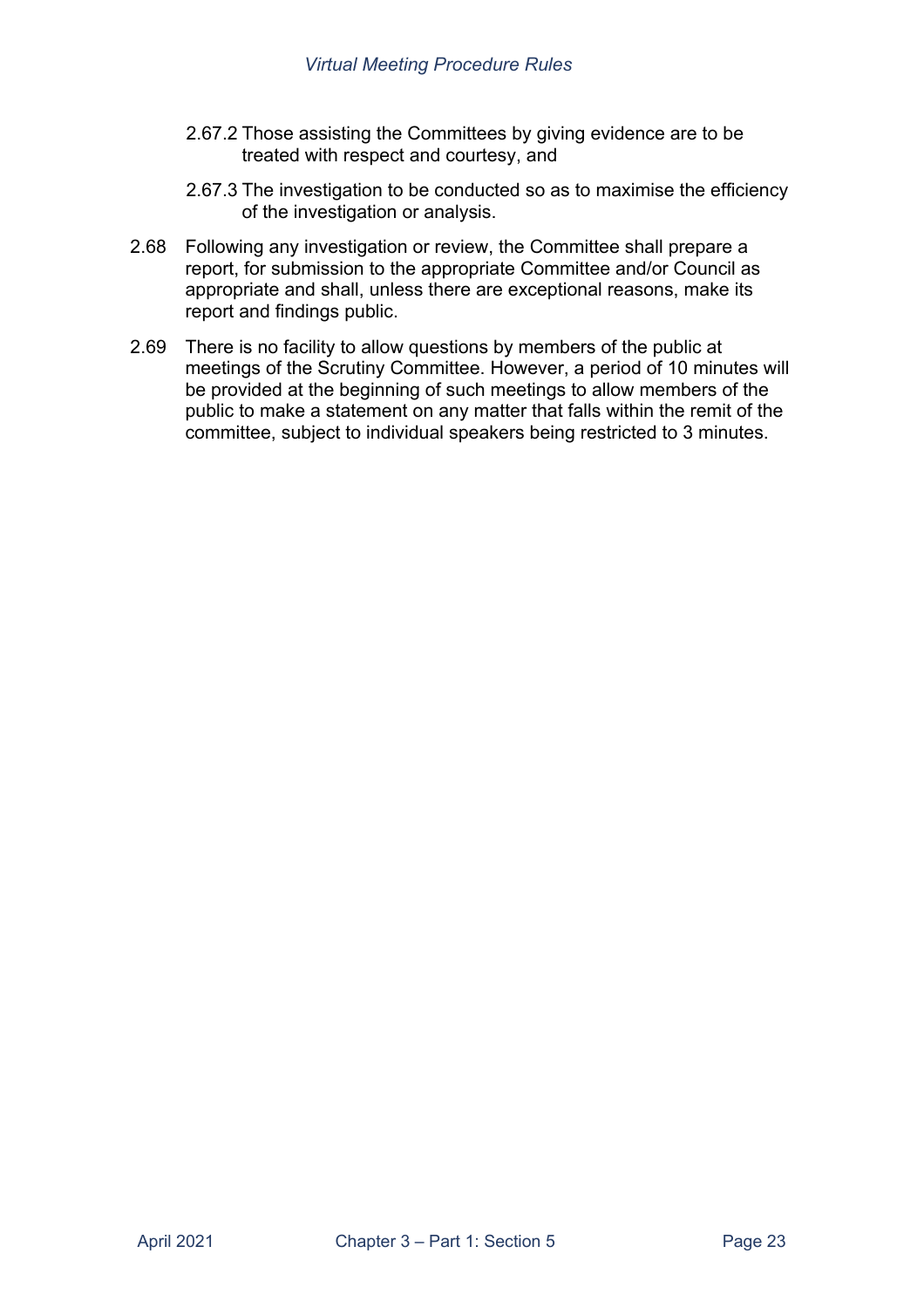# **5. General Provisions**

#### *Records of Attendance*

2.70 Councillors attending a meeting of which they are a member must sign their name on the attendance sheet provided.

#### *Disclosure of Confidential/Exempt Matters*

#### *Matters not open to the Public or Press*

2.71 No Councillor shall disclose to any person the whole or any part of the contents of any agenda, report or other document which is marked "confidential" or "not for publication" unless and until the document has been authorised to be made available to the public or the press by or on behalf of the Council, a Committee or Sub-Committee.

#### *Matters which may prejudice the interest of the Council*

2.72 No Councillor shall disclose to any person other than another Councillor any matter arising during the proceedings of the Council, a Committee, Sub-Committee, Panel or Board and which comes to his/her knowledge by virtue of his/her office as a Councillor where such disclosure would prejudice the interest of the Council or would be contrary to law.

#### *Decisions or Proceedings of the Council, Committees, Sub-Committees, Panels and Boards*

- 2.73 No Councillor shall, without the consent of the Chair of the appropriate body, disclose to any person any decision or proceedings of that body except:
	- 2.73.1 when a report on the matter has been circulated to the Council by that body
	- 2.73.2 when the decision has become public knowledge, or
	- 2.73.3 when the matter comes within the powers of that body and a final decision has been made upon it

provided that this paragraph shall not authorise any disclosure which would contravene paragraphs 3.2 or 3.3.

#### *Prohibited Disclosure*

2.74 The press and public shall be excluded during the consideration of any item of business which would be likely to disclose exempt or confidential information.

#### *Disorderly Conduct*

#### *Motion to end Disorderly Conduct*

2.75 If at a meeting any Councillor, in the opinion of the person presiding, misconducts themselves in any way, the person presiding or any other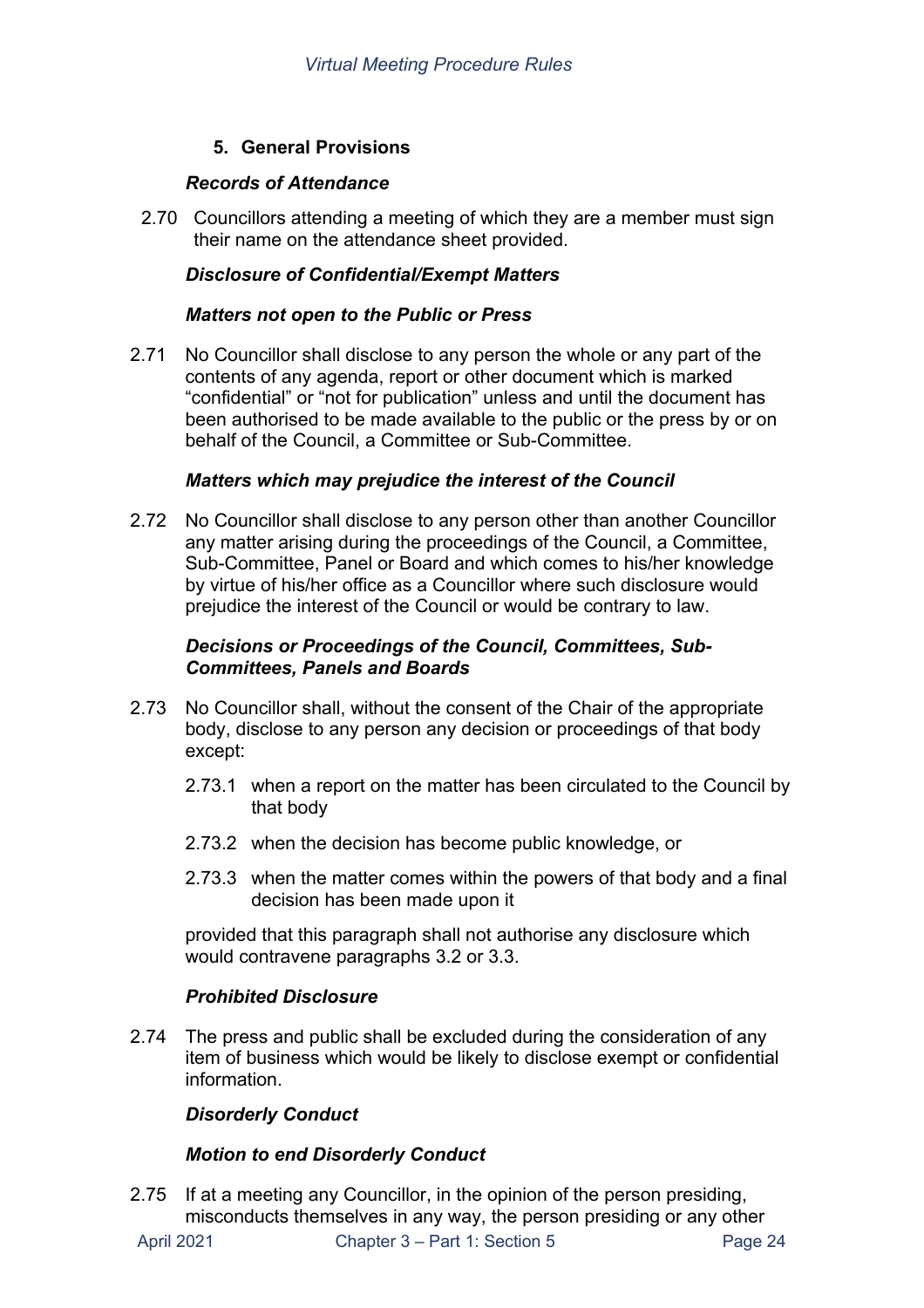Councillor may move "That the Councillor be not further heard". The motion, if seconded, shall be put and determined without discussion.

#### *Persistent Misconduct*

2.76 If the Councillor continues the misconduct after a motion under the foregoing paragraph has been carried, the person presiding may: either move "That the Councillor do leave the meeting" (in which case the motion shall be put and determined without seconding or discussion); or adjourn the meeting.

#### *General Disturbance*

2.77 In the event of general disturbance at any meeting which, in the opinion of the person presiding, renders the due and orderly dispatch of business impossible, the person presiding, will have the power to adjourn the meeting.

#### *Disturbance by members of the Public*

2.78 If a member of the public interrupts the proceedings at any meeting, the person presiding shall warn him/her. If he/she continues, the person presiding shall order his/her removal from the meeting. In cases of general disturbance in any part of the meeting room open to the public, the person presiding shall order that part to be cleared.

#### *Inspection of Documents*

#### *Supply of Agenda papers to Members of the body in question*

2.79 Members of Council, decision-making and other bodies will not be provided with hard copies of agenda papers, unless a request is received in writing by the Head of Democratic Services and Governance and approved.

#### *Supply of Agenda and Minutes to those Councillors who are not Members of that particular body*

2.80 To help a Councillor perform his/her duties as a Member, agenda papers and records of decisions, or minutes of decision-making bodies will be made available to them electronically. Private, confidential and exempt reports will not be made available but may be requested from the Monitoring Officer who will have discretion to provide or withhold such reports, having considered the reasonableness of the request and the 'need to know'.

#### *Minutes of the decision making bodies – Open for Inspection*

2.81 Minutes of the Council, Committees or Sub-Committees shall be open for inspection by any Councillor.

#### *Provisions relating to Personnel Matters*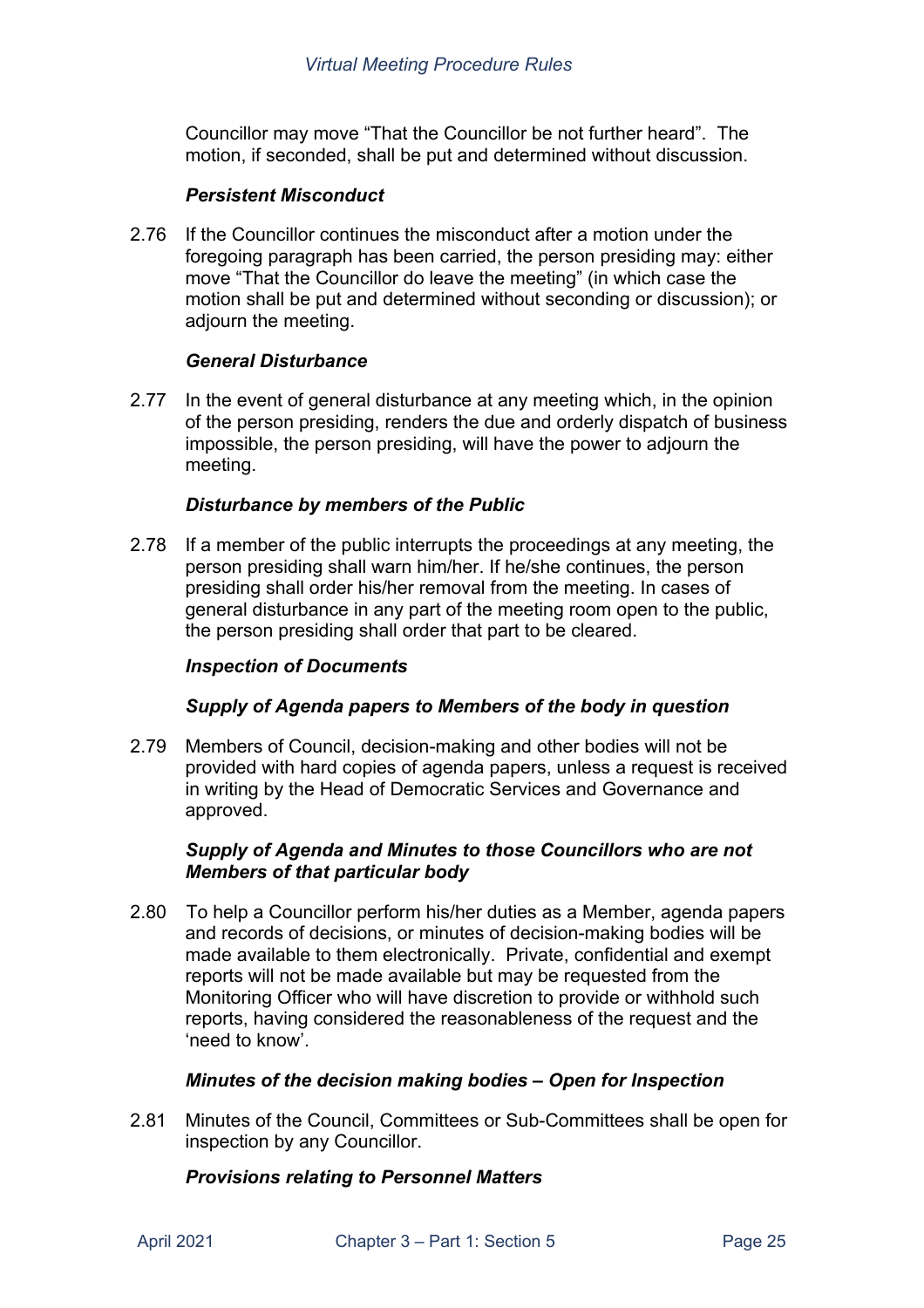2.82 The recruitment and appointment of staff and the responsibilities for Personnel matters will be governed by the Staff Employment Procedure Rules.

#### *Sealing of Documents*

#### *Authority*

2.83 The Common Seal of the Council shall not be affixed to any document unless the sealing has been properly and lawfully authorised. A resolution of the Council (or of a Committee or Sub-Committee where such body has the power) or an Officer authorising the acceptance of any tender, the purchase, sale, letting, or taking of any property, the issue of any stock, the presentation of any petition, memorial or address, the making of any rate of contract, or any other matter or thing, shall be a sufficient authority for sealing any document necessary to give effect to the resolution.

#### *Attestation*

2.84 The seal shall be attested by the Monitoring Officer or his/her authorised deputy, designated for this purpose, as required by this Constitution and a record of the sealing of every document shall be kept.

#### *Variation and Revocation of Procedure Rules*

2.85 Any motion to vary or revoke these Rules shall, when proposed and seconded, stand adjourned without discussion to the next ordinary meeting of the Council.

#### *Suspension of Procedure Rules*

#### *Motion Required*

2.86 Subject to paragraph 5.18 below, any of the preceding Procedure Rules may be suspended in respect of any business at a meeting of the Council, a Committee or Sub-Committee where its suspension is moved and carried.

#### *Notice of Motion*

2.87 A motion to suspend Procedure Rules shall not be moved without notice (under paragraphs 1.18 to 1.34) unless there shall be present at least one-third of the members of the Council or that Committee or Sub-Committee respectively.

#### *Interpretation of Procedure Rules*

2.88 The ruling of the person presiding as to the construction or application of any of these Procedure Rules, or as to any proceedings of the Council, shall not be challenged at any meeting.

#### *Submission of Notices by Councillors – Electronic Means*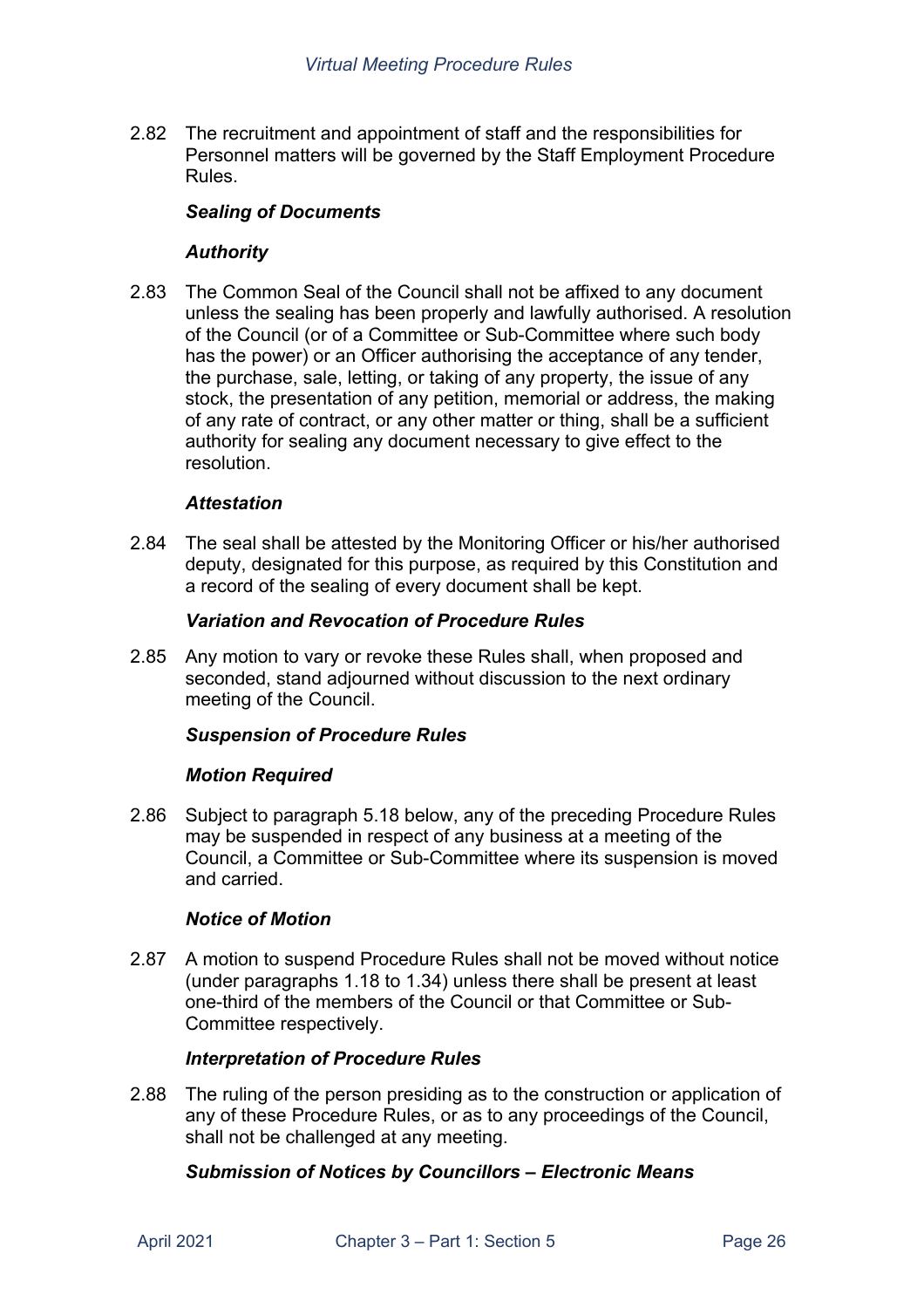2.89 A Councillor of the Council may communicate, by electronic means, any notice under any of the Constitution's Procedural Rules to initiate any process or procedure provided it is clear that the notice has been originated by that Member.

#### *Disclosable Pecuniary Interests – Requirement to Withdraw from Meeting*

2.90 A Councillor who declares a disclosable pecuniary interest in an item of business is required to withdraw from the meeting at the appropriate juncture.

#### *Petitions*

- 2.91 Petitions regarding matters affecting the area or the functions of the Council or relating to consultation exercises or pursuant to specific legislation may be accepted at the start of an Ordinary Council meeting or a Committee. Petitions will not be considered at the Annual Meeting of Council or at Extraordinary Meetings of Council unless the Extraordinary Council Meeting is convened to consider the subject matter of the petition.
- 2.92 Petitions must be 'signed' (in person or by name if electronic) by at least 5,000 petitioners and contain the name and contact details of the 'petition organiser'.
- 2.93 Petitions that are considered by the Monitoring Officer to be vexatious, frivolous, abusive, defamatory or otherwise inappropriate will not be accepted.
- 2.94 Petitions will be referred to the relevant Committee with or without debate.
- 2.95 Further information on submitting a petition can be found on the Council's website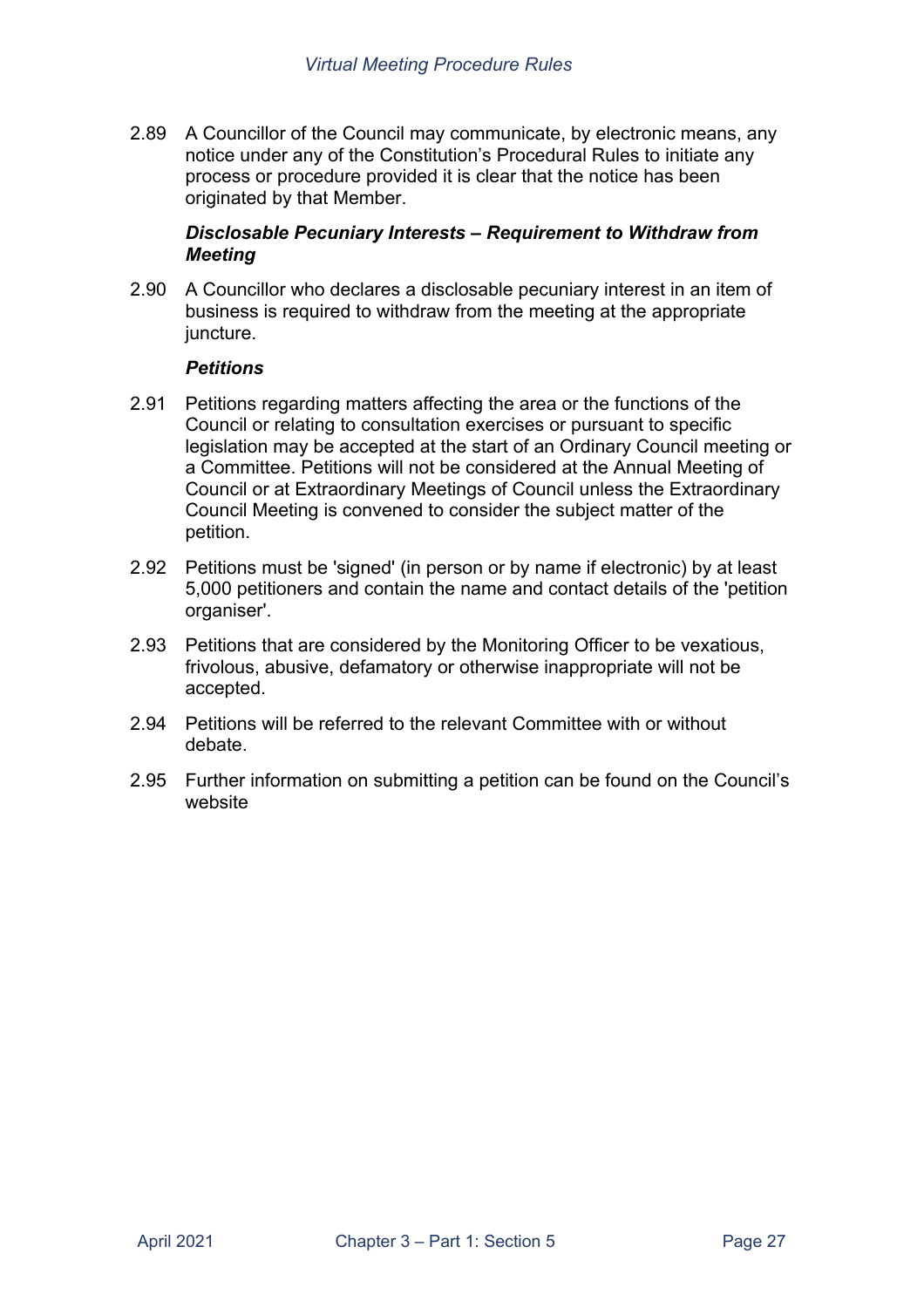# **VIRTUAL MEETINGS PROCEDURE RULES ("VMPR")**

#### **April 2020**

#### **Introduction and Application of the VMPR**

The Local Authorities and Police and Crime Panels [\(Coronavirus\)](https://www.legislation.gov.uk/uksi/2020/392/made) (Flexibility of Local Authority and Police and Crime Panel [Meetings\)](https://www.legislation.gov.uk/uksi/2020/392/made) (England and Wales) [Regulations](https://www.legislation.gov.uk/uksi/2020/392/made) 2020 ("the Regulations") make provision for remote attendance at, and remote access to, meetings held on or before 7 May 2021.

The Regulations, made under section 78 of the Coronavirus Act 2020, apply notwithstanding any other legislation or current or pre-existing standing orders or any other Procedure Rules of the Council which govern meetings. This means that, wherever there is a conflict, these Virtual Meetings Procedure Rules ("VMPR") take precedence in relation to any virtual meeting.

The effect of the Regulations on the Council's Constitution is to insert what are, in effect, mandatory standing orders for those Councils that wish to hold meetings remotely, either wholly or partially.

The Regulations, and therefore the standing orders, have an automatic amending effect on the Council's existing Procedure Rules and can be applied immediately in order to run meetings remotely.

Nonetheless, these interim Procedure Rules have been agreed, in consultation with Group Leaders, the Mayor, the Chair & Vice-Chair of the Constitution Committee, in accordance with the Monitoring Officer's delegation set out in Chapter 2, Part 6 of the Council's Constitution, namely:

"*to make such changes to the Council's Constitution as he/she deems to be necessary and which are in the Council's interests and not major in nature, including, but not limited to, changes:*

- *to provide appropriate clarity*
- *to reflect new legislation*"

These interim Procedure Rules exist only on a temporary basis and will remain in force until 7th May 2021.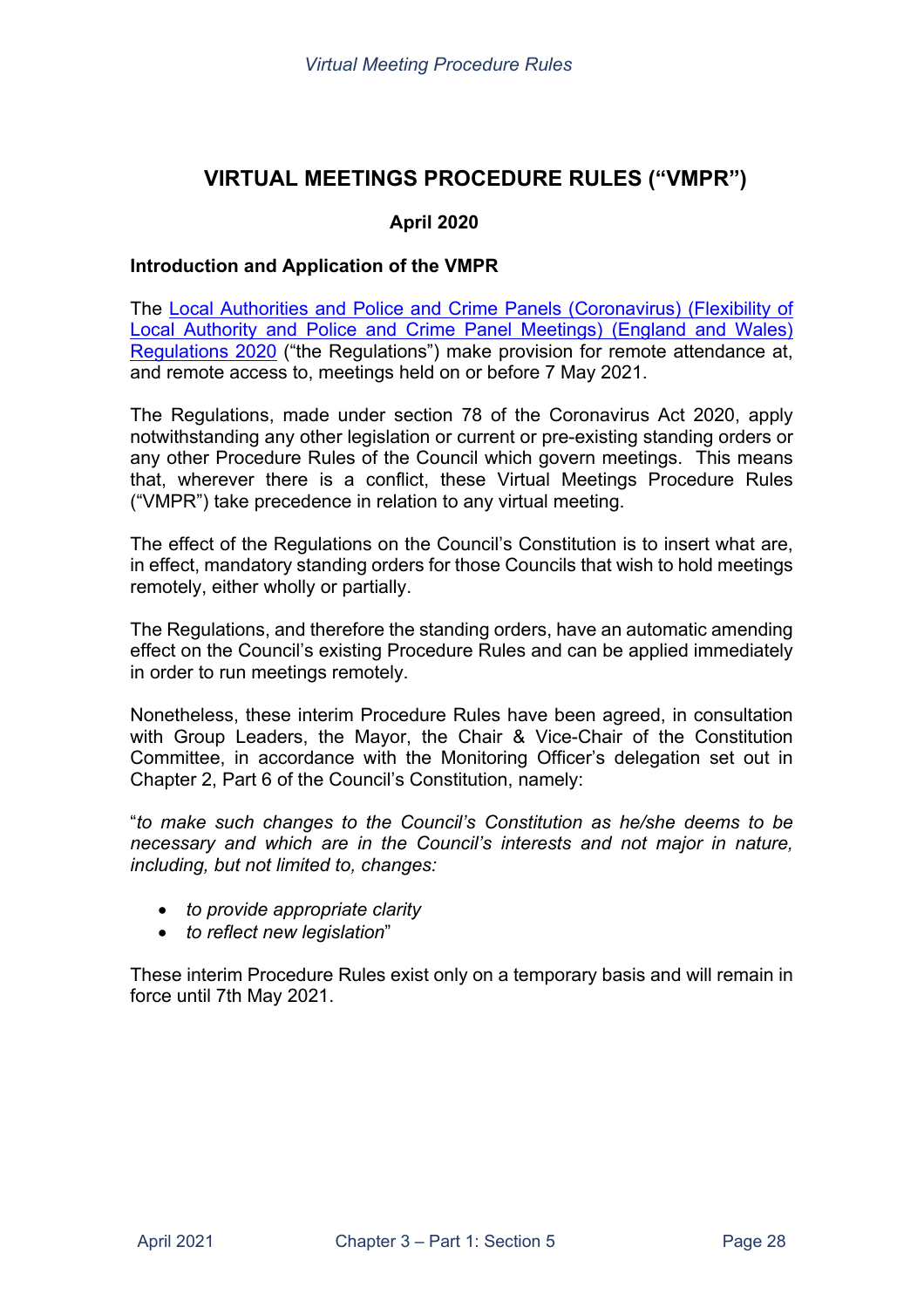# **RULE 1 - VIRTUAL MEETINGS**

#### **Virtual meetings generally**

- 1.1 A virtual meeting is a meeting of full Council, a Committee or Sub-Committee held by remote access and where remote attendance by Councillors and the public is by way of video or telephone conferencing.
- 1.2 The Regulations enable the Council to hold meetings without all, or any, of the members being physically present in a room. This allows for remote meetings through electronic, digital, virtual locations, live webcast, live interactive streaming, video and telephone conferencing.
- 1.3 In order for members to be able to attend meetings remotely, they need not be physically present, provided they are able to hear and be heard and, where possible, see and be seen by other councillors and members of the public attending remotely or in person.

#### **Holding virtual meetings**

1.4 The Council, Committees, Sub-Committees may hold all such virtual meetings that are deemed necessary and where such meetings are held these Rules of Procedure shall apply.

#### **RULE 2 - AMENDMENTS TO EXISTING PROCEDURE RULES**

- 2.1 The existing provisions in the Procedure Rules in Chapter 3 of the Constitution apply to virtual meetings in the same way as they do for other meetings, except where they conflict, in which case these Procedure Rules take precedence over other Procedure Rules in relation to the governance of virtual meetings.
- 2.2 Some of the existing provisions in the Council Procedure Rules, Committee Procedure Rules, and Access to Information Procedure Rules as listed in the table at **Appendix 1** to these Rules shall be suspended or amended where necessary in respect of their application to virtual meetings.
- 2.3 For the avoidance of doubt, where there is any inconsistency between these Rules and existing provisions in the Council's Constitution, these Rules shall take precedence.

#### **RULE 3 – ACCESS TO INFORMATION**

#### **Notice of Meetings and Agenda Papers**

- 3.1 The Proper Officer will give the requisite notice to the public of the date and time of the virtual meeting and the agenda in the normal way in accordance with the Council's existing Access to Information Procedure Rules.
- 3.2 The Proper Officer will give the details of how to join the meeting which will be available on the agenda for the meeting published on the Council's website*.*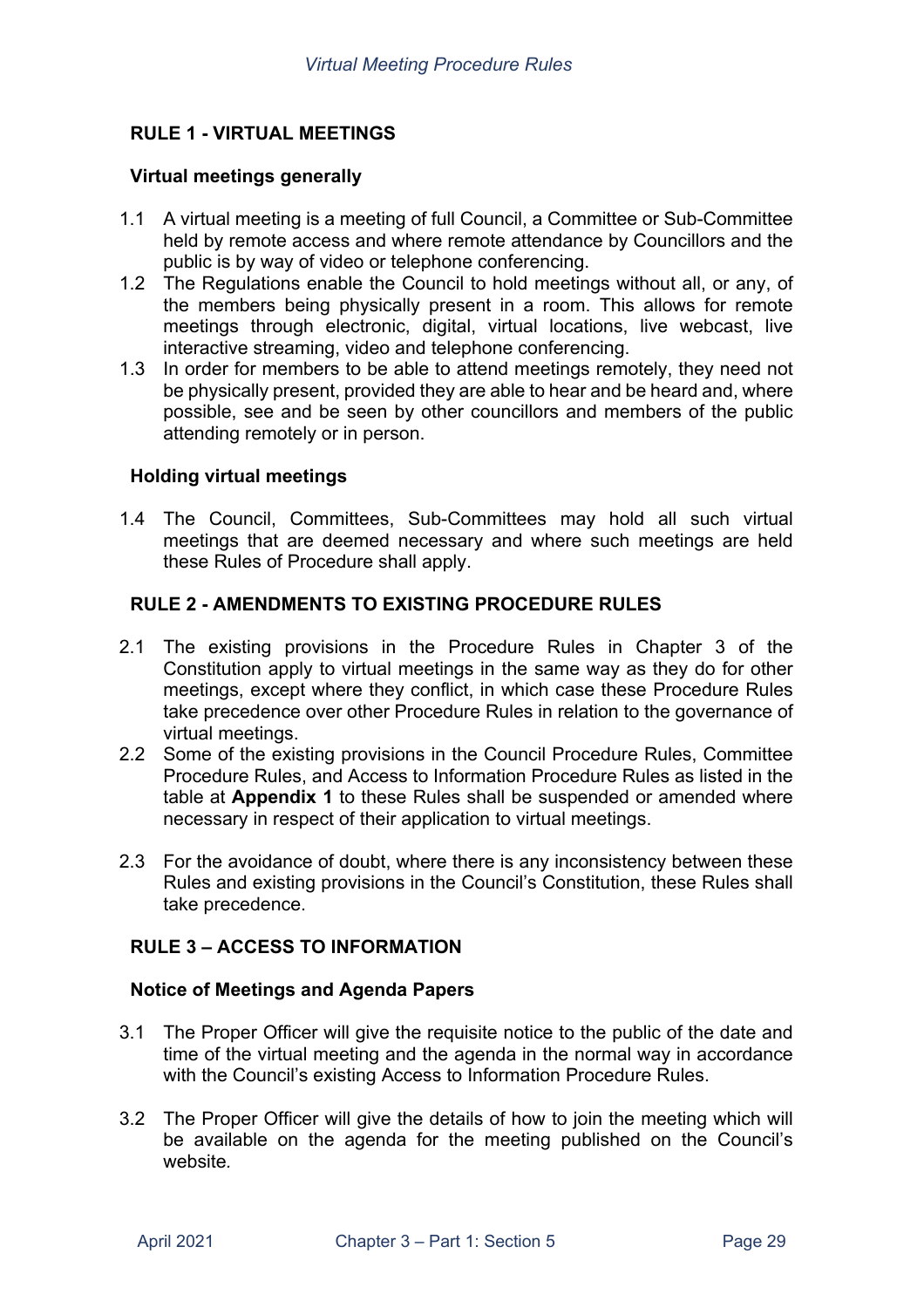- 3.3 Councillors will be notified of a virtual meeting by email via the modern.gov.uk agenda software in the normal way and all agenda papers will be available on the Council's website. Hard copy agenda will continue to be issued to members only where a written request has been approved by the Head of Democratic Services and Governance.
- 3.4 The 'place' at which the meeting is held may be at a Council building, or where the organiser of the meeting is located, or an electronic, digital or virtual location, a web address, or a conference call telephone number, or could be a number of these combined. The meeting may also be held in a meeting room with a proportion of the membership and any participating public additionally attending remotely.
- 3.5 For all purposes of the Constitution, the terms "notice", "summons", "agenda", "report", "written record" and "background papers" when referred to as being a document that is:

(a) "open to inspection" shall include for these and all other purposes as being published on the website of the Council; and

(b) to be published, posted or made available at offices of the Council shall include publication on the website of the Council.

# **RULE 4 – REMOTE ACCESS TO VIRTUAL MEETINGS**

- 4.1 (a) For all purposes of the Constitution the term "meeting" is not limited in meaning to a meeting of persons all of whom, or any of whom, are present in the same place, for which purposes any reference to:
	- (i) "place" is to be interpreted as where a meeting is held, or to be held, includes reference to more than one place including electronic, digital or virtual locations such as internet locations, web addresses or conference call telephone numbers; and
	- (ii) "open to the public" includes access to the meeting being through remote means including (but not limited to) video conferencing, live webcast, and live interactive streaming and where a meeting is accessible to the public through such remote means the meeting is open to the public whether or not members of the public are able to attend the meeting in person; and
	- (b) If the Chair is made aware that the meeting is not accessible to the public through remote means, due to any technological or other failure of provision, then the Chair shall adjourn the meeting immediately. If the provision of access through remote means cannot be restored within a reasonable period, then the remaining business will be considered at a time and date fixed by the Chair. If he or she does not fix a date, the remaining business will be considered at the next ordinary meeting.
- 4.2 Councillors and members of the public and the press will be encouraged to use the Council's Microsoft Teams teleconferencing facilities to attend a virtual meeting. A link to the meeting will be published on the Council's website and on the agenda.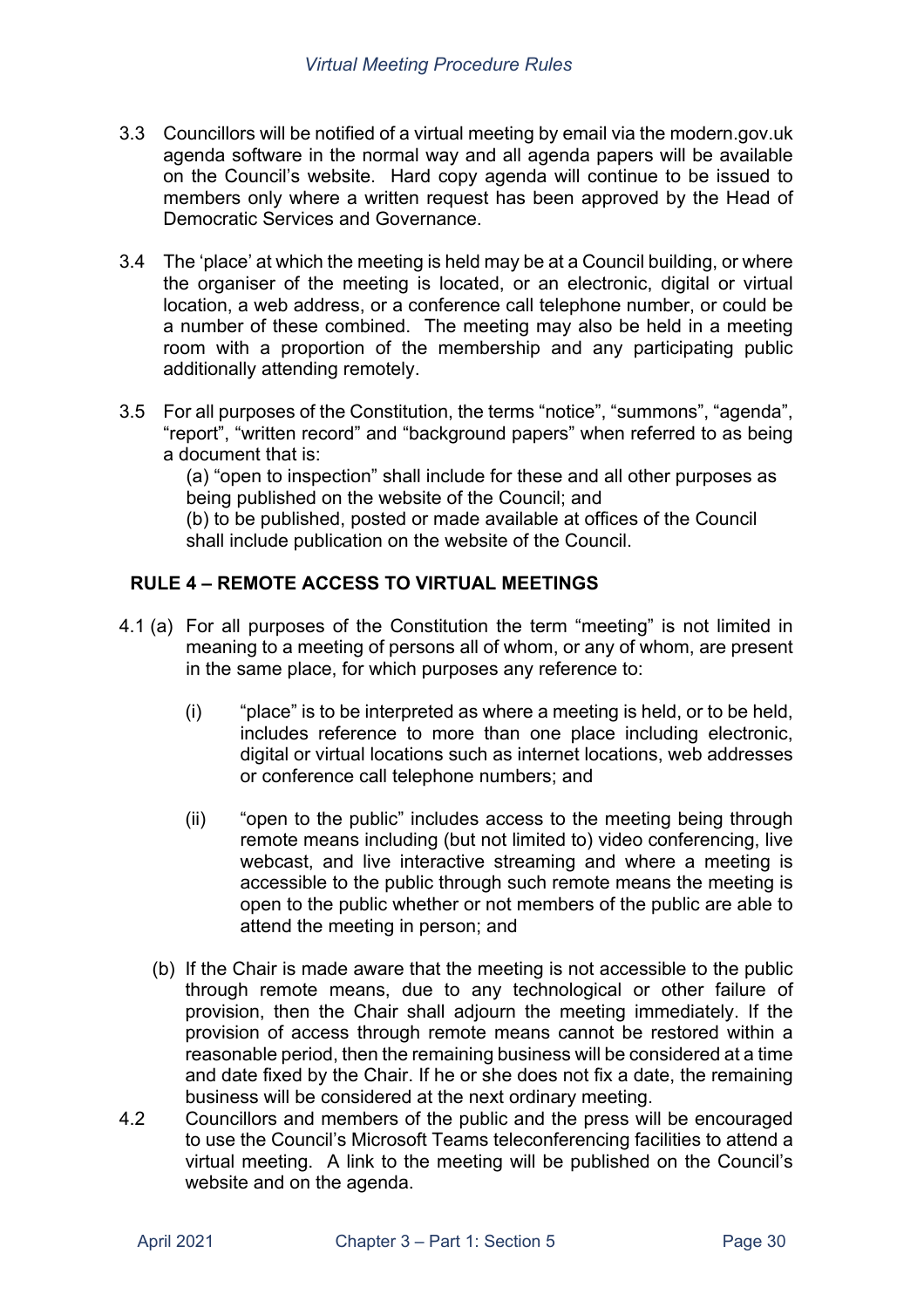- 4.3 If this is not possible, attendance may be through an audio link, which will also be published on the Council's website and on the agenda.
- 4.4 Remote access for members of the public and Councillors who are not attending to participate in the virtual meeting together with press facilities, will be provided through Microsoft Teams Live Events.

#### **RULE 5 – COUNCILLORS IN REMOTE ATTENDANCE AT VIRTUAL MEETINGS**

- 5.1 (a) A Councillor in remote attendance is present and attends the meeting, including for the purposes of the meeting's quorum, if at any time all three of the following conditions are satisfied, those conditions being that the Councillor in remote attendance is able at that time:
	- (i) to hear, and where practicable see, and be so heard and, where practicable, be seen by, the other Councillors in attendance.
	- (ii) to hear, and where practicable see, and be so heard and, where practicable, be seen by, any members of the public entitled to attend the meeting in order to exercise a right to speak at the meeting; and
	- (iii) to be so heard and, where practicable, be seen by any other members of the public attending the meeting.
	- (b) A Councillor in remote attendance will be deemed to have left the meeting where, at any point in time during the meeting, any of the conditions for remote attendance contained in (a) above are not met. In such circumstance the Chair may, as they deem appropriate;
		- (i) adjourn the meeting for a short period to permit the conditions for remote attendance of a Councillor contained in (a) above to be reestablished;
		- (ii) count the number of Councillors in attendance for the purposes of the quorum; or
		- (iii) continue to transact the remaining business of the meeting in the absence of the Councillor in remote attendance.
- 5.2 The attendance of those Councillors attending a virtual meeting of which they are a Member will be recorded by the Clerk following a roll of names at the start of the meeting by the Chair.
- 5.3 The normal quorum requirements for meetings as set out in the Council's Constitution will also apply to virtual meetings.
- 5.4 In the event of any apparent failure of the video, telephone or conferencing connection, the Chair should immediately determine if the meeting is still quorate: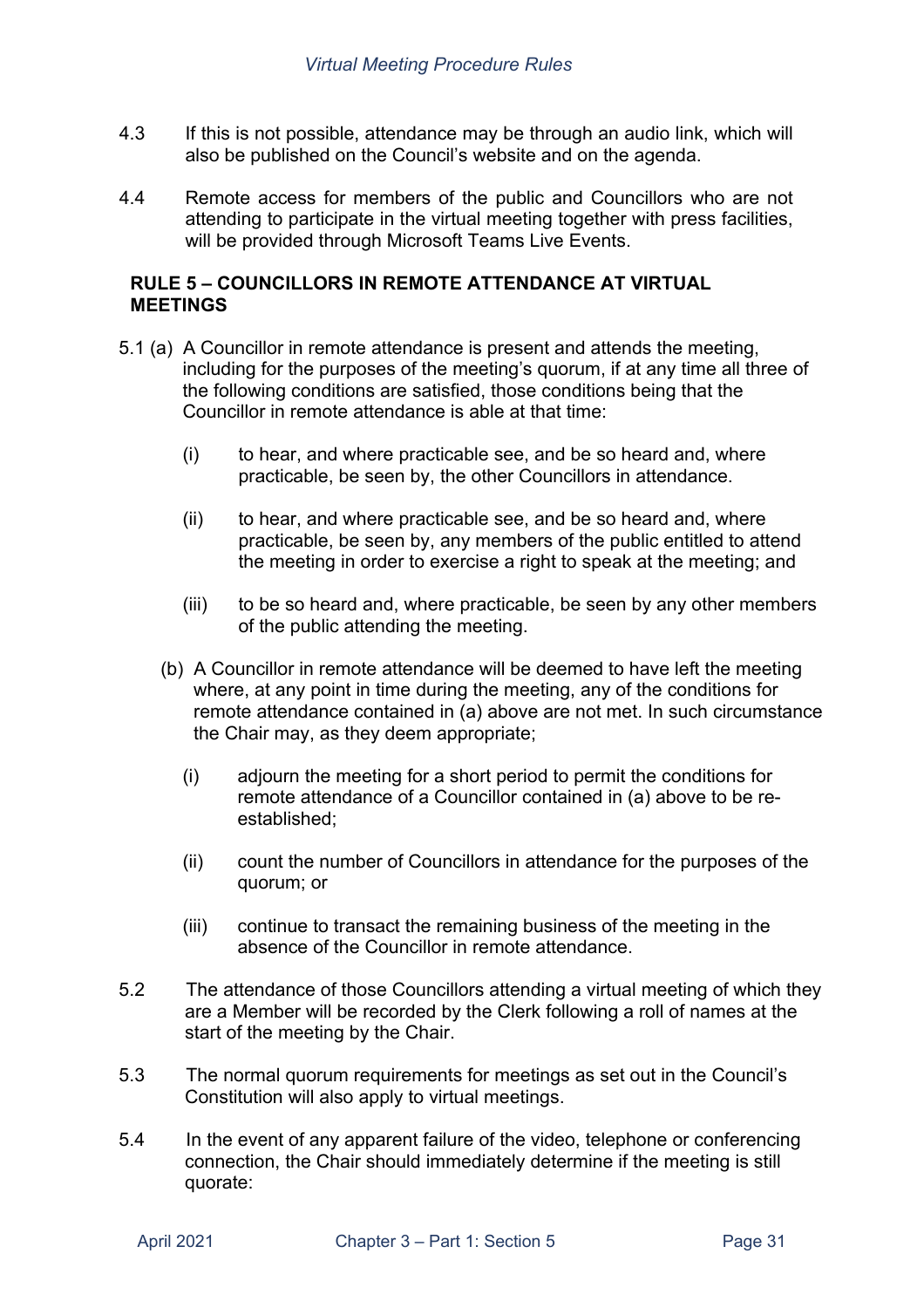• if it is, then the business of the meeting will continue; or

• if there is no quorum, then the meeting shall adjourn for a short period specified by the Chair, to allow the connection to be reestablished.

- 5.5 Should any aspect of an individual's remote participation fail, the Chair may call a short adjournment for a specified period so to determine whether the connection can quickly be re-established, either by video technology or telephone in the alternative. If the connection is not restored within that time, the meeting should continue to deal with the business whilst this happens, providing the meeting remains quorate and the public are able to hear.
- 5.6 In the event of connection failure, the remote Member(s) will be deemed to have left the meeting at the point of failure and if the connection cannot be reestablished to those Member(s) before the end of the meeting, then the presumption will be that the meeting should continue to deal with the item/s.
- 5.7 If the connection is successfully re-established, then the remote Member(s) will be deemed to have returned at the point of re-establishment.
- 5.8 If a connection to a Councillor is lost during a regulatory meeting (including Planning or Licensing), the Chair will stop the meeting to enable the connection to be restored. If the connection cannot be restored within a reasonable time, the meeting will proceed, but the Councillor who was disconnected will not be able to vote on the matter under discussion as they would not have heard all the facts.

# **RULE 6 – REMOTE ATTENDANCE BY MEMBERS OF THE PUBLIC**

- 6.1 (a) A member of the public entitled to attend the meeting in order to exercise a right to speak at the meeting is in remote attendance at any time if all three of the following conditions are satisfied, those conditions being that the member of the public in remote attendance is able at that time:
	- (i) to hear, and where practicable see, and be so heard and, where practicable, be seen by, Councillors in attendance;
	- (ii) to hear, and where practicable see, and be so heard and, where practicable, be seen by, any other members of the public entitled to attend the meeting in order to exercise a right to speak at the meeting; and
	- (iii) to be so heard and, where practicable, be seen by any other members of the public attending the meeting.
	- (b) A member of the public in remote attendance will be deemed to have left the meeting where, at any point in time during the meeting, any of the conditions for remote attendance contained in Procedure Rule 5 above are not met. In such circumstance the Chair may, as he or she deems appropriate: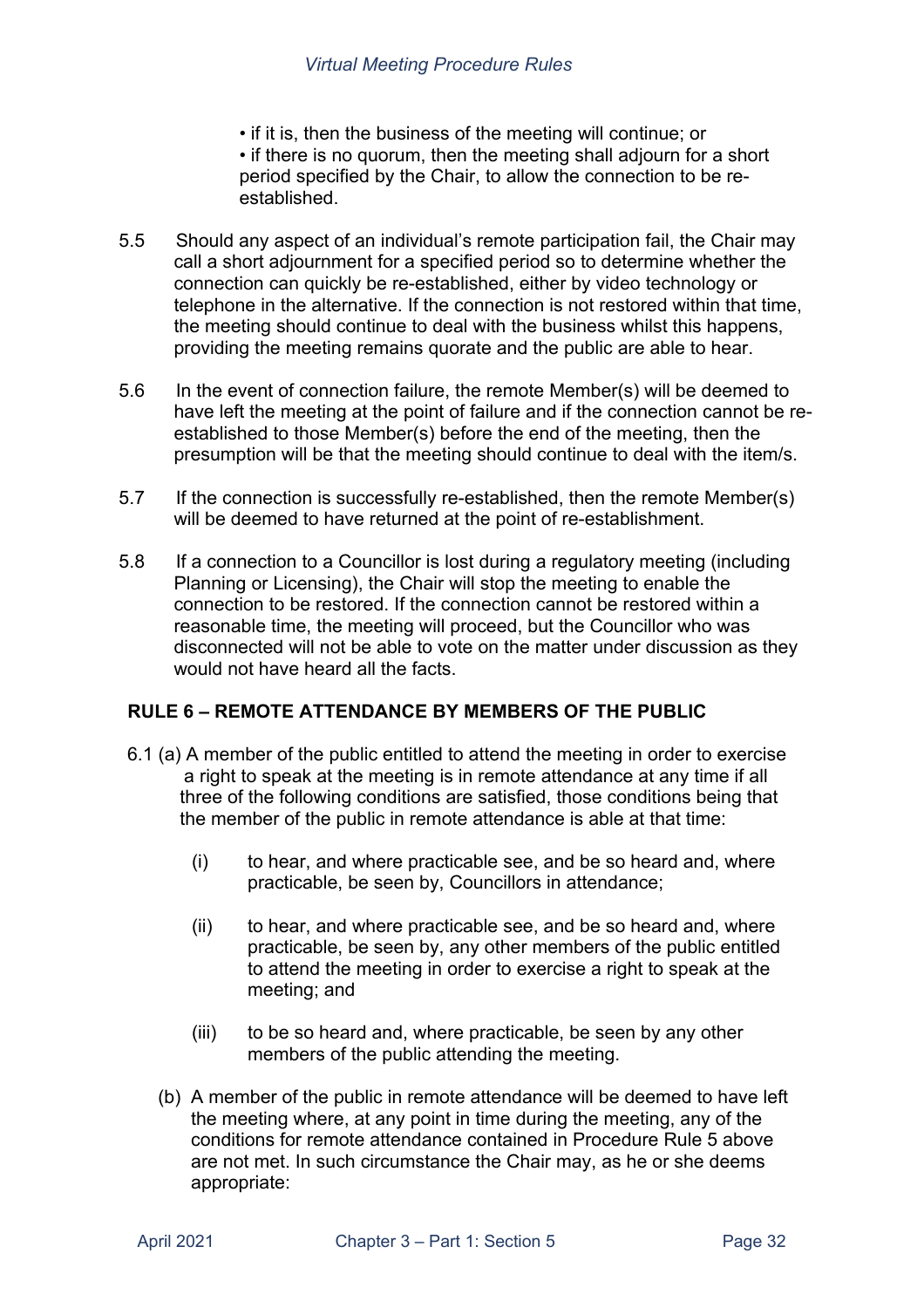- (i) adjourn the meeting for a short period to permit the conditions for remote attendance contained in Procedure Rule 5 above to be reestablished;
- (ii) suspend consideration of the item of business in relation to the member of public's attendance until such time as a following item of business on the agenda has been transacted and the conditions for the member of the public's remote attendance have been re-established or, on confirmation that this cannot be done, before the end of the meeting, whichever is the earliest; or
- (iii) continue to transact the remaining business of the meeting in the absence of the member of the public in remote attendance.

#### **RULE 7 – VIRTUAL MEETINGS PROCEDURE**

- 7.1 The Council facilitates remote attendance and access to its virtual meetings through the medium of Microsoft Teams Live Events, which enables the following to take place:
	- (a) contributions to be received from people using a wide variety of devices, not all of whom are on the Council network
	- (b) being accessible to both participants and members of the public who are not taking an active role but just observing
	- (c) presentations and documents (maps, plans, etc) to be displayed and spoken to.
- 7.2 Before the meeting, all participants shall be made aware of the following recommended etiquette for virtual meetings:
	- (a) Join the meeting at least 15 minutes in advance of the start time to enable a prompt start and avoid unnecessary interruptions
	- (b) Mute microphones when not talking
	- (c) Switch off cameras when not speaking (to save bandwidth)
	- (d) Indicate a wish to speak by using the chat function
	- (e) The chat facility must not be used for private conversations between councillors
	- (f) Only speak when invited to by the Chair
	- (g) Anyone speaking should state their name before making a comment
	- (h) If referring to a specific page or slide, mention the page or slide number
	- (i) Councillors should be careful to not allow exempt or confidential papers to be seen on camera in the video-feed.
- 7.3 The Chair or the Clerk may:
	- (a) Pause (adjourn) the meeting by taking down the stream (live feed) from public viewing and then resume it when needed
	- (b) Switch on each active participant's microphone when they are invited to speak and switch them off afterwards
	- (c) Mute someone speaking at any time
	- (d) Mute everyone speaking except themselves at any time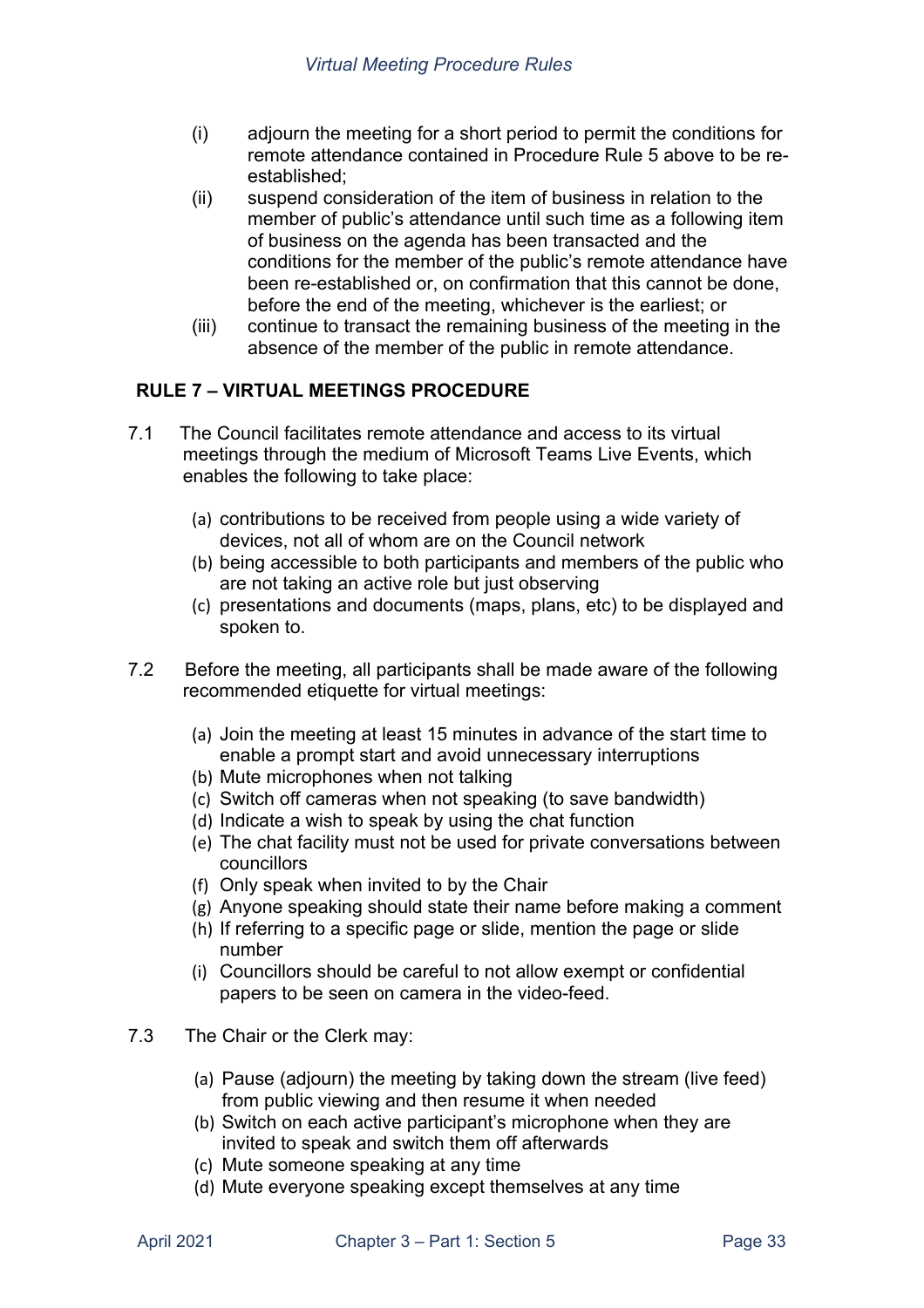- (e) Switch some active participants and the observers off, so they are paused and have neither 'live' visual or audio feed whilst the meeting deliberates in private or an officer present gives the committee advice (following the meeting having moved exclusion of the press and public). By taking down the live feed content from the public and just displaying a holding slide, decision makers may hold a separate meeting on Microsoft Teams. The live stream can then be resumed when needed.
- 7.4 The meeting facilitator or 'producer' will control the Microsoft Teams Live video conferencing technology to enable remote access and attendance and to administer the public and Member interaction, engagement and connections on the instruction of the Chair.
- 7.5 It will assist the co-ordination of the virtual meeting, if those visiting Councillors who wish to speak on a topic or a particular agenda item could indicate their wish to speak in advance of the meeting, where possible. Political groups are also encouraged to co-ordinate this activity wherever possible and particularly at meetings likely to result in a high number of requests to speak.
- 7.6 The Chair will follow the rules set out in the Constitution when determining who may speak, as well as the order and priority of speakers and the content and length of speeches in the normal way.
- 7.7 The Chair, at the beginning of the meeting, will explain the protocol for Councillor and public participation and the rules of debate. The Chair's ruling during the debate will be final.
- 7.8 Where members of the public are exercising speaking rights at the meeting via remote attendance, the Chair will as part of their introduction explain the procedure for their participation which will reflect those relevant elements of the above. Members of the public and Councillors must adhere to these Procedure Rules otherwise they may be excluded from the meeting following appropriate warnings by the Chair.

# **RULE 8 – REMOTE VOTING**

- 8.1 Unless a recorded vote is demanded, which may be confirmed by the requisite number of Councillors confirming the demand verbally when requested by the Chair, the Chair will take the vote either:
	- (a) by use of the electronic voting system for Virtual Meetings in Microsoft Teams where appropriate
	- (b) by the affirmation of the meeting if there is no dissent; or
	- (c) the Chair or Clerk to the meeting will take the vote by roll-call and the number of votes for or against the motion or amendment or abstaining from voting will be recorded.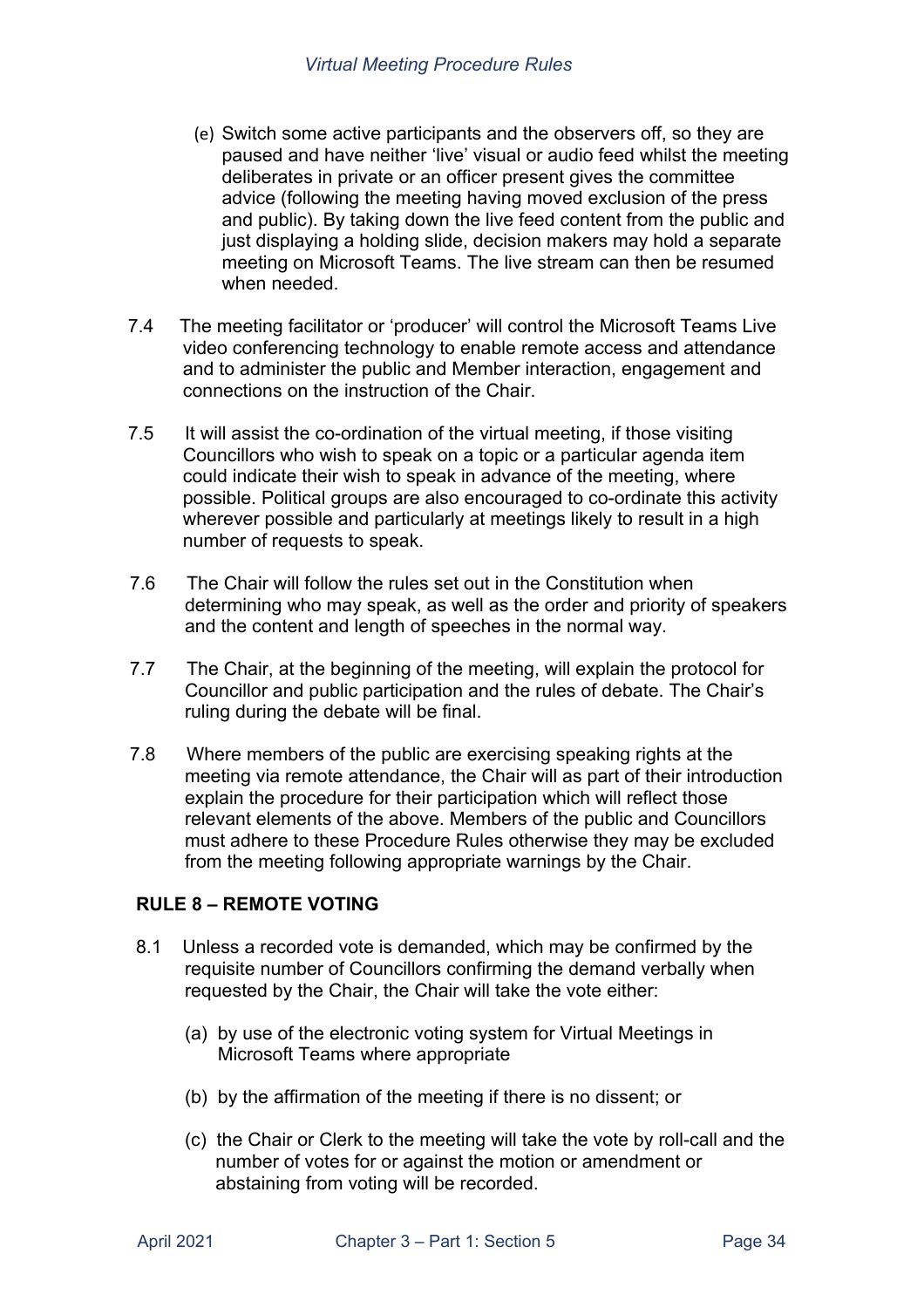- 8.2 At the conclusion of the voting, the Chair shall announce the result of the vote and announce whether the motion has been passed or lost.
- 8.3 Details of how Councillors voted will not be kept or minuted unless a Recorded Vote is called. Where a Recorded Vote is requested, the Chair will ask Councillors in turn to signify verbally whether or not they support that request.

#### **RULE 9 – DECLARATIONS OF INTERESTS AND COUNCILLORS EXCLUDED FROM THE MEETING**

- 9.1 Any Councillor participating in a virtual meeting who declares a disclosable pecuniary interest, or other declarable interest, in any item of business that would normally require them to leave the room, must also leave the virtual meeting. Their departure will be confirmed by the Clerk to the meeting, who will invite the relevant Councillor by link, email or telephone, to re-join the meeting at the appropriate time.
- 9.2 Where a Councillor is required to leave the virtual meeting, the means of remote attendance and access is to be severed whilst any discussion or vote takes place in respect of the item or items of business which the Councillor or co-opted member may not participate.

#### **RULE 10 – EXCLUSION OF THE PUBLIC AND PRESS**

- 10.1 There are times when Council meetings are not open to the public, when confidential, or "exempt" issues (as defined in Schedule 12A of the Local Government Act 1972) are under consideration. The Clerk to the meeting will ensure that there are no members of the public in remote attendance or remotely accessing the meeting are able to hear or see the proceedings once the exclusion has been agreed by the meeting.
- 10.2 Each Councillor in remote attendance must ensure and verbally declare that there are no other persons present who are not entitled to be (either hearing or seeing) consideration of such items, and/or recording the proceedings.

#### **RULE 11 – PUBLIC ACCESSS TO MEETING DOCUMENTATION FOLLOWING THE VIRTUAL MEETING**

11.1 Members of the public may access minutes, decisions and other relevant documents through the Council's website. The definition of access to information and available to the public is the same as at Procedure Rule 3 above.

#### **RULE 12 - REVIEW**

12.1 These Rules will be kept under regular review and updated as necessary by the Monitoring Officer following learning as practice develops and virtual meetings are conducted.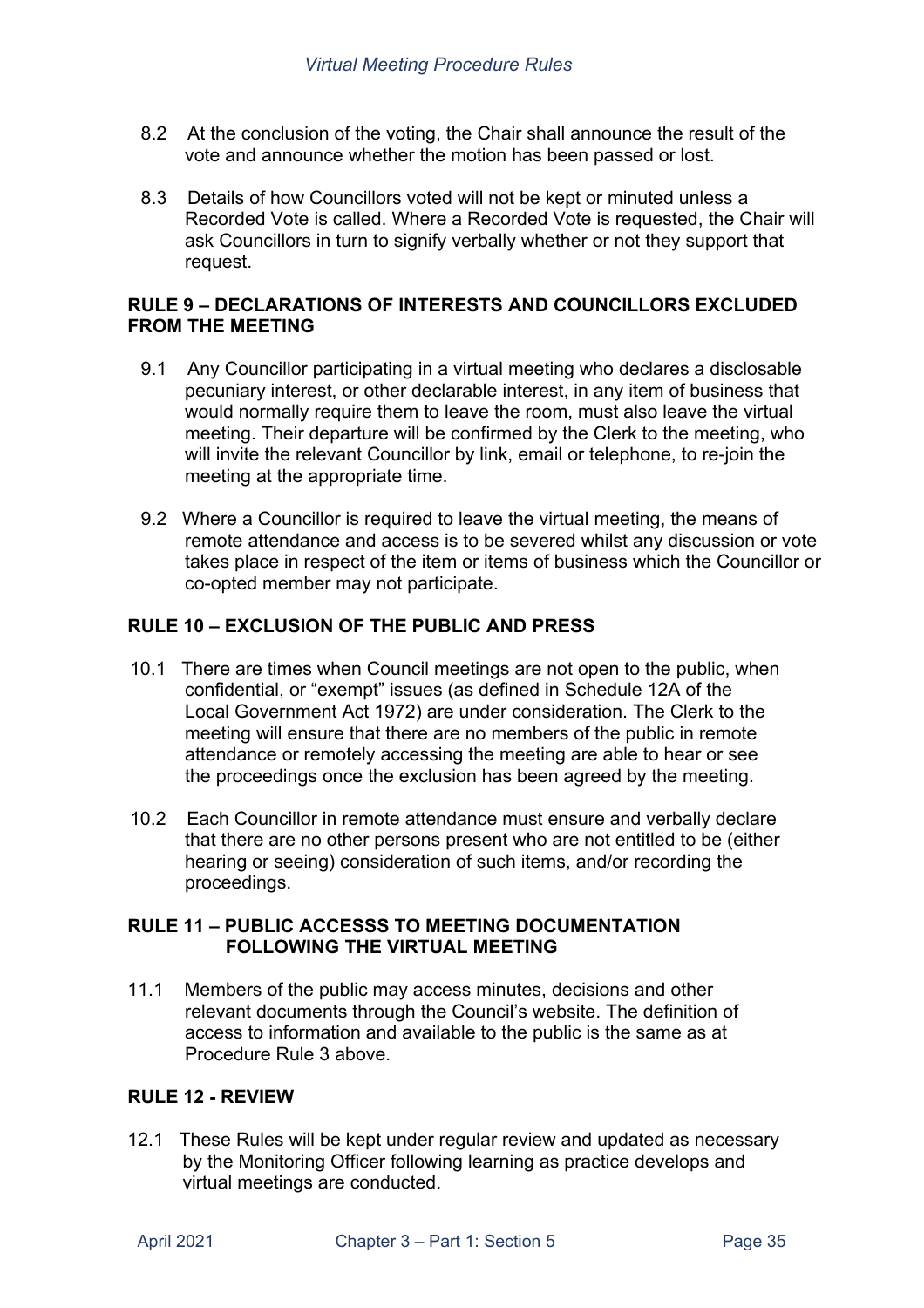| <b>Provision</b>                     |                                          | <b>Amendment/suspension</b>                                                                                                                                                                                                                                                                                                                                                                 |  |  |  |  |
|--------------------------------------|------------------------------------------|---------------------------------------------------------------------------------------------------------------------------------------------------------------------------------------------------------------------------------------------------------------------------------------------------------------------------------------------------------------------------------------------|--|--|--|--|
| <b>Council Procedure Rules (CPR)</b> |                                          |                                                                                                                                                                                                                                                                                                                                                                                             |  |  |  |  |
| <b>CPR 1.5</b>                       | <b>Council Meetings</b>                  | "Before the start and at<br>the end of each meeting,<br><b>Councillors and Officers</b><br>will stand whilst the Mayor<br>and the Deputy Mayor<br>enter and leave the room"<br>- to be suspended.                                                                                                                                                                                           |  |  |  |  |
| <b>CPR 1.6</b>                       | Mayor and Deputy Mayor of the<br>Council | "At its Annual Mayor-<br>making meeting, the<br>Council will elect its<br>Mayor and appoint its<br>Deputy Mayor for the<br>following year"<br>- to be suspended.<br>The new Regulations<br>allow the requirement to<br>hold an Annual Meeting<br>to be disregarded. Where<br>an Annual Meeting is<br>cancelled or delayed, all<br>appointments from the<br>2019 Annual Meeting<br>continue. |  |  |  |  |
| <b>CPR 1.60</b>                      | Voting                                   | "Voting will be by a show<br>of hands"<br>- to be suspended and<br>replaced with VMPR 8.                                                                                                                                                                                                                                                                                                    |  |  |  |  |
| <b>CPR</b>                           | Voting                                   | "A recorded vote will not<br>be taken if the vote has<br>already begun to be taken<br>by a show of hands"<br>delete 'by a show<br>of hands'                                                                                                                                                                                                                                                 |  |  |  |  |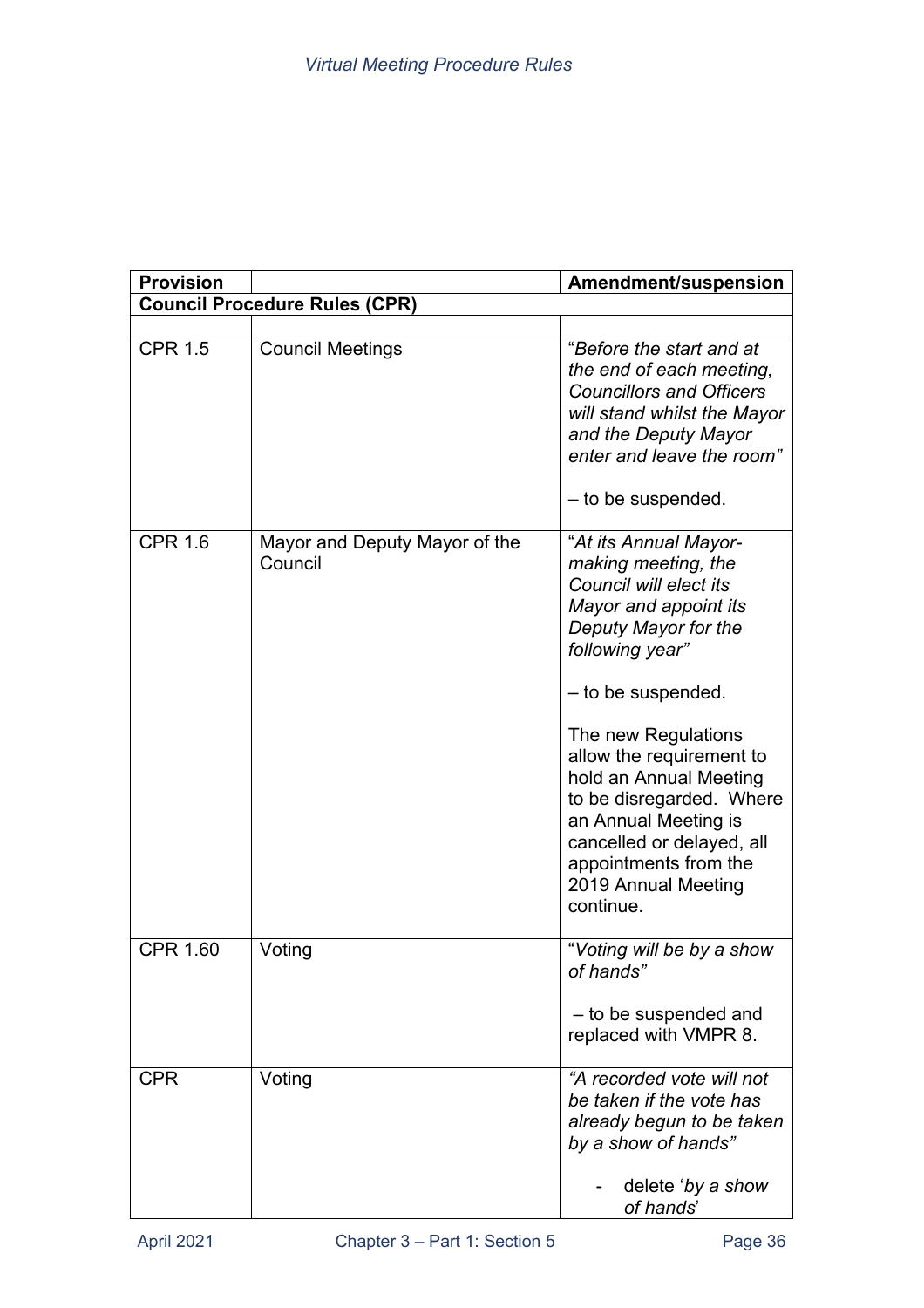|                  | <b>Access to Information Procedure Rules (APR)</b> |                                                                                                                                                                                                                      |
|------------------|----------------------------------------------------|----------------------------------------------------------------------------------------------------------------------------------------------------------------------------------------------------------------------|
| APR4             | <b>Notice of Meetings</b>                          | Delete 'at Westfields,<br><b>Middlewich Road,</b><br>Sandbach, CW11 1HZ'<br>and retain 'by posting<br>details on its website'                                                                                        |
| <b>APR54</b>     | <b>Audio Recording of Meetings</b>                 | Suspended                                                                                                                                                                                                            |
|                  | <b>Committee Procedure Rules (CoPR)</b>            |                                                                                                                                                                                                                      |
| <b>CoPR 2.21</b> | Voting                                             | 'Voting at Committee and<br><b>Sub-Committee meetings</b><br>will be by a show of<br>hands'<br>- to be suspended and<br>replaced with VMPR 8                                                                         |
|                  | <b>Rules of Debate at full Council</b>             |                                                                                                                                                                                                                      |
|                  | meetings                                           |                                                                                                                                                                                                                      |
|                  | <b>Motions and Amendments</b>                      | Replace 'Where required<br>by the Chair, motions or<br>amendments shall be put<br>in writing and handed to<br>the Chair'<br>with 'shall be put in<br>writing and submitted                                           |
|                  | Only One Councillor to Stand at a                  | electronically to the Chair<br>and Clerk to the meeting'<br>To be suspended                                                                                                                                          |
|                  | Time                                               |                                                                                                                                                                                                                      |
|                  | Points of Order                                    | Delete "A Councillor may<br>rise on a point of order or<br>in personal<br>explanation"<br>and replace with "A<br>Councillor may indicate<br>they wish to speak on a<br>point of order or in<br>personal explanation" |
|                  | Respect for the Chair                              | Delete paragraph and<br>replace with 'At a virtual<br>Council meeting,<br>whenever the Mayor or<br>Chair of the meeting<br>speaks during a debate, a<br>Councillor then speaking<br>shall stop and the               |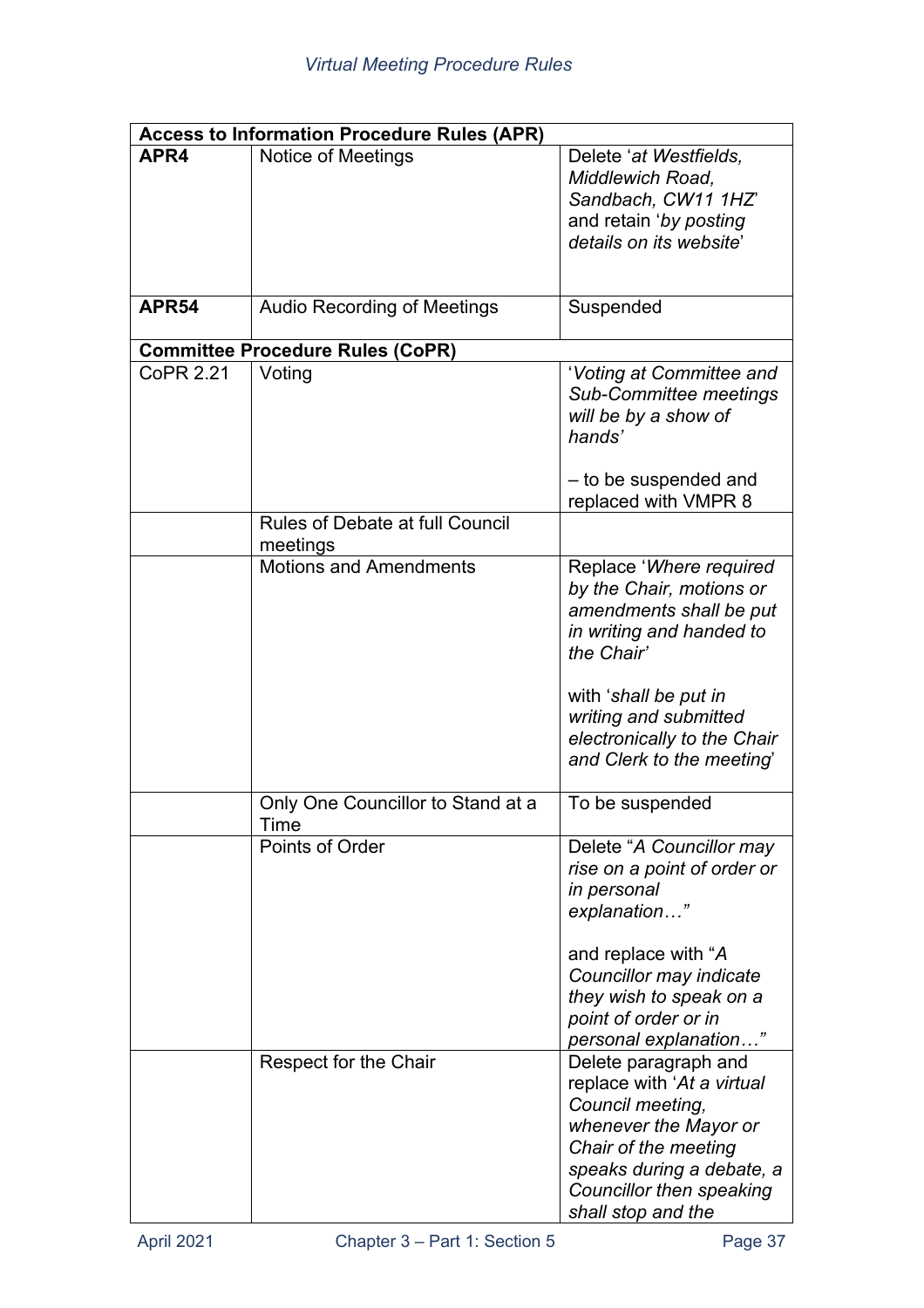|                                                                              | meeting shall be silent. If<br>required, the Mayor, the<br>Chair of the meeting or<br>the Clerk may mute a<br>Councillor who has been<br>asked to stop speaking'.                                                                                                                                                                                          |
|------------------------------------------------------------------------------|------------------------------------------------------------------------------------------------------------------------------------------------------------------------------------------------------------------------------------------------------------------------------------------------------------------------------------------------------------|
| <b>Public Speaking and Questions</b>                                         | Delete:<br>'Members of the public<br>are not required to give<br>notice of their intention to<br>make use of the public<br>speaking facility (although<br>as a matter of courtesy, a<br>period of 24 hours' notice<br>is encouraged.'                                                                                                                      |
| <b>Records of Attendance</b>                                                 | <b>Delete 'Councillors</b><br>attending a meeting of<br>which they are a Member<br>must sign their name on<br>the attendance sheet<br>provided' and replace<br>with<br>'Councillors attending a<br>virtual meeting of which<br>they are a Member will<br>have their attendance<br>recorded by the Clerk by<br>a roll call at the start of<br>the meeting.' |
| Disclosable Pecuniary Interests -<br>Requirement to withdraw from<br>meeting | Suspend and replace with<br>VMPR <sub>9</sub>                                                                                                                                                                                                                                                                                                              |

This table is intended to capture both the existing Procedure Rules which are inconsistent with the Regulations for the purpose of clarity and ease of reference and those that are being amended at the Council's discretion in order to facilitate virtual meetings. It should be noted that any Procedure Rules that have not been referenced in this table, but that are nonetheless inconsistent with the Regulations, will be disapplied by virtue of Regulation 5(5).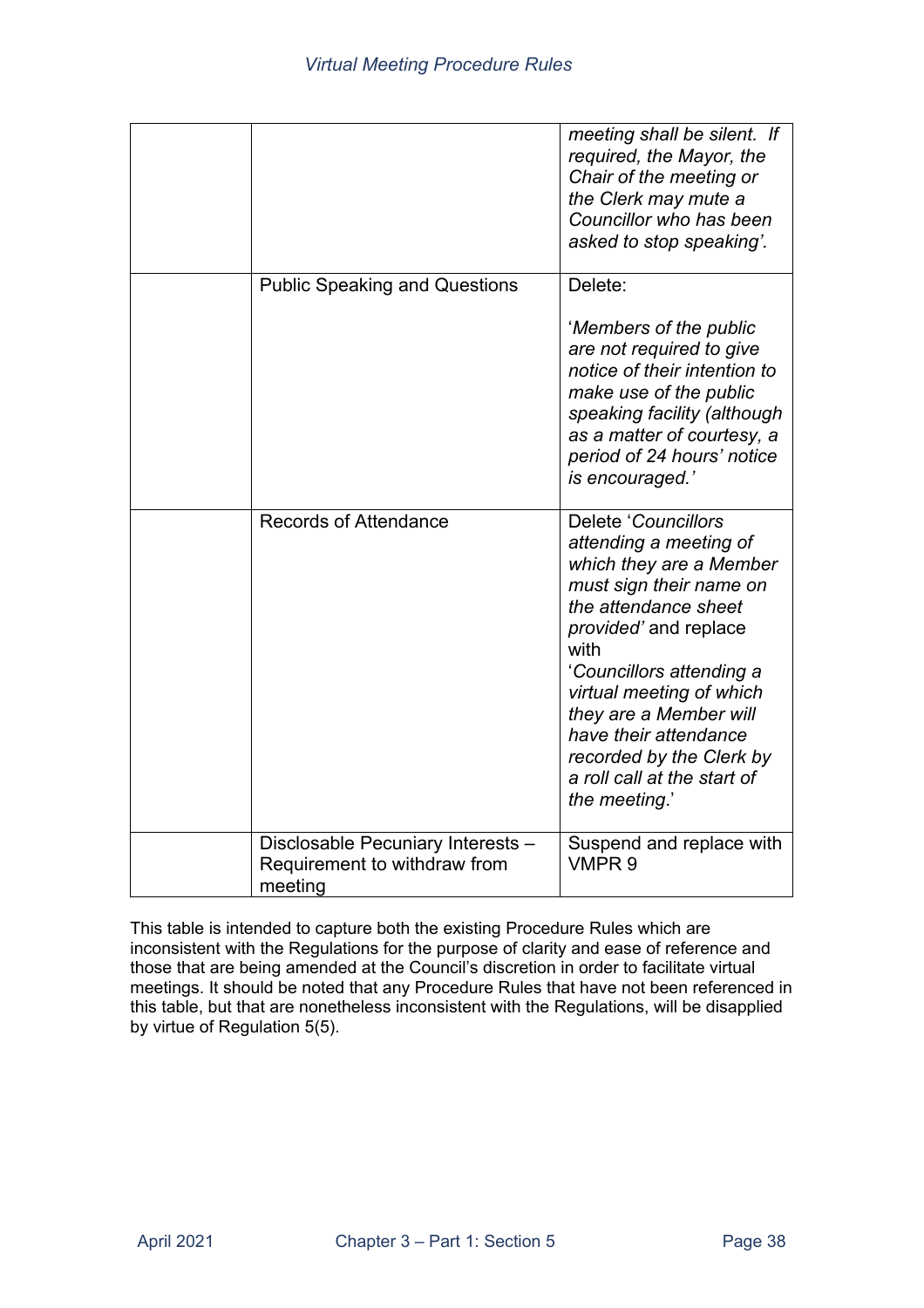# **APPENDIX**

# **APPENDIX**

#### *Public Speaking and Questions*

- 1 There will be public speaking at Council meetings.
- 2 A total period of 10 minutes will be allocated for members of the public to speak at meetings of Committees and sub-committees of the Council. This does not apply to meetings of the Council's Planning and Licensing Committees and sub-committees, which have separate arrangements in place for public involvement. The arrangements for planning meetings are set out in the Protocol on Public [Speaking](http://www.cheshireeast.gov.uk/pdf/Council-and-democracy/constitution/2017-18-constitution/Protocol-on-Public-Speaking-at-Planning-Meetings.pdf) Rights at Strategic Planning Board and Planning [Committees](http://www.cheshireeast.gov.uk/pdf/Council-and-democracy/constitution/2017-18-constitution/Protocol-on-Public-Speaking-at-Planning-Meetings.pdf).
- 3 Members of the public are required to give 48 hours' notice of their intention to make use of the public speaking facility.
- 4 Members of the public may speak on any matter relating to the work of the body in question, provided that the Chair retains the discretion to rule a speech out of order and require the member of the public to cease speaking if the speech covers confidential issues or is derogatory or defamatory or inappropriate for any other reason.
- 5 At meetings of Committees members of the public will be allowed up to 3 minutes each to speak, subject to the Chair or person presiding having discretion to vary this requirement where he/she considers it appropriate and the Chair will decide how the period of time allocated for public speaking will be apportioned where there are a number of speakers.
- 6 During public speaking time, members of the public may ask questions of the appropriate Chair of the committee or sub-committee which has responsibility for the matter in question.
- 7 Where a member of the public wishes to ask a question of the Chair of a committee or sub-committee, at least 2 clear working days' notice must be given in writing to the Head of Democratic Services and Governance, in order that an informed answer may be given.
- 8 The Councillor responding to the question may answer the question, may decline to do so, may agree to reply at a later date or may refer the question to an appropriate committee. Questions will be asked and answered without discussion.
- 9 In addition to the general provisions for public speaking set out in this Appendix, the following specific provisions apply to meetings of the [Public](http://moderngov.cheshireeast.gov.uk/ecminutes/mgCommitteeDetails.aspx?ID=738) Rights of Way [Committee](http://moderngov.cheshireeast.gov.uk/ecminutes/mgCommitteeDetails.aspx?ID=738) in relation to individual applications on the agenda:
	- 9.1 For each application on the agenda, a total of 6 minutes is allocated for public speaking, with 3 minutes being allocated for objectors and 3 minutes being allocated for supporters. If there is more than one person wishing to speak as an objector or supporter, the 3 minutes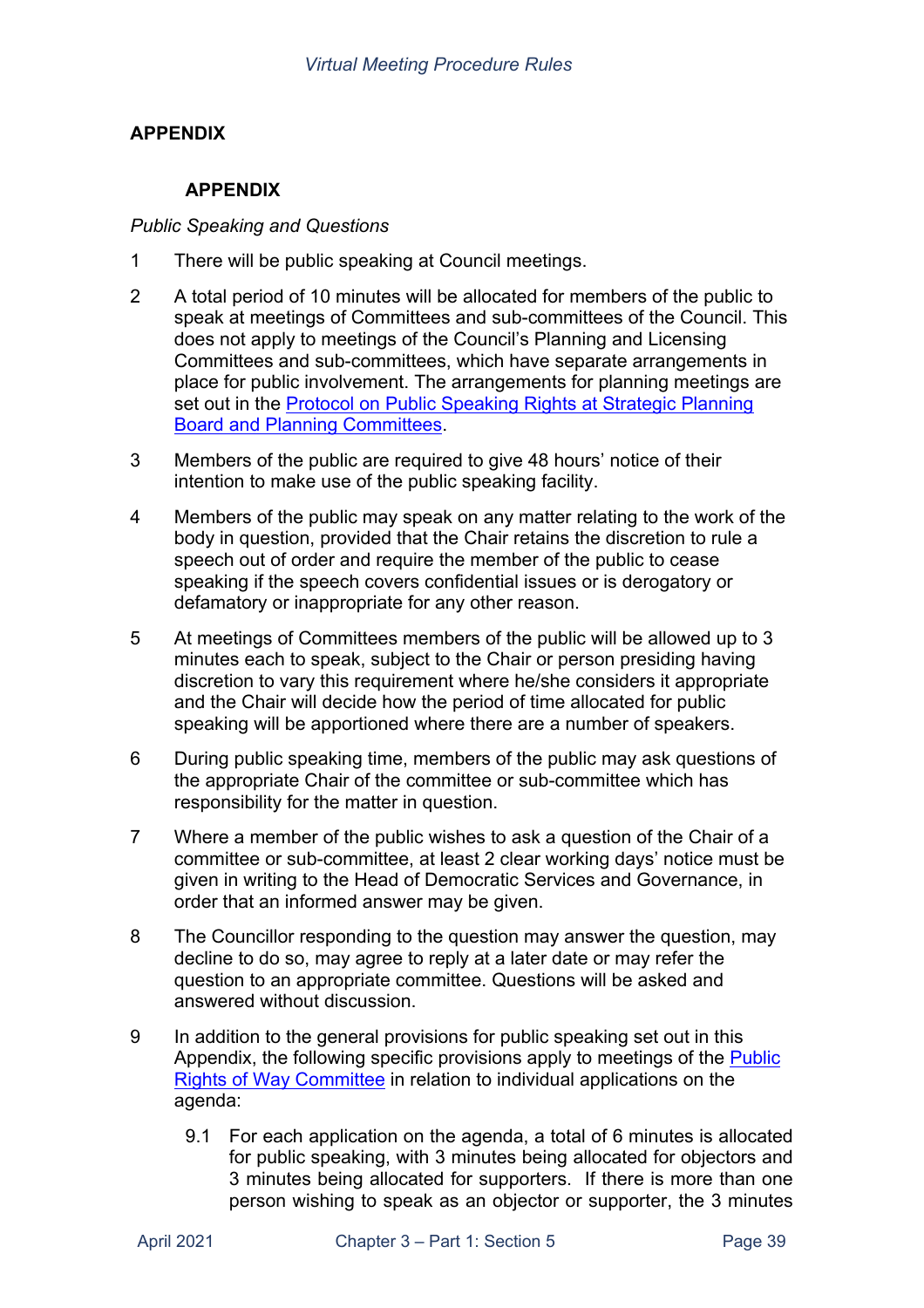shall be divided equally among them or they may appoint one of their number to speak for all.

- 9.2 No member of the public shall speak on a matter before the Chair has introduced the report. Members of the public may not participate in the debate or ask questions of officers or Councillors.
- 9.3 At the Chair's discretion, members of the Committee may, through the Chair, ask questions of a speaker for clarification but should not enter into a discussion with them.
- 9.4 Any member of the public wishing to address the Committee must give notice of their intention, in writing, to the Head of Democratic Services and Governance by 12 noon 2 clear working days before the meeting.
- 9.5 These provisions may be varied at the discretion of the Chair.

#### *Virtual Planning Meetings – Public Speaking Protocol*

# **PROTOCOL ON PUBLIC SPEAKING RIGHTS AT VIRTUAL PLANNING MEETINGS**

#### **INTRODUCTION**

This protocol explains how the Council`s arrangements for public speaking at planning meetings will continue at virtual planning meetings, during distancing restrictions. It follows the Local Authorities and Police and Crime Panels (Coronavirus) (Flexibility of Local Authority and Police and Crime Panel Meetings) (England and Wales) Regulations 2020 and supplements the Council`s own Virtual Meetings Procedure Rules in its Constitution

Planning Meetings make decisions on the merits of each individual application, upon the basis of what is in the Development Plan and other material considerations. All written representations made to the Council will be taken into account in the Officers' written report to Committee, but this Protocol allows members of the public and Councillors who are not members of the Strategic Planning Board or its Northern and Southern Planning Committees to attend a virtual Planning Meeting, by telephone or video conferencing, and to speak for or against an application prior to the Meeting making a decision about the application or other item on their public agenda.

#### **1. WHO CAN SPEAK**

- 1.1 The following individuals/groups are eligible to speak
	- □ Objectors
	- □ Applicants or their agents
	- □ Supporters
	- □ The relevant Parish or Town Council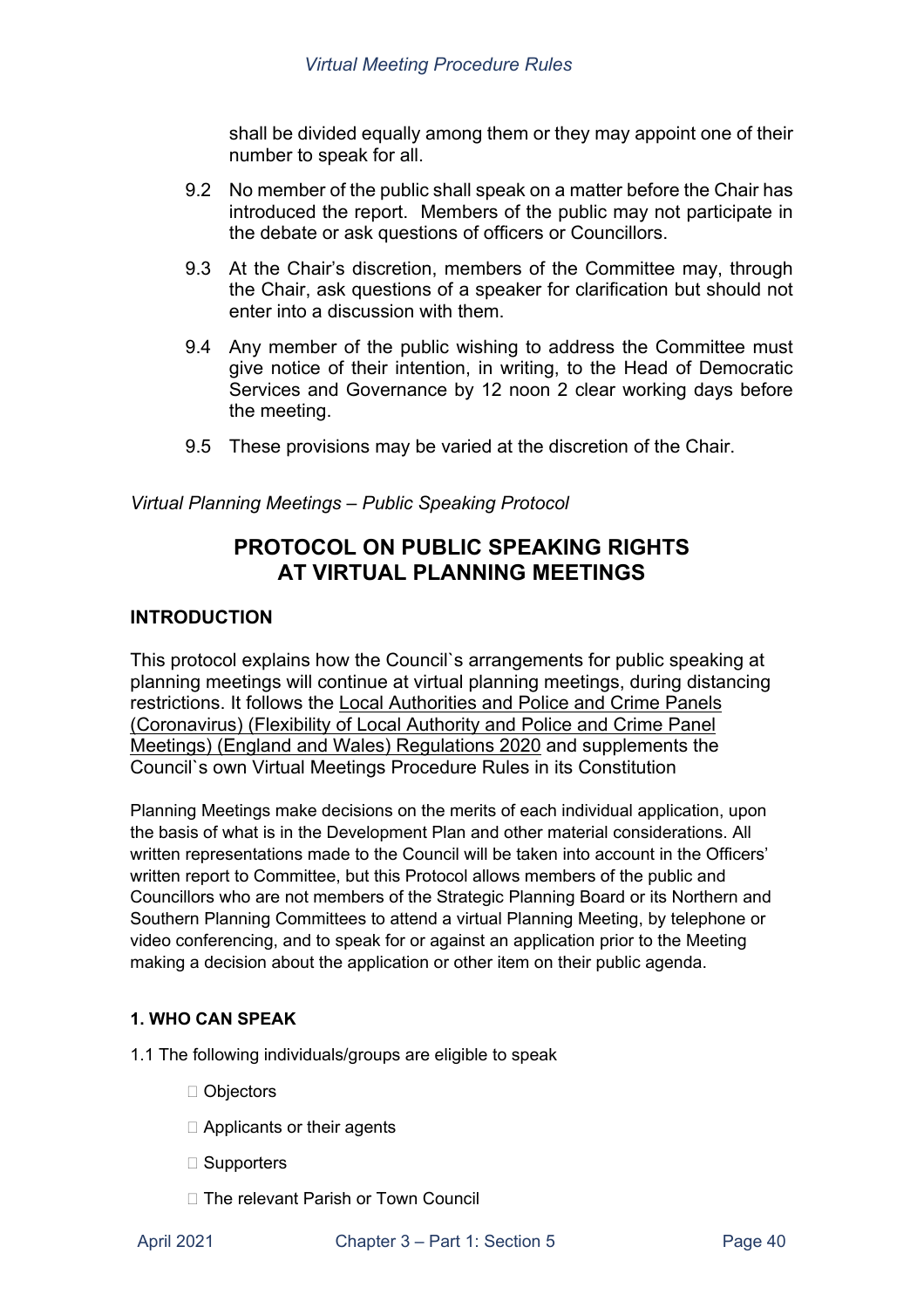- $\Box$  Ward Councillors if they are not on the Board/Committee provided that they do not have a Disclosable Pecuniary Interest
- □ Councillors who are not on the Board/Committee and are not Ward Members provided that they do not have a Disclosable Pecuniary Interest

[Note: lobby groups shall be included within the time allowed for objectors/supporters to speak.]

1.2 Each person or group identified shall be entitled to speak for a period of up to three minutes including Ward Councillors and representatives of the relevant local parish or town council. If there is more than one person wishing to speak from a particular group e.g. objectors, people are encouraged to consult each other and agree how to share their time slot. The Chair has a general discretion which may be exercised to extend time limits, but this will normally only be exercised in exceptional cases.

#### **2 HOW TO JOIN VIRTUAL PLANNING MEETINGS**

- 2.1 Planning Committees and Strategic Planning Board will hold virtual meetings once every four weeks each, commencing at 10am.
- 2.2 A list of virtual meetings can be seen on the Council`s website and Planning Case Officers will be able to advise on the progress of applications. The agenda for each virtual meeting is available five clear working days beforehand on the website. Interested groups and individuals should keep themselves up-to-date with agendas, report updates, meeting dates and times, in case of change.
- 2.3 It is necessary to inform, the Democratic Services Section in writing (email, fax or letter), of an intention to speak at a Planning Meeting, no later than 12.00 noon the day before the day of the planning meeting. Any emails should be sent to Speakingatplanning@cheshireeast.gov.uk . Councillors should note that they still need to register their intention to speak even if they have called in an application.
- 2.4 The Council facilitates remote attendance and access to its virtual meetings by telephone and/or by videoconferencing via Microsoft Teams Live Events. This enables participation between people using a wide variety of devices, whether or not they are on the Council`s own network.
- 2.5 Having registered, Public Speakers will be sent a link through which they can join the Planning Meeting, together with a joining Guide. If they have any queries, they should contact the Democratic Services Officer for assistance
- 2.6 Speakers should dial or click into the meeting at least 15 minutes before it is due to commence: this will enable the Democratic Services Officer to register the full complement of Councillors, Officers and Speakers in time for a prompt start.
- 2.7 If using video, they should type their name in full on joining, have their camera on but their microphone off. They will be held in a virtual lobby while their details are checked against the registered list and the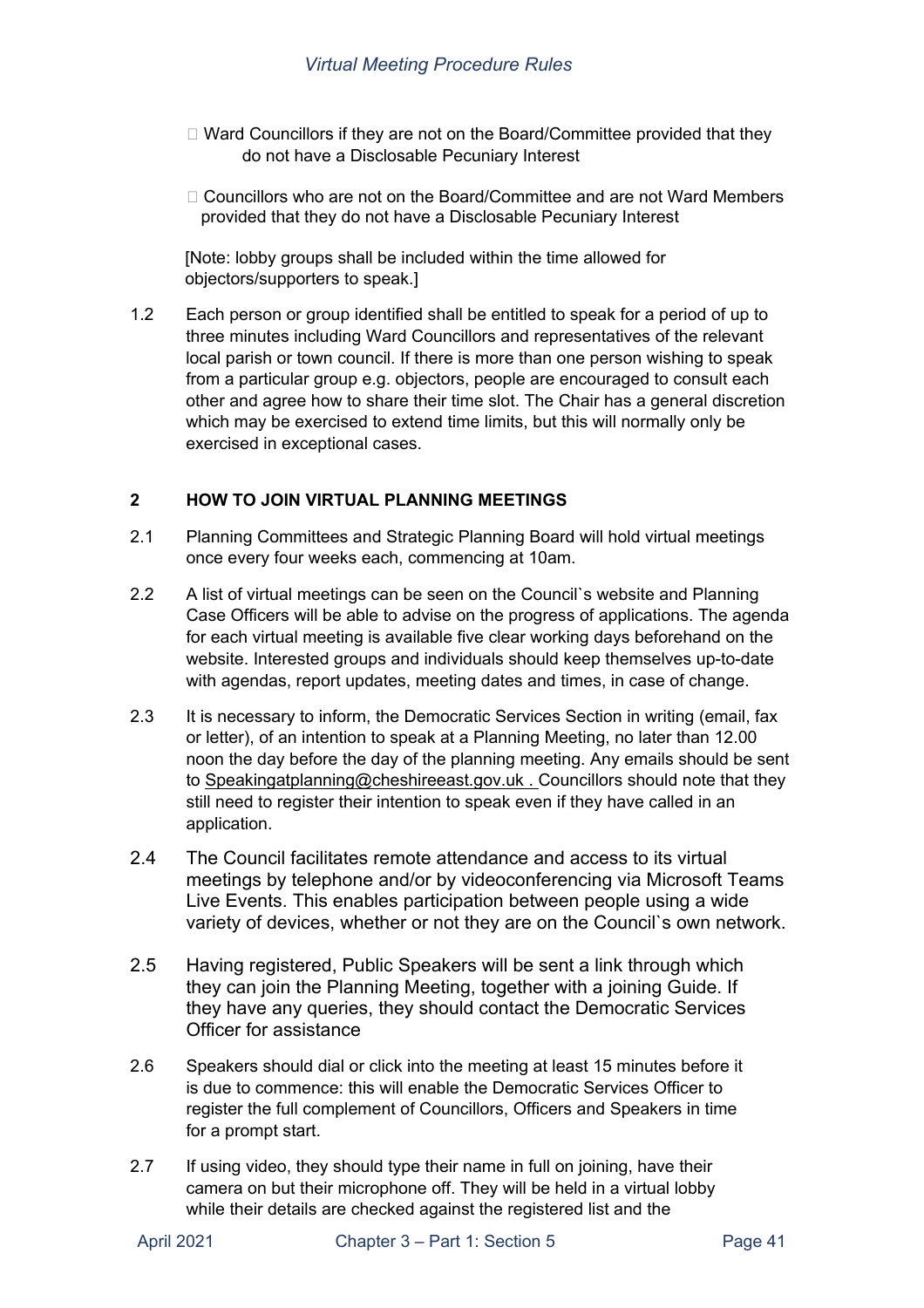Democratic Services Officer checks their speakers, audio and video. They should be allowed into the virtual meeting about 3 minutes before it is due to start and should wait with their microphone & video off until the Chair invites them to speak. This may take some time if they are not the first application on the agenda.

2.8 Down the right-hand side of their screen will be a Chat function which Councillors use to alert the Chair to a technical problem or to indicate a wish to speak. Public Speakers should only use this to warn of a technical issue e.g.: audio connection lost.

# **3. LENGTH OF TIME ALLOTTED FOR PUBLIC SPEAKERS**

- 3.1 Public speaking follows
	- $\Box$  Announcement of the item by the Chair
	- $\Box$  Introduction and description of the application by the Planning Officer, including any update of the Committee report and an oral report of any site visit and highlighting of the key issues

The following time is allowed

- $\Box$  Ward Councillor(s) (5 mins) (NB. In single Member Wards, the Ward Member may at his or her discretion delegate the right to speak to an alternative Member.)
- $\Box$  Councillors who are not on the Board/Committee and are also non-Ward

Councillors (3 mins)

- $\Box$  Parish/Town Council representations (5 mins)
- $\Box$  Objectors' representations (3 mins)
- $\Box$  Supporters' representations (3 mins)
- $\Box$  Applicants' representations (3 mins)
- □ Further comments by Planning Officer
- □ Ward Councillor if a Member of the Board/Committee
- □ Board/Committee Members debate and decision taken
- 3.2 At the Chair's discretion, members of the Strategic Planning Board or Planning Committee may ask, through the Chair, any of the speakers listed above to clarify any matter of fact which was unclear in their representations. Visiting Councillors, including Ward Councillors, may be questioned for 5 minutes, or longer at the Chair's discretion. The Chair may also ask that questions of fact are clarified by a speaker during the Councillors' discussion. Speakers are not permitted to ask questions of the Councillors or other speakers or to interrupt the Councillors' discussion. Once a Public Speaker has finished their statement to the virtual Board or Committee and answered any questions arising after it, they should not intervene in the remainder of the proceedings.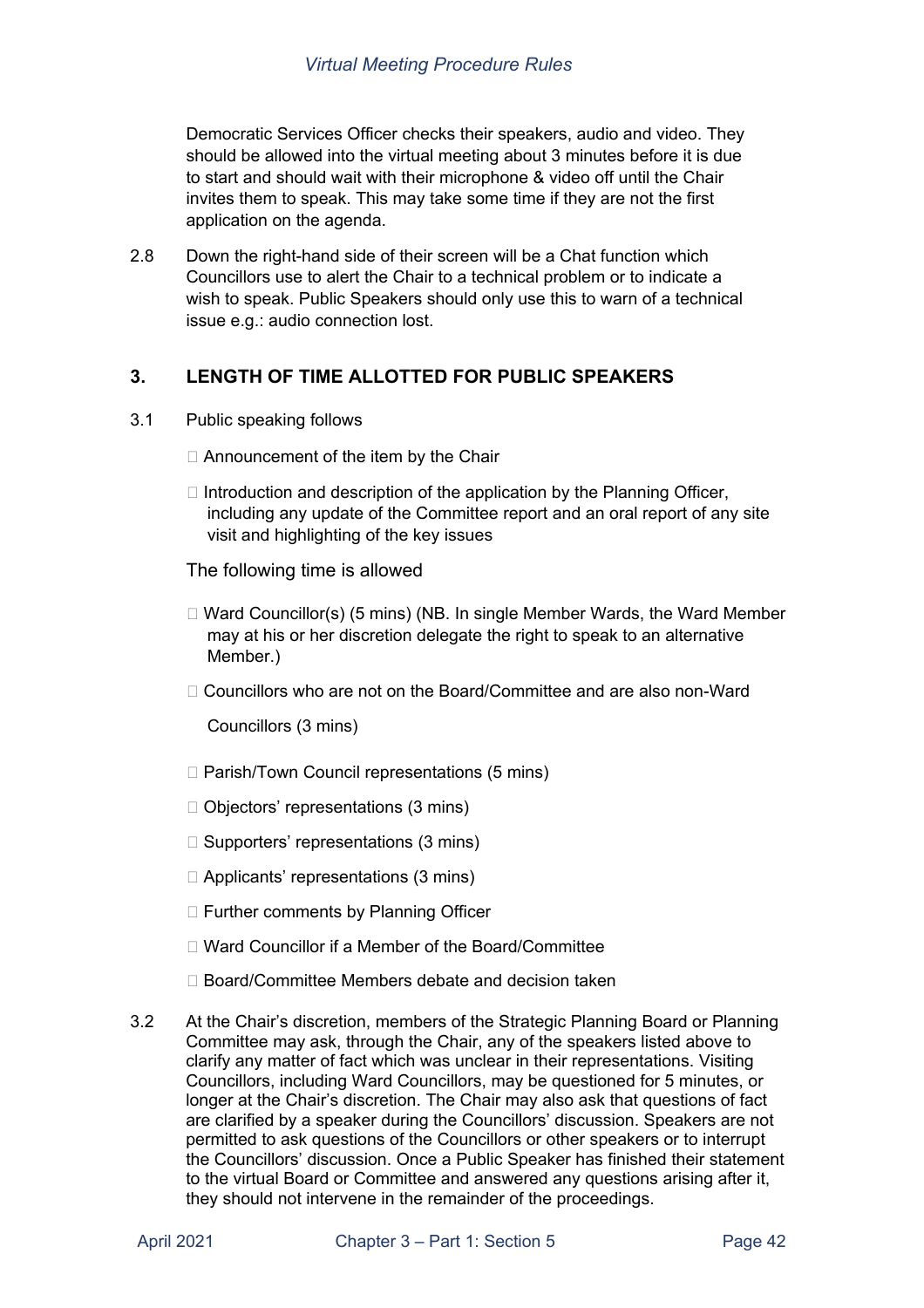3.3 In exceptional circumstances, the Chair may (with the approval of the Board or Committee) extend the speaking period for some or all speakers or allow more speakers if appropriate. This power will be treated with caution for controversial or complex schemes and if additional time is granted to objectors, a similar allowance will be given to supporters and/or the applicant.

## **4 STATEMENT CONTENTS**

- 4.1 A statement to the Strategic Planning Board or Planning Committee should only refer to planning issues, for example:
	- $\Box$  exterior design, size, appearance, layout, etc.
	- $\Box$  residential amenity
	- □ highway safety
	- $\Box$  character of the area
	- $\Box$  trees and historic buildings
	- □ planning policy (Local Plan/Structure Plan)
	- □ Government quidance
- 4.2 Planning Officers will show on screen any relevant slides, documents, plans, photographs, agenda extracts etc during their presentation of the application. In order to be fair to all parties, Speakers may not display their own presentation aids.

4.3 The Planning Meeting cannot take into account non-planning issues, for example:

- $\Box$  boundary disputes/property rights
- $\Box$  personal comments about any individual
- $\Box$  loss of property value or loss of view
- $\Box$  matters covered in other laws
- 4.4 Speakers are reminded of the law relating to defamation. If, at the meeting, they say or write in the Chat Function something which is not true about another person, they could be at risk of legal action. Further, Equalities and Human Rights legislation will not allow any discriminatory comments, for example regarding race, religious beliefs or disability.

#### **5 VIRTUAL SPEAKING ETIQUETTE**

- 5.1 To produce the clearest sound and vision for those listening, watching and taking part, only one person may speak at any one time. Public Speakers should;
	- (a) Mute their microphone when not talking
	- (b) Switch off their camera when not speaking (to save bandwidth)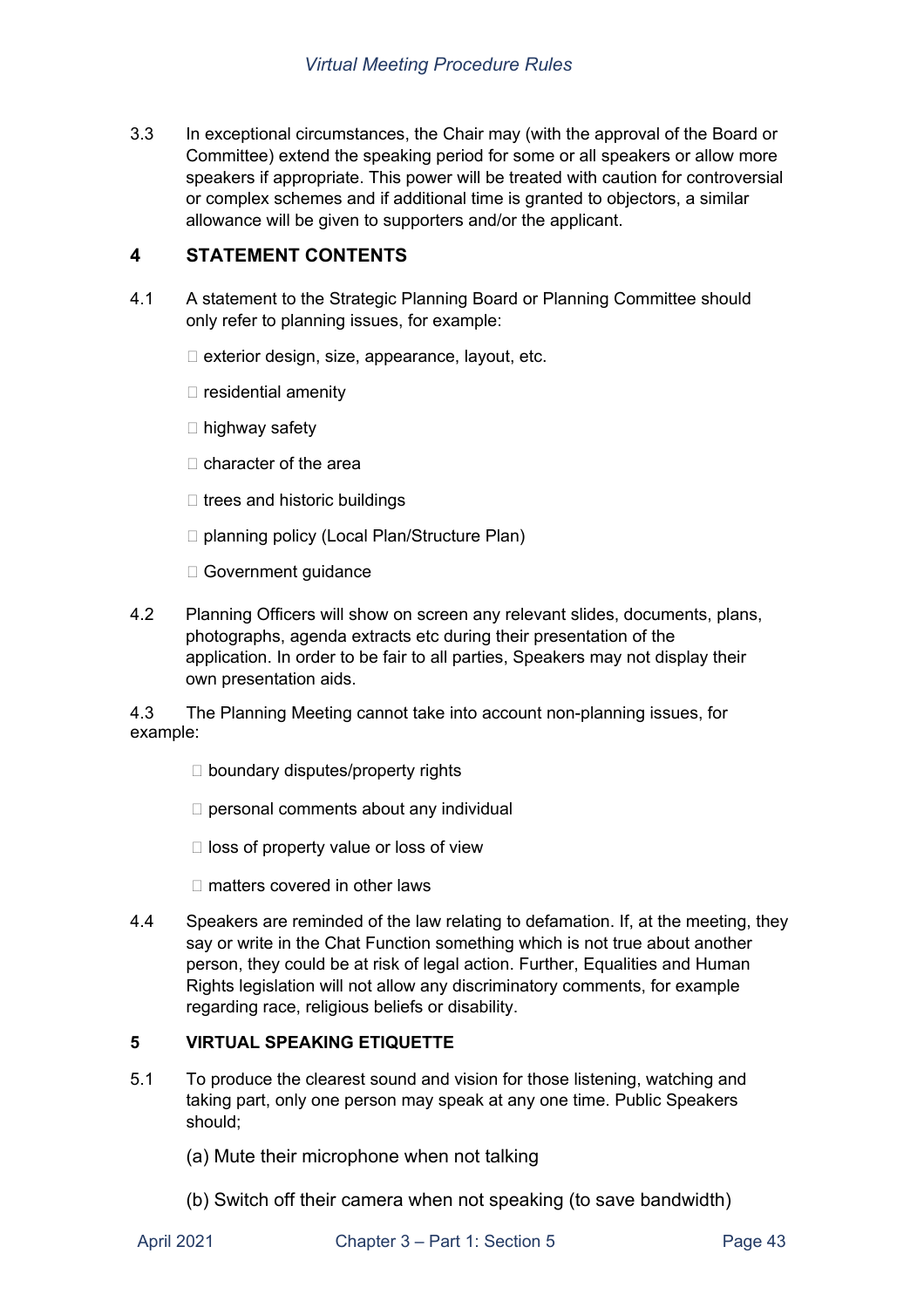(c) Only switch on their microphone and camera (if available) and speak, when invited to do so by the Chair

(d) confirm their name to the Meeting and whether they are representing a group, before beginning their statement

(e) If referring to part of the Officer`s Report or plans, mention the page number

- 5.2 After Public Speakers have made their statement to the Meeting, they have no further right to speak (unless the Chair invites them to). At the end of the allotted time, speakers will be muted therefore, it is imperative that speakers time their speeches accordingly. They should turn their mic and camera off and not use the Chat stream for the remainder of the Meeting.
- 5.3 Attendees will be given one warning for the misuse of the chat function, or speaking outside of the allocated time. Should they continue, attendees will be removed from the meeting.
- 5.4 To produce the clearest sound and vision for those listening, watching and taking part, and to keep the virtual Meeting in good order, at any time the Chair or Democratic Services Officer may

(a) pause and resume the live stream of the Meeting i.e.: adjourn, (b) switch on or mute participants` microphones and cameras

5.5 If the conduct of any participant disrupts the good governance of the virtual Meeting, the Chair may exclude them from it, following appropriate warnings.

# **6 LOSING CONNECTION**

- 6.1 If a Public Speaker loses vision but retains sound, the Meeting shall continue with sound only, but if the Public Speaker loses audio connection and cannot hear or be heard, then the Chair may adjourn the Meeting for a short period to see if communication can be re-established: if it cannot, the Meeting will continue with the item in their absence.
- 6.2 The Chair`s ruling is final regarding the governance of the Meeting.

#### **7 COUNCILLORS INTERESTS, PREDETERMINATION AND SPEAKING**

7.1 Councillors who have a Disclosable Pecuniary Interest in an application must not speak on it and must leave the virtual meeting as soon as the application is introduced. If a member has a non pecuniary private interest they should declare it and leave the virtual meeting but may exercise public speaking rights before doing so. If a member of the committee could be seen to be biased or has pre-determined an application they may not exercise public speaking rights and must leave the virtual meeting. The Democratic Services Officer will invite them back into the Meeting after the application has been determined.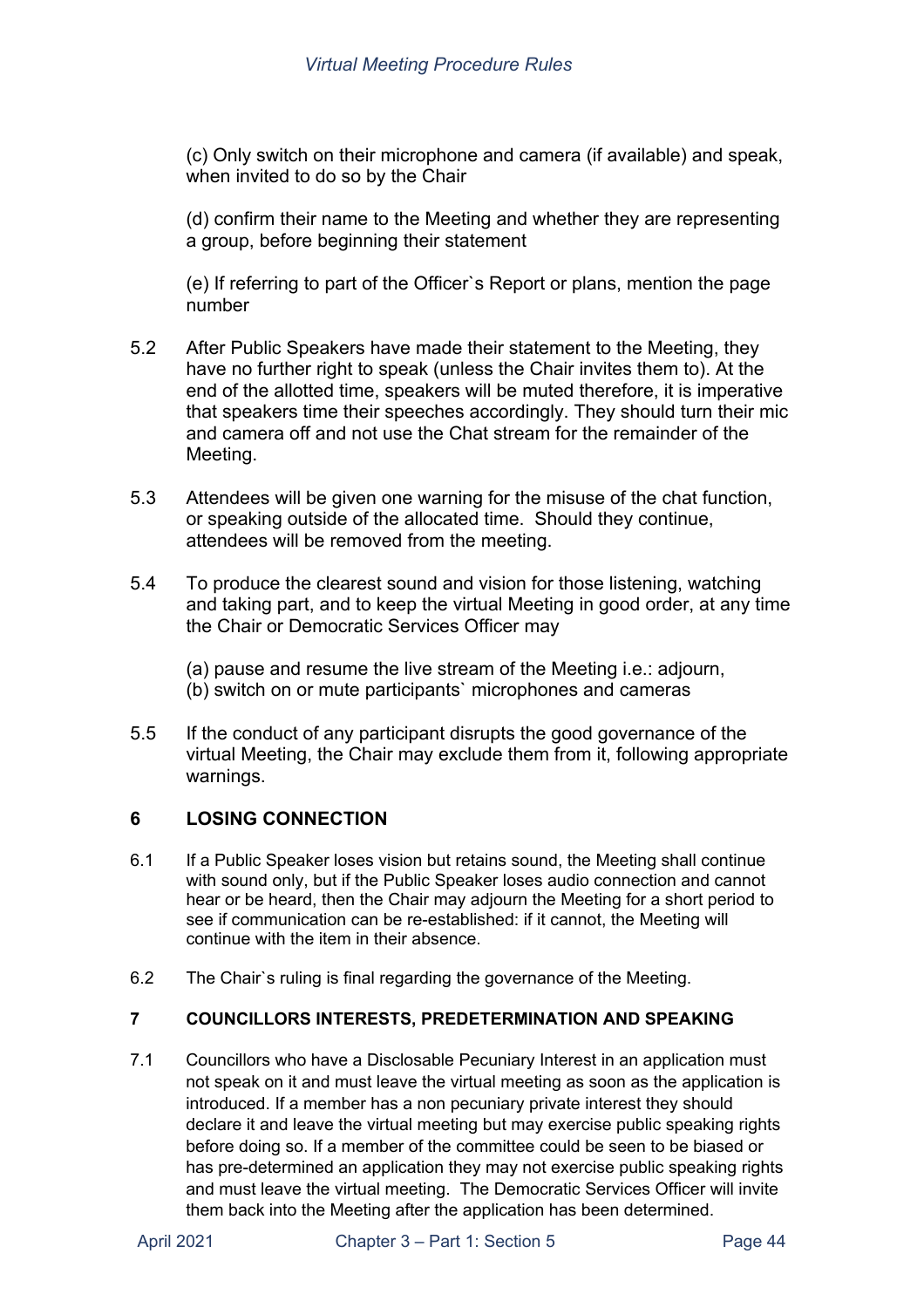# **8 AFTER THE DECISION**

- 8.1 Speakers are asked to respect the Councillors` debate during the course of the meeting. The Planning Meeting`s decision is final, but applicants do have a right of appeal to the Secretary of State if their application is refused or if conditions are attached which they do not like. Objectors do not have a right of appeal to the Secretary of State but they can seek to have a decision quashed by the High Court by way of judicial review.
- 8.2 If an application is deferred to a future meeting for consideration, Public Speakers will need to register to speak for that meeting in accordance with this protocol.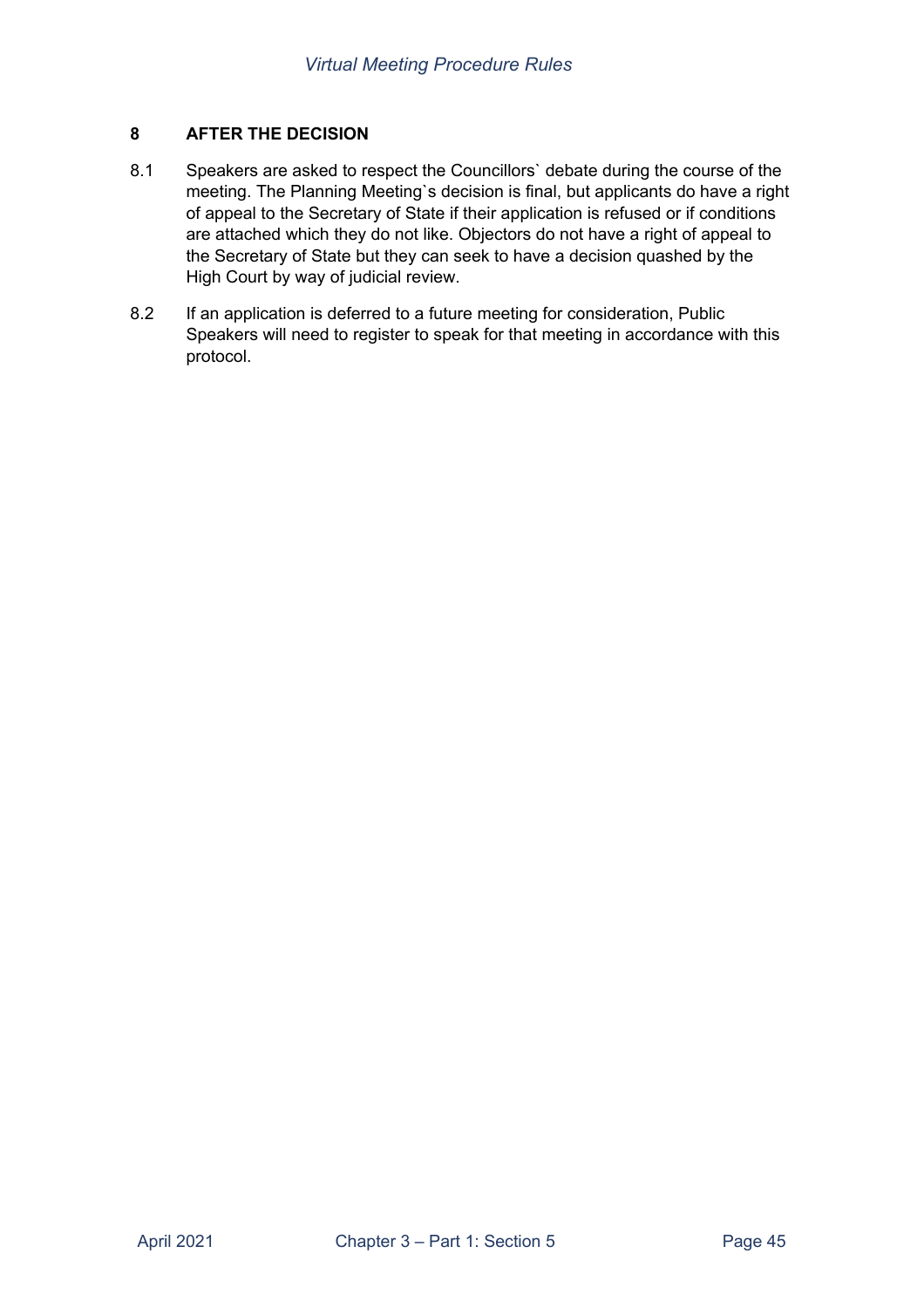*Virtual Licensing Hearings Procedure*

# **Procedure for Hearings – Licensing Act 2003**

This procedure has been drawn up to take account of the restrictions placed on the Country by the Government in its response to the COVID-19 pandemic and the Council's move towards the holding of virtual meetings.

As a Licensing Authority the Council is conscious that all Hearings of this nature must be run in accordance with the rules of natural justice and that any modifications to the format of the hearing should not undermine the requirements to hold a fair hearing.

It is the Council's intention to run the Hearing as close as possible to its procedure for Hearings set out in its Statement of Licensing Policy. However, it will be necessary to make a number of specific alterations.

The Council does not intend to hold any Hearings just on the pre-Hearing papers (e.g. applications and written representations). The Council considers that a Licensing determination based solely on written material and without the opportunity for amplification, clarification, and questions does not best serve the decision-making process.

# **The Licensing Committee**

The full Licensing Committee consists of fifteen elected Councillors. From this full Committee will be drawn sub-committees of three Councillors to deal with licensing functions under the Licensing Act 2003. The Chair and Vice-Chair of the Licensing Committee shall have the discretion to refer a matter up to a hearing of the full Licensing Committee.

# **Platform**

The Council will use Microsoft Teams for all Hearings. This platform can be accessed on a landline, mobile, laptop or tablet. Democratic Services Officers will ensure that the meeting is set up within the Microsoft Teams platform. All parties to the Hearing will receive the Notice of Hearing required by the regulations and an email invitation with specific joining instructions for Microsoft Teams.

# **Web Casting**

All Council meetings are web cast through the Council's website. This will continue to be the case during any lockdown period and will allow members of the public to listen to proceedings from their own home.

# **Connectivity Test**

The Council will require Councillors, officers, and all parties to the Hearing to be available for a connectivity test 30 minutes before the start of the Hearing. This is to ensure that any issues can be identified and overcome before the start of the meeting. Notes on how this test will be conducted will be sent directly to parties.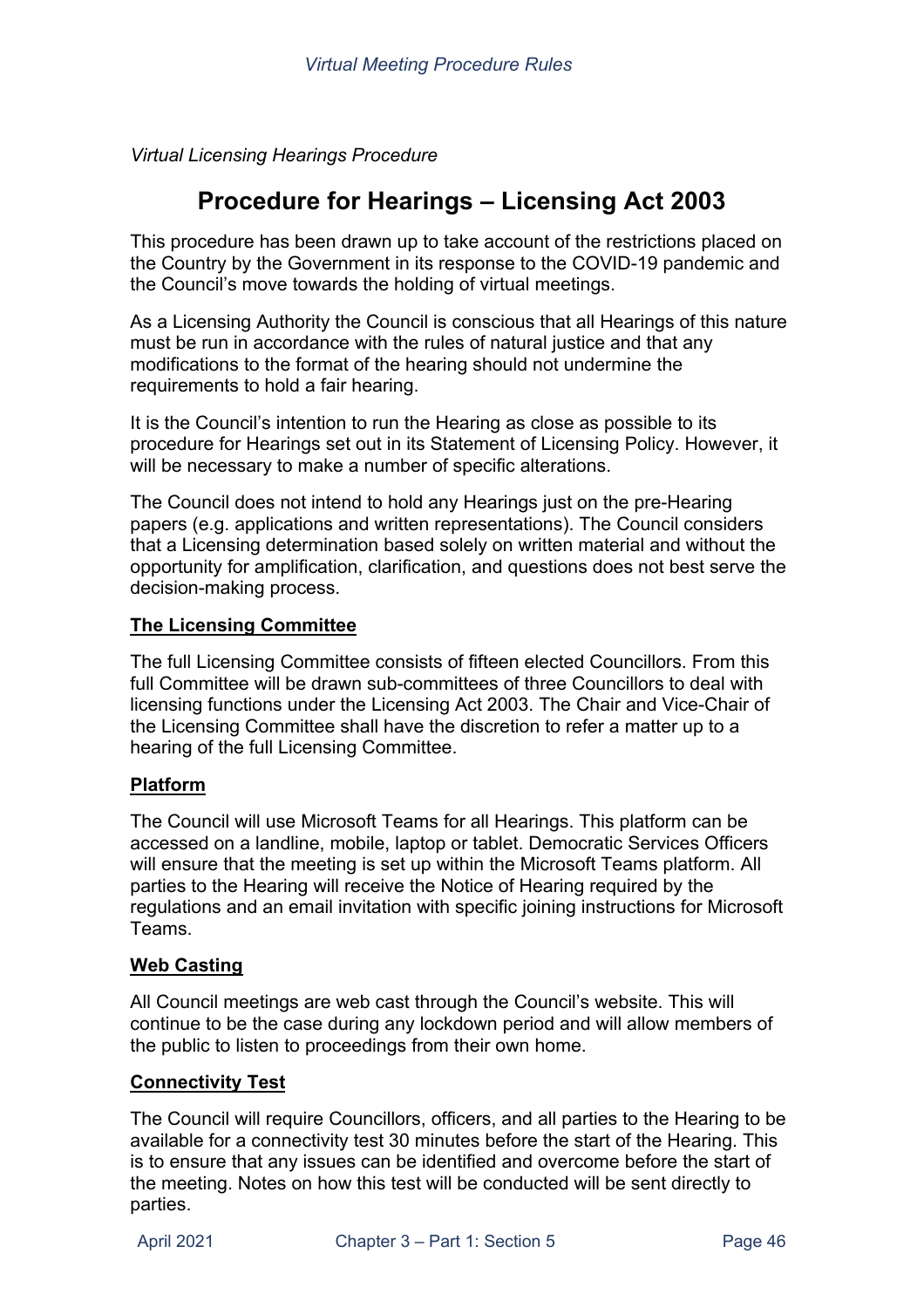# **Technical Issues**

If, during the course of the meeting, the Chair determines that any technical issues (for example, parties dropping out of the meeting or parties being unable to hear or follow proceedings etc) are compromising the integrity of the Hearing, the Chair will have discretion to adjourn the matter to a later date. The test the Chair will use when considering any adjournment is what is best in the public interest (including the right of all parties to have a fair hearing). Any adjournment will either be to a date when technical issues can be overcome or to a date when a full hearing with all parties physically present can be held.

## **Etiquette**

In order to maximise the effectiveness of the Hearing, all parties should:

- Identify themselves at the start of the Hearing when asked to do so by the Chair.
- Put their webcam and microphone on 'mute' at all times other than when addressing the Committee.
- Indicate that they wish to speak by using the 'chat' function.
- Only address the Committee when called to do so by the Chair.

#### **Committee Reports**

The Committee report and all relevant information will be posted on the Council's website at least 7 days prior to the Hearing. A link to the documents will be provided with the Notice of Hearing. The Committee report pack will be paginated and all parties should refer to this pack rather than their own bundles.

#### **Late Evidence**

Parties should submit any evidence for consideration by the Committee prior to the drawing up of the Committee agenda packs. This will ensure that all information is contained in one paginated bundle that can be referred to by the parties (referencing pages numbers).

Evidence submitted on the day of the hearing can only be included if all parties to the hearing agree. It will ultimately be for the members of the Committee to decide if late evidence is accepted.

#### **Decisions**

In accordance with the Hearings Regulations, the Committee will make a determination at the end of the Hearing and the decision will be given within 5 working days. Some decisions are required to be given at the end of the Hearing; in this case the public meeting will resume once Councillors have deliberated and formed their decision.

# **Officers at Hearings**

 **The Committee Officer** introduces all parties and records the proceedings.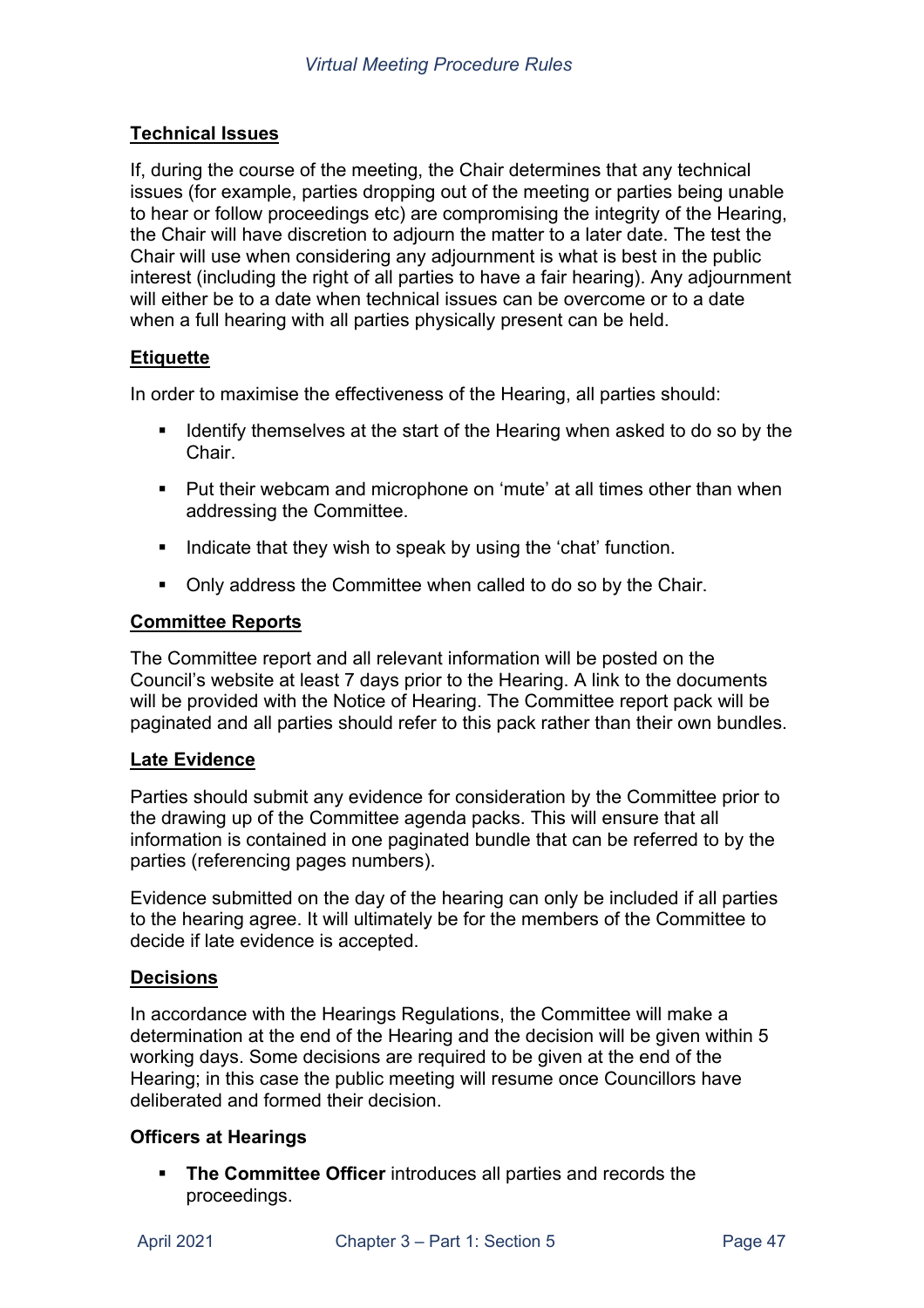- **The Legal Adviser** provides independent advice to Councillors on legal matters and procedure and will draw up the decision notice.
- **The Licensing Officer** will introduce the matter and outline the application; the officer will also answer any questions Councillors may have.

# **PROCEDURE**

NOTE: If the Sub-Committee has not already elected a Chair that will be the first item of business.

| 1                       | <b>Chair</b>                                                                   | The Chair will:<br>(i) call the matter to be considered<br>(ii) call for any declarations of interest<br>(iii) ask all parties to introduce themselves<br>(iv) summarise the procedure to be followed at the hearing<br>(v) will consider any request made by a party for another<br>person to appear at the hearing<br>(v) will advise the parties of any maximum period of time in<br>which it has to present its case (if a maximum is imposed this<br>shall be equal for all parties) |
|-------------------------|--------------------------------------------------------------------------------|-------------------------------------------------------------------------------------------------------------------------------------------------------------------------------------------------------------------------------------------------------------------------------------------------------------------------------------------------------------------------------------------------------------------------------------------------------------------------------------------|
| $\mathbf{2}$            | <b>Licensing Officer</b>                                                       | Will introduce and summarise the application, highlighting<br>areas of contention or dispute.                                                                                                                                                                                                                                                                                                                                                                                             |
| $\mathbf 3$             | <b>Committee Members</b>                                                       | May ask questions of the Licensing Officer                                                                                                                                                                                                                                                                                                                                                                                                                                                |
| $\overline{\mathbf{4}}$ | <b>Applicant</b>                                                               | Will present his/her case, calling witnesses, as appropriate.<br>(If necessary, applicant will produce any notices required by<br>law. Legal Adviser will draw attention to this if required.)                                                                                                                                                                                                                                                                                            |
| 5                       | <b>Responsible</b><br><b>Authorities</b><br>(who have made<br>representations) | Each in turn may ask questions of the applicant, by way of<br>clarification.                                                                                                                                                                                                                                                                                                                                                                                                              |
| 6                       | <b>Other Persons</b><br>(who have made<br>representations)                     | To be invited to ask questions of the applicant, by way of<br>clarification.<br>It is normal practice for a spokesperson only to speak on<br>behalf of a group of residents.                                                                                                                                                                                                                                                                                                              |
| $\overline{7}$          | <b>Committee Members</b>                                                       | Each in turn may ask questions of the applicant.                                                                                                                                                                                                                                                                                                                                                                                                                                          |
| 8                       | <b>Applicant</b>                                                               | May make a statement or ask his witnesses to clarify any<br>matters which he feels are unclear, or may have been<br>misunderstood.                                                                                                                                                                                                                                                                                                                                                        |
| 9                       | <b>Responsible</b><br><b>Authorities</b>                                       | Will make their representations.                                                                                                                                                                                                                                                                                                                                                                                                                                                          |

| $\vert$ 10   Applicant | Or his representative or witnesses to ask questions of     |
|------------------------|------------------------------------------------------------|
|                        | Responsible Authorities represented at the meeting, by way |
|                        | of clarification.                                          |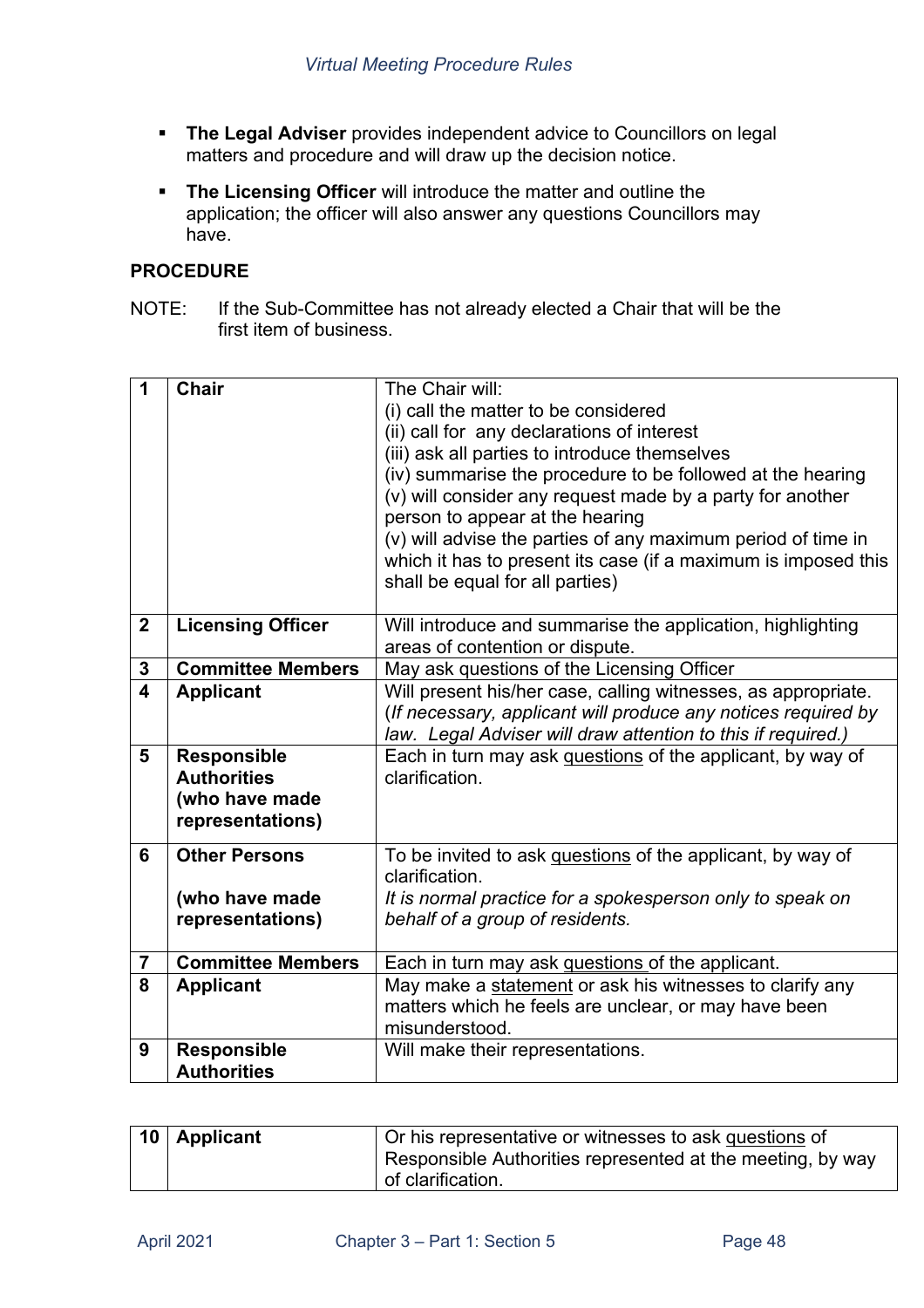| 11 | <b>Other Persons</b>                     | May ask questions of the Responsible Authorities<br>represented at the meeting, by way of clarification.                                                                                                                                                                                                                                                                                   |  |
|----|------------------------------------------|--------------------------------------------------------------------------------------------------------------------------------------------------------------------------------------------------------------------------------------------------------------------------------------------------------------------------------------------------------------------------------------------|--|
|    | (who have made<br>representations)       | (Note: This is not the point at which they should be<br>stating their objections.)                                                                                                                                                                                                                                                                                                         |  |
| 12 | <b>Committee Members</b>                 | May ask questions of the Responsible Authorities<br>represented at the meeting                                                                                                                                                                                                                                                                                                             |  |
| 13 | <b>Other Persons</b>                     | The local residents who are objecting to the application will<br>be invited to make observations on the application and                                                                                                                                                                                                                                                                    |  |
|    | (who have made<br>representations)       | present the bases of their objections.                                                                                                                                                                                                                                                                                                                                                     |  |
| 14 | <b>Applicant</b>                         | Or his representative or witnesses may ask questions of the<br>Local Residents, by way of clarification.                                                                                                                                                                                                                                                                                   |  |
| 15 | <b>Committee Members</b>                 | May ask questions of the Local Residents.                                                                                                                                                                                                                                                                                                                                                  |  |
| 16 | <b>Chair</b>                             | To invite both Responsible Authorities and Local<br>Residents to make their closing addresses.                                                                                                                                                                                                                                                                                             |  |
| 17 | <b>Applicant</b>                         | Or his representative will briefly summarise the application<br>and comment on the observations and any suggested<br>conditions.                                                                                                                                                                                                                                                           |  |
| 18 | <b>Close of Public</b><br><b>Meeting</b> | When the Chair determines that all relevant information has<br>been heard and no further matters are to be discussed, the<br>public meeting will end. All parties to the hearing (including<br>Licensing Officers and Responsible Authorities) will be<br>excluded from the platform.                                                                                                      |  |
| 19 | <b>Committee</b>                         | Will retire to consider the application. They will be<br>accompanied by their Legal Advisor and the Democratic<br>Services Officer. This means that the Members of the<br>Committee can determine the matter in private session. And<br>can take the opportunity to seek legal advice.<br>Councillors will give their decision with 5 working days by the<br>issuing of a decision notice. |  |

# **Notes**

- 1. The Committee can exclude members of the press and public from participation in a Hearing; any such decision will be taken on the basis that the public interest in doing so outweighs the public interest in the hearing, or that part of the hearing taking place in public.
- 2. The Chair may require any person behaving in a disruptive manner to excluded from the Hearing and may (a) refuse to permit that person to return, or (b) permit him/her to return only on such conditions as the authority may specify, but any such person may submit in writing any information which they would have been entitled to provide orally if they had not been required to leave.
- 3. Prior to the Hearing each party shall have given notification and served documentation (e.g. statements of witnesses or reports of experts) as required. Late representations and evidence will only be considered with the agreement of all parties.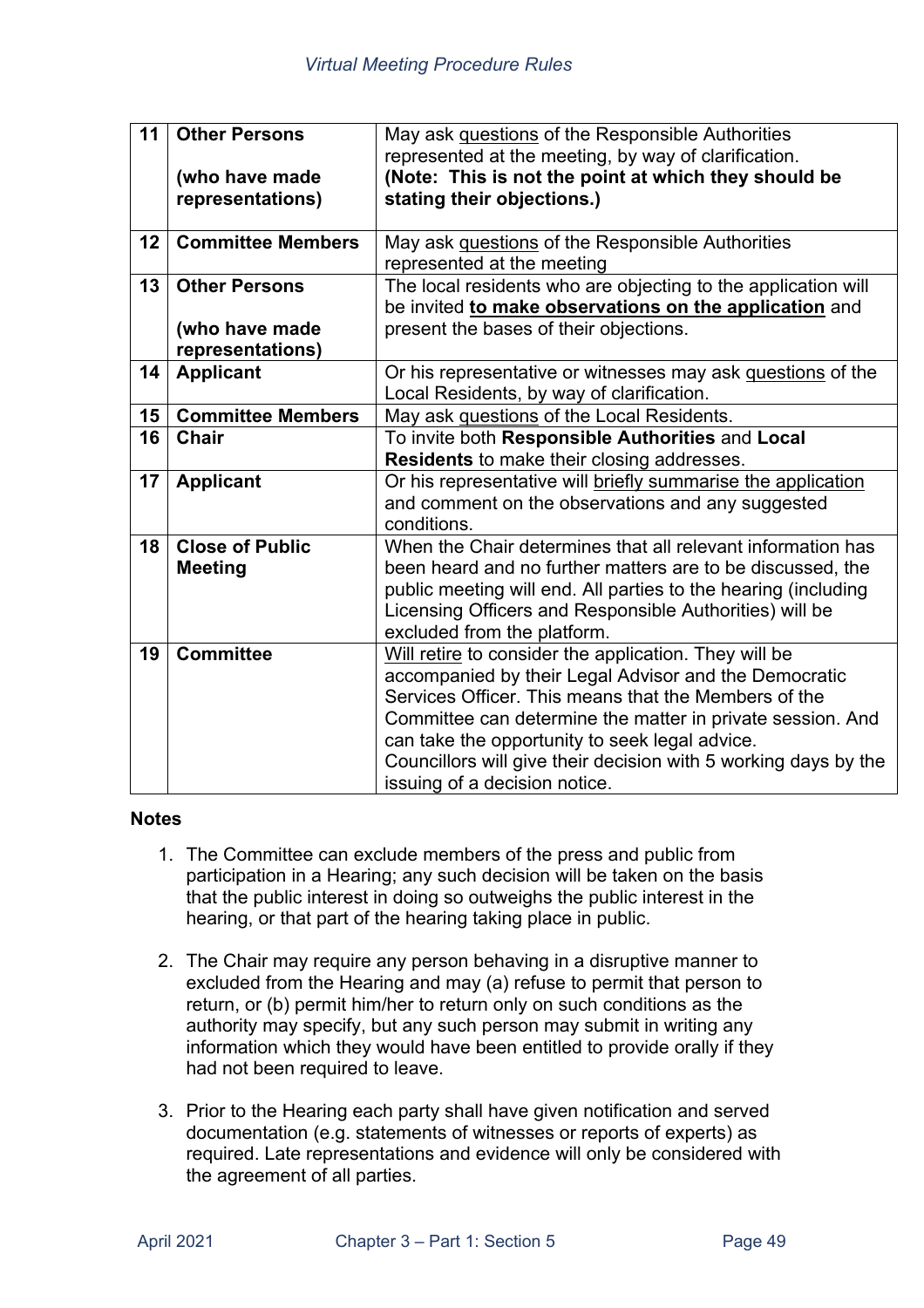- 4. Anyone entitled to be heard may be represented by any person, whether or not that person is legally qualified.
- 5. Hearsay will be permitted but the Sub-Committee will be reminded to give it appropriate weight.
- 6. Due note shall be taken of the provisions of the Hearings Regulations 2005.
- 7. The Chair may, in the interests of expediency or convenience of the parties, vary the procedure from time to time, provided notice is given to the parties and the rules of natural justice are observed.

# **Summary of Procedure**

- 1. Chair appointed (if this has not been done previously).
- 2. Chair to call for declarations of interest and request that all parties introduce themselves.
- 3. Chair summarises the procedure for the hearing.
- 4. The Licensing Officer summarises the application.
- 5. Applicant to present his/her case.
- 6. Applicant to be questioned by all parties (to clarify points only) following which, he/she can clarify any other matters which he/she feels may have been misunderstood when the application was presented.
- 7. Applicant to be questioned by the Committee.
- 8. Responsible Authorities to make their representations following which they can be questioned by all parties by way of clarification.
- 9. Other Persons will be invited to present the bases of their objections, following which they can be questioned by all parties by way of clarification.
- 10.The applicant will be invited to sum up his/her case
- 11.Committee/Sub-Committee withdraws to make its decision
- 12.Committee/Sub-Committee will provide its decision in writing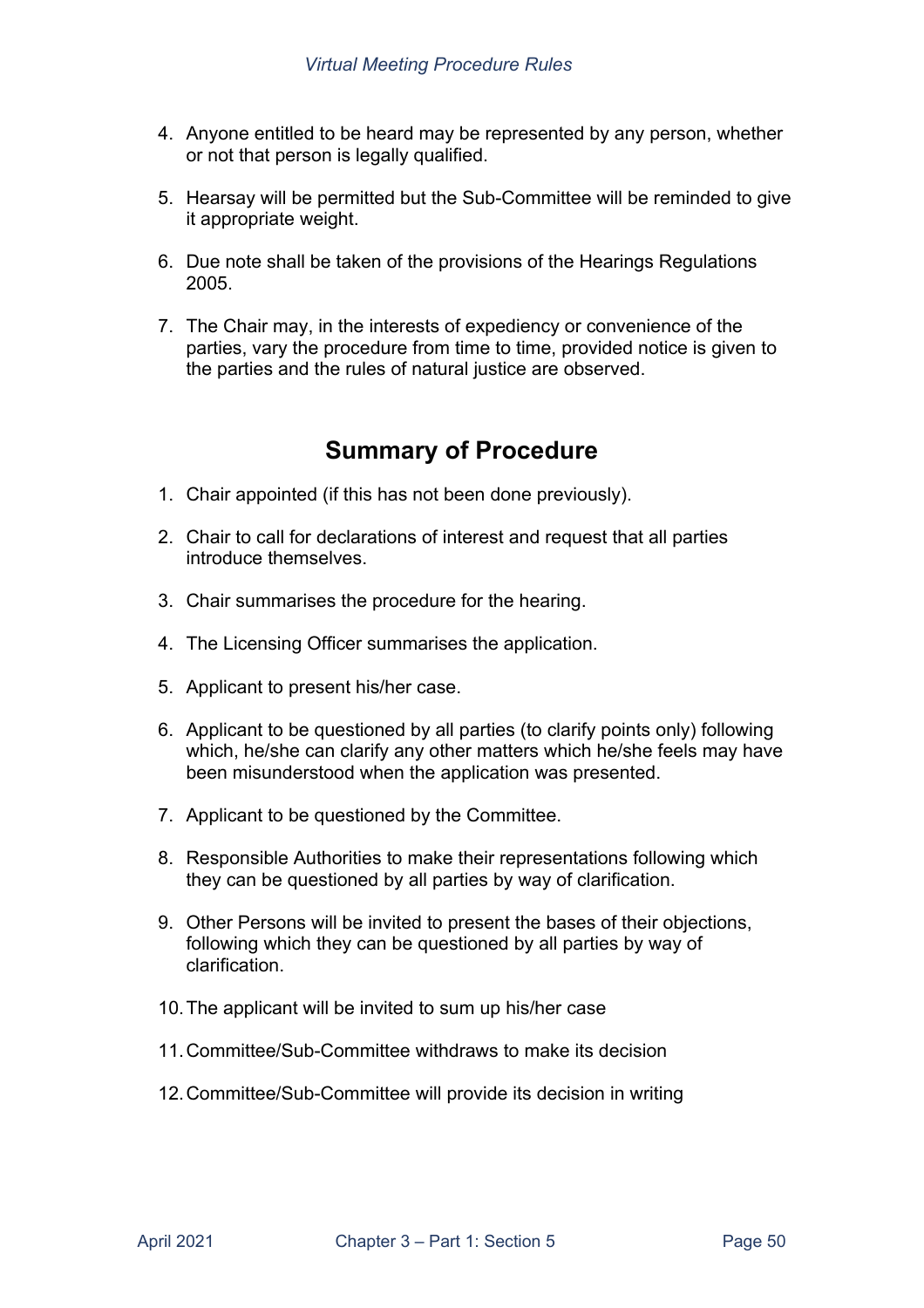# **Chapter 3 – Part 2**

# **Access to Information Procedure Rules**

1 This section sets out the functions, roles and responsibilities of the Committees of the Council. In summary, these are:

# **Scope**

- 1.1 These rules cover all meetings of the Council and its Committees, Sub-Committees, Advisory Panels, (together called meetings) and decisions made by Officers.
- 1.2 These rules also cover Councillors' rights of access to information.
- 1.3 These rules do not cover public rights of access to information under the Freedom of Information Act 2000, and the Data Protection Act 1998. Details of these rights are on our [website](http://www.cheshireeast.gov.uk/council_and_democracy/council_information/council_information.aspx) or can be obtained from the Council Offices, Westfields, Middlewich Road, Sandbach, CW11 1HZ.
- 2 These rules do not affect any more specific rights to information contained elsewhere in this Constitution or in any Act.

# **Public Access to Meetings**

3 Members of the public may attend all meetings subject only to the exceptions in these rules.

# **Notice of Meetings**

- 4 The Council will give at least five clear working days' notice of any meeting by posting details of the meeting at Westfields, Middlewich Road, Sandbach, CW11 1HZ (the designated office) and on its website. The notice will specify the business proposed to be transacted at the meeting.
- 5 Councillors entitled to attend a meeting, will receive a summons giving five clear working days' notice to attend and specifying the business proposed to be transacted at the meeting. Except in the case of business required by law to be transacted at the annual meeting, or other business brought before the meeting as a matter of urgency in accordance with the Constitution, no business shall be transacted at a meeting other than that specified in the summons.

# **Public Access to Agenda and Reports Before the Meeting**

6 The Council will make copies of the agenda and reports open to the public available for inspection at the designated office at least 5 clear working days before the meeting, except that where a meeting is convened at shorter notice, the copies of the agenda and reports shall be open to inspection from the time the meeting is convened.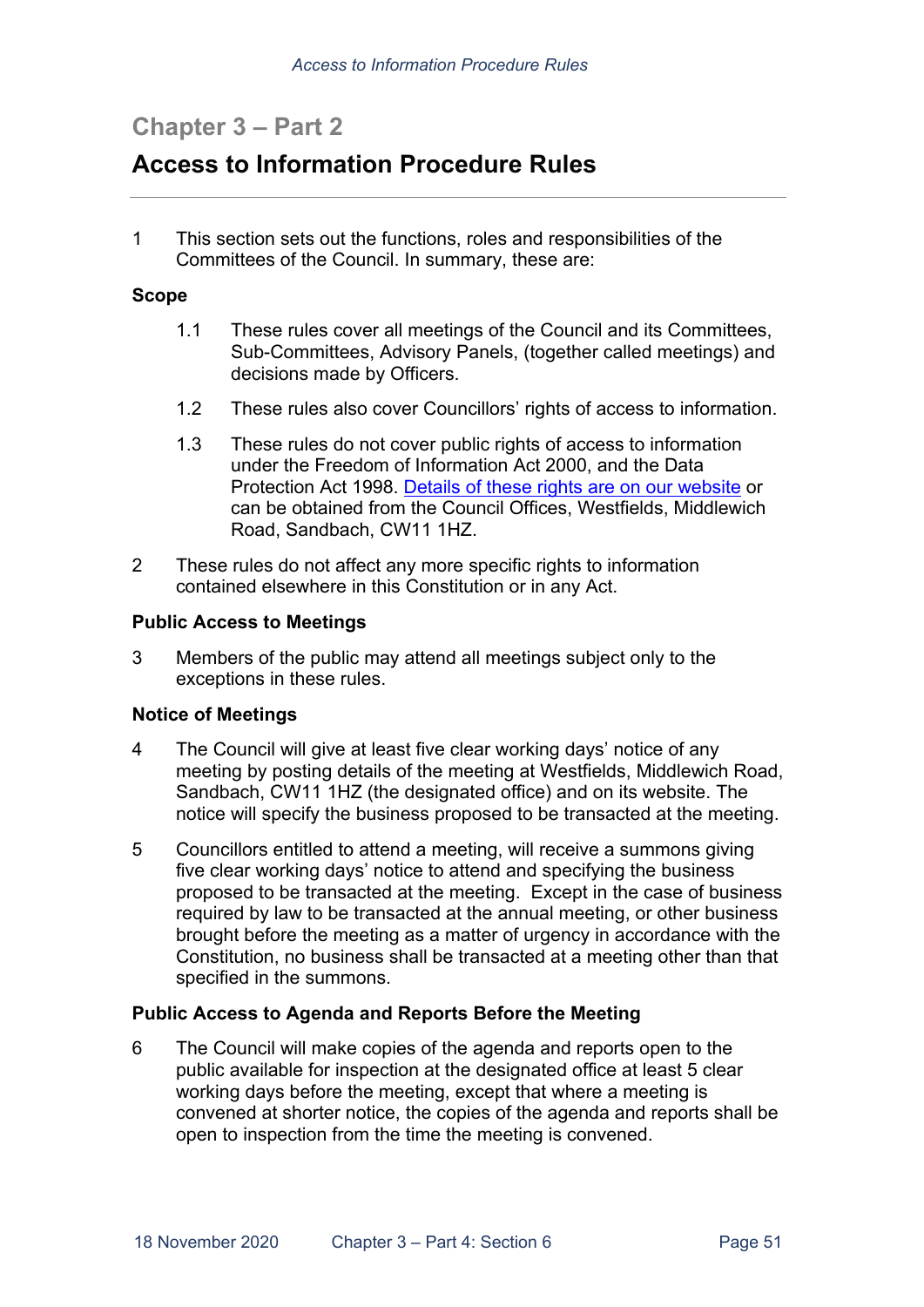- 7 Where an item is added to the agenda, and the report is open to the public, copies of any report for the meeting relating to the item, and the revised agenda shall be available for inspection from the time the item is added to the agenda.
- 8 Where copies of the agenda and reports open to the public are not made available for inspection in this way, an item of business will not be considered unless, by reason of special circumstances, which shall be specified in the minutes, the Chair of the meeting is of the opinion that the item should be considered at the meeting as a matter of urgency.

## **Public Access to Copies**

- 9 The Council will supply copies of:
	- 9.1 any agenda and reports which are open to public inspection
	- 9.2 any further statements or particulars necessary to indicate the nature of the items in the agenda, and
	- 9.3 if the Proper Officer thinks fit, copies of any other documents supplied to Councillors in connection with an item to any person on payment of a charge for postage, copying and any other costs.
- 10 The Council will make available for the use of members of the public present at meetings, a reasonable number of copies of the agenda and of those reports which are open to the public.

#### **Public Access to Minutes etc. after the Meeting**

- 11 The Council will make available for inspection copies of the following for six years after a meeting:
	- 12.1 the minutes of the meeting excluding any part of the minutes of proceedings when the meeting was not open to the public or which disclose exempt or confidential information (as defined in paragraphs 9 and 10)
	- 12.2 a summary of any proceedings not open to the public where the minutes open to inspection would not provide a reasonably fair and coherent record
	- 12.3 the agenda for the meeting, and
	- 12.4 reports relating to items when the meeting was open to the public.

#### **Public Access to Background Papers**

#### *List of Background Papers*

- 12 The author of a report will set out in every report a list of those documents (called background papers) relating to the subject matter of the report which in his/her opinion:
	- 13.1 disclose any facts or matters on which the report or an important part of the report is based; and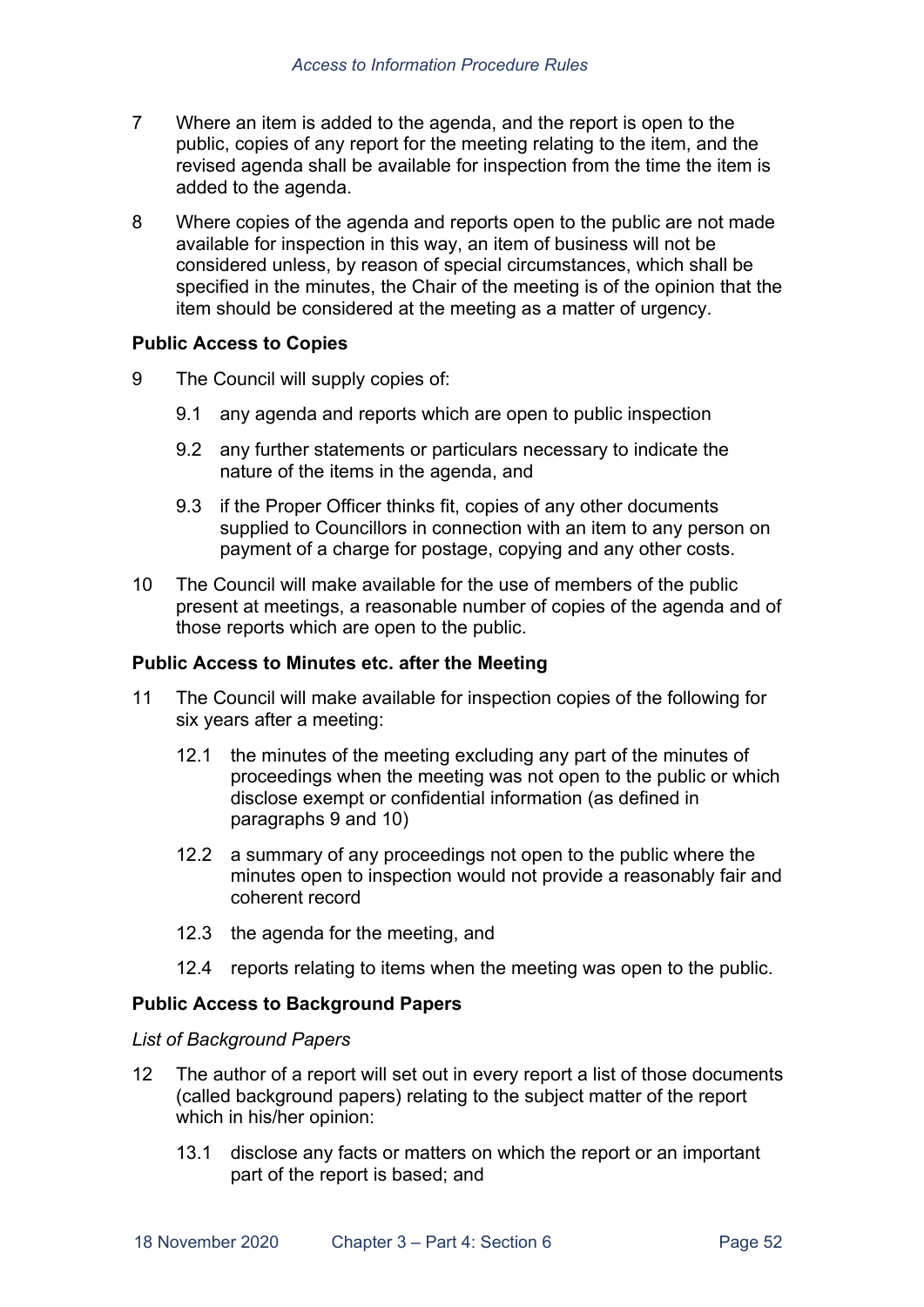13.2 have been relied on to a material extent in preparing the report

but this does not include published works or those which disclose exempt or confidential information (as defined in paragraphs 20 to 25), nor does this include the advice of a political advisor, or any draft report or document.

13 Background papers will be published on the Website.

## **Public Inspection**

- 14 A copy of each of the documents listed will be available for inspection at the same time as the report is available for public inspection.
- 15 The Council will make available for public inspection for four years after the date of the meeting one copy of each of the documents on the list of background papers.

#### **Exclusion of Public Access to Reports**

- 16 The Proper Officer will exclude access by the public to reports which in his/her opinion contain confidential and exempt information (as defined below).
- 17 Such reports will be marked "Not for publication" together with "confidential information" or the exemption relied upon.
- 18 Where exclusion for exempt information is relied upon, any such report must contain the reasons why, as in all in the circumstances of the case, the public interest in maintaining the exemption outweighs the public interest in disclosing the information.

#### **Confidential Information – Requirement to Exclude Public Access**

- 19 The public must be excluded from meetings whenever it is likely in view of the nature of the business to be transacted or the nature of the proceedings that confidential information would be disclosed.
- 20 Confidential information means:
	- 22.1 information given to the Council by a Government Department on terms which forbid its public disclosure, or
	- 22.2 information the disclosure of which to the public is prohibited by or under another Act or by Court.

# **Exempt Information – Discretion to Exclude Public Access to Meetings**

- 21 The public may be excluded from meetings whenever it is likely in view of the nature of the business to be transacted or the nature of the proceedings that exempt information would be disclosed provided:
	- 21.1 the meeting resolves so to exclude the public, and that resolution identifies the proceedings or part of the proceedings to which it applies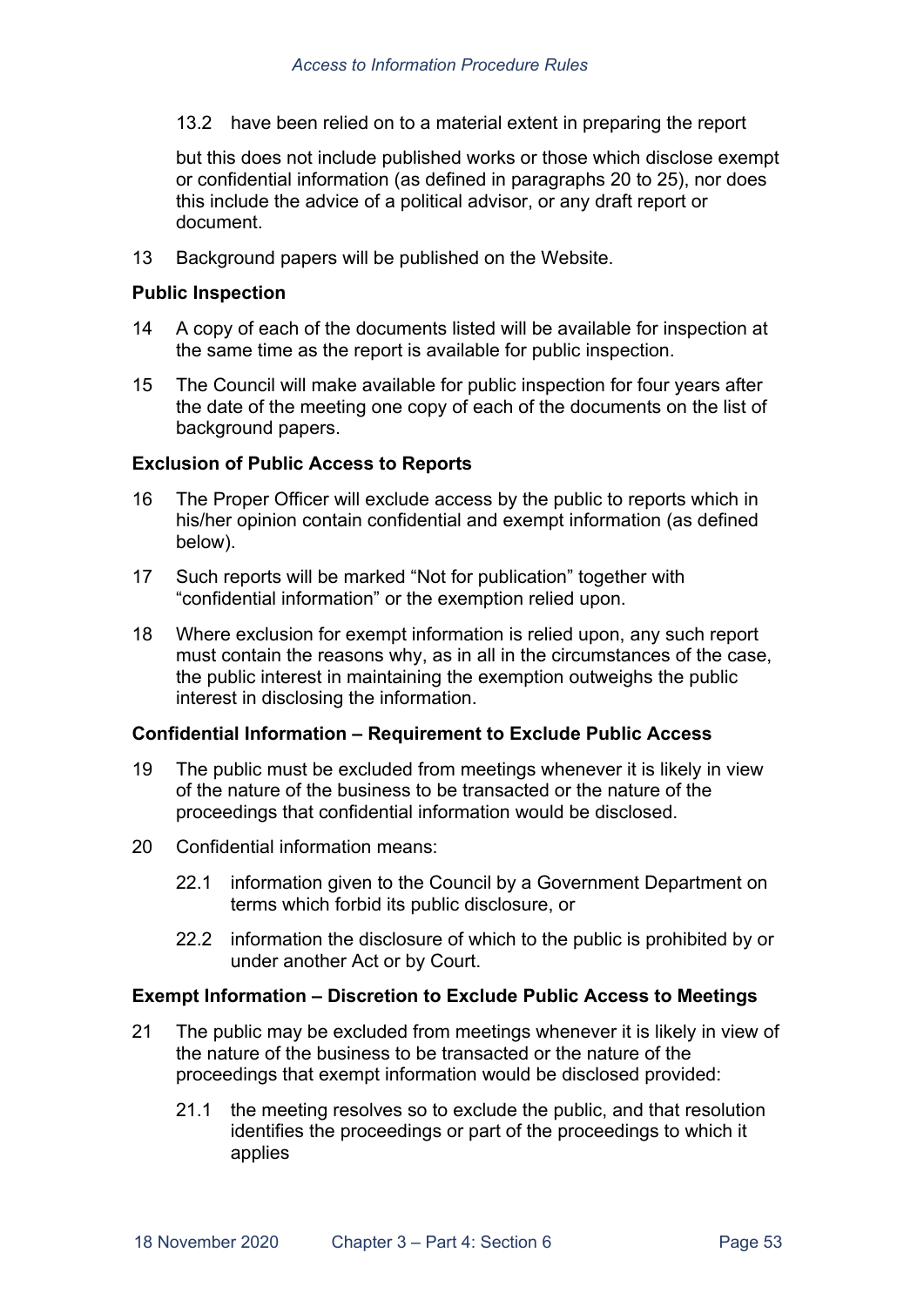- 21.2 that resolution states, by reference to the descriptions in Schedule 12A to the Local Government Act 1972 (paragraph 24 below), the description of the exempt information giving rise to the exclusion of the public, and
- 21.3 that resolution states, by reference to reasons given in a relevant report or otherwise, in all the circumstances of the case, that the public interest in maintaining the exemption outweighs the public interest in disclosing the information.
- 22 In these circumstances, public access to reports, background papers and minutes may also be excluded.
- 23 Where the meeting will determine any person's civil rights or obligations, or adversely affect their possessions, Article 6 of the Human Rights Act 1998 establishes a presumption that the meeting will be held in public unless a private hearing is necessary for one of the reasons specified in Article 6.

| Category                                                                                                                                                                                                                                                  | <b>Condition</b>                                                                                                                                                                                                                                                                                                                                                                                                                                                                                                                                        |
|-----------------------------------------------------------------------------------------------------------------------------------------------------------------------------------------------------------------------------------------------------------|---------------------------------------------------------------------------------------------------------------------------------------------------------------------------------------------------------------------------------------------------------------------------------------------------------------------------------------------------------------------------------------------------------------------------------------------------------------------------------------------------------------------------------------------------------|
| 1. Information relating to any individual.                                                                                                                                                                                                                | Information is exempt if and so long, as in all<br>the circumstances of the case, the public<br>interest in maintaining the exemption<br>outweighs the public interest in disclosing the<br>information                                                                                                                                                                                                                                                                                                                                                 |
| 2. Information which is likely to reveal the<br>identity of an individual.                                                                                                                                                                                | Information is exempt if and so long, as in all<br>the circumstances of the case, the public<br>interest in maintaining the exemption<br>outweighs the public interest in disclosing the<br>information                                                                                                                                                                                                                                                                                                                                                 |
| 3. Information relating to the financial or<br>business affairs of any particular person<br>(including the authority holding that<br>information).<br>"Financial or business affairs" includes<br>contemplated, as well as past or current,<br>activities | Information is exempt if and so long, as in all<br>the circumstances of the case, the public<br>interest in maintaining the exemption<br>outweighs the public interest in disclosing the<br>information<br>Information within paragraph 3 is not exempt<br>if it must be registered under<br>(a) the Companies Act 2006;<br>(b) the Friendly Societies Act 1974;<br>(c) the Friendly Societies Act 1992;<br>(d) the Co-operative and Community<br>Benefit Societies Act 2014;<br>(e) the Building Societies Act 1986; or<br>(f) the Charities Act 2011. |
| 4. Information relating to any consultations or<br>negotiations, or contemplated consultations or                                                                                                                                                         | Information is exempt if and so long, as in all<br>the circumstances of the case, the public                                                                                                                                                                                                                                                                                                                                                                                                                                                            |

24 Exempt information means information falling within the following categories (subject to any condition):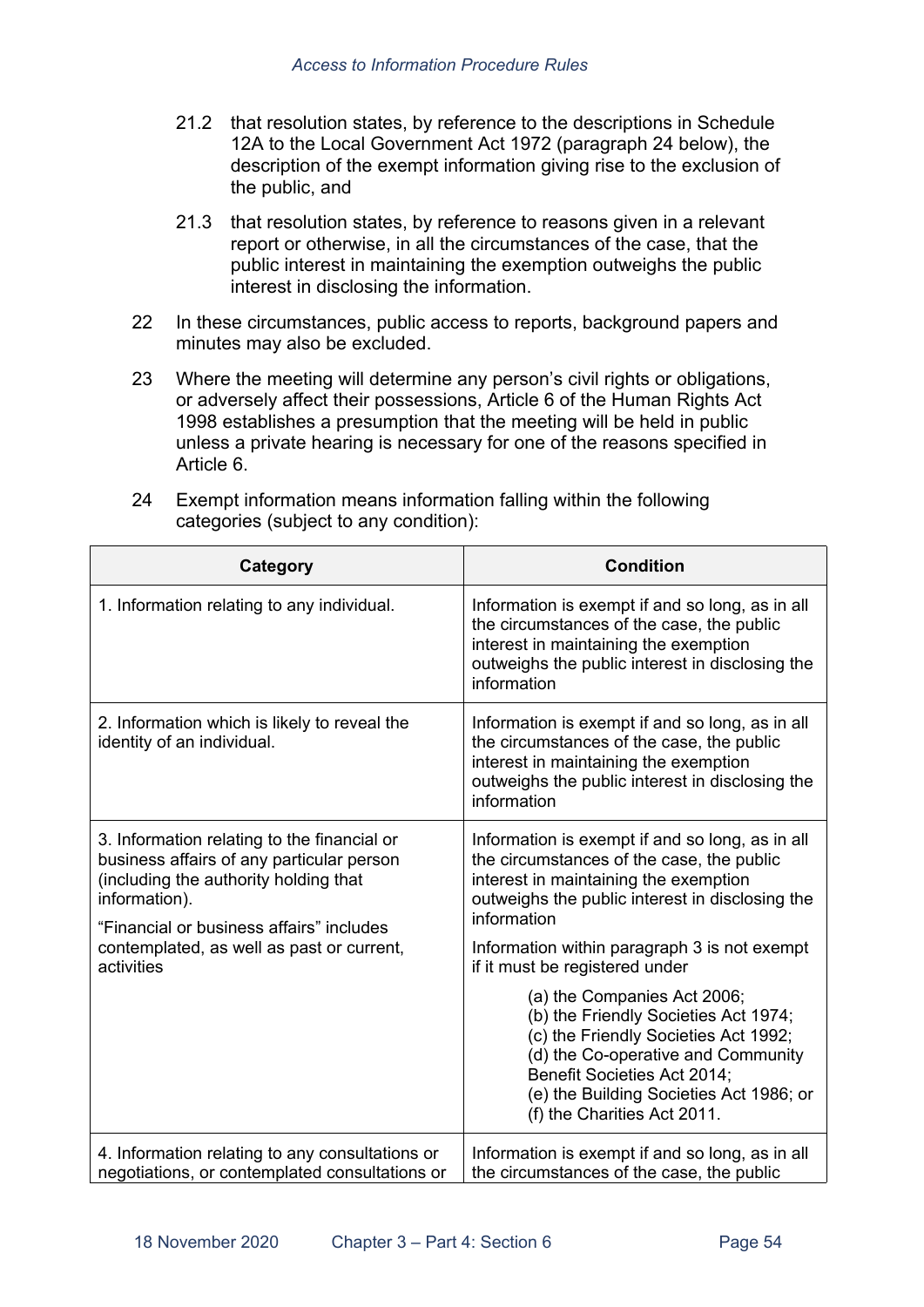| Category                                                                                                                                                                                                                                                                                                       | <b>Condition</b>                                                                                                                                                                                        |  |  |
|----------------------------------------------------------------------------------------------------------------------------------------------------------------------------------------------------------------------------------------------------------------------------------------------------------------|---------------------------------------------------------------------------------------------------------------------------------------------------------------------------------------------------------|--|--|
| negotiations, in connection with any labour<br>relations matter arising between the authority<br>or a Minister of the Crown and employees of,<br>or officer-holders under the authority.                                                                                                                       | interest in maintaining the exemption<br>outweighs the public interest in disclosing the<br>information                                                                                                 |  |  |
| "Labour relations matter" are as specified in<br>paragraphs (a) to (g) of section 218(1) of the<br><b>Trade Unions and Labour Relations</b><br>(Consolidation) Act 1992, i.e. matters which<br>may be the subject of a trade dispute within the<br>meaning of that Act or any dispute about any<br>such matter |                                                                                                                                                                                                         |  |  |
| 5. Information in respect of which a claim to<br>legal professional privilege could be<br>maintained in legal proceedings.                                                                                                                                                                                     | Information is exempt if and so long, as in all<br>the circumstances of the case, the public<br>interest in maintaining the exemption<br>outweighs the public interest in disclosing the<br>information |  |  |
| 6. Information which reveals that the authority<br>proposes -                                                                                                                                                                                                                                                  | Information is exempt if and so long, as in all<br>the circumstances of the case, the public                                                                                                            |  |  |
| (a) to give under any enactment a notice under<br>or by virtue of which requirements are imposed<br>on a person; or                                                                                                                                                                                            | interest in maintaining the exemption<br>outweighs the public interest in disclosing the<br>information                                                                                                 |  |  |
| (b) to make an order or direction under any<br>enactment                                                                                                                                                                                                                                                       |                                                                                                                                                                                                         |  |  |
| 7. Information relating to any action taken or to<br>be taken in connection with the prevention,<br>investigation or prosecution of crime                                                                                                                                                                      | Information is exempt if and so long, as in all<br>the circumstances of the case, the public<br>interest in maintaining the exemption<br>outweighs the public interest in disclosing the<br>information |  |  |
| <b>EXCEPT THAT</b>                                                                                                                                                                                                                                                                                             |                                                                                                                                                                                                         |  |  |
| Information falling within any of paragraphs 1 to 7 is not exempt information if it relates to<br>proposed development for which the local planning authority may grant itself planning<br>permission under regulation 3 of the Town and Country Planning General Regulations 1992.                            |                                                                                                                                                                                                         |  |  |
| 7A. Information which is subject to any<br>obligation of confidentiality.                                                                                                                                                                                                                                      | Information is exempt if and so long, as in all<br>the circumstances of the case, the public<br>interest in maintaining the exemption<br>outweighs the public interest in disclosing the<br>information |  |  |
| 7B. Information which relates in any way to<br>matters concerning national security.                                                                                                                                                                                                                           | Information is exempt if and so long, as in all<br>the circumstances of the case, the public<br>interest in maintaining the exemption<br>outweighs the public interest in disclosing the<br>information |  |  |
| 7C. Information presented to a Panel or Sub-<br>committee of the Audit and Governance                                                                                                                                                                                                                          | Information is exempt if and so long, as in all<br>the circumstances of the case, the public                                                                                                            |  |  |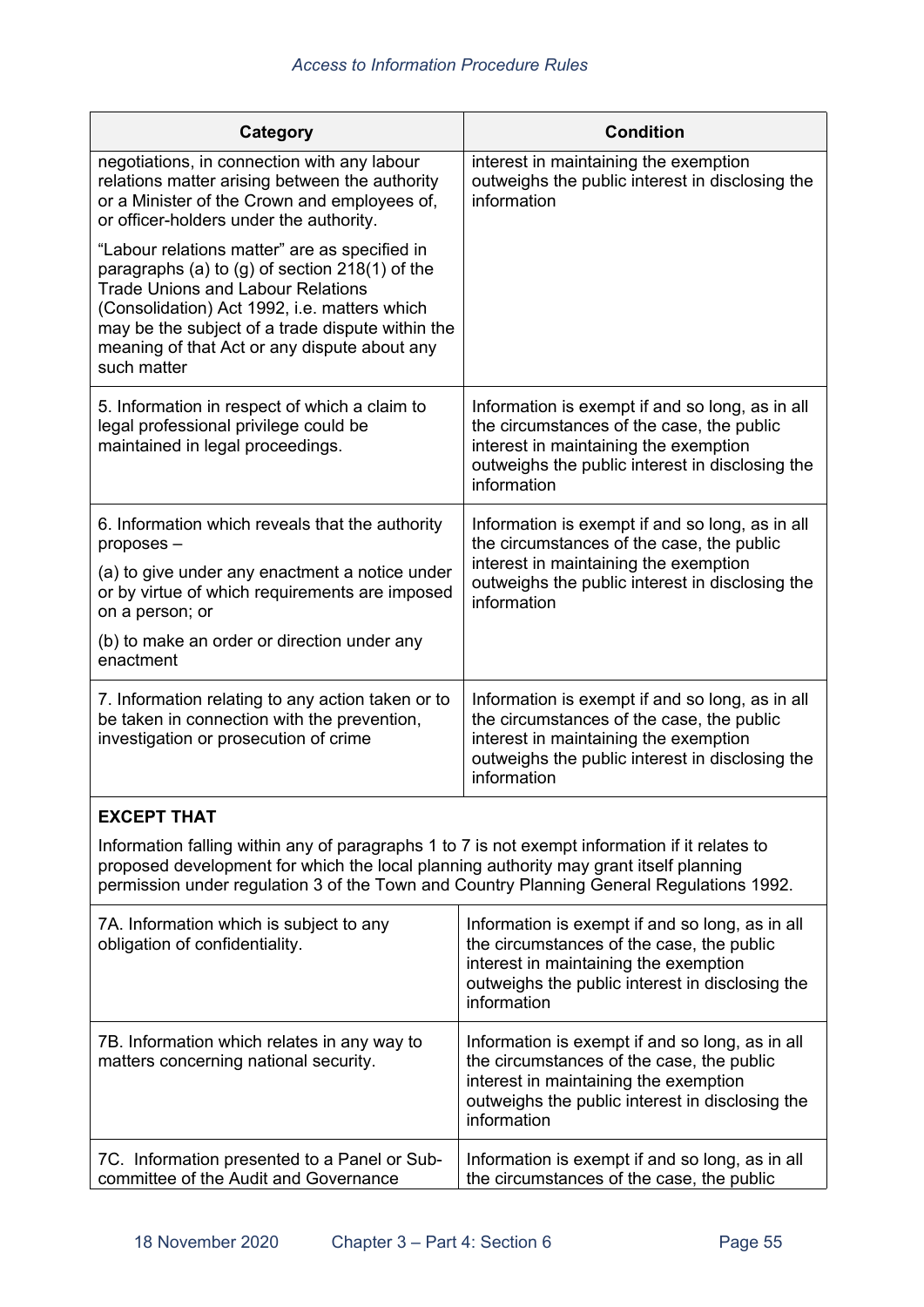| Category                                     | <b>Condition</b>                                |
|----------------------------------------------|-------------------------------------------------|
| Committee, set up to consider any matter     | interest in maintaining the exemption           |
| regarding a failure to comply with a Code of | outweighs the public interest in disclosing the |
| Conduct.                                     | information                                     |

(Section 7C was created to allow complaints submitted under the Standards Committee (England) Regulations 2008 to be discussed in private. Although these Regulations have been repealed the subsequent changes to the Access to Information provisions remain in the constitution)

# **Procedure at Panel or Sub-Committee of the Audit and Governance Committee**

25 When a meeting of an Initial Assessment Panel is called this will be held in private. If a meeting of the Local Resolution Panel or a Hearing Sub-Committee of the Audit and Governance Committee is called it will normally meet in public unless exempt or confidential information would be disclosed.

## **The Forward Plan of Significant Decisions**

#### *Period of Forward Plan*

26 Forward plans will be prepared to cover a minimum period of one calendar month (longer where this is possible) beginning with the first day of any month. They will contain outstanding matters from the previous forward plan.

#### *Content of Forward Plan*

- 27 The Forward Plan will contain matters which the Committee Chairs have reason to believe will be significant decisions to be taken by a Committee or Sub-Committee during the period covered by the plan. It will describe the following particulars in so far as the information is available or might reasonably be obtained:
	- 27.1 the matter in respect of which a decision is to be made
	- 27.2 where the decision taker is an individual, his/her name and title, if any and where the decision taker is a body, its name and details of membership
	- 27.3 the date on which, or the period within which, the decision will be taken
	- 27.4 the identity of the principal groups whom the decision taker proposes to consult before taking the decision
	- 27.5 the means by which any such consultation is proposed to be undertaken
	- 27.6 the steps any person might take who wishes to make representations to decision taker about the matter in respect of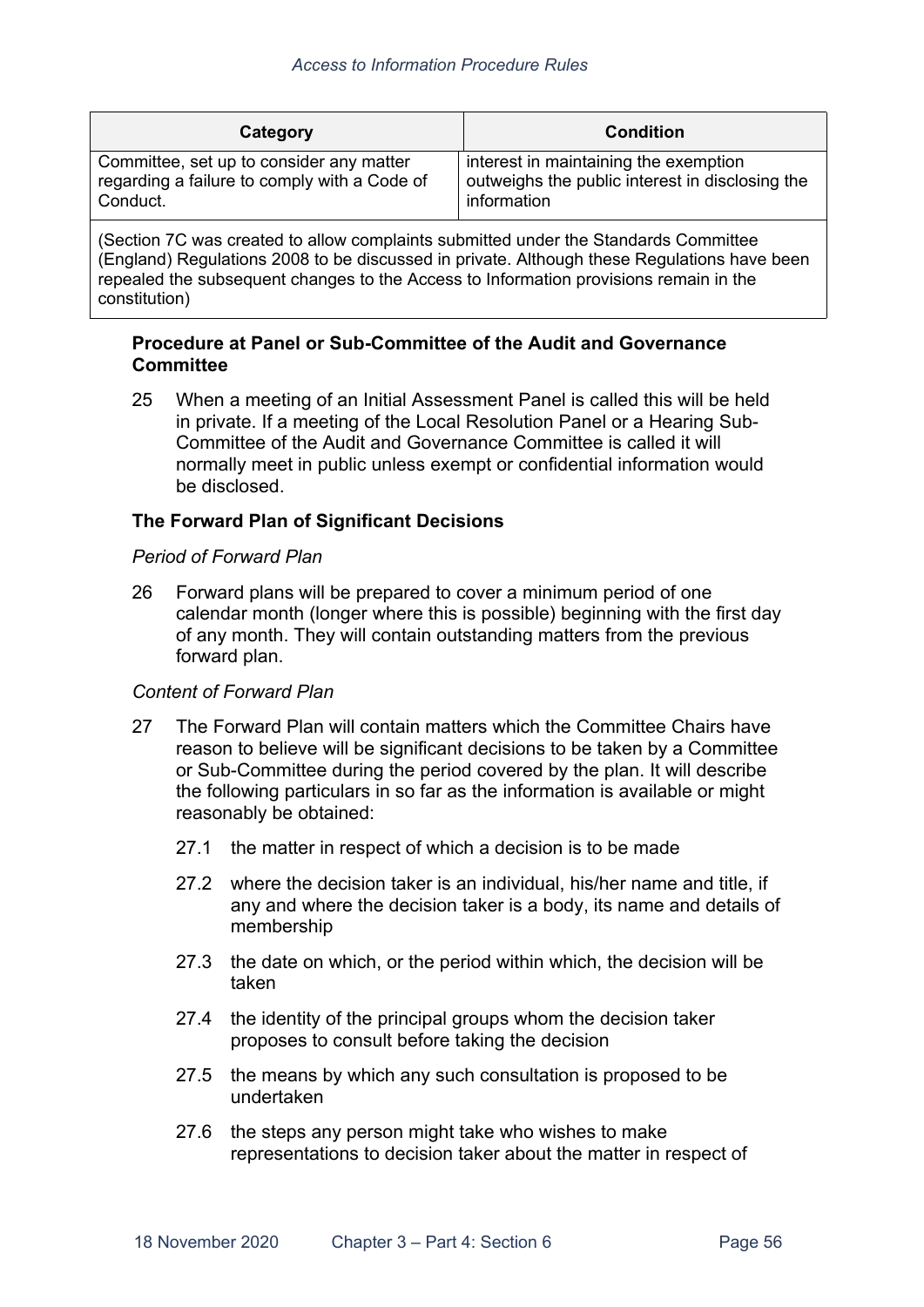which the decision is to be made, and the date by which those steps must be taken

- 27.7 a list of the documents submitted to the decision taker for consideration in relation to the matter, and
- 27.8 where the decision is to be taken in private the reasons for this.
- 28 Exempt information and confidential information and the advice of political advisers will not be included in a forward plan but the Forward Plan should contain particulars of the matter.
- 29 Public access to records of individual decision. As soon as reasonably practicable after any decision has been made by an officer, he/she will prepare, or instruct the Proper Officer to prepare, a record of the decision, a statement of the reasons for it and any alternative options considered and rejected. Significant decisions made by Officers will also be open to inspection. This does not require the disclosure of exempt or confidential information, or advice from a political adviser or assistant.

## **Councillor Access to Exempt or Confidential Documents**

- 30 Members of a committee or decision-making body of the Council are automatically provided with, and entitled to receive, copies of confidential or exempt reports of that body.
- 31 In addition, the following categories of Councillor may receive copies of confidential or exempt reports with the agreement of the Monitoring Officer, where a need to know can be demonstrated:
	- 31.1 Group Leaders
	- 31.2 Local Ward Members for the Ward affected, in accordance with the Ward [Member](http://www.cheshireeast.gov.uk/pdf/Council-and-democracy/constitution/2017-18-constitution/Local-Ward-Member-Protocol.pdf) Protocol
	- 31.3 Scrutiny committee Chair and Vice-Chair if relevant
	- 31.4 Councillors visiting the meeting in question (with the agreement of the Monitoring Officer) who would receive the papers upon arrival

# **Audio Recording of Meetings**

32 All decision-making meetings of the Council and Committees shall be audio recorded except where the public and press have by resolution been excluded from the meeting. Informal non-decision-making bodies such as working groups are excluded from this requirement. The audio recordings of meetings shall be published on the Council's website.

#### **Reporting of Meetings by the Public and Press**

33 Any member of the public or press attending a public meeting of the Council may now record the proceedings and report them to others. 'Reporting' means filming, photographing, making an audio recording or some other such method of recording proceedings and then reporting or providing a commentary on those proceedings, orally or in writing. A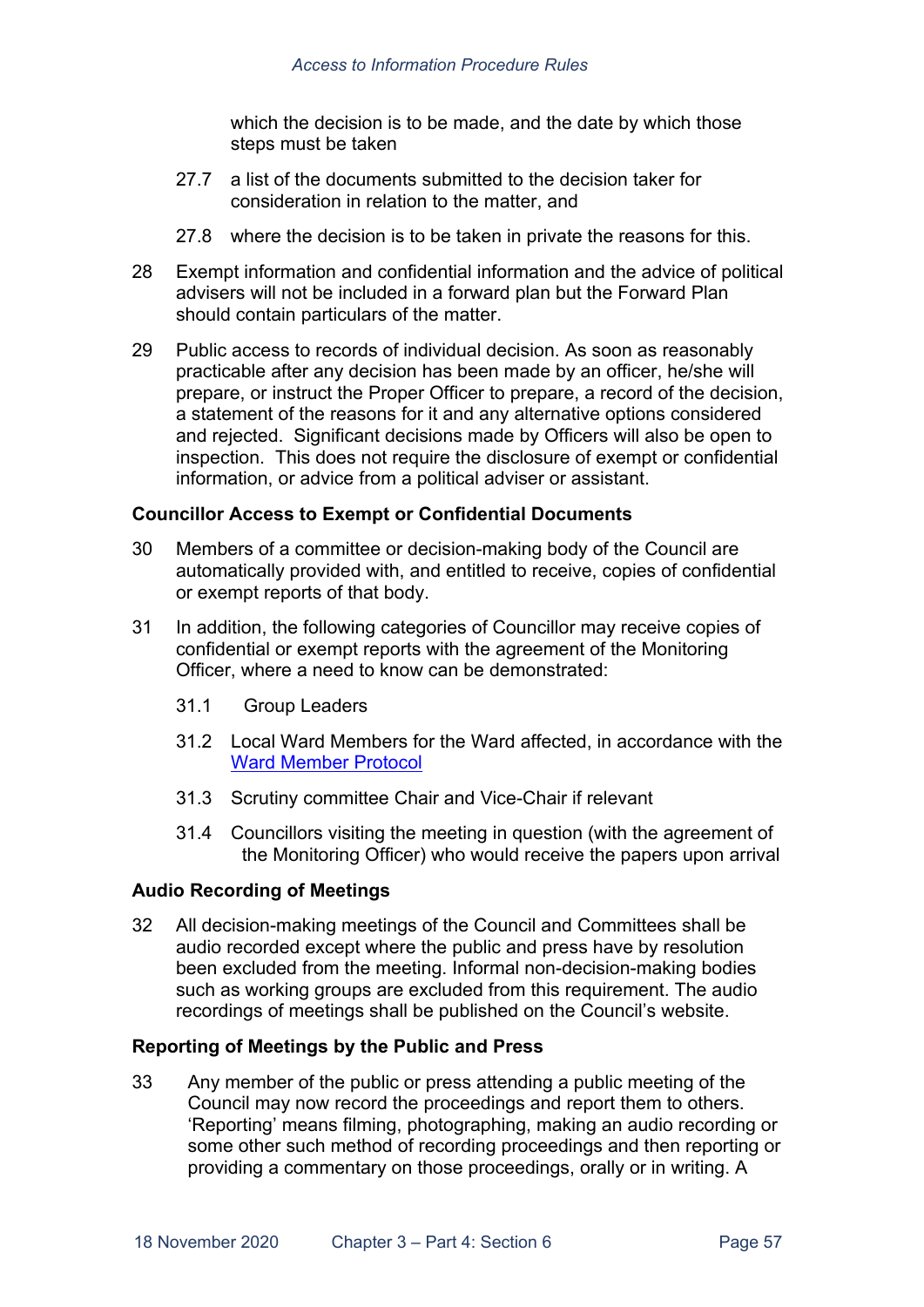person attending the meeting may use any appropriate communication method, including the Internet, to publish or share the recorded material. This would include the use of social media.

- 34 Any person wishing to record a public meeting is not required to give the local authority prior notice although they are encouraged to do so in order that reasonable facilities can be provided.
- 35 No one is entitled to record or report the proceedings of a meeting if the meeting has moved into Part 2 to consider confidential or exempt business. In such circumstances, the public and press would, as now, be required to leave the meeting and to deactivate and/or remove any recording or communications equipment.
- 36 Any person recording or reporting a meeting may not use flash photography or intrusive lighting, or move around the room, or ask any of the participants at the meeting to repeat something they have said. They may not cause excessive noise when installing or moving equipment. They may not give an oral commentary during the meeting. All of these activities would serve to disrupt proceedings and anyone acting in a disruptive manner may be excluded from the meeting.
- 37 Any person recording or reporting a meeting may not film any children or vulnerable adults present at the meeting, or any member of the public who objects to being filmed.
- 38 Anyone wishing to record or report on meetings should be warned at the outset that the law of defamation will apply, as well as the law relating to public order offences. They should also be reminded that freedom of speech should be exercised with personal and social responsibility, showing respect and tolerance towards the views of others. The Chair or person presiding at the meeting would be expected to give this advice with the support of officers.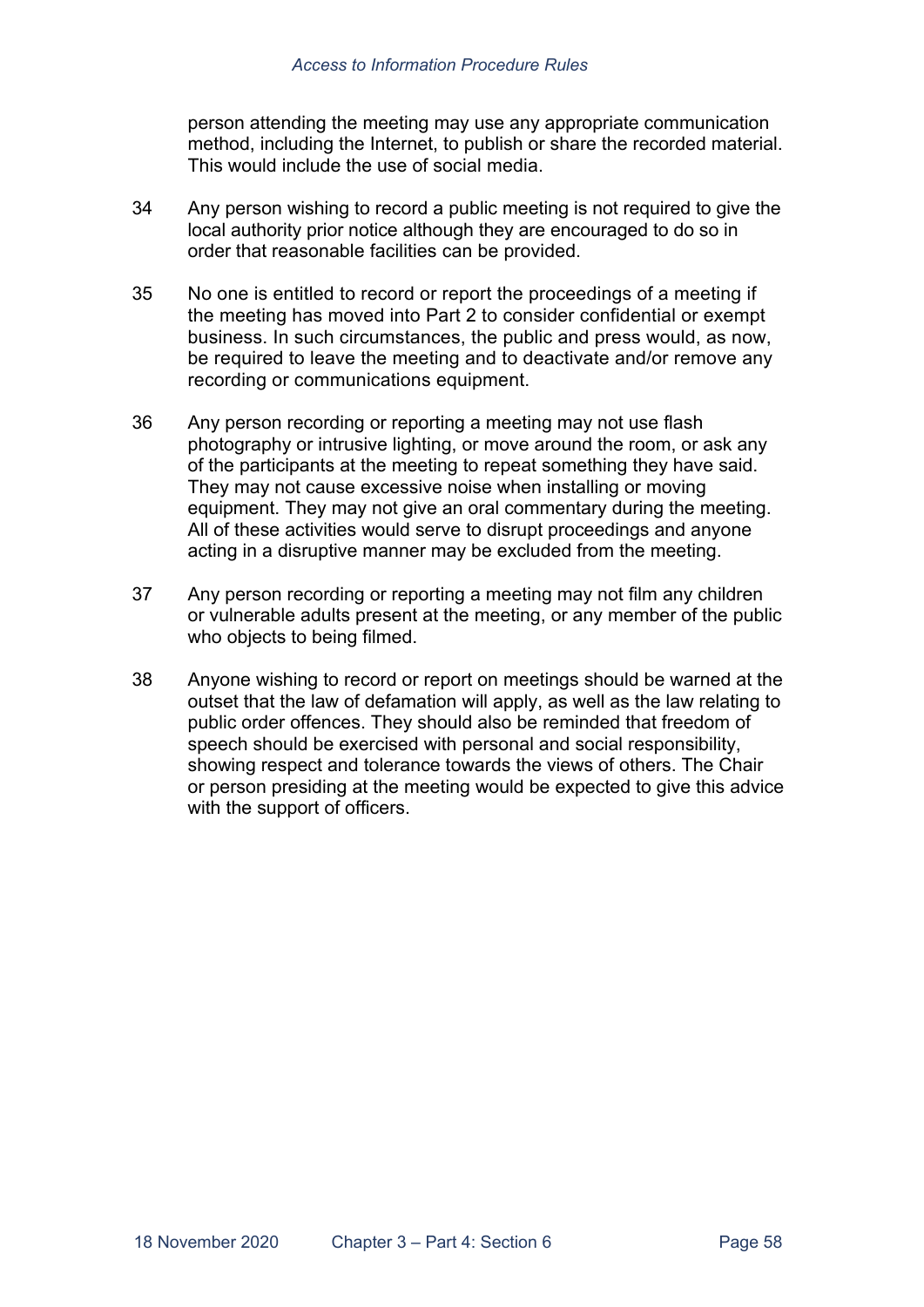*Access to Information Procedure Rules*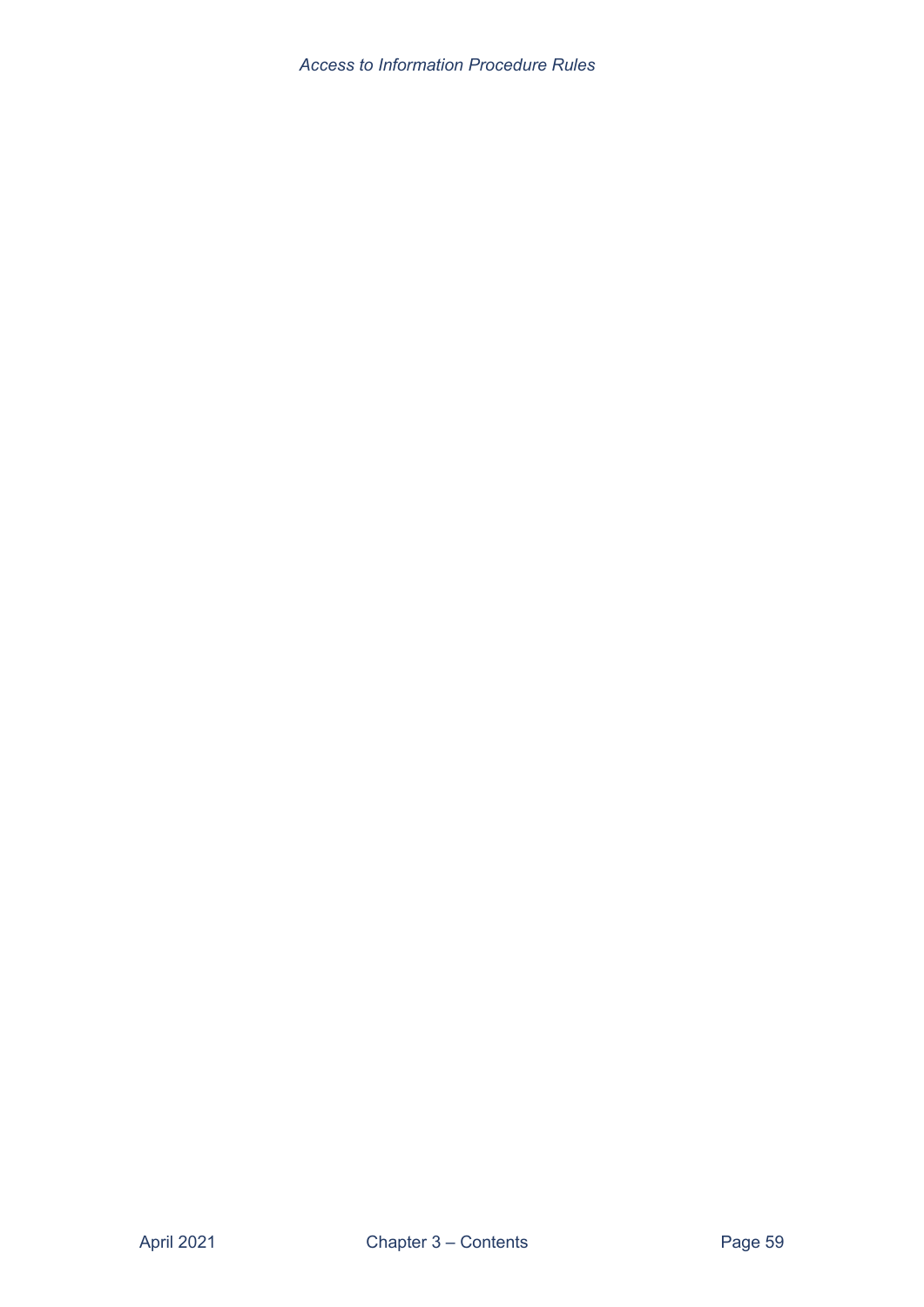# **Chapter 3 – Part 3**

# **Budget and Policy Framework Procedure Rules**

- 1 The Council is responsible for the adoption of its Budget and Policy Framework.
- 2 The Corporate Policy Committee and the Finance Sub-Committee have responsibility for proposing to Council a budget and policies that will form part of the Budget and Policy Framework.
- 3 Committees and Sub-Committees have responsibility for making decisions within that Budget and Policy Framework. Departures will need to be agreed by Council unless they are within the virement rules set out below including appropriate agreement where functions overlap.

## **Process for Developing the Framework and Budget**

- 4 The process by which the Budget and Policy Framework shall be developed is:
	- 4.1 The Corporate Policy Committee will consider proposals regarding the review or adoption of any plan or strategy forming part of the Policy Framework and make recommendations to full Council.
	- 4.2 Following consultation with the administration the Chief Finance Officer will prepare a draft budget. The Finance Sub-Committee will propose the parameters within which variations to the Medium Term Financial Strategy (MTFS) can be made. Parameters will ensure compliance with the requirement to have a balanced budget taking in to account the likely plans and strategies set out in the Policy Framework.
	- 4.3 The Corporate Policy Committee will make proposals to Council to vary the budget within the MTFS according to the parameters set by the Finance Sub-Committee.
	- 4.4 The Finance Sub-Committee will decide upon the length of consultation for the MTFS (usually this will not be less than four weeks).
	- 4.5 The Service Committees and Scrutiny Committee shall be asked to give their views as part of that consultation.
	- 4.6 At the end of the consultation period, the Corporate Policy Committee will draw up firm proposals having regard to the responses received from the consultation.
	- 4.7 The Corporate Policy Committee will submit those firm proposals to the Council together with a report that will set out the comments made by consultees and, in particular the Corporate Policy Committee's response to views expressed in any consultation process.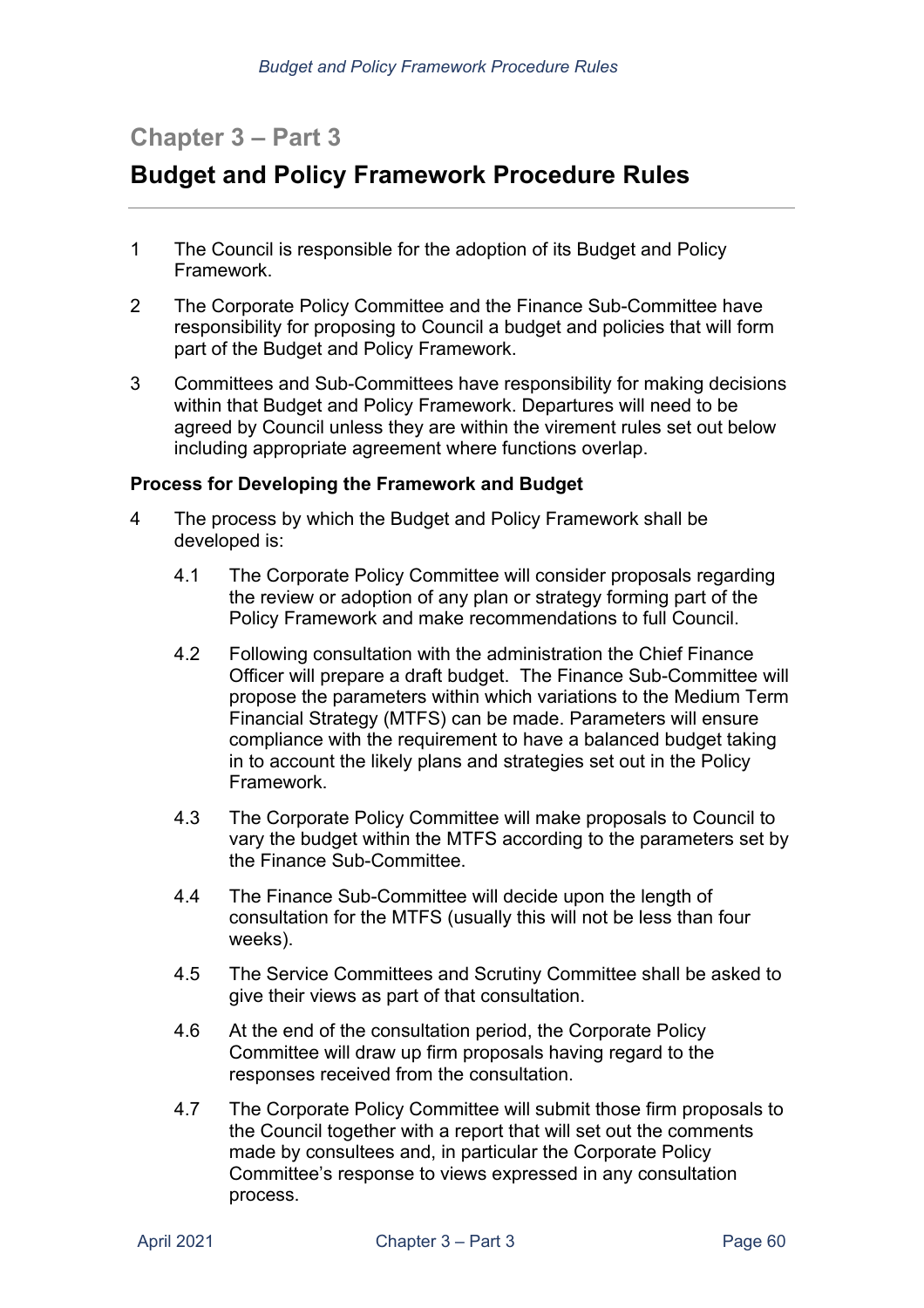- 4.8 Once Corporate Policy Committee has approved the firm proposals they will be referred to the full Council for decision.
- 4.9 In reaching a decision, the Council may adopt the Corporate Policy Committee's proposals, or propose amendments to them.
- 4.10 If it accepts the recommendations without amendment, the Council may make a decision, which has immediate effect.
- 4.11 Proposed amendments to the Budget must be submitted to the Chief Finance Officer at least 3 working days before the Council meeting and must enable the Budget to balance.
- 4.12 The Council may approve a decision which does not accord with the recommendation of the Corporate Policy Committee.
- 4.13 The decision shall then be published and implemented immediately.

## **Decisions Outside the Budget or Policy Framework**

- 5 Where a Committee wishes to make a decision which is contrary to the Policy Framework, or contrary to or not wholly in accordance with the Budget approved by full Council, then that decision may only be taken by the Council, unless it is urgent or falls within virement or supplementary estimate rules.
- 6 Advice shall be taken first from the Monitoring Officer and/or the Chief Finance Officer as to whether the decision would be contrary to the Policy Framework, or contrary to or not wholly in accordance with the Budget. If the advice of either of those Officers is that the decision would not be in line with the existing Budget and/or Policy Framework, then the decision must be referred to the Council for decision, unless the decision is urgent, in which case the provisions below shall apply.

# **Urgent Decisions Outside the Budget or Policy Framework**

- 7 In exceptional circumstances and if the decision is a matter of urgency a decision may be taken by a Committee or Officer if:
	- 7.1 it is not practical to convene a quorate meeting of the full Council, and
	- 7.2 the Chair and Vice Chair of the Corporate Policy Committee agrees that the decision is urgent.
- 8 In the absence of the Chair or Vice Chair of the Corporate Policy Committee the consent of the Chair or Vice-Chair of the Finance Sub-Committee, or, in the absence of any or all of them, the Mayor, will be sufficient.
- 9 Following the decision, the decision taker will provide a full report to the next available Council meeting explaining the decision, the reasons for it and why the decision was treated as a matter of urgency. The reasons why it was not practical to convene a quorate meeting of full Council and the consent of the Chair and Vice Chair of the Corporate Policy Committee (or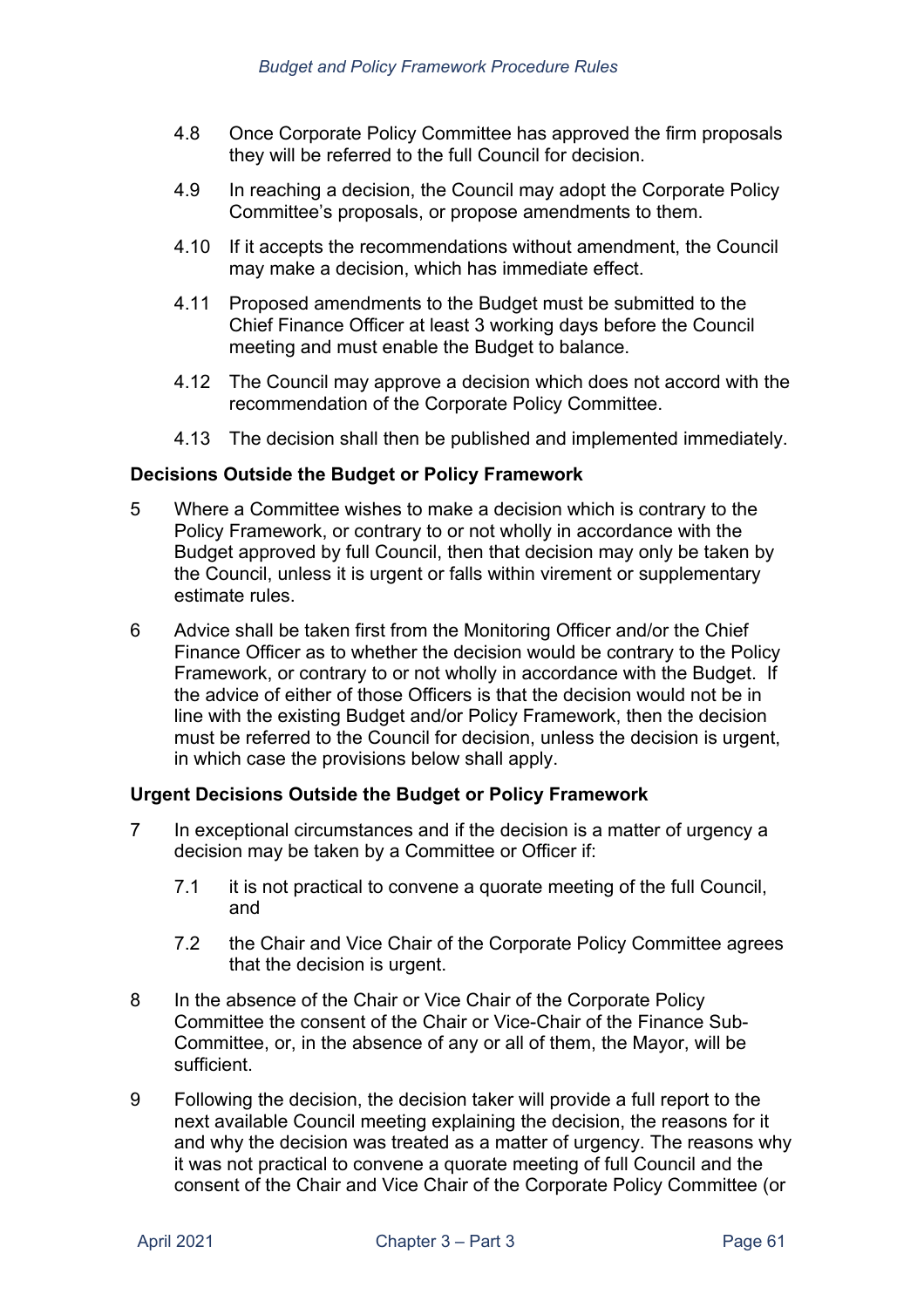others) to the decision being taken as a matter of urgency must be noted on the record of the decision.

#### **Policy Framework – In-year Changes**

- 10 Changes (including modifications, revisions, variations, withdrawal or revocation) to Policy Framework plans or strategies must ordinarily be approved by the Council. However, the Council may, at the time when the plan or strategy is approved, authorise a Committee, Sub-Committee or a an Officer, to make changes, including changes that will:
	- 10.1 result in the closure or discontinuing of a service, in whole or in part to meet a budgetary constraint, or
	- 10.2 ensure compliance with the law, ministerial direction or Government guidance, or
	- 10.3 determine matters where the existing policy document is silent on the matter under consideration.

#### **The Policy Framework**

- 11 The Council's Policy Framework comprises:
	- 11.1 The Corporate Plan
	- 11.2 Children and Young People's Plan
	- 11.3 Crime and Disorder Reduction Strategy
	- 11.4 Local Transport Plan
	- 11.5 Local Development Plan and Development Plan Framework documents
	- 11.6 Youth Justice Plan
	- 11.7 Licensing Authority Policy Statement
	- 11.8 Gambling Statement of Principles
	- 11.9 Equality and Diversity Strategy
	- 11.10 Housing Investment Programme
	- 11.11 [Environment](https://www.cheshireeast.gov.uk/pdf/environment/environment-strategy-2020-24-final.pdf) Strategy 2020-24.
	- 11.12 Annual Pay Policy Statement
- 12 The process by which the documents forming part of the Local Plan and Development Plan documents shall be developed and approved is set out in legislation.
- 13 Where a new plan or strategy is required to be produced as part of the Policy Framework, either by Council of its own volition, or following a recommendation to Council by a Committee, then the Committee or the Corporate Policy Committee shall develop the new plan or strategy.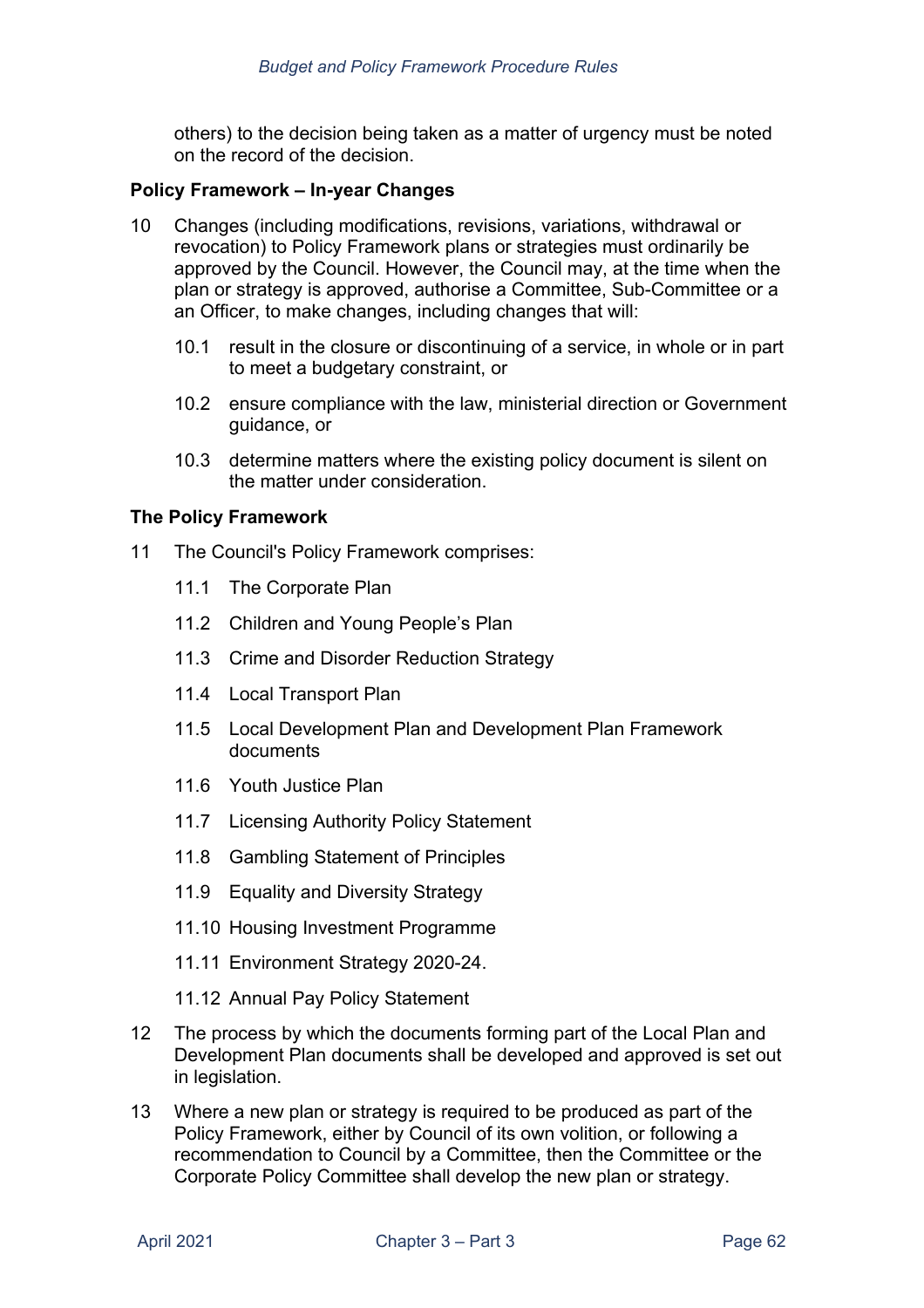# **Financial Limits**

14 This section of the Budget and Policy Framework Rules is a table setting out the financial limits that apply in various parts of this Constitution. The purpose of this table is to assist readers in identifying relevant financial limits and their location in the Constitution.

| Page | <b>Reference</b>                   | <b>Area</b>                                                    | <b>Financial Limit</b>                                                                                                                                                                                                                                                                                                                                                                                                                                                                                  |
|------|------------------------------------|----------------------------------------------------------------|---------------------------------------------------------------------------------------------------------------------------------------------------------------------------------------------------------------------------------------------------------------------------------------------------------------------------------------------------------------------------------------------------------------------------------------------------------------------------------------------------------|
|      | Chapter 2,<br>Part 4               | Corporate Policy<br>Committee                                  | To make recommendations to Council in<br>relation to decisions affecting the remuneration<br>of any new post whose remuneration is or is<br>proposed to be or would become £100,000<br>p.a. or more.                                                                                                                                                                                                                                                                                                    |
|      | Chapter 2,<br>Part 4               | <b>Corporate Policy</b><br>Committee                           | To make decisions in relation to proposed<br>severance packages with a value of £95,000<br>or more as appropriate (excluding accrued<br>holiday pay and pay in lieu of notice)                                                                                                                                                                                                                                                                                                                          |
|      | Chapter 2,<br>Part 6               | Delegations to<br>Chief Executive /<br>Head of Paid<br>Service | To make decisions affecting the remuneration<br>of any existing post that is or is proposed to<br>be, or would become £100,000 p.a. or more in<br>consultation with the Leader and Chair of the<br>Corporate Policy Committee, provided the post<br>falls within the framework contained in the<br><b>Council's Pay Policy Statement</b>                                                                                                                                                                |
|      | Chapter 2<br>Part 6                | Delegations to the<br>Monitoring Officer                       | To authorise the settlement of actual or<br>potential uninsured claims, claims, litigation or<br>Ombudsman cases across all functions of the<br>Council<br>up to £100,000; or<br>$\bullet$<br>above £100,000 and below £500,000 in<br>$\bullet$<br>consultation with the Finance Sub-<br>Committee Chair and the Executive<br>Director (Corporate Services)<br>(subject to being reported to the relevant<br>Committee after settlement).                                                               |
|      | Chapter 3,<br>Part 4               | <b>Urgent Decisions</b>                                        | For the purposes of this urgency provision, no<br>financial limit shall be placed on the decision-<br>making powers of the Chief Executive                                                                                                                                                                                                                                                                                                                                                              |
|      | Chapter 3,<br>Part 4,<br>Section 4 | Asset Disposal /<br>Asset write Offs                           | The Chief Finance Officer may authorise:<br>the write off of losses; or<br>$\bullet$<br>disposals, of obsolete or surplus<br>$\bullet$<br>equipment, materials, vehicles or stores<br>up to a value of £25,000.<br>Where the sum exceeds £25,000 but is less<br>than or equal to £100,000 this shall be carried<br>out in consultation with the Finance Sub-<br>Committee Chair. Write offs over £100,000 will<br>be the responsibility of the Finance Sub-<br>Committee or Corporate Policy Committee. |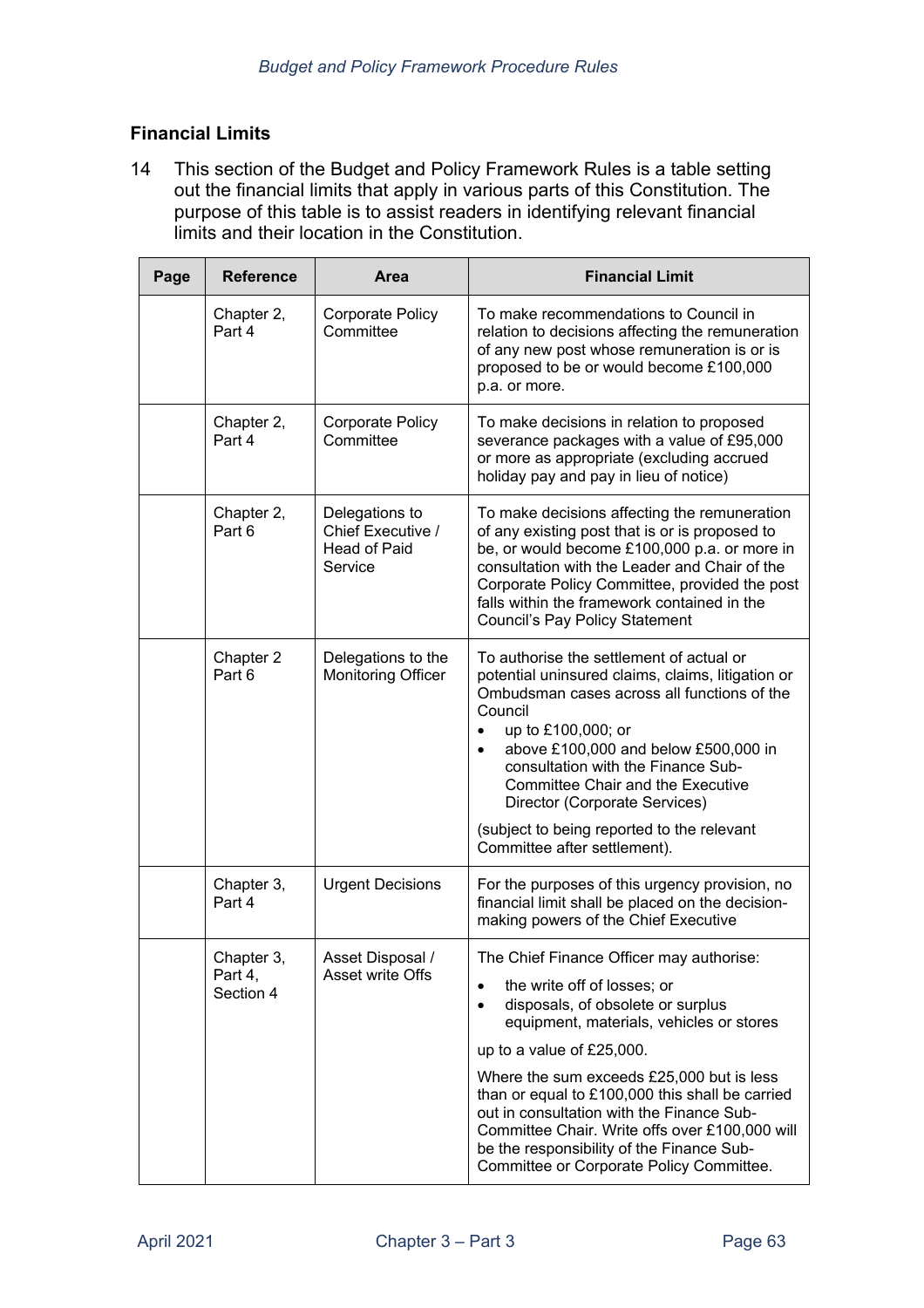| Page | <b>Reference</b>                   | <b>Area</b>                                                      | <b>Financial Limit</b>                                                                                                                                                                                                                                                                                                        |
|------|------------------------------------|------------------------------------------------------------------|-------------------------------------------------------------------------------------------------------------------------------------------------------------------------------------------------------------------------------------------------------------------------------------------------------------------------------|
|      | Chapter 3,<br>Part 4,<br>Section 4 | Salaries and<br>Wages                                            | The Chief Executive or Executive Director<br>(Corporate Services) may approve severance<br>up to £95,000, excluding accrued holiday pay<br>and pay in lieu of notice. Corporate Policy<br>Committee will determine cases above this<br>threshold or a waiver will besought from full<br><b>Council and central Government</b> |
|      | Chapter 3,<br>Part 4,<br>Section 5 | Ordering and<br>Paying for Work,<br>Goods and<br><b>Services</b> | Where a requisition for the purchase of goods<br>or services exceeds £25,000 in value, Contract<br>Procedure Rules Part 5 Section 3 applies                                                                                                                                                                                   |
|      | Chapter 3,<br>Part 4,<br>Annex     | Request for<br>Quotation                                         | An invitation to providers to submit quotations<br>for Contracts to provide goods, services or<br>works valued between £25,000 and the<br>relevant Public Procurement Threshold                                                                                                                                               |
|      | Chapter 3,<br>Part 5,<br>Section 2 | Electronic<br>Tendering                                          | All tendering above the relevant Public<br>Procurement Threshold (and for Contracts<br>which are below those thresholds but higher<br>than £25,000 in value) must be undertaken via<br>an electronic tendering method and shall use<br>the e-tendering Portal accessible through the<br>CPU.                                  |
|      | Chapter 3,<br>Part 5.<br>Section 2 | <b>Contracts Register</b>                                        | The Contracts Register shall be controlled by<br>the CPU and the Commissioning Officer must<br>ensure that all Contracts above £10,000 in<br>value are recorded.                                                                                                                                                              |
|      | Chapter 3,<br>Part 5.<br>Section 3 | Competition<br>Requirements                                      | Up to £10,000 $-$ 3 quotes are advisable but not<br>mandatory (local firms being preferable where<br>appropriate)                                                                                                                                                                                                             |
|      | Chapter 3,<br>Part 5,<br>Section 3 | Competition<br>Requirements                                      | Between £10,000 and £25,000 $-$ A minimum of<br>three quotations shall be sought, together with<br>advice from the CPU or Legal Services on the<br>appropriate form of Contract                                                                                                                                               |
|      | Chapter 3,<br>Part 5,<br>Section 3 | Competition<br>Requirements                                      | Between £25,000 and the applicable Public<br>Procurement Threshold - A minimum of three<br>quotations shall be sought via the E-tendering<br>Portal, and/or Find a Contract Service together<br>with advice from the CPU or Legal Services on<br>the appropriate form of Contract                                             |
|      | Chapter 3,<br>Part 5,<br>Section 5 | <b>Opening Bids</b>                                              | Bids above £1,000,000 will be verified by Legal<br><b>Services</b>                                                                                                                                                                                                                                                            |
|      | Chapter 3,<br>Part 5,<br>Section 5 | <b>Opening Bids</b>                                              | Bids from the Public Procurement Threshold<br>up to £1,000,000 will be verified by the<br>Procurement Manager or a Category Manager<br>that has not been involved in the tender in<br>question                                                                                                                                |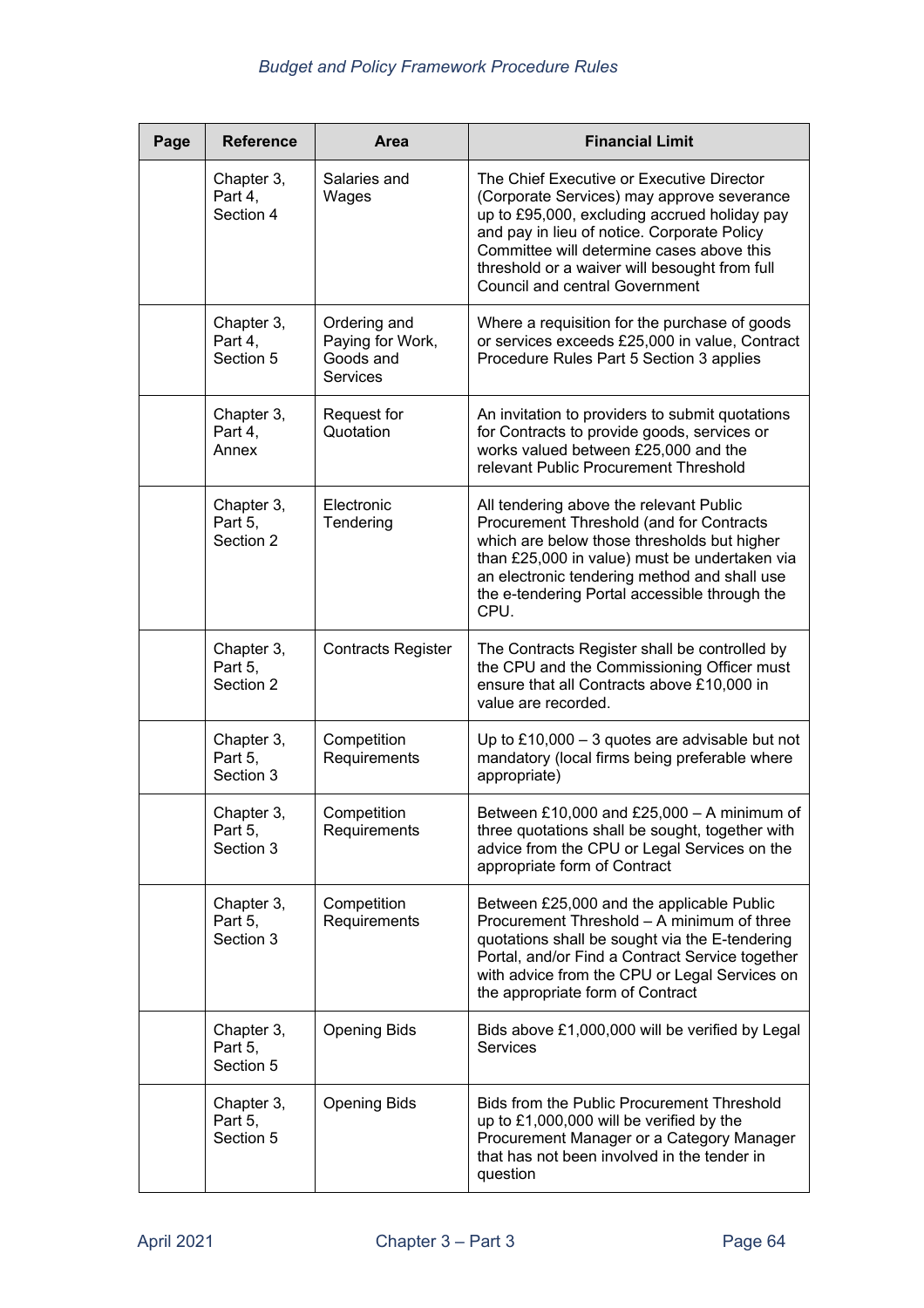| Page | <b>Reference</b>                   | <b>Area</b>                                                            | <b>Financial Limit</b>                                                                                                                                                                                                                                                                                                                         |
|------|------------------------------------|------------------------------------------------------------------------|------------------------------------------------------------------------------------------------------------------------------------------------------------------------------------------------------------------------------------------------------------------------------------------------------------------------------------------------|
|      | Chapter 3,<br>Part 5,<br>Section 5 | <b>Opening Bids</b>                                                    | Bids between £25,000 and the Public<br>Procurement Threshold will be verified by a<br>Procurement Officer that has not been<br>involved in the procurement process in<br>question                                                                                                                                                              |
|      | Chapter 3,<br>Part 5,<br>Section 5 | <b>Opening Bids</b>                                                    | Bids between £10,000 and £25,000 will be<br>opened in accordance with any guidance<br>issued by CPU from time to time                                                                                                                                                                                                                          |
|      | Chapter 3,<br>Part 5,<br>Section 6 | <b>Signed Contracts</b>                                                | Contracts (with a value not exceeding<br>£1,000,000) shall be signed on behalf of the<br>Council by a duly authorised Officer in<br>accordance with the local Scheme of<br>Delegation                                                                                                                                                          |
|      | Chapter 3,<br>Part 5,<br>Section 6 | <b>Contract Sealing</b>                                                | A Contract must be executed under seal by<br>Legal Services where it exceeds £1,000,000 in<br>value                                                                                                                                                                                                                                            |
|      | Chapter 4,<br>Part 1               | Gifts and<br>Hospitality                                               | You must within 28 days of receipt, notify the<br>Monitoring Officer in writing of any single gift,<br>benefit or hospitality with a value of £50 or<br>more that you have been offered or accepted<br>as a Councillor from any person or body other<br>than the Authority and a cumulative total from<br>the same source of £100 in 12 months |
|      | Chapter 4,<br>Part 1               | Disclosable<br><b>Pecuniary Interests</b><br>and Personal<br>Interests | For the purposes of this Code, a relevant<br>person is any person or body in whom such<br>persons have a beneficial interest and a class<br>of securities exceeding the nominal value of<br>£25,000 or one hundredth of the total issued<br>share capital of that body                                                                         |
|      | Chapter 4,<br>Part 1               | Dispensations:<br>Securities                                           | The total nominal value of the securities<br>exceeds £25,000 or one hundredth of the total<br>issued share capital of that body                                                                                                                                                                                                                |
|      | Chapter 4,<br>Part 2               | Gifts and<br>Hospitality                                               | Small insignificant gifts of a value of less than<br>£25, such as pens, diaries, calendars, mouse<br>mats or mugs, may be accepted and modest<br>hospitality                                                                                                                                                                                   |

# **Virement (the transfer of funds between budgets)**

- 15 The Council has set virement limits within which decision-makers can exercise discretion in approving or otherwise financial transfers within the Budget. The limits are set out in the table below.
- 16 Decision-makers are able to vire across budget heads between Committees, provided there is compliance with the financial limits in the table below and the Finance Procedure Rules and agreement. It is not permitted to vire funds from any ring-fenced budget.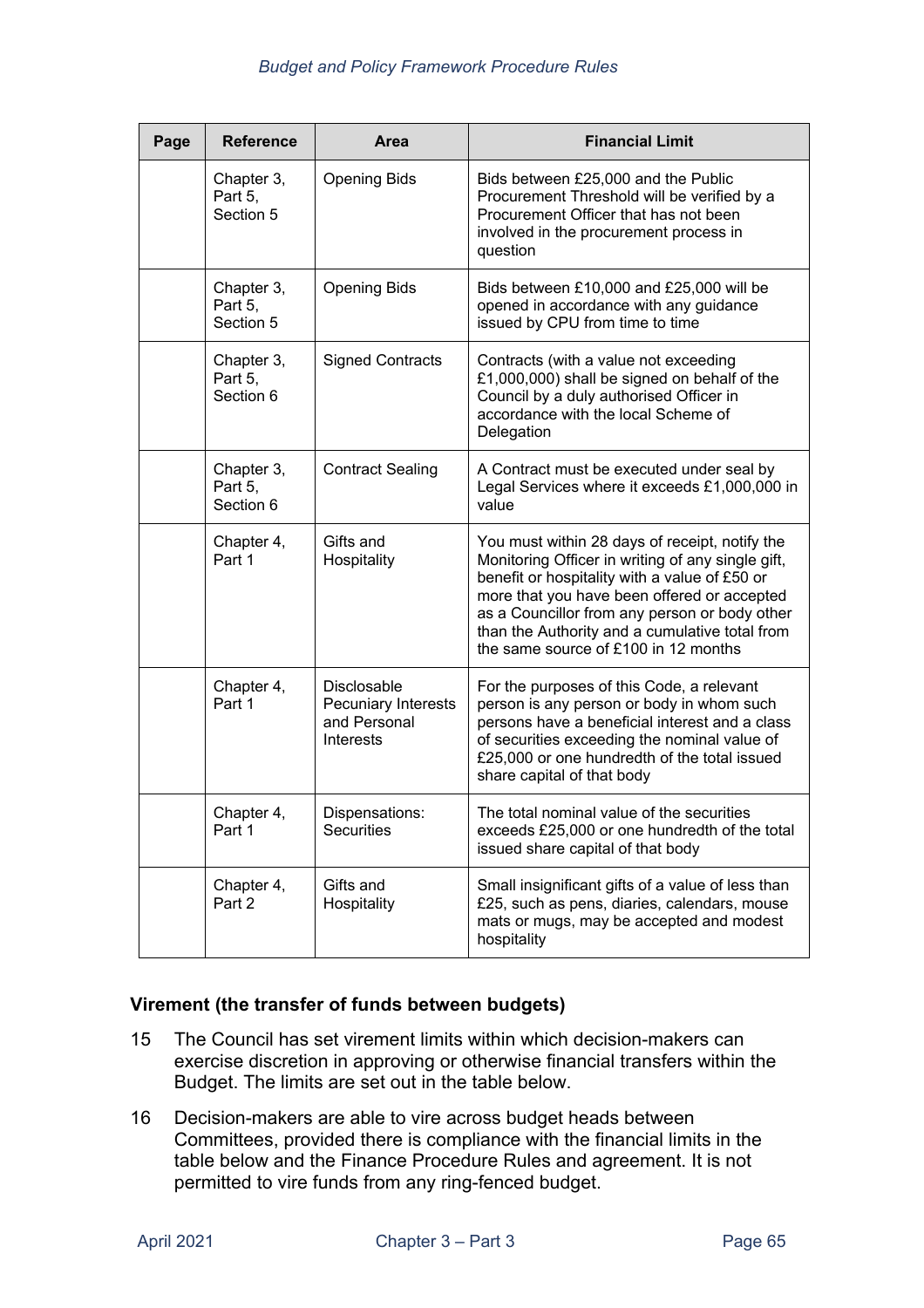- 17 Any dispute or disagreement between Committees regarding proposed virement shall be resolved by the Corporate Policy Committee.
- 18 Virement between budget heads (excluding reserves / contingencies)

| <b>Virement Amount</b>                                                                                                                      | <b>Approval Level</b>                                                                                                                                           |
|---------------------------------------------------------------------------------------------------------------------------------------------|-----------------------------------------------------------------------------------------------------------------------------------------------------------------|
| Up to and including £100,000                                                                                                                | <b>Head of Service</b>                                                                                                                                          |
| In excess of $£100,000$ up to and including<br>£500,000                                                                                     | Chief Finance Officer in consultation with<br>the Relevant Member(s) of CLT                                                                                     |
| In excess of £500,00 up to and including:<br>£1,000,000 revenue; or<br>$\bullet$<br>£5,000,000 capital<br>$\bullet$                         | Relevant Member(s) of CLT and Chief<br>Finance Officer in consultation with<br>Chair of the relevant Committee and the<br><b>Chair of Finance Sub-Committee</b> |
| Over<br>£1,000,000 revenue; or<br>$\bullet$<br>£5,000,000 capital<br>$\bullet$<br>(where virement is within budget and<br>policy framework) | Committee<br>And<br>Finance Sub-Committee                                                                                                                       |

# **Virement from Reserves or Contingencies**

Council may approve the allocation of earmarked reserves or contingencies within the Budget Control Total of a Committee.

| <b>Supplementary Estimate Amount</b>                    | <b>From Earmarked Reserves or</b><br><b>Contingencies</b>                |
|---------------------------------------------------------|--------------------------------------------------------------------------|
| Up to and including £250,000                            | <b>Chief Finance Officer</b>                                             |
| In excess of $£250,000$ up to and including<br>£500,000 | Chief Finance Officer in consultation with<br>the Relevant Member of CLT |
| In excess of £500,000 up to and including<br>£1,000,000 | Committee<br>And<br>Finance Sub-Committee                                |
| Over £1,000,000                                         | Council with recommendation from<br>Finance Sub-Committee                |

# **Supplementary Estimates**

19 Where services wish to undertake an activity not originally identified in the budget or incur additional revenue expenditure on an existing activity where this is fully funded (for example through additional specific grant allocations or developer contributions), approval must be sought for a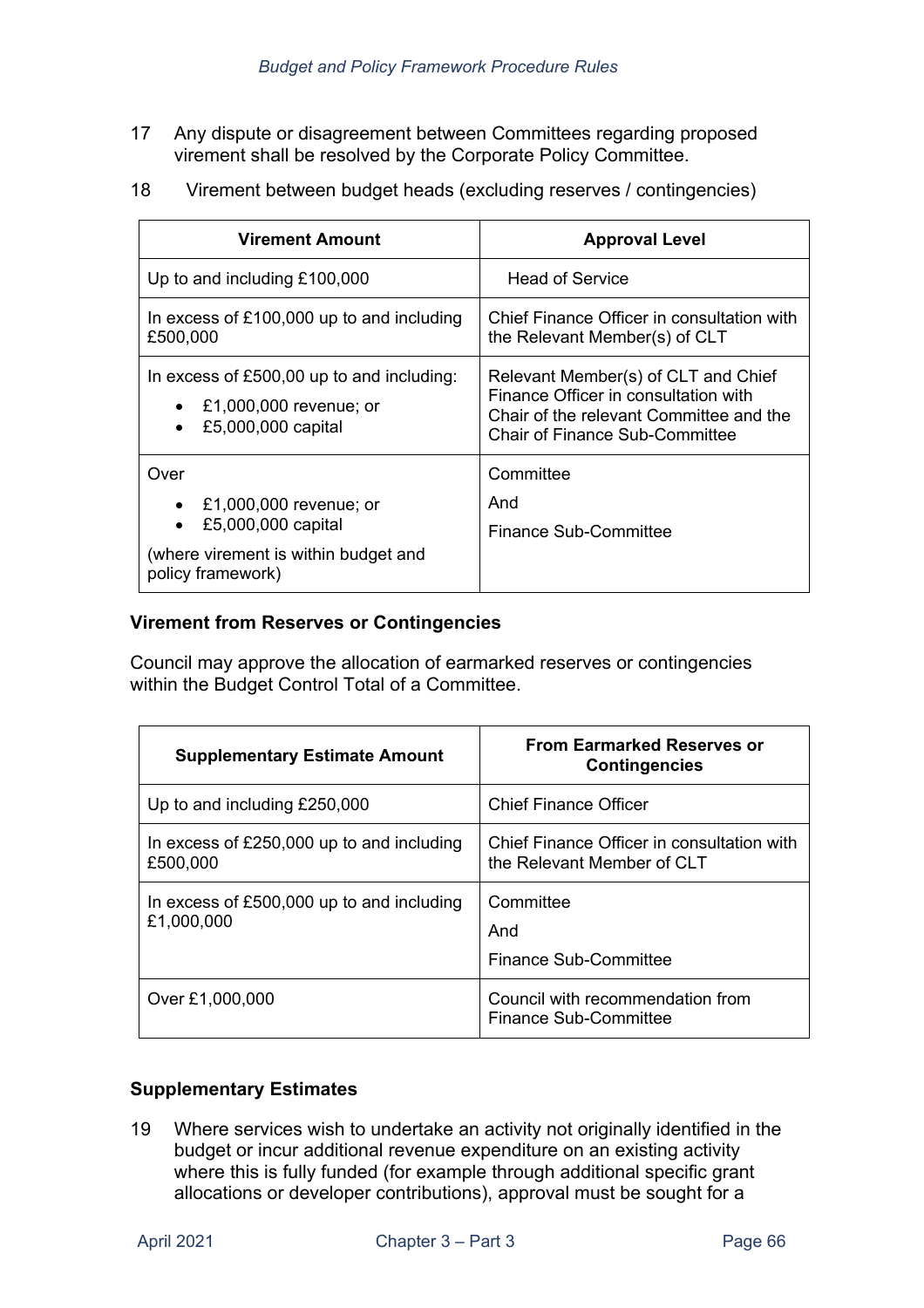supplementary estimate in accordance with the tables below. The Chief Finance Officer must be consulted in all cases.

| <b>Supplementary Estimates Externally funded other than from Grants</b> |
|-------------------------------------------------------------------------|
|-------------------------------------------------------------------------|

| <b>Supplementary Estimate Amount</b>                      | <b>Approval Level</b>                                                                                                                                     |
|-----------------------------------------------------------|-----------------------------------------------------------------------------------------------------------------------------------------------------------|
| Up to and including £250,000                              | Relevant Member of CLT                                                                                                                                    |
| In excess of £250,000 up to and<br>including £500,000     | Relevant Member of CLT in consultation<br>with the Chair of the relevant Committee,<br>Chair of Finance Sub-Committee and<br><b>Chief Finance Officer</b> |
| In excess of £500,000 up to and<br>including $£1,000,000$ | Committee<br>And Finance Sub-Committee                                                                                                                    |
| Over £1,000,000                                           | Council with recommendation from<br>Finance Sub-Committee                                                                                                 |

# **Funded from Additional Grants**

Directors may make applications for grants, without commitment, in consultation with the Chief Finance Officer –

| <b>Approval level</b>                                                                                                | Amount of grant to be received                                                                                                                                    |
|----------------------------------------------------------------------------------------------------------------------|-------------------------------------------------------------------------------------------------------------------------------------------------------------------|
| <b>Officers</b>                                                                                                      | Up to and including $£100,000$                                                                                                                                    |
| Relevant Member of CLT in consultation<br>with Chair of the relevant Committee<br>and Chair of Finance Sub-Committee | Between £100,000 and £500,000                                                                                                                                     |
| Committee                                                                                                            | £500k and up to £1m                                                                                                                                               |
|                                                                                                                      | If grant application or receipt commits<br>expenditure outside of the Control Totals<br>then a Virement or Other Supplementary<br>Estimate will also be required. |
| Council                                                                                                              | £1m and above                                                                                                                                                     |

- 20 Grants that require spending within restricted timescales may require the use of urgency powers to approve spending in line with the conditions of the grant.
- 21 Any dispute or disagreement between Committees regarding scope of authority, budgets or other matters shall be resolved by the Corporate Policy Committee.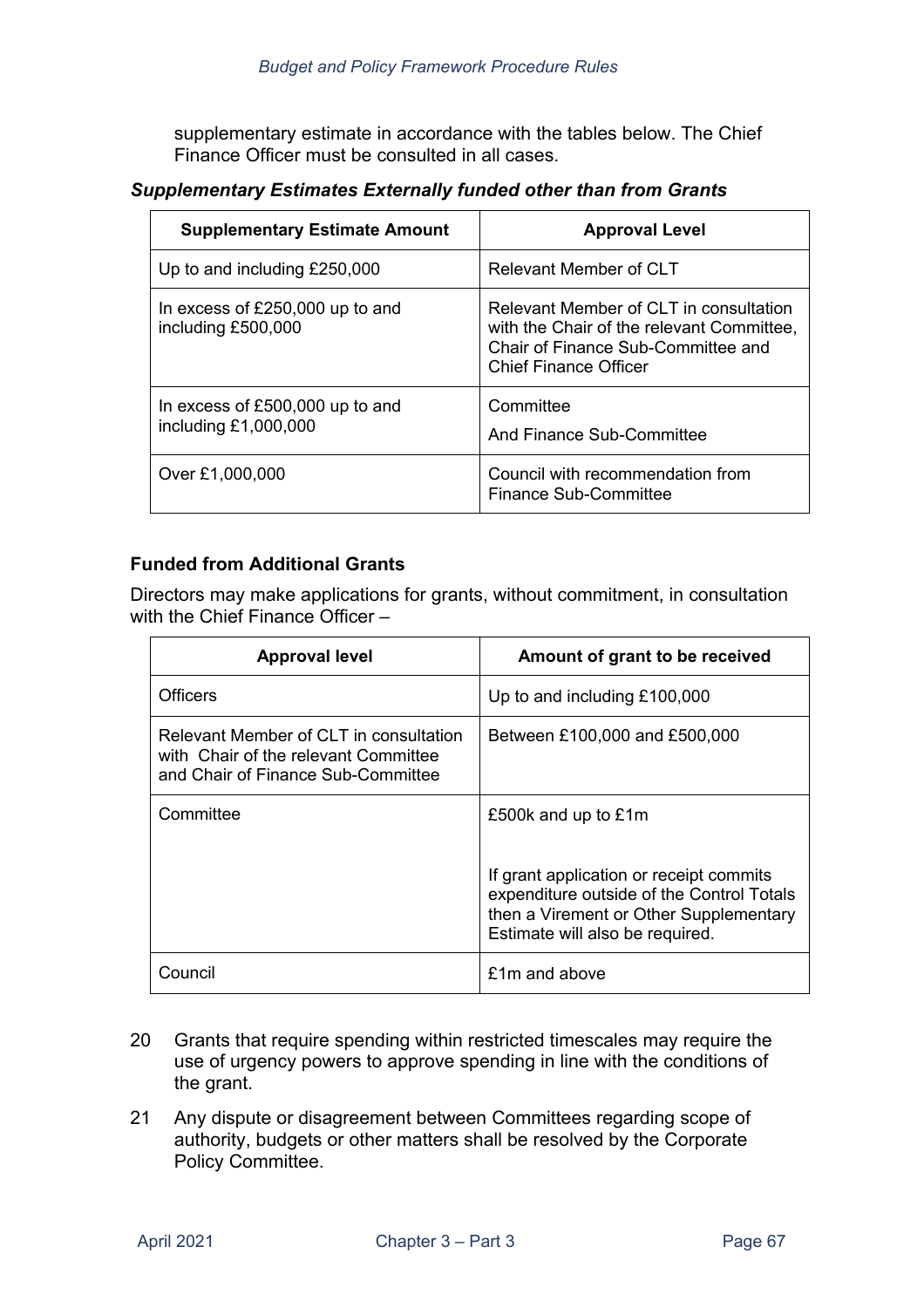# **Chapter 3 – Part 4**

# **Finance Procedure Rules (FPRs)**

# **1. Introduction**

- 1.1. The Finance and Contract Procedure Rules provide the framework for managing the Council's financial affairs. They apply to every Councillor and Officer and anyone acting on its behalf, including School Governors operating under local delegation arrangements. All decision makers need to ensure that they are not only empowered under the Constitution to make a decision, but that they are also authorised under these Rules to incur the financial consequences of every decision that they make.
- 1.2. The Rules identify the financial responsibilities of the full Council, Committees, and Officers. A written record shall be kept of all decisions taken under these Rules that are taken using delegated powers.
- 1.3. The Chief Finance Officer is responsible for maintaining a continuous review of the Finance and Contract Procedure Rules and submitting any additions or changes necessary to the full Council for approval. The Chief Finance Officer is also responsible for reporting, where appropriate, breaches of the Finance and Contract Procedure Rules to Audit and Governance Committee.
- 1.4. The Corporate Leadership Team is responsible for ensuring that all staff are aware of the existence and content of the Council's Finance and Contract Procedure Rules and other internal regulatory documents and that they comply with them, as required by the Council's Code of Conduct for Employees and this Constitution. Failure to comply with the Code of Conduct may result in disciplinary action.
- 1.5. The Chief Finance Officer is responsible for issuing advice and guidance to underpin the Finance and Contract Procedure Rules that Councillors, Officers and others acting on behalf of the Council are required to follow.
- 1.6. Councillors have a fiduciary duty to local taxpayers to spend money wisely and to balance the interests of those who will pay against the interests of those who will benefit from the expenditure.
- 1.7. The Rules are not intended to cover every eventuality, but the spirit of the Rules must always be followed. Where there is any uncertainty in matters of interpretation, advice should be sought from the Director of Finance & Customer Services before decisions or actions are taken.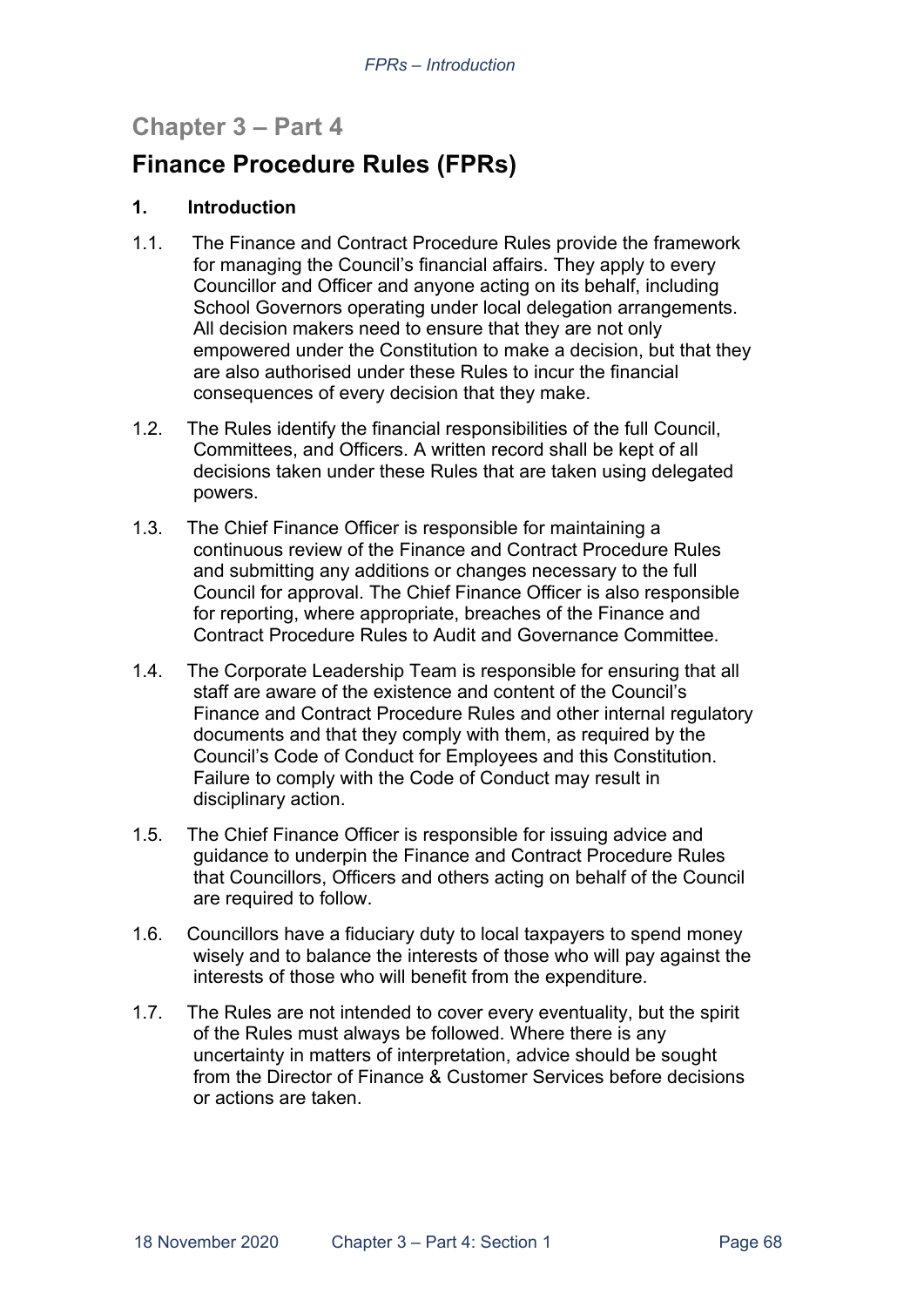# **2. Financial Management**

#### **Why is this important?**

2.1 Financial Management covers all financial accountabilities in relation to the running of the Council, including the policy framework and budget.

#### **Committees**

2.2 Committees are responsible for discharging the Council's functions within the Budget and Policy Framework provided by Council. The Budget will be aligned with Committee and Head of Service responsibilities as far as possible.

#### **Audit and Governance Committee**

- 2.3 The Audit and Governance Committee has a right of access to all the information necessary to effectively discharge its responsibilities and may consult directly with internal and external auditors.
- 2.4 The Committee is responsible for a arrange of matters, including:
	- 2.4.1 overseeing the Council's role and responsibilities in respect of Corporate Governance and Audit
	- 2.4.2 supporting the Council's audit function, both internal and external
	- 2.4.3 approving any Council Statement of Accounts as may be required by the relevant Account and Audit Regulations
	- 2.4.4 reviewing and approving the Annual Governance Statement
	- 2.4.5 ensuring the Council's Risk Management arrangements are operating effectively
	- 2.4.6 ensuring the Council has in place appropriate policies and mechanisms to safeguard resources
	- 2.4.7 promoting and maintaining high standards of probity and ethical behaviour.

#### **The Chief Finance Officer (Section 151 Officer)**

- 2.5 The Chief Finance Officer is the Council's 'responsible financial officer' under the Accounts and Audit Regulations. He or she is responsible for the proper administration of the Council's affairs as specified in, and undertaking the duties required by Section 151 of the Local Government Act 1972, Section 114 of the Local Government Finance Act 1988, the Local Government Act 2003 and all other relevant legislation.
- 2.6 The Chief Finance Officer is responsible generally, for discharging, on behalf of Cheshire East Council, the responsibilities set out in the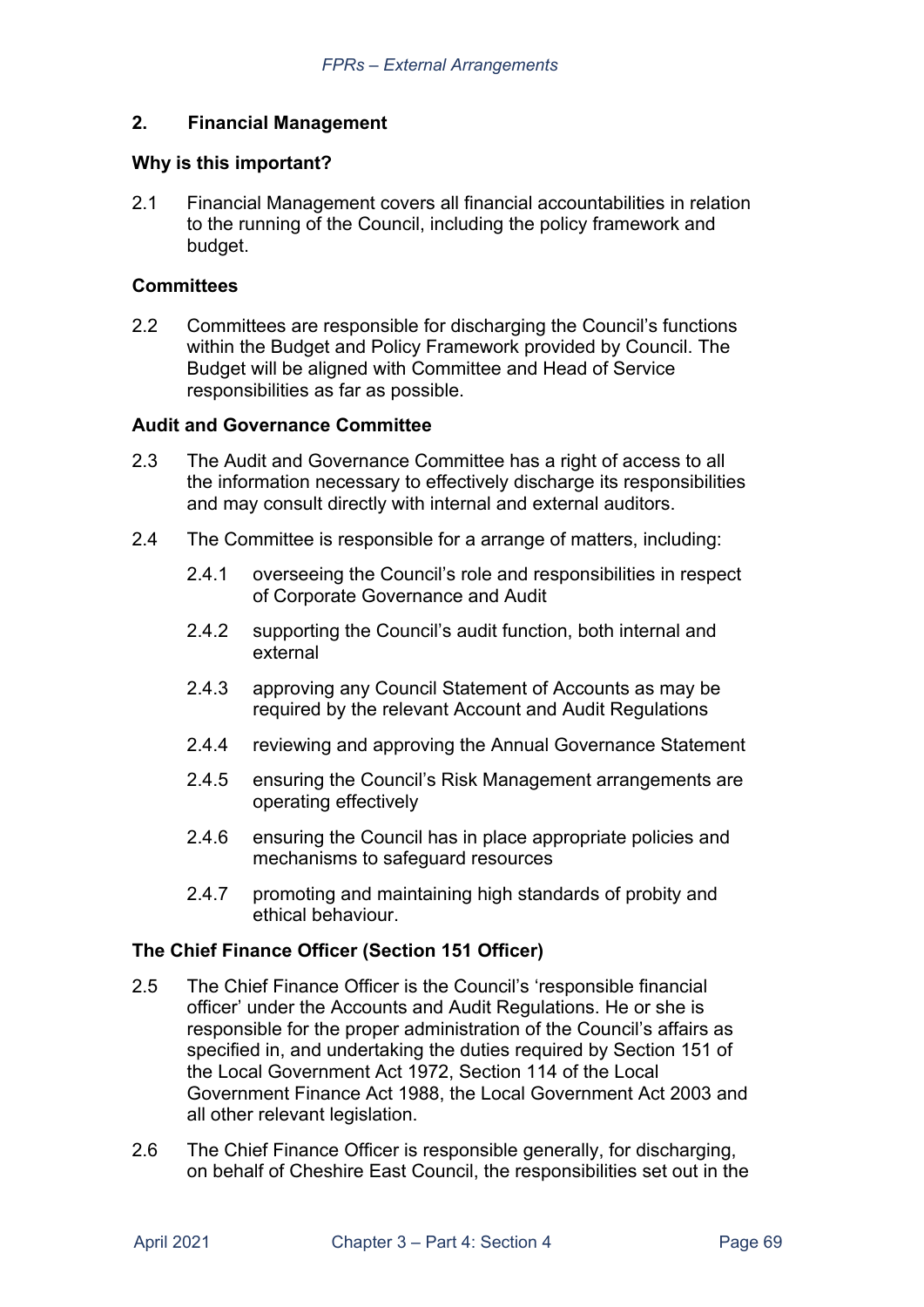CIPFA Statement on the Role of the Chief Financial Officer in Local Government, including:

- 2.6.1 in conjunction with the other Corporate Leadership Team, the proper administration of the Council's financial affairs
- 2.6.2 setting and monitoring compliance with financial management codes and standards
- 2.6.3 advising on the corporate financial position and on the key financial controls necessary to secure sound financial management
- 2.6.4 providing financial information
- 2.6.5 preparing the revenue budget and capital programme
- 2.6.6 treasury management including borrowing and investment.
- 2.6.7 reporting on the robustness of estimates and adequacy of reserve within the medium term financial strategy
- 2.7 Section 114 of the Local Government Finance Act 1988 includes a requirement for the Chief Finance Officer to report to the full Council and the external auditor if the Council or one of its decision-makers:
	- 2.7.1 has made, or is about to make, a decision which involves incurring unlawful expenditure
	- 2.7.2 has taken, or is about to take, an unlawful action which has resulted or would result in a loss or deficiency to the Council
	- 2.7.3 is about to make an unlawful entry in the Council's accounts.
- 2.8 Section 114 of the 1988 Act also requires:
	- 2.8.1 the Chief Finance Officer to nominate a properly qualified Member of staff to deputise should he or she be unable to perform the duties under section 114 personally. The designated deputy for this purpose is the Head of Financial Management.
	- 2.8.2 the Authority to provide the Chief Finance Officer with sufficient staff, accommodation and other resources – including legal advice where this is necessary – to carry out the duties under section 114.

# **Money Laundering Reporting Officer**

- 2.9 The Chief Finance Officer is appointed as the Council's Money Laundering Reporting Officer and will maintain and advise on Anti-Money Laundering procedures.
- 2.10 The Chief Finance Officer is responsible for notifying the Serious Organised Crime Agency of any suspected cases of money laundering committed within the accounts of the Council as soon as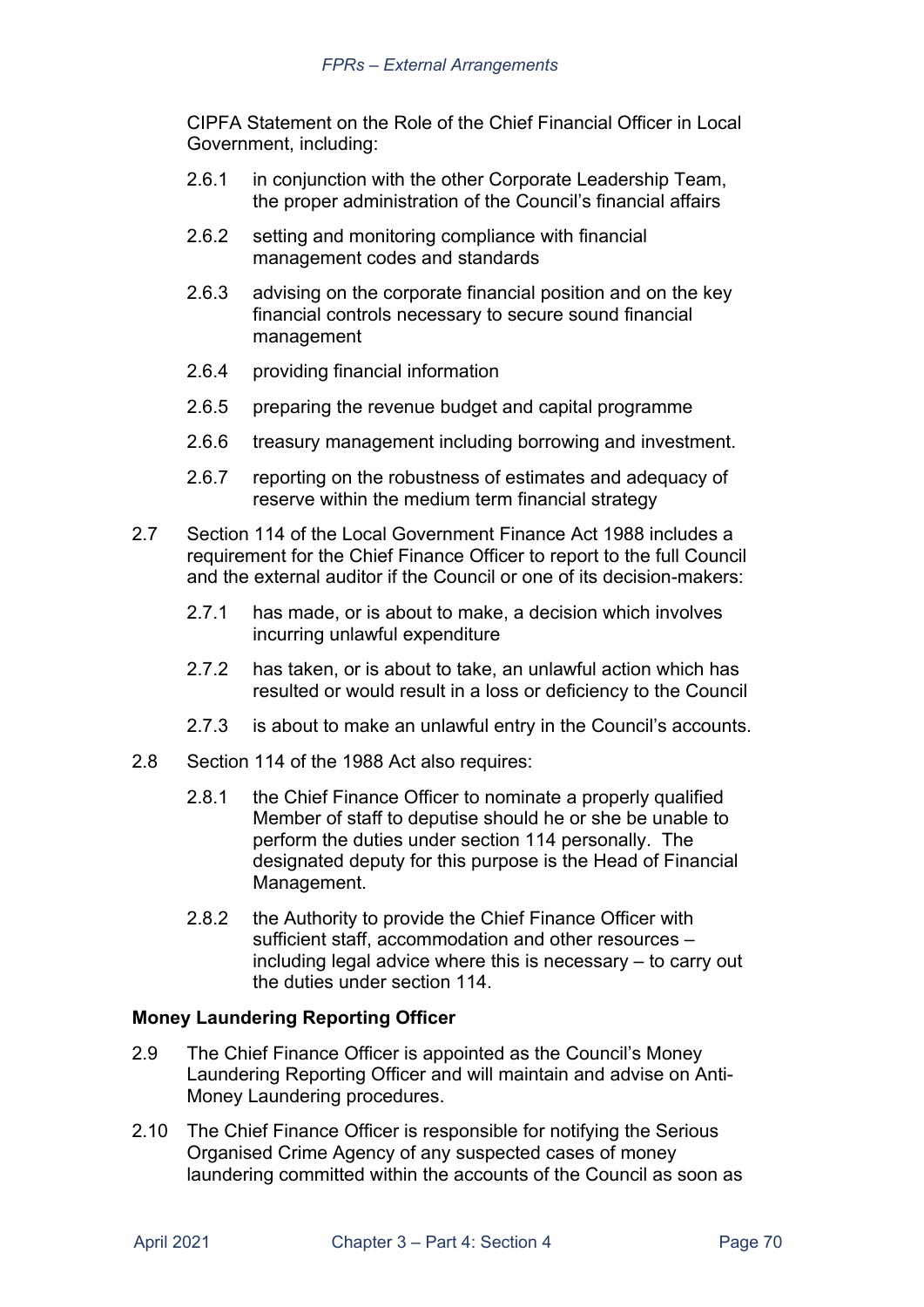possible and fulfil other duties as defined by legislation or regulation related to the post. The Chair of the Finance Sub-Committee will be kept informed of any such notifications and of any issues arising from them.

## **Corporate Leadership Team**

2.11 Corporate Leadership Team members are responsible for financial management within their directorates and spending within the limits of the budgetary framework set by Council. They shall manage the development of budget policy options with a detailed assessment of financial implications within the budget process and resource framework agreed by the Council.

## **Schemes of Financial Delegation**

- 2.12 Corporate Leadership Team members will establish, operate and keep under review Local Schemes of Financial Delegation, in consultation with the Chief Finance Officer, to ensure that:
	- 2.12.1 the day to day financial management of services within their directorate is carried out in a secure, efficient and effective manner, and in accordance with the Finance Procedure Rules and associated relevant guidance.
	- 2.12.2 expenditure is contained within the service's overall approved budget and that individual budget heads are not overspent, by monitoring the budget and taking appropriate and timely corrective action where significant variances are forecast and if necessary, seeking specific in year approval for the transfer of resources between budgets
	- 2.12.3 regular reports in an approved format are made to Committees on projected expenditure against budget and performance against service outcome targets set out in the business plan
	- 2.12.4 prior approval is sought at the appropriate level for new proposals that create financial commitments in future years, change existing policies, initiate new policies or materially extend or reduce the Council's services
	- 2.12.5 resources are only used for the purposes for which they were intended
	- 2.12.6 compliance with the scheme of virement set out above
	- 2.12.7 risks are appropriately assessed, reviewed and managed
	- 2.12.8 all members of staff are fully trained, aware of and comply with the requirements of Financial Procedure Rules. including the Contract Procedure Rules
	- 2.12.9 all allegations of suspected fraud, corruption and financial irregularity are promptly reported to the Chief Finance Officer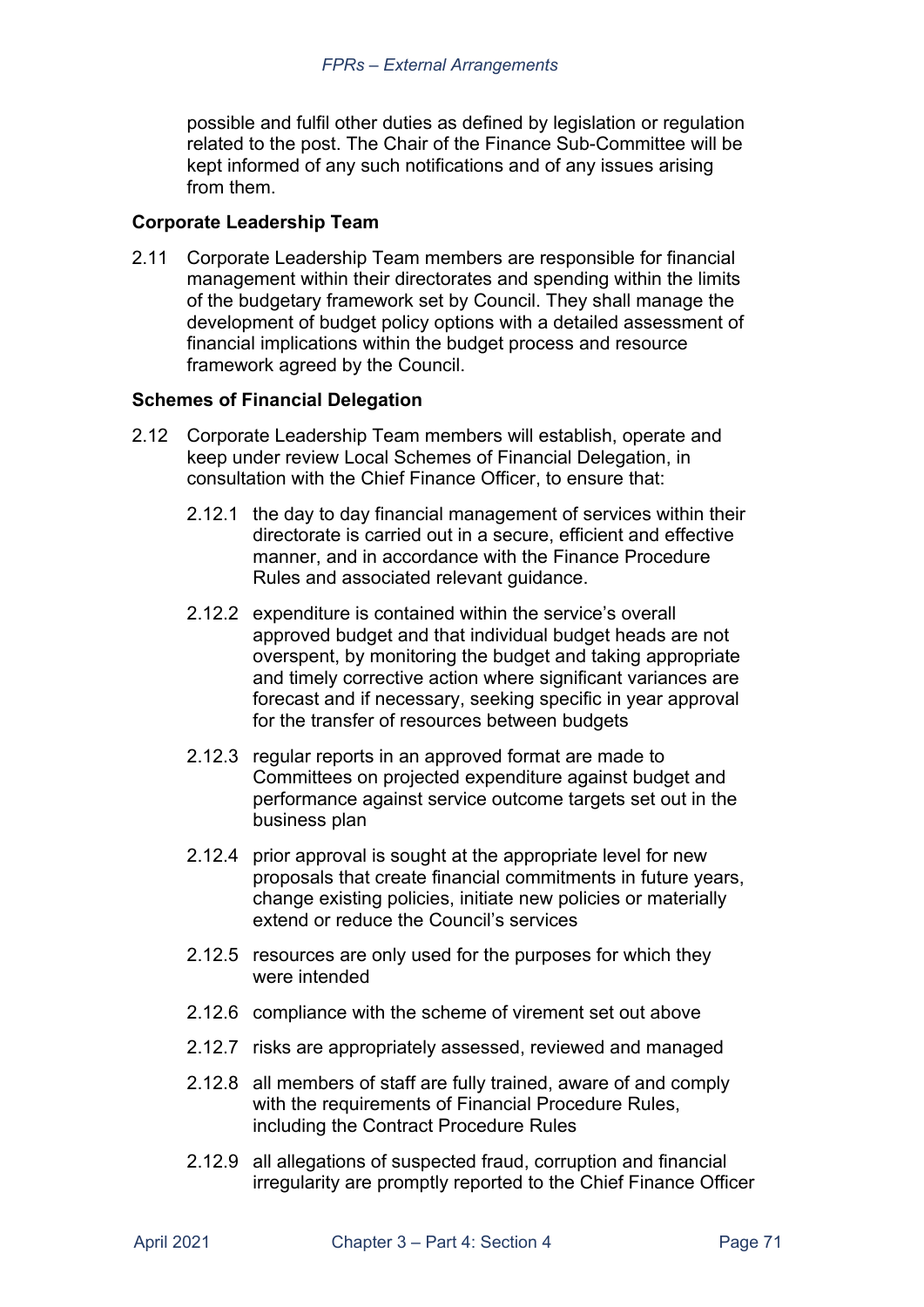and Monitoring Officer and that any local investigations are undertaken thoroughly, consistently and impartially.

2.13 The financial limits specified in the Scheme of Financial Delegation will be used to control access to financial systems and on-line transaction approvals.

# **Managing Expenditure**

- 2.14 Budget holders are expected to manage within the budgets provided by full Council. Committee and Sub-Committees are responsible for monitoring financial control and making decisions as required by these rules.
- 2.15 Virement rules allow the transfer of funds between budgets.
- 2.16 Supplementary estimates may be requested from increase budgets.

# **Treatment of Year End Balances**

- 2.17 The Finance Sub-Committee is responsible for agreeing procedures for carrying forward under and overspendings on budget headings.
- 2.18 Overspends or underspends in relation to the approved revenue budget may occur for a variety of reasons. With regard to General Fund budgets, there is no 'as of right' carry forward of underspends from one financial year to another except where this is provided for by a binding partnership agreement or other legal agreement with a third party. Decisions on carry forward of overspending or underspending will be made in the context of the financial position of the council as a whole and not any one particular service area.
- 2.19 Any revenue underspending at the year-end may be carried forward, subject to the agreement of the Chief Finance Officer in consultation with the Chair of the Finance Sub-Committee. All carry forward proposals must be supported by an appropriate Business Case demonstrating that the underspend was planned and that the resources carried forward will be earmarked for a specific and appropriate purpose. The Corporate Leadership Team should include provisional indications of likely carry forward requests in their reports on the three-quarter review of performance. Before approval is sought for a carry forward, the Corporate Leadership Team should ensure that there are no unfunded overspends within their directorate. It is extremely unlikely that proposed carry forwards for a service will be approved if there are unfunded overspends elsewhere within the directorate.
- 2.20 Capital block provisions are allocations within which the value of approved schemes must be contained. Any uncommitted sum at the year-end may be carried forward, subject to agreement of the Chief Finance Officer. Any uncommitted sum which is not justified will be returned to Council balances. Equally, any overspending will be carried forward as the first call on the following year's provision.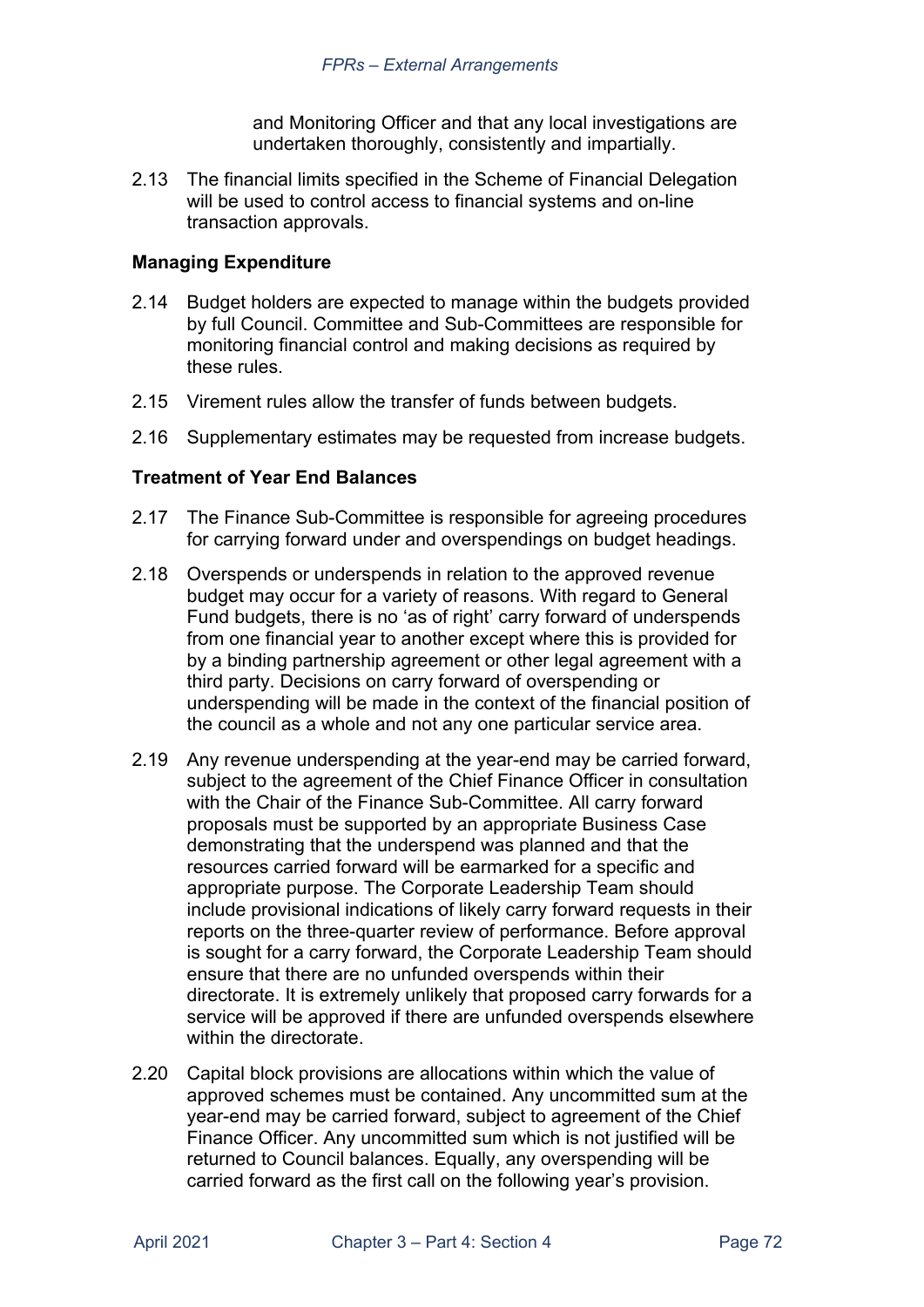# **Accounting Policies, Records and Returns**

- 2.21 The Chief Finance Officer is responsible for control and assurance and therefore determines appropriate accounting policies and procedures; exercising oversight of financial and accounting records and systems; and preparing and publishing reports containing statements on the overall finances of the Council, including the annual statement of accounts.
- 2.22 Financial statements must present fairly the financial position of the Council and its expenditure and income.
- 2.23 All accounts and accounting records will be compiled by the Chief Finance Officer or under his/her direction. The form and content of records maintained in other directorates will be approved by the Chief Finance Officer along with reconciliation procedures.

# **The Annual Statement of Accounts**

2.24 The Chief Finance Officer is responsible for ensuring that the annual statement of accounts is prepared in accordance with the *Code of Practice on Local Council Accounting in the United Kingdom* (CIPFA/LASAAC) and signing them in accordance with the Accounts and Audit Regulations 2015. Oversight of the accounts is a responsibility of the Audit and Governance Committee.

## **3. Financial Planning**

- 3.1 Full Council is responsible for agreeing the Council's Budget and Policy Framework. In terms of financial planning, the key elements are:
- 3.1.1 The **Medium Term Financial Strategy** sets out:
	- what the Council wants to achieve in the short and medium term
	- how services will change in the light of priorities, performance, resources, workforce planning needs and consideration of risks
	- investment required to deliver change
	- how much services will cost in overall terms and to service users
	- how much Council Tax will be levied.
- 3.1.2 The **Budget** is the financial expression of the Council's Corporate Plans. It sets out the allocation of resources to Committees, services and projects, the level of contingency funding, the Council Tax base and Council Tax rate, borrowing limits and capital financing **requirements**
- 3.1.3 The **Capital Strategy** Capital expenditure involves acquiring or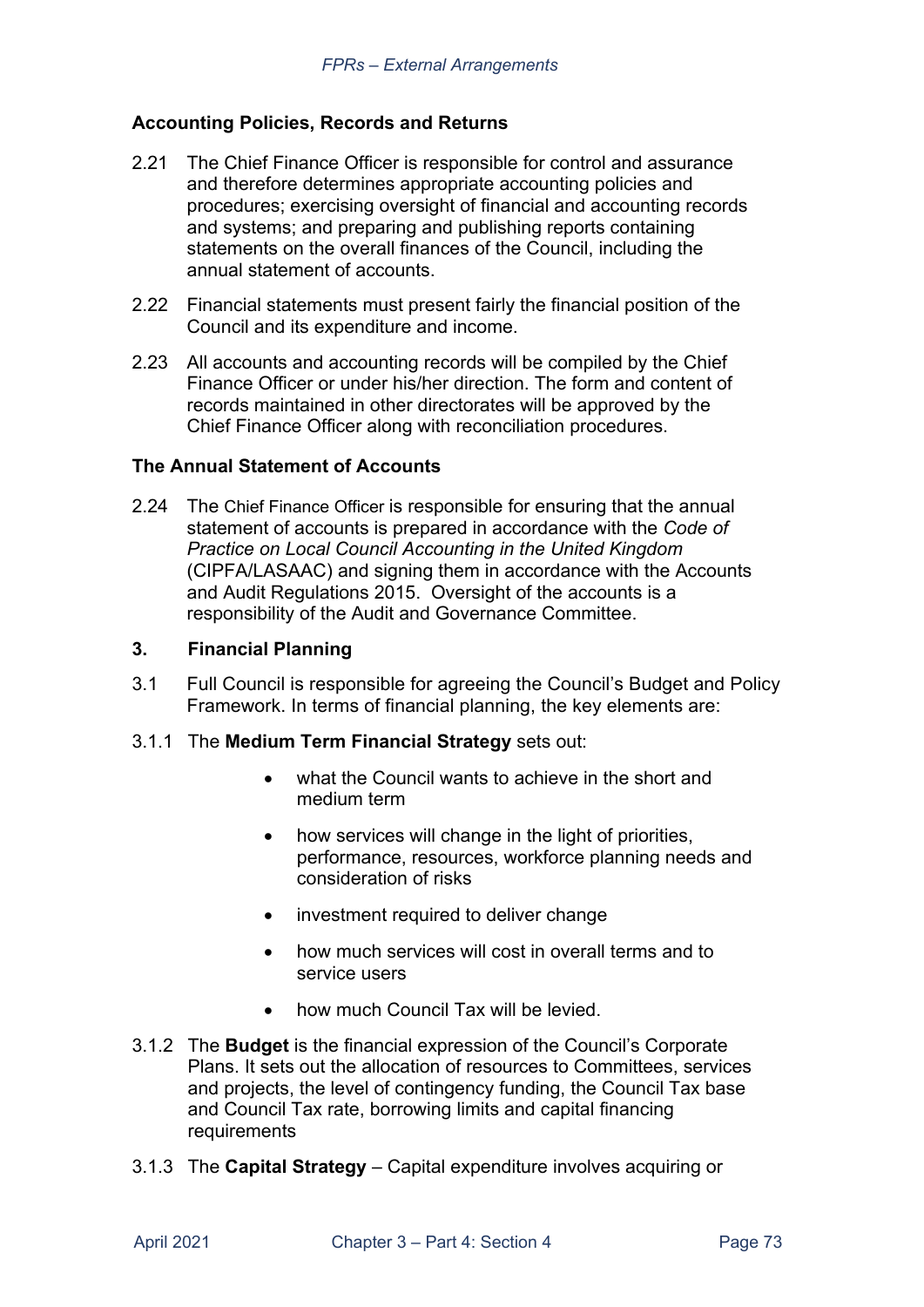enhancing fixed assets with a long-term value to the Council, such as land, buildings, and major items of plant, equipment or vehicles. Capital assets shape the way services are delivered in the long term and create financial commitments for the future in the form of financing costs and revenue running costs

- 3.1.4 The **Treasury Management Strategy** –sets out the arrangements for the management of the Council's borrowing, lending, cash flows and investments.
- 3.1.5 The **Corporate Plan** sets out the Council's medium-term vision, values and aspirations.
- 3.1.6 The **Investment Strategy** which sets out the arrangements and financial limits of the Councils non-Capital and non-Treasury investments
- 3.1.7 The **Reserves Strategy** which sets out the Council's approach to the maintenance and use of the Council's useable reserves.
- 3.1.8 **Specific Service Plans and Strategies** which have a financial implication.

# **Strategic Planning Framework**

- 3.2 Each year the Council produces a Medium Term Financial Strategy, including an approved Budget, Capital Strategy, Treasury Management Strategy, Investment Strategy and Reserves Strategy detailing the financial and service scenario over a three or four year planning horizon (the **Medium Term Financial Strategy** (MTFS)) and the policy and expenditure changes required to respond to this scenario.
- 3.3 The Chief Finance Officer will advise the Council on the financial environment, financial policies (including the appropriate levels of reserves and contingencies, prudential borrowing and treasury management) and the policy and expenditure options to assist in the determination of its Budget. The Chief Finance Officer then has authority to implement decisions within those strategies on borrowing, reserves and investment without any financial limit.
- 3.4 The Finance Sub-Committee, advised by the Chief Finance Officer, Corporate Leadership Team and Heads of Service, will develop a budget package including financing options, policy and expenditure options and a capital programme. The final Budget policies and Council Tax will be determined by Council.

# **Budgeting**

3.5 The general format of the budget will be determined by the Chief Finance Officer. The draft budget will include allocation to Committees, different services and projects, proposed taxation levels and contingency funds.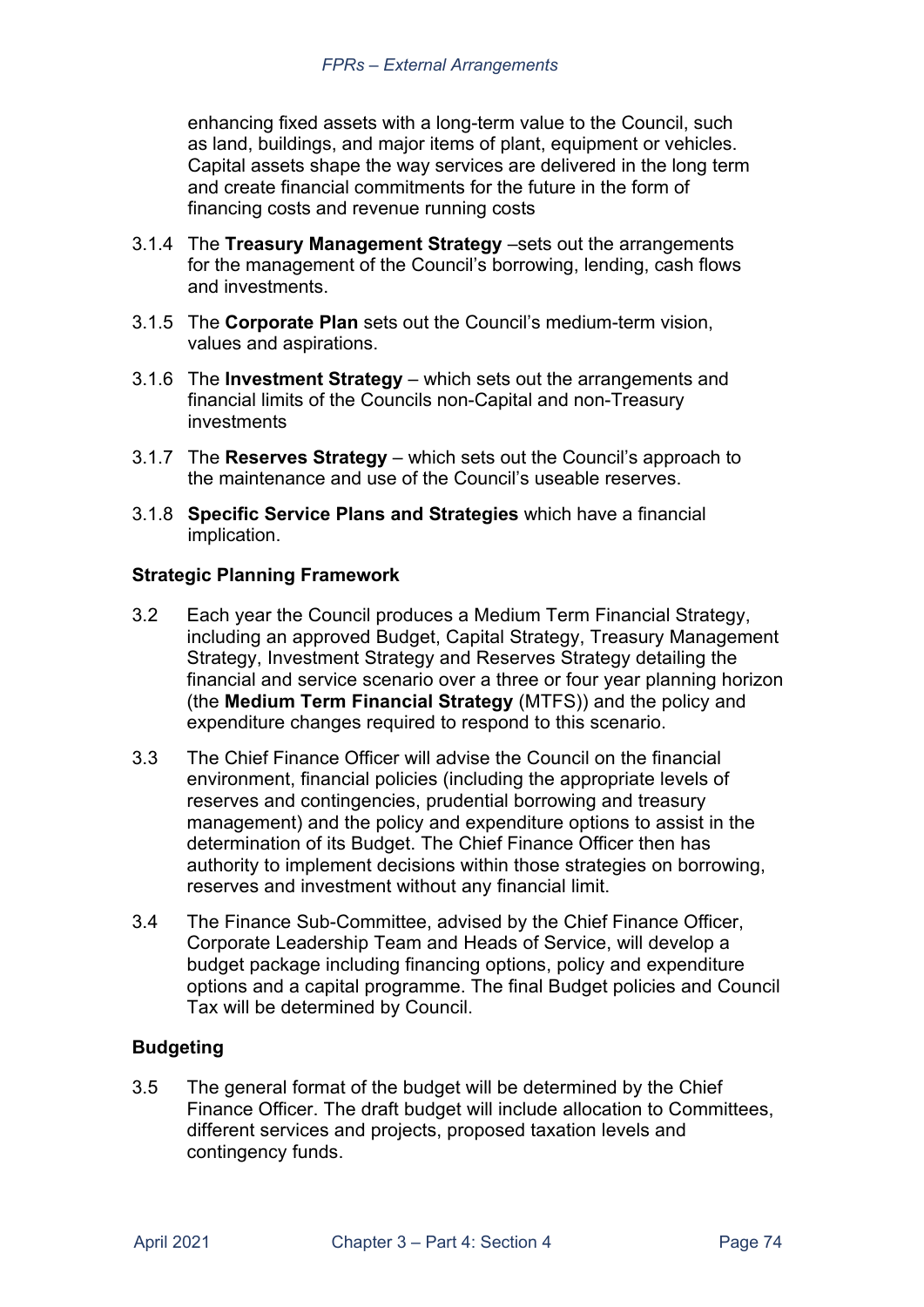- 3.6 The Chief Finance Officer is responsible for reporting to full Council on the robustness of estimates contained within the budget and the adequacy of reserves allowed for in the budget proposals. The Chief Finance Officer shall determine the level of financial reserves that are prudent for the authority within the Reserves Strategy.
- 3.7 The Council shall not approve amendments to either revenue or capital budgets without first having considered the advice of the Chief Finance Officer on the financial implications arising.

# **Monitoring and Control**

- 3.8 The Chief Finance Officer is responsible for providing appropriate financial information to enable budgets to be monitored effectively. He or she must monitor and control expenditure against budget allocations at a corporate level and report to the Committees on the overall position on a regular basis.
- 3.9 It is the responsibility of Corporate Leadership Team to control income and expenditure within their area and to monitor performance, taking account of financial information and guidance provided by the Chief Finance Officer. They must report on variances within their own areas. They must also take any action necessary to avoid exceeding their budget allocation and alert the Chief Finance Officer to any potential overspending or under-achievement of income budgets in a timely manner.
- 3.10 The Chief Finance Officer, with the support of the Corporate Leadership Team, is responsible for establishing an appropriate framework of budgetary management and control which:
	- 3.10.1 Ensures that:
		- budget management is exercised within annual cash limits unless the full Council agrees otherwise
		- timely information on receipts and payments is made available, which is sufficiently detailed to enable officers to fulfil their budgetary responsibilities
		- expenditure is committed only against an approved budget head
		- all officers responsible for committing expenditure comply with relevant guidance and Finance and Contract Procedure Rules
		- each cost centre has a single named manager, determined by the relevant Head of Service. As a general principle, budget responsibility should be aligned as closely as possible to the decision-making processes that commits expenditure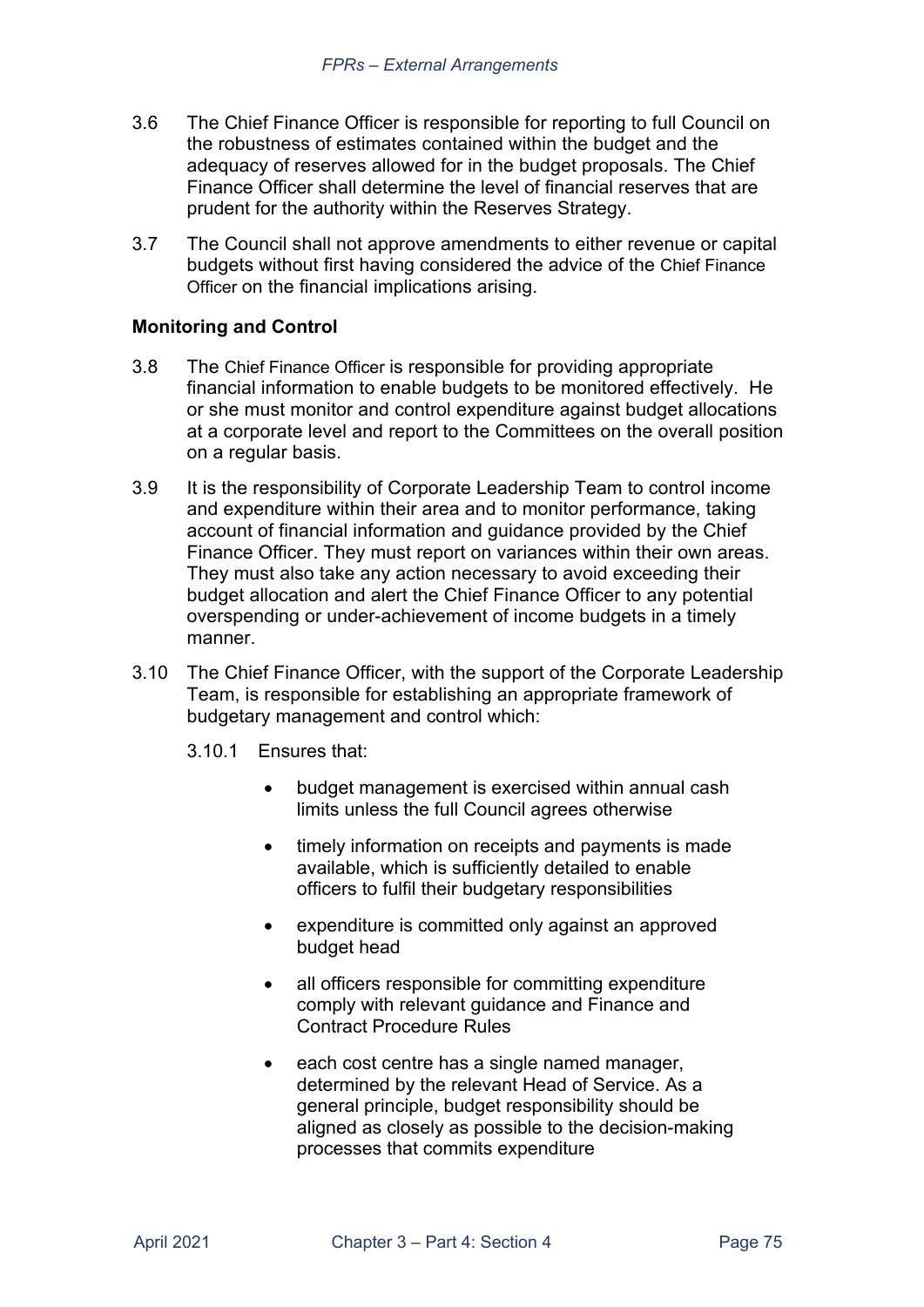- significant variances from approved budgets are investigated and reported by budget managers regularly.
- 3.10.2 Reports to Committees and full Council, with the relevant Director or Head of Service, where they are unable to balance expenditure and resources within existing approved budgets under their control
- 3.10.3 Reports on the Council's projected income and expenditure compared with the budget on a regular basis.
- 3.10.4 Ensures that Schemes of Financial Delegation are maintained for all functions within their area of responsibility
- 3.10.5 Ensures that Best Value and best consideration is obtained.
- 3.10.6 A Business Case must be prepared for all revenue proposals with a significant financial impact, risk profile or policy change. The template, in a form agreed by the Director of Finance & Customer Services, must include an assessment of the Service consequences, risk and impact on users, and include any differential impact on particular groups or localities.

# **Capital Approvals**

- 3.11 Capital approvals are the total cost of each provision or scheme rather than the anticipated expenditure in each year.
- 3.12 A Business Case must be prepared for all capital proposals before approval is sought for inclusion in the Capital Programme. The Business Case will be in a format to support decision making, and must identify whole life costs, for revenue and capital. The amount of detail will be proportionate to the value and level of risk. Where there is a greater risk further detail in the Business Case may also be required.

## **Capital Monitoring and Amendments to the Capital Programme**

- 3.13 Any 'in year' approval sought to vary the financial values or implications of a capital scheme, must be supported by an update to the Business Case.
- 3.14 Once the Capital Programme has been approved, project owners must ensure that the scheme is appropriately managed to achieve appropriate Time, Quality and Cost measures in accordance with the business case. This could be supported by production of a more detailed Business Case outlining how the Project or Programme will achieve the associated benefits.
- 3.15 Project owners must provide regular reporting (at least quarterly) of progress of their schemes. Where project performance or outcomes are at risk of significantly varying from the business case the project owner is responsible for taking appropriate mitigating action including the need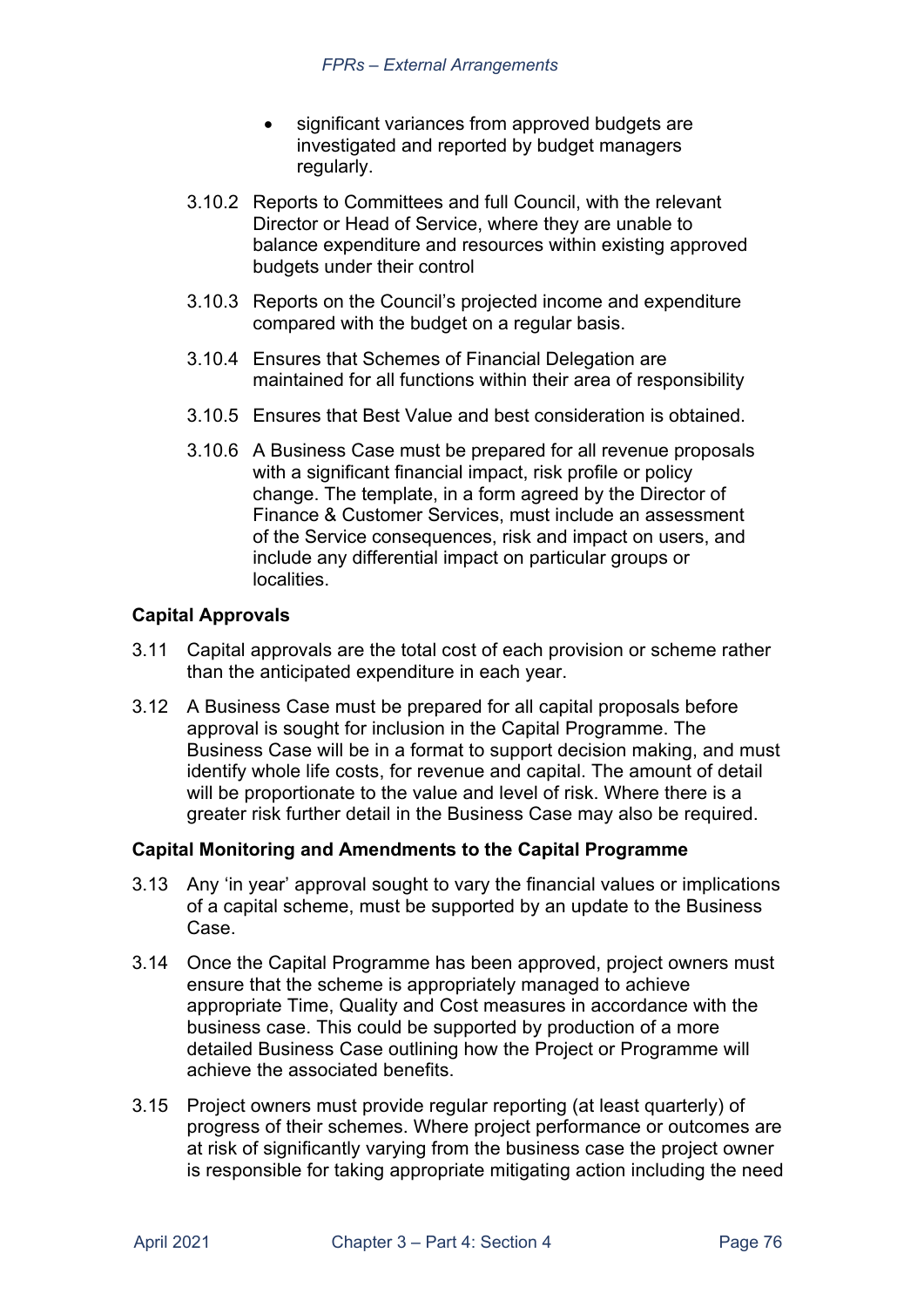to seek appropriate approvals as required. All reporting and monitoring activity should be evidenced and recorded in a way that can be accessed to support auditing of project activity. Guidance should be sought from the Chief Financial Officer if required.

- 3.16 Major recurring programmes of capital expenditure will require a detailed report to be submitted to the relevant Service Committee covering all the schemes within each programme of works and will include total projected cost, expenditure profile and the full financial implications, both capital and revenue. This will include, but not be limited to, the programmes for Schools & Corporate Landlord Planned Maintenance, ICT Investment and the Local Transport Plan.
- 3.17 The Capital Programme will distinguish between committed expenditure from schemes already approved, recurring programmes and new proposals, both medium and longer term.
- 3.18 Where budget provision is included for feasibility work and option development in the capital programme and subsequently the scheme does not progress the expenditure incurred will be treated as abortive costs and charged to revenue.
- 3.19 Wherever possible, expenditure in respect of Highways improvements funded by developers and Rechargeable works should be included in the Capital Programme. Where this is not possible Heads of Service may approve capital expenditure in respect of:
	- 3.19.1 highway improvements fully funded by developers under Section 278 of the Highways Act 1980, provided that a formal agreement has been completed with the developer
	- 3.19.2 other rechargeable reinstatement work
	- 3.19.3 urgent work to repair, replace or reinstate vehicles, buildings or equipment, where the work is to be fully funded from insurance monies.
- 3.20 In addition, Heads of Service may authorise essential design work required in advance of the start of the financial year on capital schemes which are in the programme approved by Council in February.
- 3.21 Council will approve the re-profiling of spend on approved capital schemes across financial years and carry forward of slippage/accelerated spend into future financial years as part of the budget process in February.

# **Capital Receipts**

- 3.22 The Chief Finance Officer must be informed of all proposed capital receipts including sales of land and buildings so that the effect on financial and property management can be assessed.
- 3.23 On the advice of the Chief Finance Officer, the Council will determine how capital receipts will be applied when setting the budget.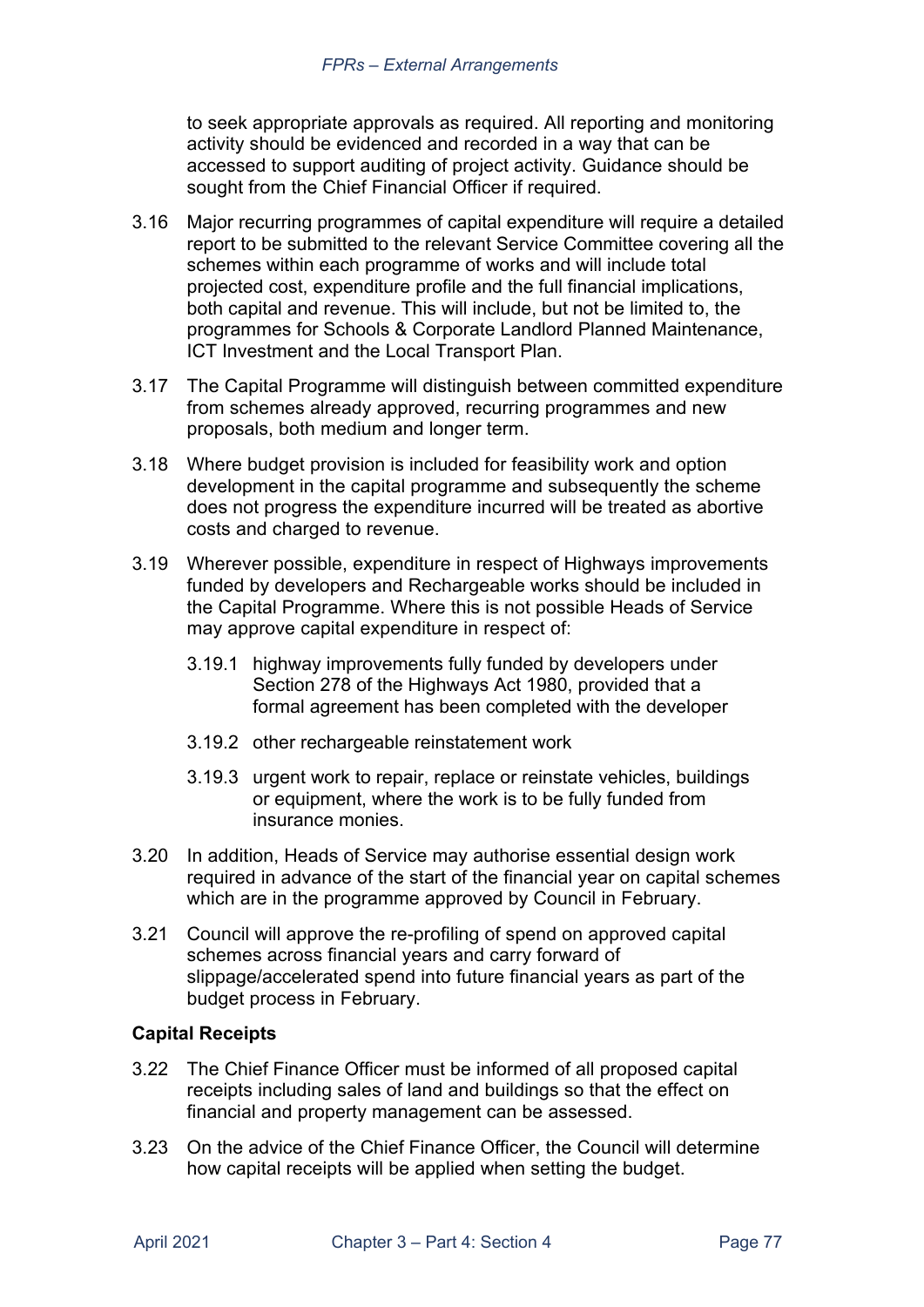# **Leasing and Rental Agreements**

- 3.24 Leasing or renting agreements must not be entered into unless the service has established that they do not constitute a charge against the Council's prudential borrowing limits. Advice must be obtained from the Chief Finance Officer on general leasing arrangements and approval must be obtained for lease agreements.
- 3.25 Leases relating to land or property also require the approval of the Chief Finance Officer. Only the Monitoring Officer or his/her authorised deputies, or persons specifically authorised by the Service Scheme of Financial Delegation, may sign such agreements.

# **Reporting**

- 3.26 Officers are responsible for preparing regular reports on overall financial and non-financial performance and progress against service plan targets. The Corporate Leadership Team is responsible for setting appropriate timelines and the format of such reporting. This includes the onward reporting to Committees and Council as necessary to support informed decision making and governance. These reports must include specific reference to the implementation of policy changes and new developments agreed as part of the budget setting process and other specific requirements as notified in the reporting guidance.
- 3.27 These reports must include specific reference to the implementation of policy changes and new developments agreed as part of the budget setting process and other specific requirements as notified in the reporting guidance. Capital Project Managers will report periodically to their relevant Committee Chair on the progress and forecast of all capital expenditure and income against the approved programme.
- 3.28 These regular reports are also to include specific reference to Service performance against the expected non-financial outcomes in the form of key performance targets and progress against key activities. Officers are expected to achieve value for money in the delivery of services and the reports should demonstrate how this has been achieved together with an analysis of how key policy and expenditure proposals have been implemented.
- 3.29 The key reporting stages are:
	- 3.29.1 Approval of service plans, including resource requirements and indicators of performance
	- 3.29.2 Approval of Business Cases to vary the Medium Term Financial Strategy
	- 3.29.3 Quarterly reviews of performance, including revenue and capital expenditure and income
	- 3.29.4 Final outturn reports for both revenue and capital expenditure and income, including post-implementation reviews, on major capital schemes completed during the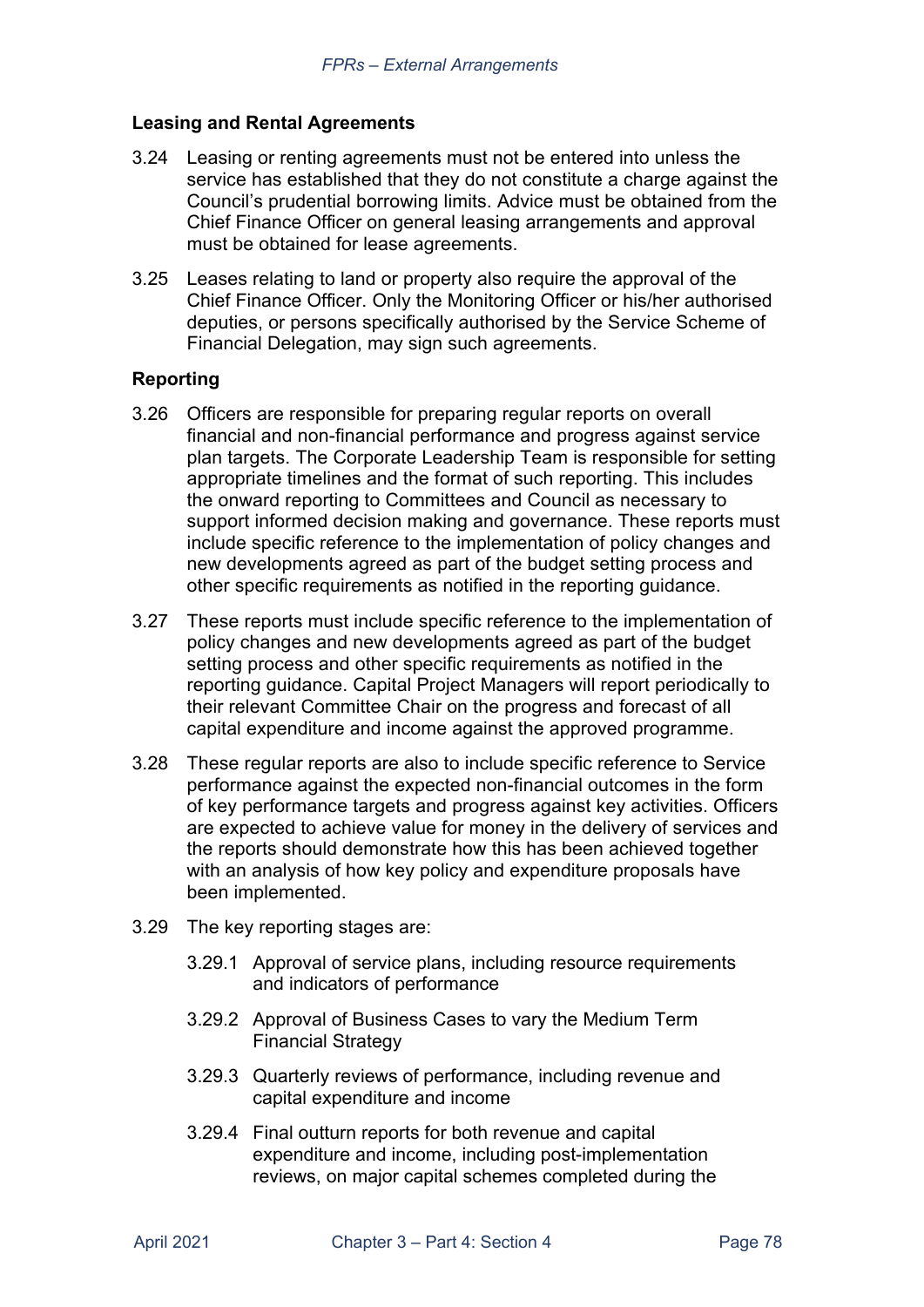year.

- 3.29.5 Summary quarterly reviews and outturn position statements of both capital and revenue expenditure and income will also be reported to Council through its relevant subordinate bodies.
- 3.30 In addition, the reports will be specifically required to give details in respect of the following:
	- 3.30.1 Potential overspends and proposed remedial action, including any impact on balances and future year's budgets which may need to be factored in to future financial scenario planning
	- 3.30.2 Amendments to approved budgets (virements, supplementary capital estimates etc.) where Councillor approval is required.

# **4. Risk Management and Control of Resources**

## **Why is this important?**

4.1 It is essential that robust, integrated systems are developed and maintained for identifying and evaluating all significant operational risks to the Council. This should include the proactive participation of all those associated with planning and delivering services.

## **Risk Management and Insurance**

- 4.2 The Director of Governance & Compliance is responsible for advising Council on an appropriate risk management policy statement and strategy, including risk appetite/tolerance levels, and for reviewing the effectiveness of risk management including appropriate levels of insurance.
- 4.3 The Director of Governance & Compliance is responsible for preparing the Council's risk management policy statement and for promoting it throughout the Council.
- 4.4 The Audit and Governance Committee will provide Councillor oversight and review the arrangements periodically ensuring the Council's risks are managed effectively and that strategic decisions are informed by and influence the Corporate Risk Register.

## **Insurance**

4.5 The Director of Governance & Compliance will maintain and administer the Council's insurances. The Director of Governance & Compliance is responsible for authorising the settlement or repudiation of insurance claims and associated costs acting on advice from the Council's solicitors, insurers, and claim handlers.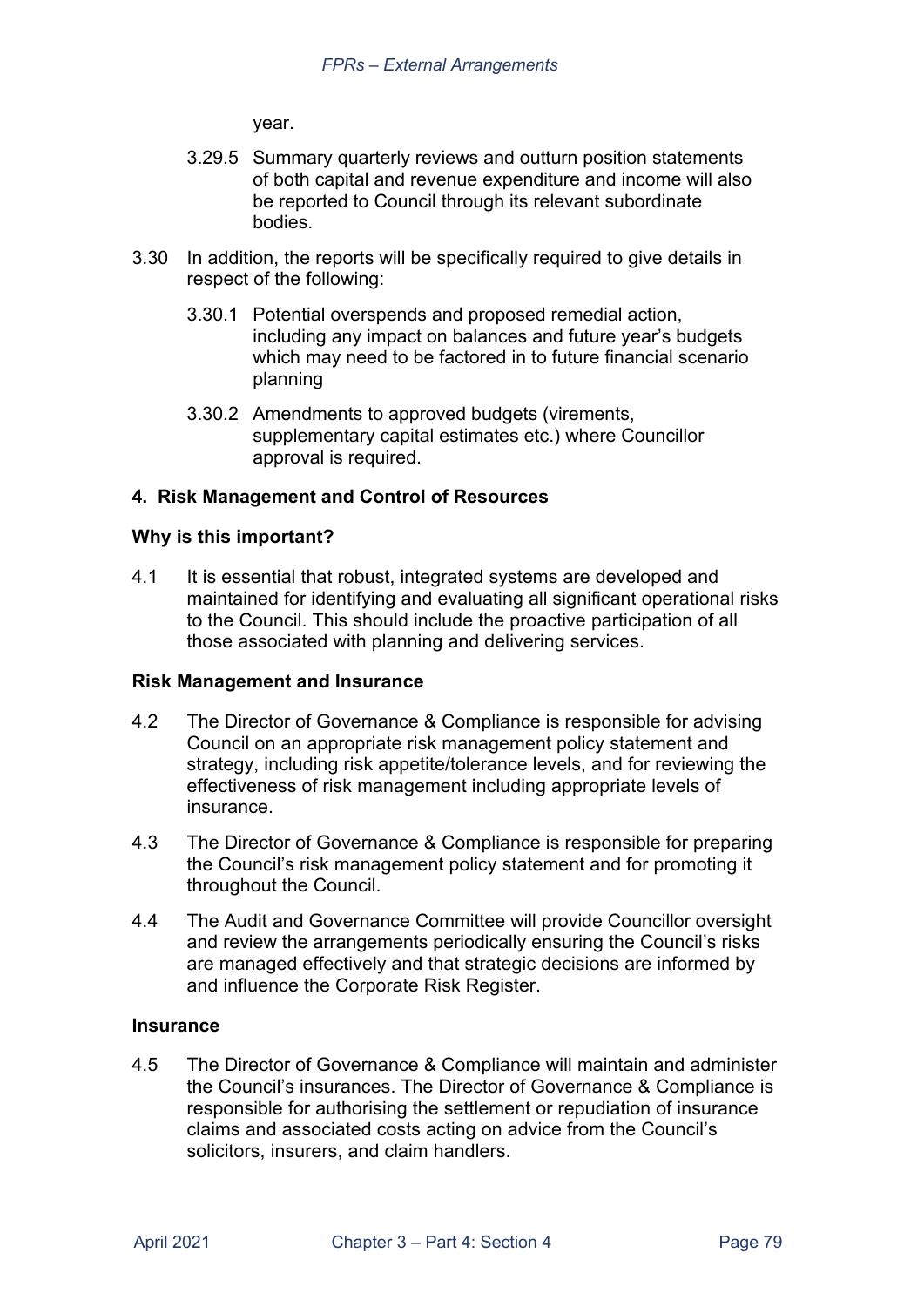- 4.6 The Corporate Leadership Team and Heads of Service are responsible for informing the Director of Governance & Compliance immediately of:
	- 4.6.1 any insurance claims received
	- 4.6.2 any events which may result in an insurance claim against the Council
	- 4.6.3 the terms of any indemnity which the Council is required to give prior to entering into any contracts etc.
	- 4.6.4 any new risks which might require to be insured, together with any changed circumstances affecting existing risks. Consideration should be given to new projects, new ways of working, changes in legislation requiring new ways of delivery etc., where the insurance impact is often overlooked.
- 4.7 No new insurances may be taken out without prior consultation with the Director of Governance & Compliance.
- 4.8 The Corporate Leadership Team must ensure that there is co-operation with the Insurance Team in providing the correct documentation and that the correct retention of documents is observed.
- 4.9 Service budgets will be charged with the cost of legal penalties or losses incurred by the Council as a result of any failure to comply with the requirements of the Civil Procedure Rules and these Finance and Contract Procedure Rules relating to claims.

## **Risk Management**

- 4.10 The Council's approach to Risk Management is that it should be embedded throughout the organisation at both a strategic and an operational level, through integration into existing systems and processes.
- 4.11 The Corporate Leadership Team is responsible for ensuring the Risk Management Strategy is implemented and that the full risk management cycle operates within their Services.
- 4.12 The full cycle consists of:
	- 4.12.1 identification of risks, both negative and positive, in relation to the objectives of the Council.
	- 4.12.2 evaluation of risks scored for likelihood and impact, both gross (before any controls) and net (with existing controls)
	- 4.12.3 treatment of the risk either by: avoidance, mitigation, transfer or to consciously accept the risk.
	- 4.12.4 actions and risks monitored and reviewed on a regular basis.
	- 4.12.5 the Council's Risk Register will be maintained and coordinated by the Head of Audit and Risk.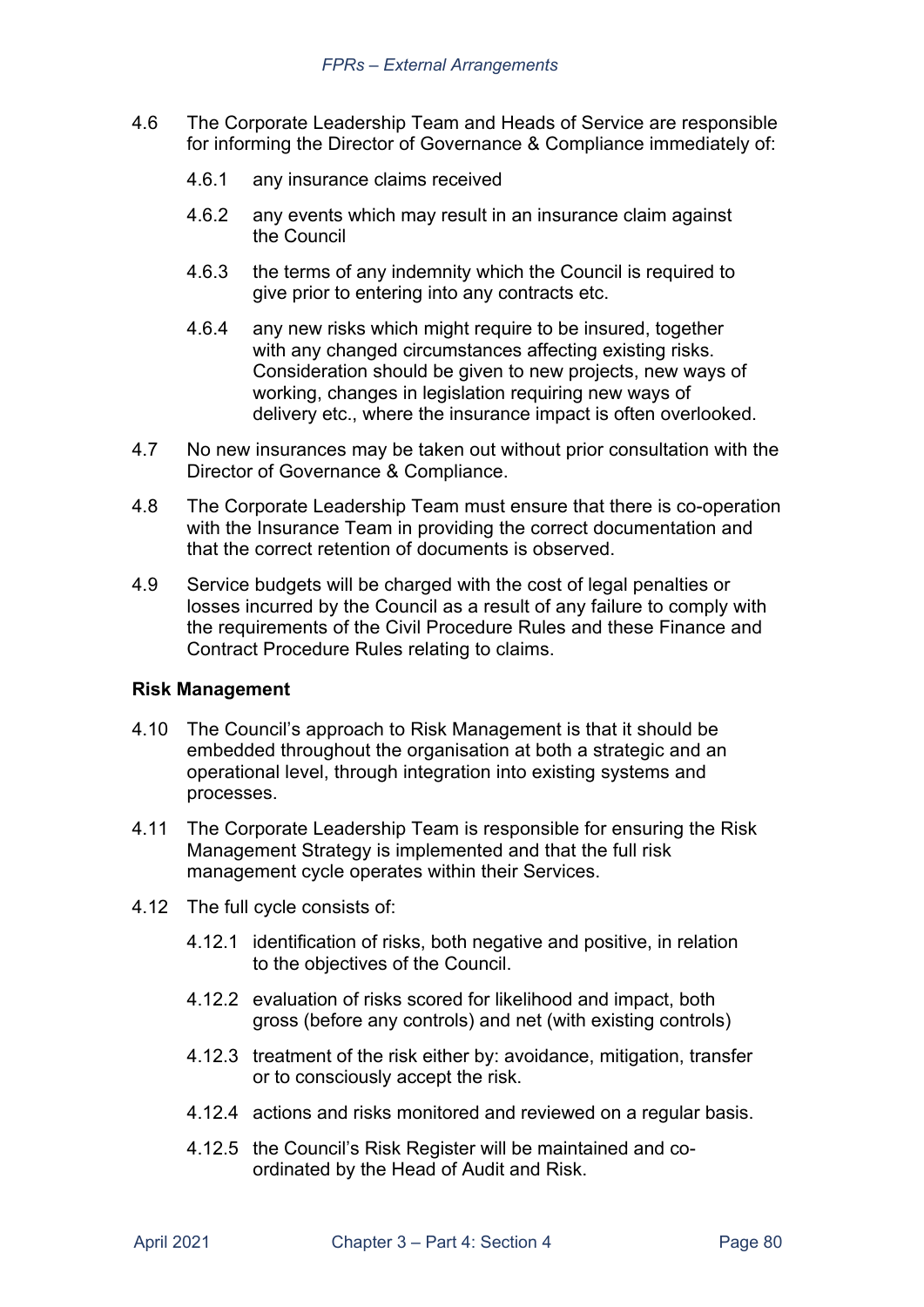- 4.13 There are two levels to the Risk Register:
	- 4.13.1 **Strategic** those risks that impact on the organisation's overall objectives either because of their frequency of occurrence or the significance of the impact.
	- 4.13.2 **Service** those risks that impact on the service objectives. There should be a movement of risks both upwards and downwards throughout the levels and treatment addressed at the most appropriate level of the organisation.
- 4.14 Heads of Service are responsible for ensuring risk management is carried out at both an operational and strategic level in accordance with the agreed guidance and procedures.
- 4.15 Service strategic risk assessments will be carried out annually to inform the service plan. These risk assessments will form the basis of the Service element of the Council's risk register.
- 4.16 Heads of Service will take account of, and address, corporate risks where appropriate and inform the Head of Audit and Risk of any service risks that should be considered significant enough to raise to the corporate level.
- 4.17 Service risk registers, and associated actions, will be monitored and reviewed on a regular basis (at least quarterly) as part of the performance management process.
- 4.18 The Strategic Risk Register will be reported to the Corporate Leadership Team and to the Audit and Governance Committee in accordance with the budget reporting cycle.

# **Business Continuity**

4.19 The Civil Contingencies Act 2004 places a statutory requirement for Local Authorities to maintain plans for the continuation of services in the event of an emergency, so far as is reasonably practicable. Services are expected to have arrangements in place to ensure the effective identification, evaluation and management of business critical services. Further guidance is available on the intranet and from the Head of Audit and Risk.

# **Internal Controls**

- 4.20 The Chief Finance Officer is responsible for advising on effective systems of internal control. These arrangements need to ensure compliance with all applicable statutes and regulations, and other relevant statements of best practice. They should ensure that public funds are properly safeguarded and used economically, efficiently, and in accordance with the statutory and other authorities that govern their use.
- 4.21 It is the responsibility of Corporate Leadership Team to establish sound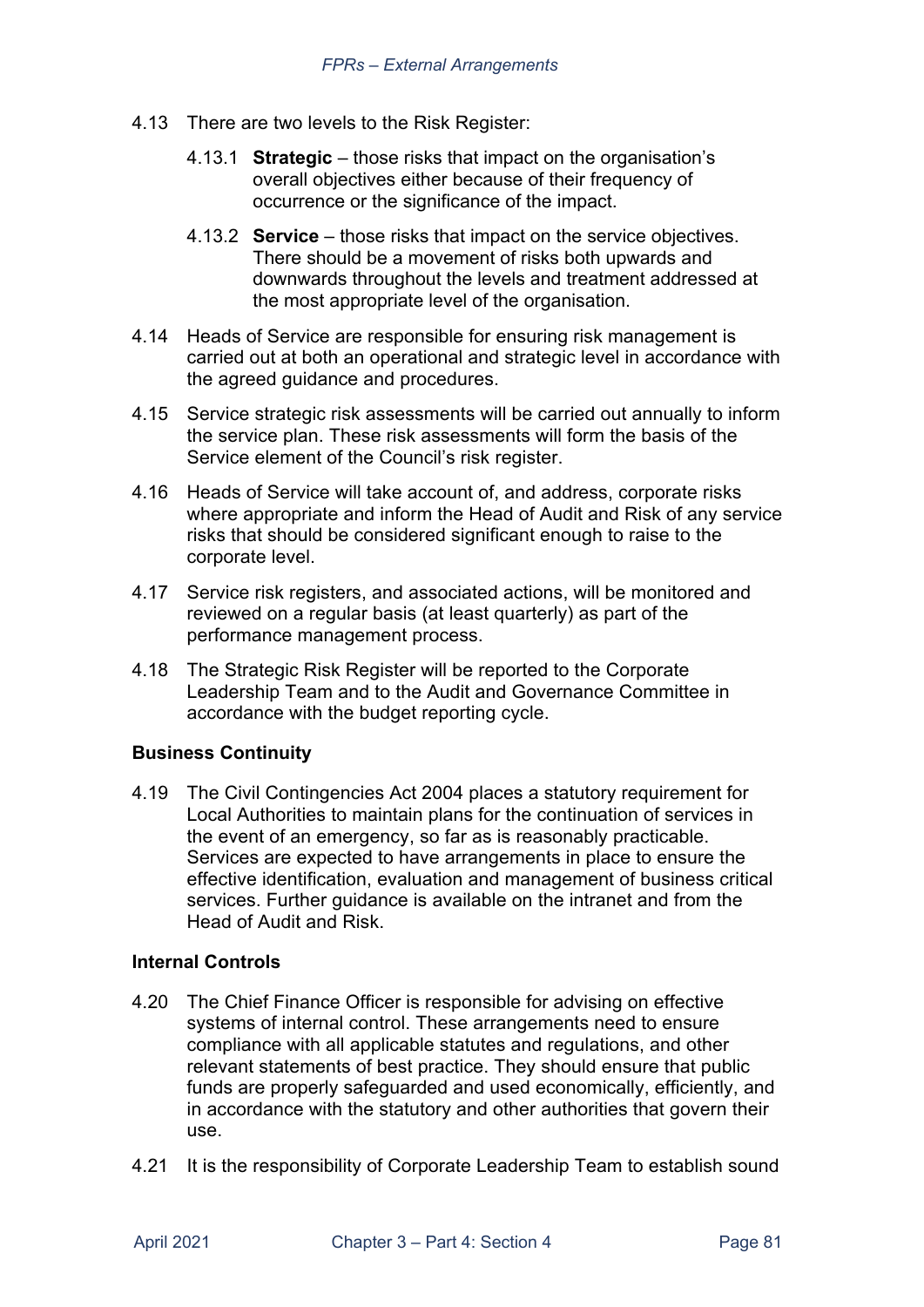arrangements for planning, appraising, authorising and controlling their operations in order to achieve best value, that is continuous improvement, economy, efficiency and effectiveness, and for achieving their financial performance targets.

4.22 The Council must, on an annual basis, produce an Annual Governance Statement. This statement must provide a description of the system of internal control within the Council, a description of any work undertaken to assess the effectiveness of the internal control framework, and any significant internal control weaknesses.

# **Audit Requirements**

# **Internal Audit**

- 4.23 The Accounts and Audit Regulations 2015 require the Council to have a sound system of internal control which facilitates the effective exercise of ifs functions; the achievement of its aims and objectives; ensures that the financial and operational management of the authority is effective; and includes effective arrangements for risk management.
- 4.24 To contribute to the production of the Annual Governance Statement, the Head of Audit and Risk, is responsible for planning and delivering a programme of independent review of the Council's activities, the scope of the programme being based on the Council's objectives and an assessment of the risk which may affect the achievement of these objectives.
- 4.25 The Head of Audit and Risk will present an annual report to the Audit and Governance Committee, summarising the audit plans for the coming year and a commentary on audit activity which is completed or in progress, with a mid-year report setting out progress against the annual audit plan. In addition, any matters of material importance in relation to audit matters are also reported to the Audit and Governance **Committee.**
- 4.26 Audit staff have, in accordance with the Accounts and Audit Regulations, (with strict accountability for confidentiality and safeguarding records and information), full, free and unrestricted access to any and all of the Council's premises, personnel, assets, records and third party fund transactions pertinent to carrying out any engagement, including those of the Council's alternative service delivery vehicles. These rights of access should be documented in the management agreement.
- 4.27 With regards to organisations participating in partnering arrangements, Internal Audit staff shall have such access to the premises, personnel assets and records of the partner as is necessary for the purposes of the partnering arrangement, as detailed in section 6 below. Partners will be required to grant reasonable access when requested and details of such access should be agreed with the partner and set down in the Partnering Agreement. Where the right of access has not been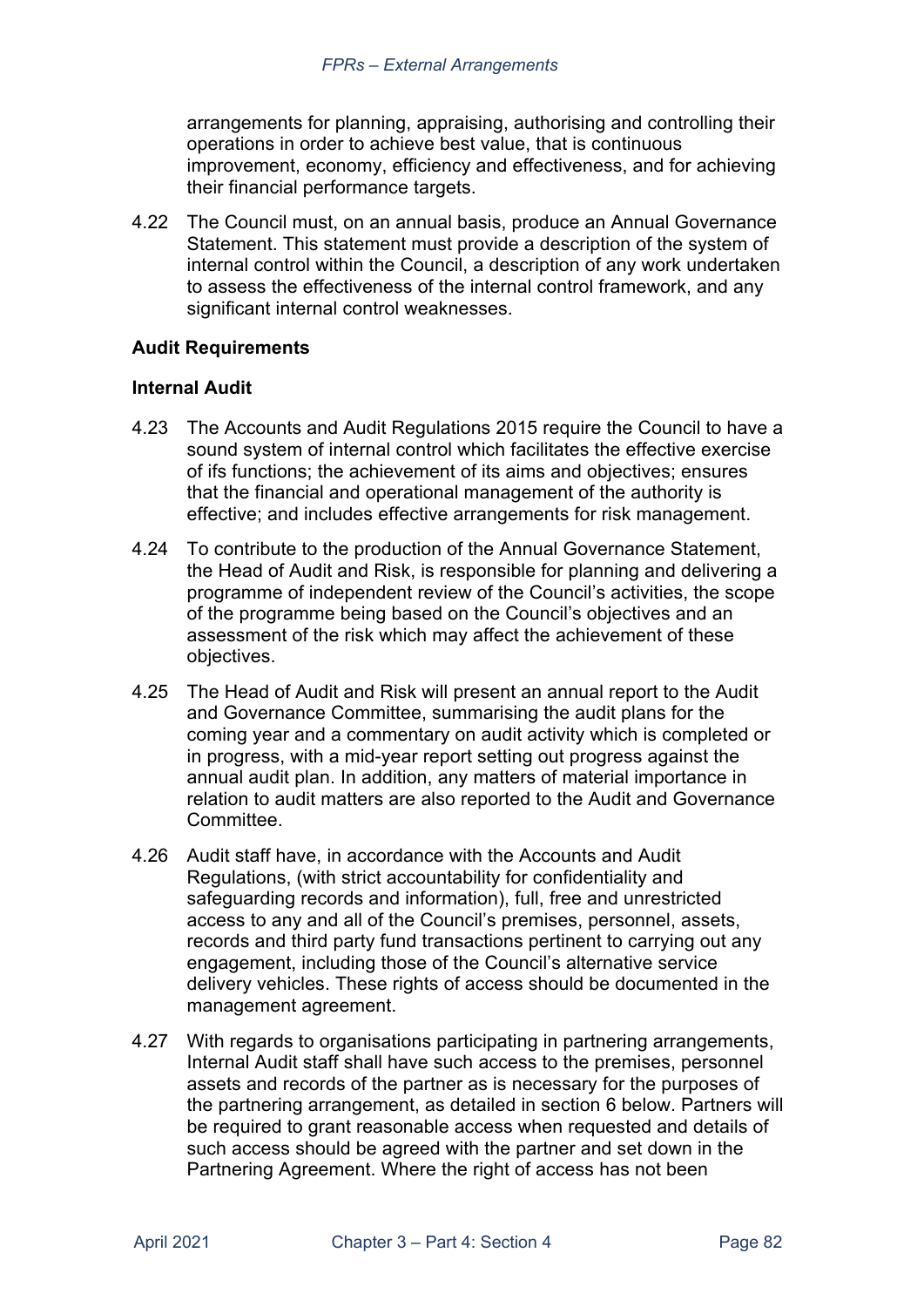specified in existing arrangements then appropriate discussions with partners should take place.

# **External Audit**

- 4.28 The Local Audit and Accountability Act 2014 established new arrangements for the audit and accountability of relevant authorities. Under these new arrangements the Council has opted for its external auditors to be appointed by the Public Sector Audit Appointments Limited (PSAA), an independent company established by the LGA for this purpose.
- 4.29 The Council may, from time to time, be subject to audit, inspection or investigation by external bodies such as HM Revenue and Customs, who have statutory rights of access.

# **Preventing Fraud and Corruption**

- 4.30 The Executive Director (Corporate Services) is responsible for the development and maintenance of an anti-fraud and anti-corruption policy.
- 4.31 The Council has an approved Anti-Fraud and Corruption Policy which places responsibility for preventing fraudulent activity with all Members, Managers and individual members of staff. Any matters which involve, or are thought to involve, any fraud or other significant irregularity involving Council assets or those of a third party fund, must be notified immediately to the Head of Audit and Risk, in conjunction with other officers detailed in the Council's Anti-Fraud and Corruption Strategy.
- 4.32 In line with the Anti-Fraud and Corruption Strategy the Monitoring Officer will, in consultation with the appropriate Corporate Leadership Team member and Head of Audit and Risk, decide whether any matter under investigation should be recommended for referral to the Police or the appropriate enforcement agency. The Council's External Auditor also has powers to independently investigate fraud and corruption.

## **Assets**

- 4.33 In the context of these Rules, Assets include buildings, land and infrastructure; furniture; equipment; plant; stores and "intellectual property" such as computer software, data and information of all kinds.
- 4.34 Corporate Leadership Team, Directors and Heads of Service are responsible for the care, control and proper and economical use of all assets used in connection with the operation and delivery of their Services. Proper records should be maintained for these assets, together with appropriate arrangements for their management and security. Information Assets should be recognised in line with the Council's guidance and recorded in the Information Asset Register.
- 4.35 Heads of Service are responsible for ensuring that assets are used only for official purposes and that all appropriate rights, licenses and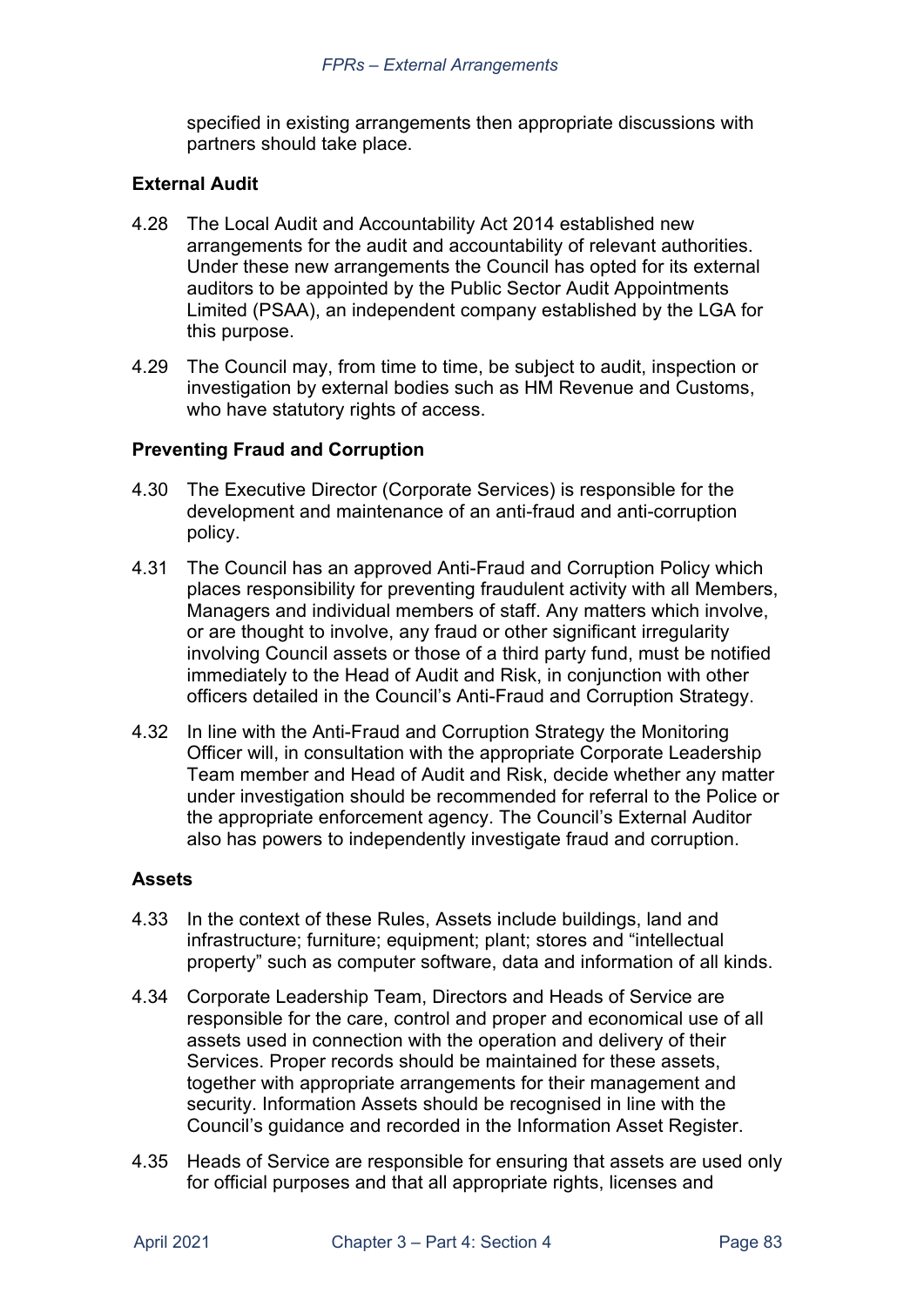insurances are obtained.

- 4.36 Heads of Service are responsible for ensuring that all computer software used is properly licensed.
- 4.37 The Head of Estates is responsible for maintaining and regular reporting of an Asset Management Strategy.

## **Property**

- 4.38 The Council's Asset Management Strategy sets out the vision, core values and objectives that form the context for the preparation of the Corporate Asset Management Plan and Service Asset Management Plans.
- 4.39 The Council has adopted a Corporate Landlord approach to the ownership and management of its property assets. This means that the ownership of property assets and the responsibility for their management and maintenance is transferred from service directorates to the Corporate Landlord, which is a centralised corporate function.
- 4.40 In this way the Corporate Landlord approach:
	- 4.40.1 enables the Council to utilise its assets to deliver better, more efficient services to our communities.
	- 4.40.2 unlocks the value of assets, seeks efficiencies through joint arrangements with our public sector partners and maximises private sector investment.
	- 4.40.3 ensures the provision of a consistent, corporate and strategic approach to the management of the Council's property portfolio, consolidating resources, eliminating duplication, improving efficiency, procurement and the establishment of corporate property standards
	- 4.40.4 supports the delivery of the Council's Corporate Plan.
- 4.41 The Corporate Landlord's responsibility extends to the acquisition, development and disposal of land and property. This means that the Corporate Landlord is responsible for asset review, feasibility and options appraisal across all services.
- 4.42 The Chief Finance Officer and the Executive Director Place must be consulted on all proposed acquisitions and disposals of land and property.
- 4.43 Separate rules apply to specific processes, such as the use of capital receipts from property sales to pay for new schemes, and guidance should be sought from the Chief Finance Officer and the Executive Director Place where this arises.
- 4.44 Acquisition and disposal of land and property and other assets over £2 million is the responsibility of the Finance Sub-Committee; and below £2m is a member of the Corporate Leadership Team in consultation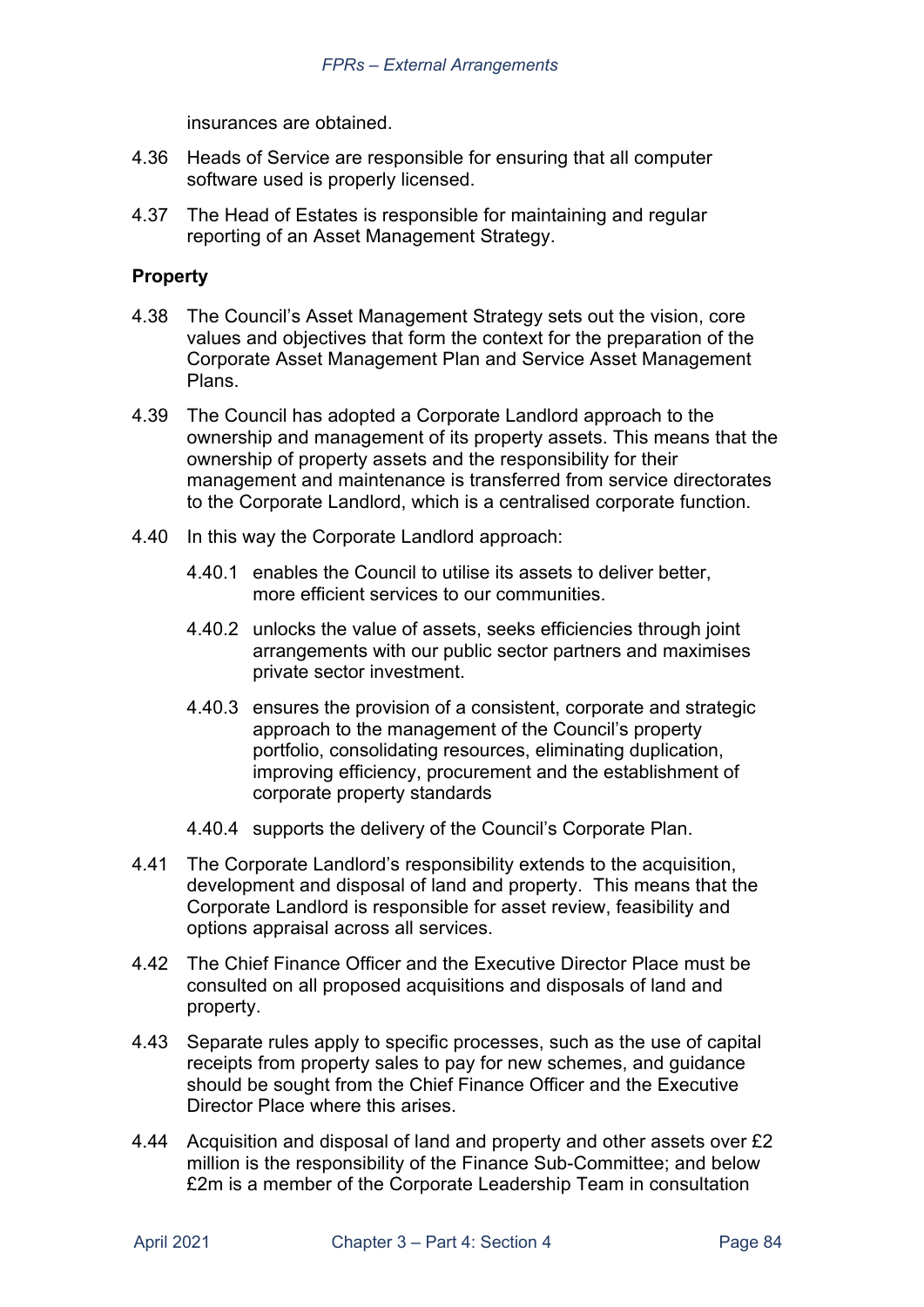with the Chief Finance Officer and the Executive Director Place.

## **Inventories**

- 4.45 Heads of Service must ensure that proper arrangements are made to maintain inventories of all valuable and transportable items, including vehicles, furniture, computer and other equipment (including software), visual aids, expensive tools and sports equipment.
- 4.46 The inventory must be updated for all acquisitions and disposals and checked at least annually. Items acquired under leasing arrangements must be separately identified for disclosure in the published final accounts.

# **Stocks**

4.47 Stock is defined as consumable items constantly required and held by a Service in order to fulfil its functions. Heads of Service are responsible for the control of stocks. They must ensure that stocks are appropriately secured and recorded, do not exceed reasonable requirements and that all significant stock is accounted for in the year end accounts. Stocks should be checked at least once a year, more frequently in the case of expensive items.

## **Cash**

4.48 Cash held on any Council premises should be held securely and should not exceed any sums for which the Council is insured. If retention of cash on site is unavoidable in exceptional circumstances, the Head of Service is responsible for making appropriate security arrangements. All cash should be banked as quickly as possible.

# **Asset Disposal/Write-off**

- 4.49 The Chief Finance Officer may authorise the write off of losses up to £25,000, or disposals, of obsolete or surplus equipment, materials, vehicles or stores up to a disposal value of £25,000. Where the value exceeds £25,000, but is less than or equal to £100,000 this should be done in consultation with the Finance Sub-Committee Chair. Write offs over £100,000 will be the responsibility of the Finance Sub-Committee or Corporate Policy Committee.
- 4.50 Any write off which arises as a result of theft or fraud must be notified to the Head of Audit and Risk immediately.

# **Treasury Management**

- 4.51 The Council has adopted CIPFA's Code of Practice for Treasury Management in Local Authorities.
- 4.52 The full Council is responsible for approving the Treasury Management policy. The Chief Finance Officer has delegated responsibility for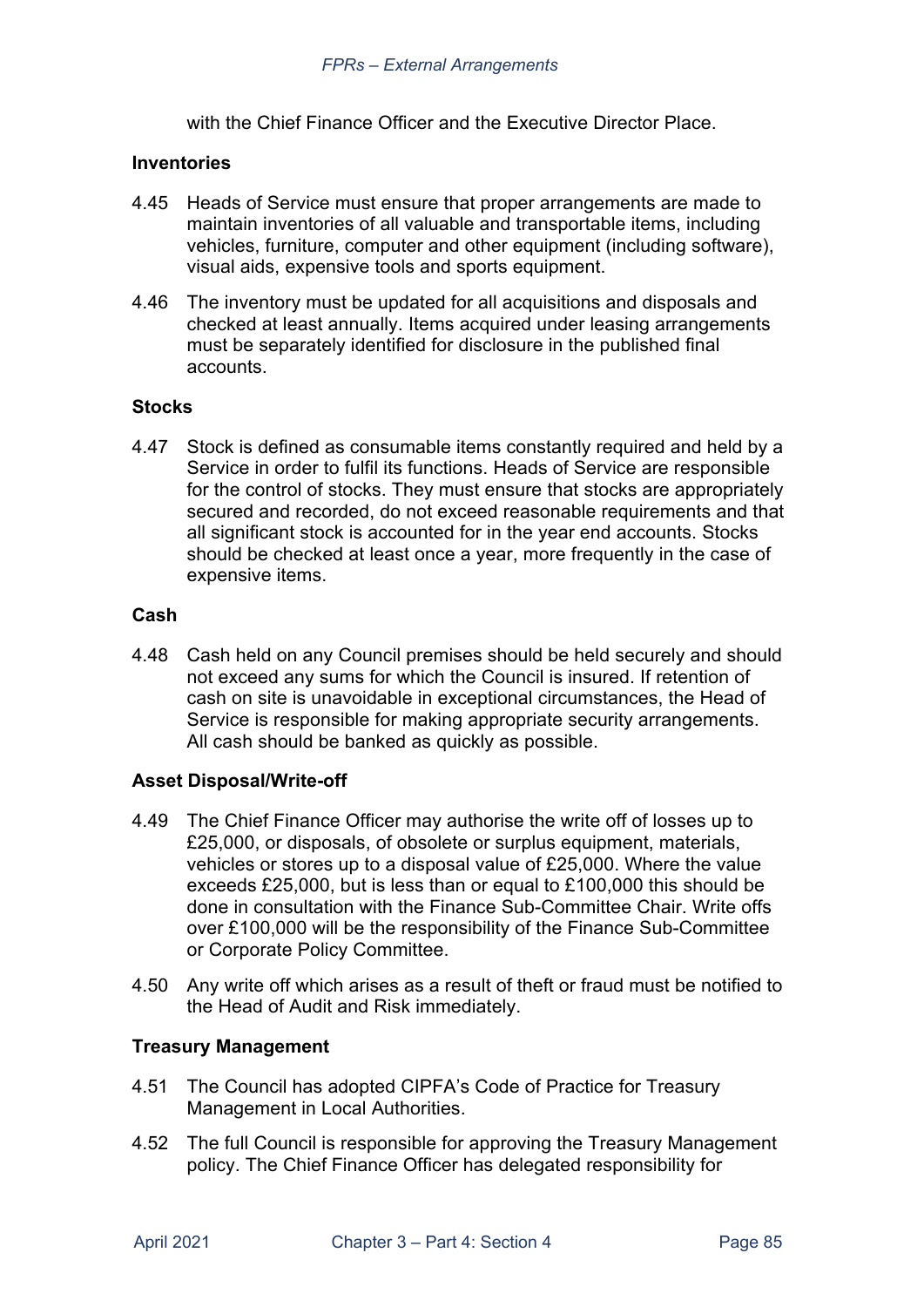implementing and monitoring the approved policy and practice (without financial limit).

- 4.53 All money in the hands of the Council is controlled by the Chief Finance **Officer**
- 4.54 The Chief Finance Officer is responsible for reporting to the Finance Sub-Committee or Corporate Policy Committee periodically in each financial year on the activities of the treasury management operation and on the exercise of his or her delegated treasury management powers. One such report will comprise an annual report on Treasury Management for presentation by 30 September of the succeeding financial year.

## **Investments and Borrowings**

- 4.55 It is the responsibility of the Chief Finance Officer to:
	- 4.55.1 ensure that all investments of money are made in the name of the Council or in the name of approved nominees.
	- 4.55.2 ensure that all securities that are the property of the Council or its nominees and the title deeds of all property in the Council's ownership are held in safe custody
	- 4.55.3 effect all borrowings in the name of the Council.
	- 4.55.4 act as the Council's registrar of stocks, bonds and mortgages and to maintain records of all borrowing of money by the Council.

## **Trust Funds and Funds Held for Third Parties**

- 4.56 It is the responsibility of the Chief Finance Officer to:
	- 4.56.1 arrange for all trust funds to be held, wherever possible, in the name of the Council (e.g. 'Cheshire East Borough Council on behalf of…..'). All officers acting as trustees by virtue of their official position shall deposit securities, etc. relating to the trust with the Chief Finance Officer unless any deed otherwise provides.
	- 4.56.2 arrange, where funds are held on behalf of third parties, for their secure administration, approved by the Chief Finance Officer, and to maintain written records of all transactions.
	- 4.56.3 ensure that trust funds are operated within any relevant legislation and the specific requirements for each trust.

## **Staffing**

## **Salaries and Wages**

4.57 The Corporate Leadership Team and Heads of Service are responsible, in consultation with the Head of Human Resources, for providing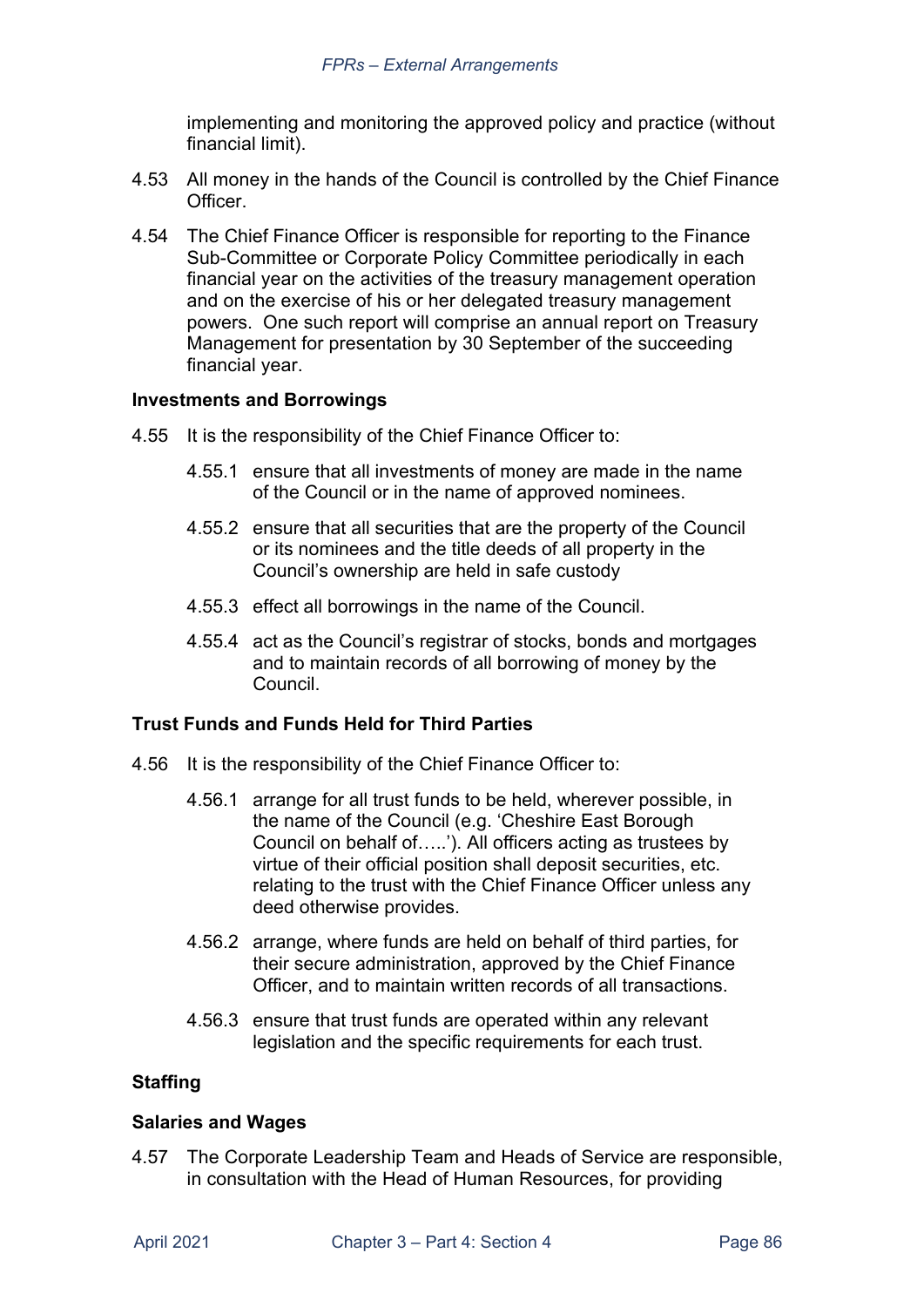accurate and appropriate information and instructions to the Transactional Service Centre to enable the calculation and prompt payment of salaries, expenses and pensions, including details of appointments, promotions, re-gradings, resignations, dismissals, retirements and absences from duty. Human Resources will advise the Transactional Service Centre of relevant changes in respect of employee pensions. The Transactional Service Centre manager will make arrangements for payment to the appropriate bodies, of all statutory, including taxation, and other payroll deductions.

- 4.58 Time sheets and other pay documents which are used to generate payment of salaries, wages or other employee-related expenses must be on official forms or via authorised electronic inputs. Heads of Service are responsible for ensuring that they are certified by an authorised officer and that they are submitted to the Transactional Service Centre in accordance with the specified timetable. This includes on-line input entered locally. The names and specimen signatures of authorised officers must be secured by the Corporate Leadership Team and Heads of Service and included in the service Scheme of Financial Delegation notified to the Chief Finance Officer.
- 4.59 The Head of Human Resources will implement national and local pay agreements as soon as possible after their notification from the appropriate body. Arrangements for funding such awards will be determined each year as part of the budgetary process.

## **Early Retirement/Severance**

- 4.60 Where Heads of Service wish to bring forward proposals under the Council's policies on severance and early retirement, they must be accompanied by a full cost and affordability assessment, in a form agreed by the Chief Executive, the Chief Finance Officer and the Head of Human Resources. The Chair of the Corporate Policy Committee shall be consulted for proposals relating to SM1 and above.
- 4.61 The Chief Executive or Executive Director (Corporate Services) in consultation with the Chair of the Corporate Policy Committee must approve all requests up to £95,000 (excluding pay in lieu of notice and accrued holiday pay). All such requests in excess of £95,000 must be approved by the Corporate Policy Committee or a waiver sought from full Council and central Government.
- 4.62 Heads of Service will generally be required to meet the costs of severance and early retirement from within their approved budget, subject to phasing over an agreed period.

## **Travelling and Subsistence**

4.63 Heads of Service are responsible for instructing the Head of Human Resources and for providing appropriate and accurate information to enable the prompt and accurate payment of travelling, subsistence and other expenses to authorised employees in accordance with the terms of employment agreed by the Council.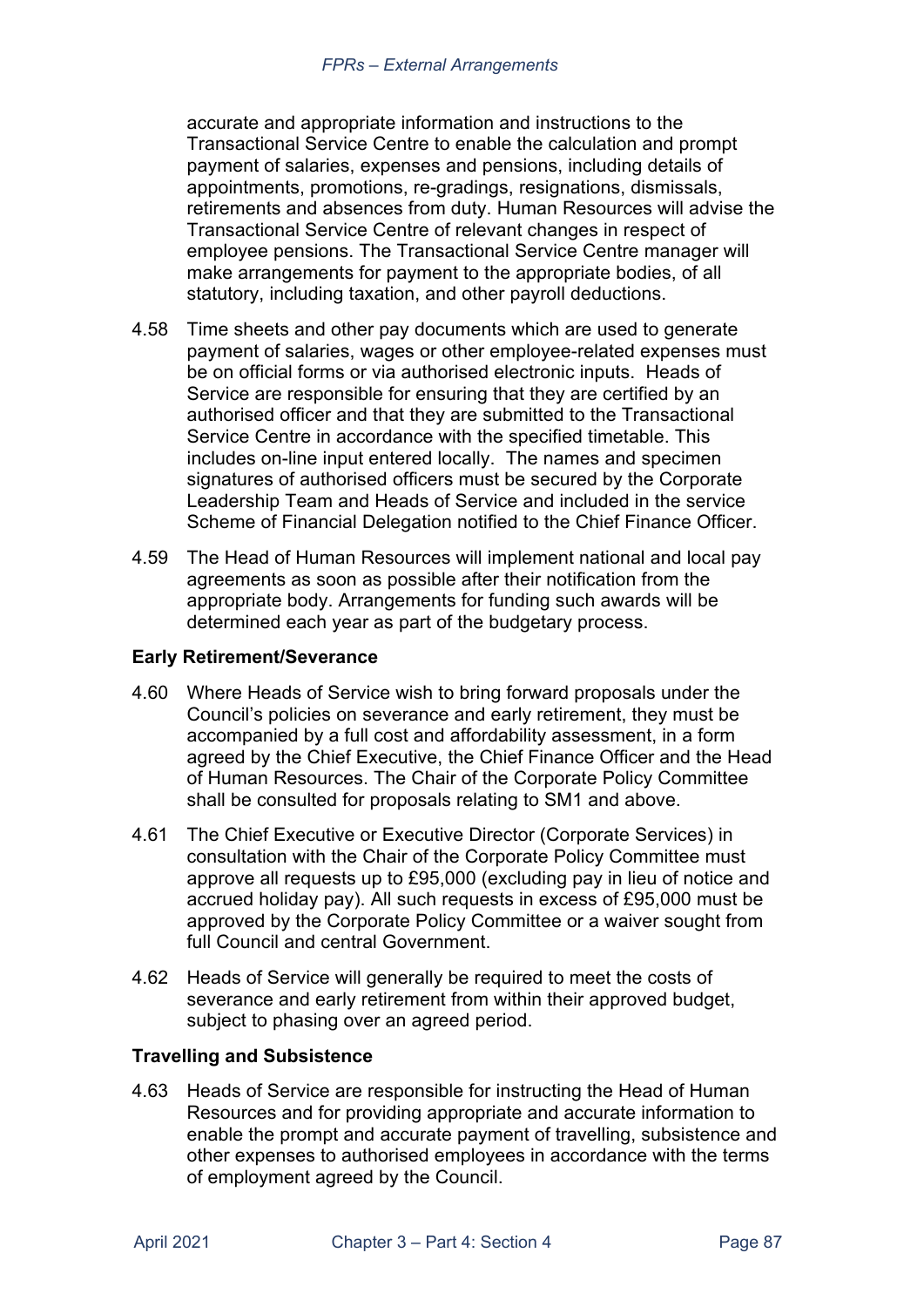- 4.64 Heads of Service are responsible for ensuring that Council employees who use their cars for official business are properly insured to indemnify the Council against any loss and for ensuring that payments are only made in respect of journeys which are necessary and actually undertaken. Heads of Service should ensure that the most environmentally friendly and economically available means of transport is used, including pool cars, hire cars and car sharing.
- 4.65 All claims for reimbursement must be made using appropriate official claim forms, always using electronic processing where available.
- 4.66 Further guidance is available via the Centranet.

# **Third Party Funds**

- 4.67 A third party fund is defined as any fund financed other than by the Council, controlled wholly or partly by a member of the Council's staff in connection with the clients, establishments or activities of the Council such as School Funds, Amenity Funds or Criminal Injuries Compensation Payments for children in care.
- 4.68 Officers maintaining Third Party Funds are responsible for informing the Head of Audit and Risk of their nature and purpose.
- 4.69 Money or goods belonging to the Third Party Fund must be kept completely separate from other money or goods belonging to the Council. Similarly, completely separate records must be kept of the money or goods involved.
- 4.70 An independent auditor must be appointed who has suitable qualities though not necessarily professionally qualified, to audit the Third Party Fund on an annual basis. The Head of Audit and Risk will advise on such appointments. Annual Statements of Account and Audit Certificates must be formally presented to a Management Committee or other appropriate governing body.
- 4.71 The Corporate Leadership Team is responsible for ensuring that any Third Party Funds controlled by Council staff are:
	- 4.71.1 formally declared to the Head of Audit and Risk as part of a register kept by the Service/Service
	- 4.71.2 maintained separately and correctly in accordance with these Finance Procedure Rules and
	- 4.71.3 subject to the same standards of stewardship and probity as Council funds.
- 4.72 The Returning Officer will be responsible for maintaining complete and accurate records and for reconciliation with regard to elections accounts.

# **Retention of Records**

4.73 The Council, in common with other public and private organisations,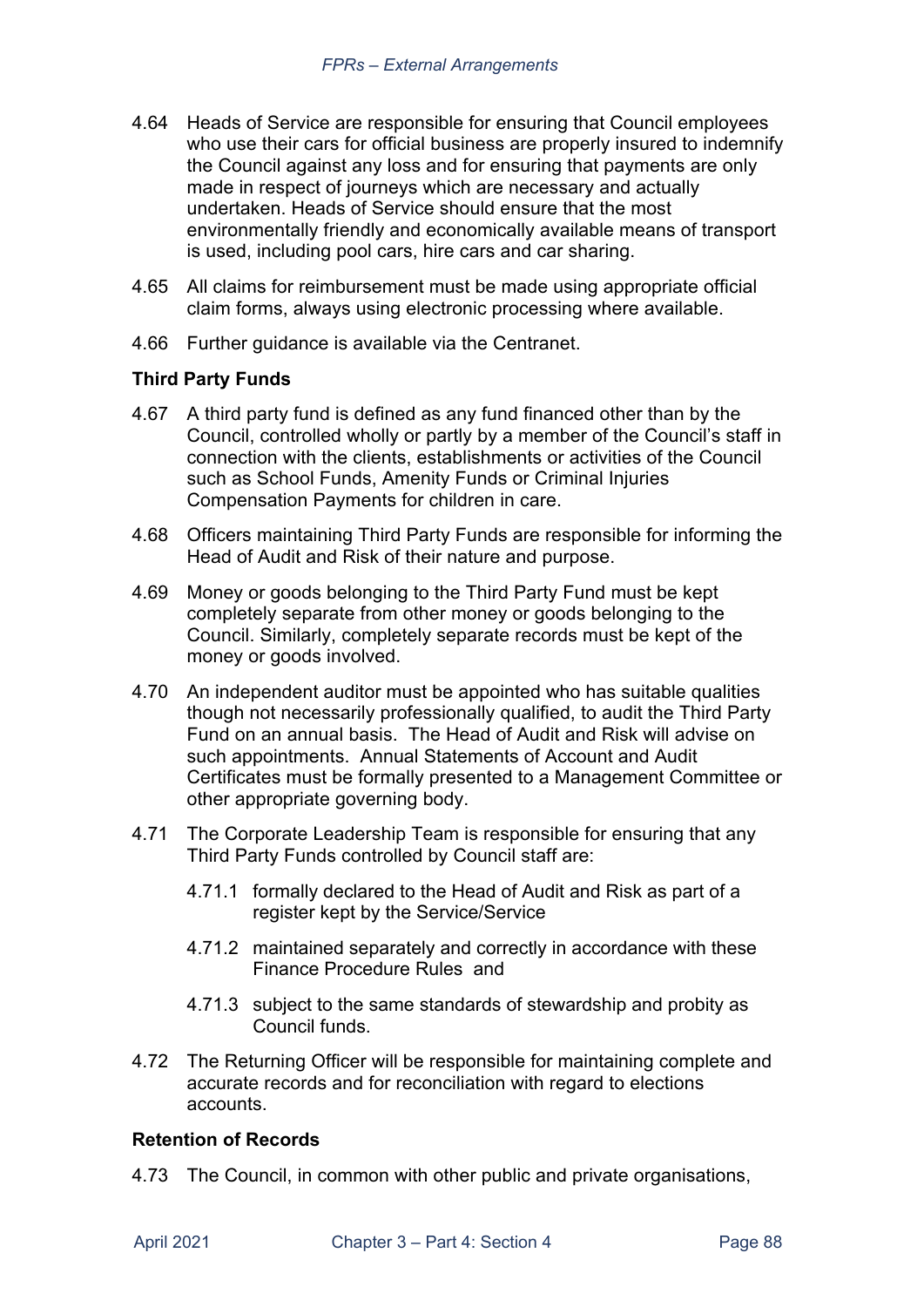has certain statutory obligations it has to meet for the retention of its records. It also has to fulfil the requirements of HM Revenue and Customs, other legislative requirements and the external auditors in respect of its financial records.

- 4.74 The majority of financial records must be kept for 6 years from the end of the tax year to which they relate. Some records, however, may need to be kept for longer periods e.g. if required to defend future insurance claims. It is possible others can be destroyed within shorter periods. Guidance on the appropriate retention period is given in the Council's Retention Policy and its Information Asset Register.
- 4.75 All records held should have an appropriate retention period assigned to them, which meet the statutory obligations to retain financial records, but also takes into account legislative requirements such as the Limitation Act, GDPR, Data Protection Act; Freedom of Information requirements; and the business needs of the Service.

## **5. Financial Systems and Procedures**

## **Why is this important?**

5.1 Sound systems and procedures are essential to an effective framework of accountability and control.

## **Income and Expenditure**

5.2 The Council will approve the terms under which banking services, including overdraft facilities, are provided.

## **Banking Arrangements**

- 5.3 All bank accounts must be titled impersonally in the name of Cheshire East Borough Council.
- 5.4 Subject to any directions given by the Council, all arrangements with the Council's bankers must be made solely through the Chief Finance Officer. No bank accounts may be opened or arrangements made with any other bank except by agreement with the Chief Finance Officer.
- 5.5 Bank transfers must be authorised by the Chief Finance Officer, or those officers authorised to sign through the agreed Scheme of Financial Delegation or in accordance with the Treasury Management Practice Statements.
- 5.6 Cheques drawn must bear the mechanically impressed signature of the Chief Finance Officer or be signed by the Chief Finance Officer or other officer authorised to sign through the agreed Scheme of Financial Delegation.

#### **Income**

## **Generating Income**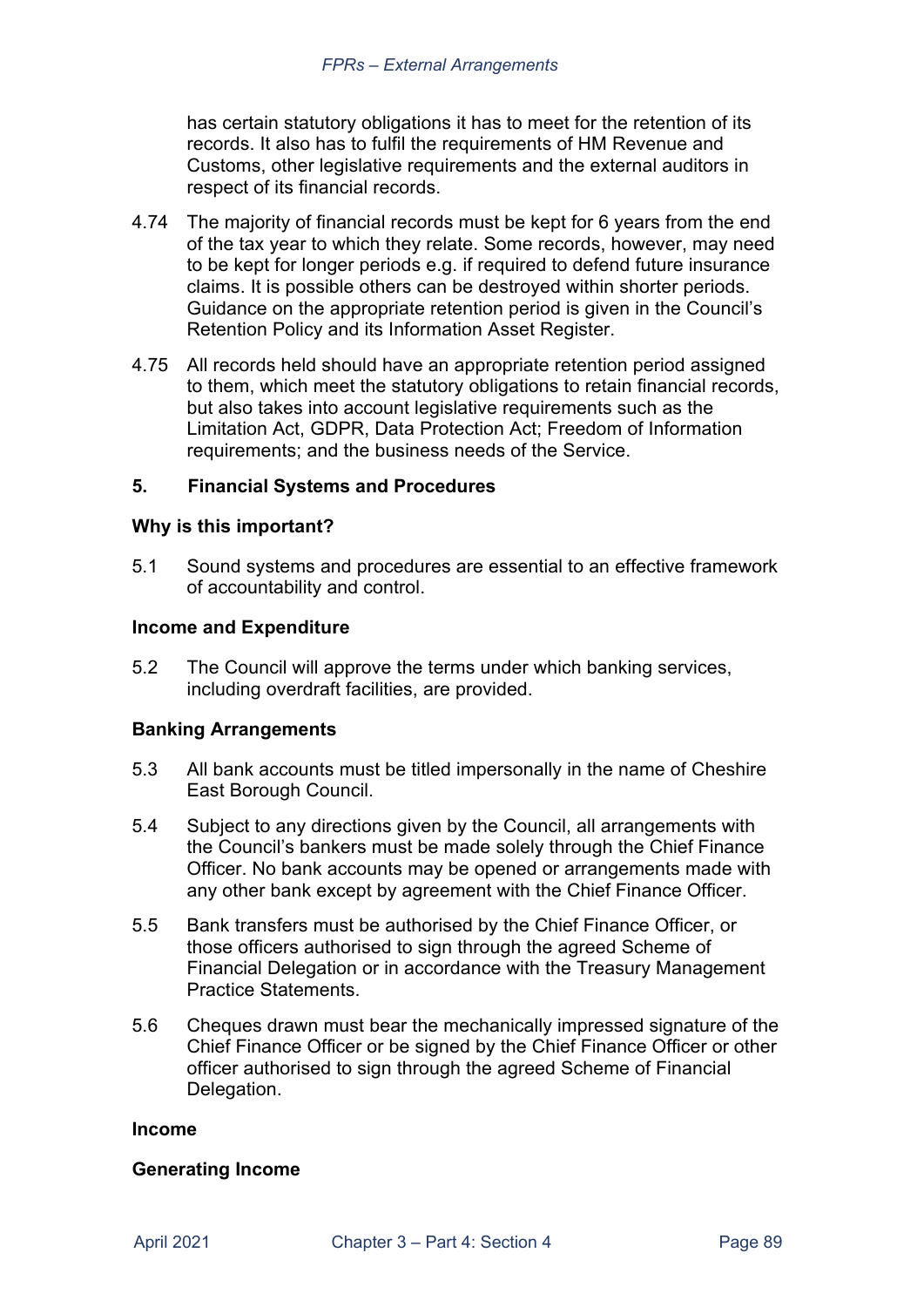- 5.7 The Chief Finance Officer is responsible for developing and maintaining standards, procedures, systems and reports to facilitate the effective and efficient identification, collection, receipting, banking and recovery of income due to the Council in accordance with current relevant UK legislation.
- 5.8 The Corporate Leadership Team is responsible for ensuring that the appropriate legal authority for all income generating activities has been identified and for maintaining an Income and Charging Strategy in a format specified by the Chief Finance Officer.

# **Charging for Income**

- 5.9 Heads of Service shall determine the level of fees or charges payable in respect of any chargeable goods or services supplied, work undertaken or the loan or use of plant, equipment or machinery.
- 5.10 Charges must be reviewed annually by the Corporate Leadership Team in the light of all relevant information, to the service area, including consideration of appropriate inflation factors.

# **Collection of Income**

- 5.11 The Council operates a Sundry Debt Collection policy to secure invoiced sundry debt income for the provision of services. All debt owing to the Council must be collected promptly, effectively, efficiently and economically, while ensuring fair treatment of those that owe money, including consideration of any financial difficulties.
- 5.12 Council officers must comply with guidelines issued by the Chief Finance Officer for the safe and efficient collection and recording of all money due to the Council.
- 5.13 The Corporate Leadership Team is responsible for ensuring that accounts for income due to the Council, including grant claims, reimbursements and third party contributions, are raised immediately and accurately in a form approved by the Chief Finance Officer. These must include VAT where appropriate.
- 5.14 The cost of collection should be taken into account when raising accounts. Corporate Leadership Team must ensure that the method of collection is the most cost effective relative to the value of the transaction.
- 5.15 Payment shall be collected before the service or goods are provided unless explicitly agreed or stated otherwise in the fees and charges register.
- 5.16 The Corporate Leadership Team is responsible for ensuring that all income received is receipted, where required, recorded correctly against the appropriate budgets, and in the case of cash and cheques, banked with the minimum of delay. The frequency of banking should follow guidelines provided by the Chief Finance Officer and should avoid incurring disproportionate banking charges on relatively low value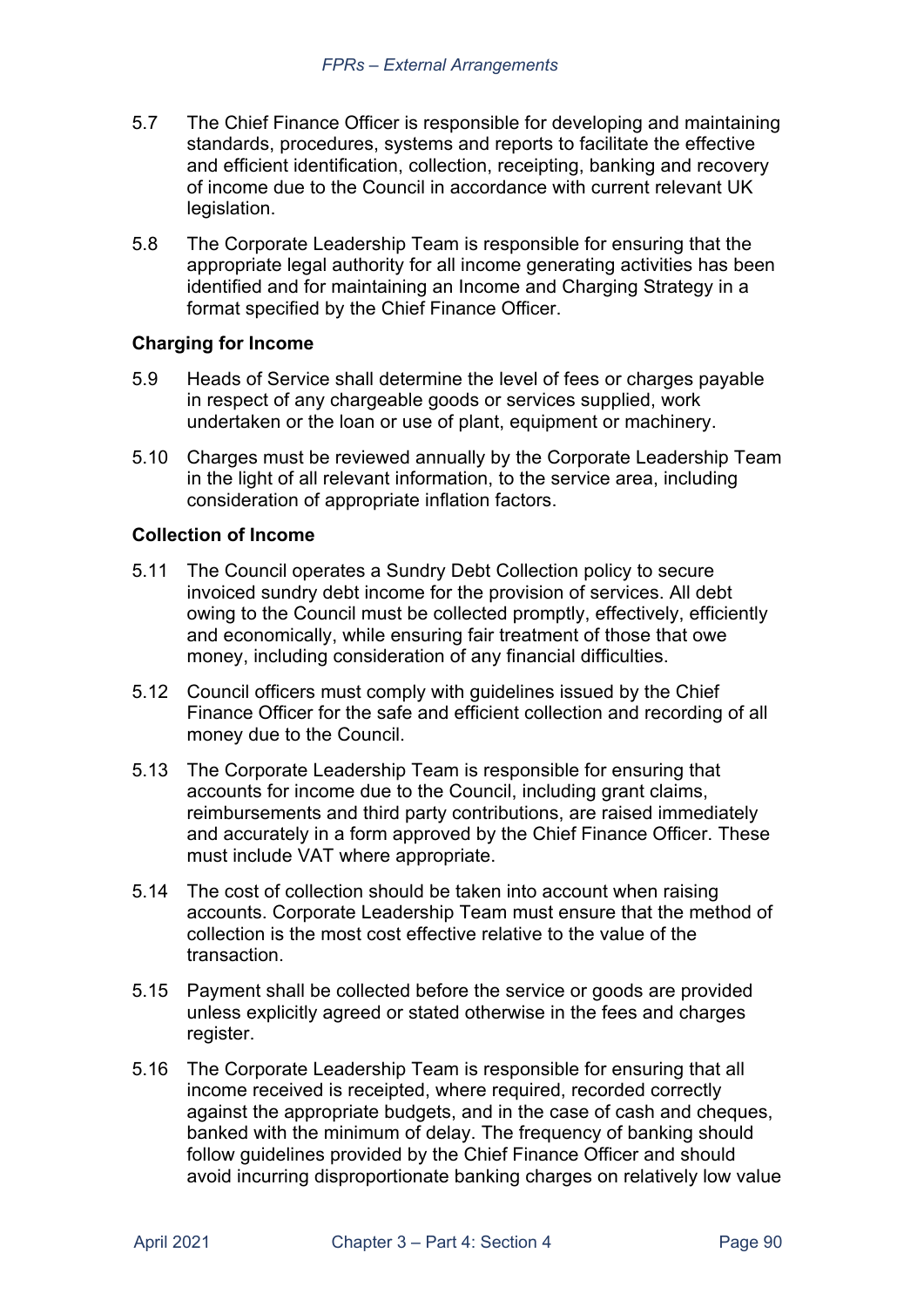transactions, taking into account local security arrangements.

- 5.17 The Corporate Leadership Team is responsible for monitoring income collection and ensuring appropriate recovery action is taken. A summary of the position on the level of outstanding debt and collection issues should be included in quarterly financial updates and the final outturn report. Full provision for income still outstanding six months after the due date should be made in Service accounts. This should not however preclude pursuit of the debt.
- 5.18 The Chief Finance Officer will monitor compliance with paragraphs 15 and 16 and may, in circumstances where avoidable adverse cash flow has resulted, determine an appropriate interest charge against Service budgets.
- 5.19 Credit notes must be authorised by appropriate officers nominated in the local Scheme of Financial Delegation.
- 5.20 Any receipts, tickets or other documents used as receipts should be in a format agreed by the Chief Finance Officer. All controlled stationery issued to a Head of Service must be recorded in a register, which is held by a single officer within each Service.

# **Bad Debts**

- 5.21 The Council has a Corporate Debt Policy with the guiding principle that customers have a responsibility to pay amounts that have been properly assessed as being due. The Council is committed to using the most appropriate and effective recovery methods available to it. In certain circumstances and for justifiable reasons it will be necessary to classify some debts as irrecoverable and to recommend that they be written off, however this does not preclude pursuit of the debt.
- 5.22 Chief Officers will critically review outstanding debts on a regular basis, in conjunction with the s151 officer, and take prompt action to write off debts no longer deemed to be recoverable. Chief Officers shall recommend to the s151 officer all debts to be written off.

# **Approval level Amount**

Chief Finance Officer in consultation with the Monitoring Officer

| <b>Amount</b> |  |
|---------------|--|
|               |  |
|               |  |

Chief Finance Officer **Up to and including £5,000** 

Over £5,000

- 5.23 The Corporate Leadership Team is responsible for ensuring that an adequate provision for bad debt is made in the Council's accounts at year end and that contributions to this provision are included in budgetary projections and outturn reports.
- 5.24 A record must be maintained for all debts written off. The appropriate accounting adjustments must be made following approval to write-off a debt.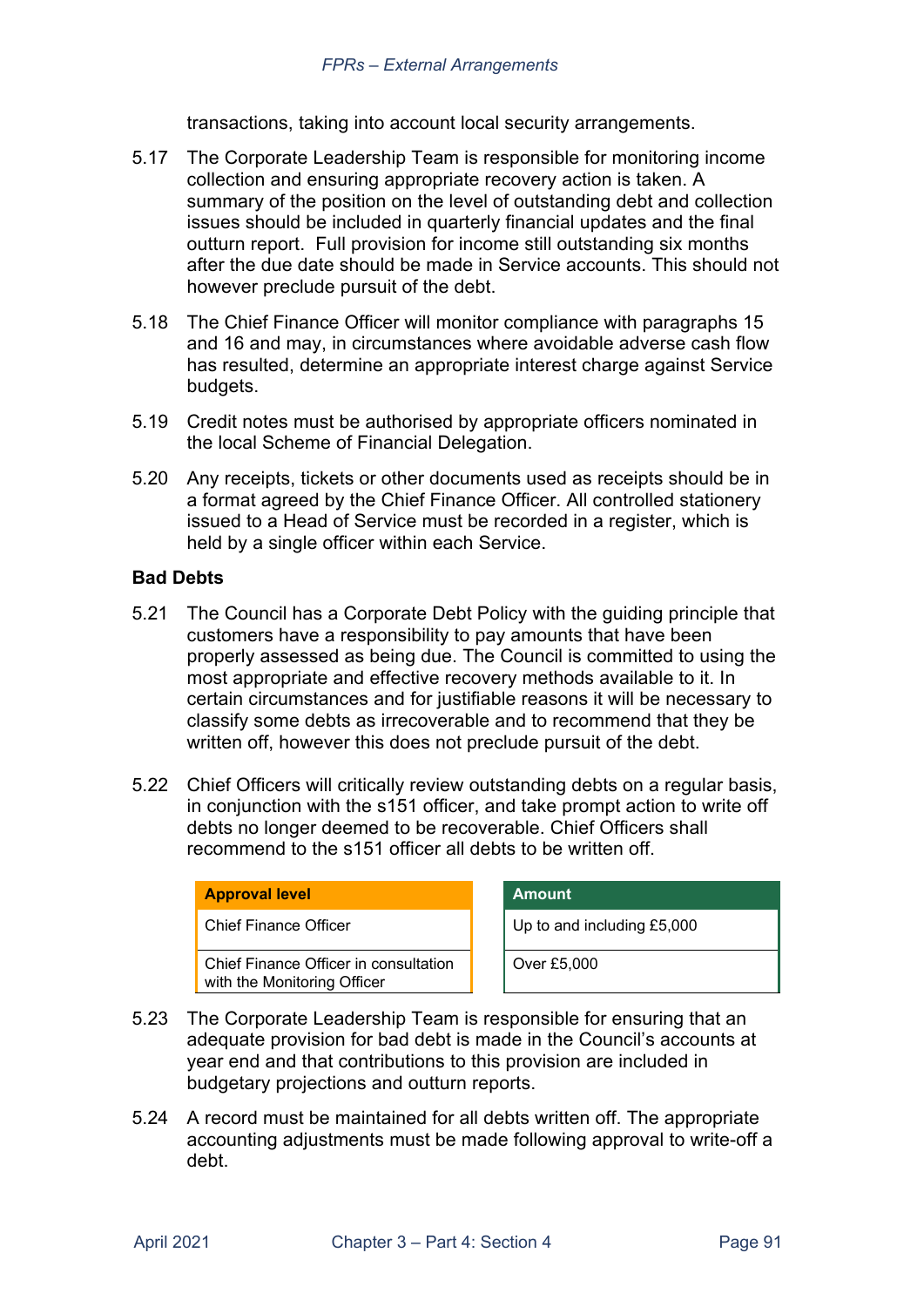# **Ordering and Paying for Work, Goods and Services**

## **General Principles**

- 5.25 The Corporate Leadership Team and Heads of Service are responsible for providing all appropriate information and instructions to Transactional Services to allow for prompt and accurate payment for goods and services provided and for the analysis of expenditure.
- 5.26 Except for purchases by Visa purchase card, all purchases must be supported by an official requisition and purchase order unless previously agreed with the Procurement Manager. All purchases must have regard to these Finance Procedure Rules.
- 5.27 All requisition and purchase orders must be authorised in accordance with the approved budget and the limits below to ensure that funds are available to pay for the purchase.

| Tier           | Level                    | Procurement      | Accounts         | <b>Credit Note</b> |
|----------------|--------------------------|------------------|------------------|--------------------|
|                |                          | £                | Receivable       | £                  |
|                |                          |                  | invoices         |                    |
|                |                          |                  | £                |                    |
| 0              | <b>Chief Executive</b>   | 1 <sub>bn</sub>  | 1 <sub>bn</sub>  | 1 <sub>bn</sub>    |
| 1              | Deputy Chief             | 20 <sub>m</sub>  | 20 <sub>m</sub>  | 20 <sub>m</sub>    |
|                | Executive/Executive      |                  |                  |                    |
|                | Director/Chief           |                  |                  |                    |
|                | <b>Finance Officer</b>   |                  |                  |                    |
| $\overline{2}$ | <b>Director</b>          | 10 <sub>m</sub>  | 10 <sub>m</sub>  | 10 <sub>m</sub>    |
| 3              | <b>Head of Service</b>   | 2.5 <sub>m</sub> | 2.5 <sub>m</sub> | 2.5 <sub>m</sub>   |
| 4              | Service Manager          | 500,000          | 500,000          | 500,000            |
| 5              | <b>Budget Manager</b>    | 100,000          | 100,000          | 100,000            |
| 6              | <b>Budget Forecaster</b> | 25,000           | 50,000           | 25,000             |
| $\overline{7}$ | <b>Cost Centre</b>       | 5,000            |                  | 1,000              |
| 8              | <b>Team Leader</b>       |                  |                  |                    |
| 9              | Supervisor               |                  |                  |                    |

- 5.28 Where a requisition for the purchase of goods or services exceeds £10,000 in value, the Contract Procedure Rules apply.
- 5.29 All official purchase orders must include, as a minimum, the order number, the price agreed with the supplier, description of the goods or services to be provided, the delivery address, the address where invoices must be received and a link to the standard terms and conditions for the goods and services to be provided.
- 5.30 Heads of Service must ensure that there is adequate separation of duties in the raising and authorisation of requisitions, authorising of purchase orders, receipt of goods and authorisation of payments to creditors.
- 5.31 Heads of Service must ensure robust processes to continually maintain computer records and accesses, and Schemes of Financial Delegation so that electronic workflows associated with core financial systems are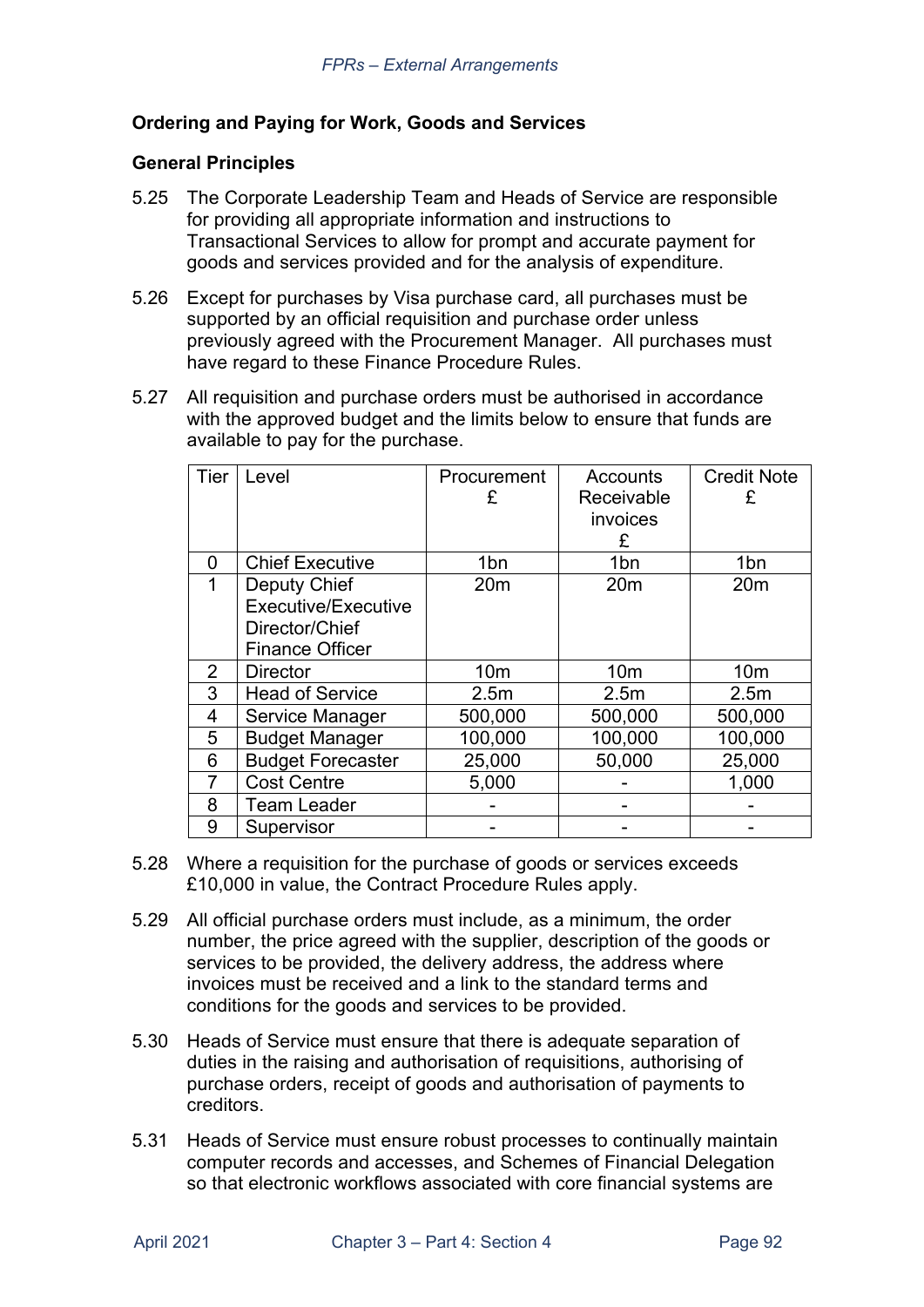not compromised.

- 5.32 All purchasing activity must be carried out in accordance with the Council's Procurement Strategy and Contract Procedure Rules and advice issued about efficient and effective use of the Council's core financial and e-procurement systems and processes. Such processes will include the deployment of VISA purchase cards.
- 5.33 Approval of the Procurement Manager must be sought in advance of entering into any supply agreement with a commercial creditor who has not been set up on the Council's core financial system.
- 5.34 Heads of Service must consult the Chief Finance Officer on appropriate arrangements for purchases of goods and services which cannot be accommodated within standard ordering and payment processes.

# **Payment of Invoices**

- 5.35 All invoices must be sent directly by the creditor to the address stated on the official purchase order to enable prompt payment.
- 5.36 All invoices, as a minimum, must include the official purchase order number, the description of the goods or services provided, the quantity delivered, the delivery address, the date of the invoices and/ or date of delivery of the goods or services, the address and VAT registration number of the supplier and the price and VAT at the prevailing rate.
- 5.37 Invoices received without a valid purchase order number will be returned to the creditor as unauthorised for payment.
- 5.38 The Council's standard payment terms are 30 days from receipt of a correct invoice by BACS (Bankers Automated Clearing System). Alternative terms may not be negotiated or agreed with suppliers without the explicit approval of the Procurement Manager. Heads of Service are responsible for notifying suppliers of these terms and for ensuring that they are observed by all those involved in the purchasing and payment processing.
- 5.39 Payment will only be made for goods and services which have been formally receipted in accordance with receipting procedures set out by the Chief Finance Officer.
- 5.40 All purchasing activity must be carried out in accordance with the Council's Procurement Strategy and Contract Procedure Rules and any advice or guidance that may be issued from time to time by the Procurement Manager regarding the efficient and effective use of the Council's core financial and e-procurement systems and processes. Invoices received for payment must comply with the Council's best practice processes.

## **Non-invoice Payments**

5.41 Where Heads of Service wish to initiate a payment to a third party without a supporting invoice, an official request for payment must be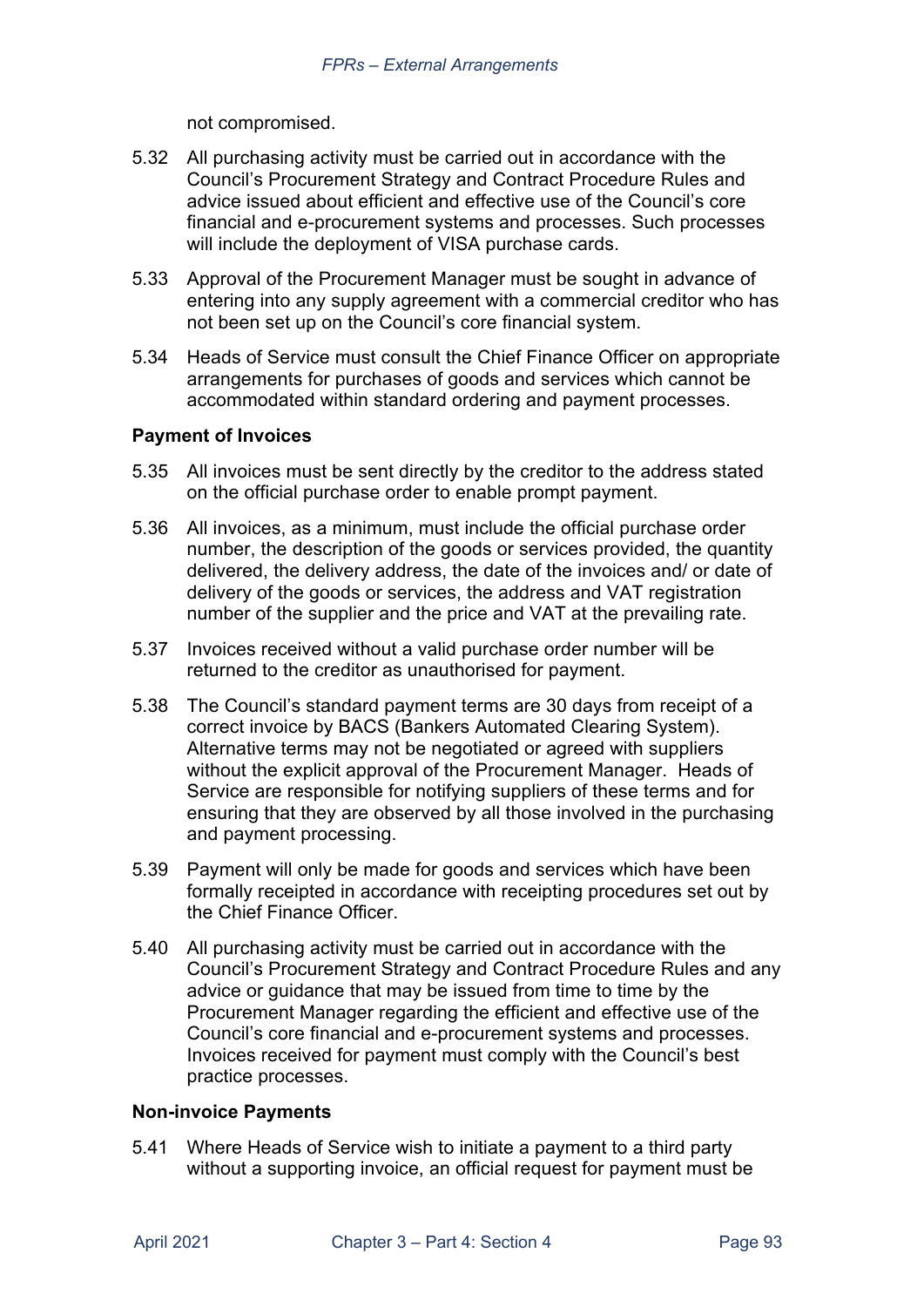submitted in a form approved by the Procurement Manager.

- 5.42 Any such requests must be authorised by an officer designated with an appropriate approval limit in the relevant service Scheme of Financial Delegation. They are responsible for ensuring that all payment details provided are accurate and that supporting records and documentation are available to substantiate the payment, including an official VAT receipt to allow for the reclaim of any VAT element.
- 5.43 Appropriately authorised requests for payment will be processed and paid by BACS.
- 5.44 Non-invoice payments should be requested on an exceptional basis only. Where payments of this type need to be made on regular basis Heads of Service must consider, in conjunction with the Procurement Manager, other alternative options which may be more appropriate. For the full list of exceptional payment types check the guidance available via the Centranet>Tasks and Tools>Buying Products and Services> Procurement>Payment Methods.
- 5.45 Payments or reimbursements in respect of salaries and wages, travelling expenses or other employment allowances must be processed through the Payroll system and not treated as a non-invoice payment.

# **Purchase Cards**

- 5.46 Purchase Cards are an effective method of payment for goods and services of low value and for one off purchases. Heads of Service are responsible for the appropriate deployment and management of VISA purchase cards within their service in accordance with the financial scheme of delegation.
- 5.47 Further guidance is available via the Centranet.

## **Imprest Accounts**

- 5.48 Wherever possible, purchase cards will be used for low value transactions and where there are no mandated procurement contracts in place. However, in the limited circumstances when purchase cards cannot be used, the s151 officer may provide bank imprest (petty cash) accounts to meet minor expenditure on behalf of the Council.
- 5.49 Heads of Service are responsible for ensuring that where local arrangements are in place:
	- 5.49.1 Local Schemes of Financial Delegation set out clearly the responsibilities and approval limits of individual officers in respect of these arrangements; and that these are reviewed and updated regularly
	- 5.49.2 They are operated in accordance with guidance issued and that appropriate management supervision and compliance monitoring is undertaken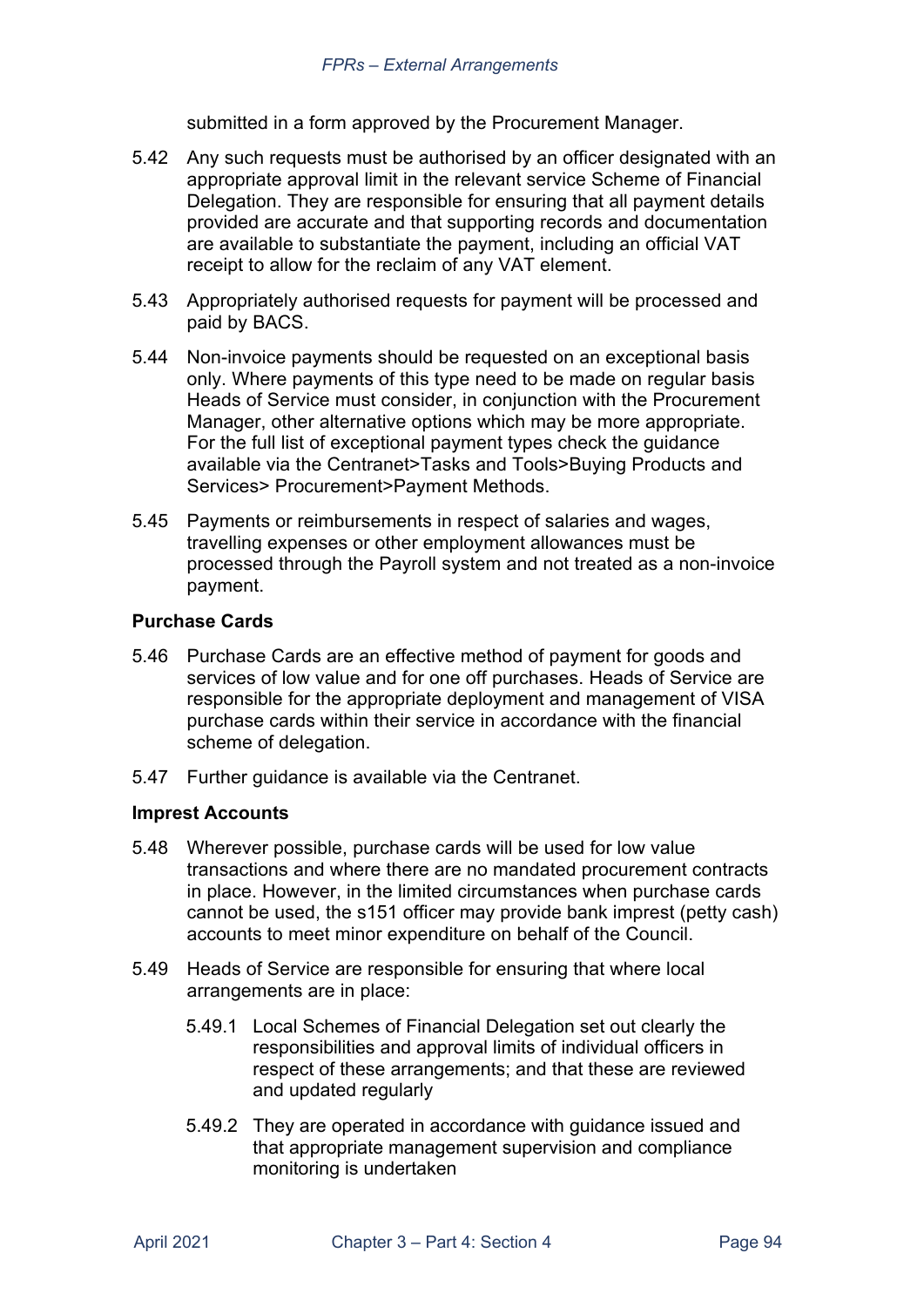- 5.49.3 Adequate records are maintained to allow for the verification and reconciliation of all payments made to the Council's general ledger and bank accounts, and to allow for the proper treatment of VAT
- 5.49.4 Arrangements are being operated for legitimate Council business only.
- 5.50 Local arrangements may not be used in any circumstances to circumvent either the Council's Corporate Procurement Strategy and Contract Procedure Rules or agreed approval and authorisation procedures, nor must they be used for any payments in respect of salaries and wages, travelling or other employment expenses, or payments for work carried out under the Construction Industry Tax Deduction Scheme.

# **Payment to Members**

- 5.51 The Executive Director (Corporate Services) is responsible for paying all allowances to Members.
- 5.52 The Executive Director (Corporate Services) will make payments to any Councillors entitled to claim allowances on receipt of the proper form, completed and certified in accordance with the approved scheme for allowances.

## **Taxation**

- 5.53 It is the responsibility of the Chief Finance Officer, in conjunction with Transactional Services to:
	- 5.53.1 complete all Inland Revenue returns regarding PAYE
	- 5.53.2 complete a monthly return of VAT inputs and outputs to HM Revenue and Customs
	- 5.53.3 provide details to HM Revenue and Customs regarding the construction industry tax deduction scheme
	- 5.53.4 maintain up-to-date guidance for Council employees on taxation issues.
- 5.54 It is the responsibility of Corporate Leadership Team to:
	- 5.54.1 ensure that the correct VAT liability is attached to all income due and that all VAT recoverable on purchases complies with HM Revenue and Customs regulations
	- 5.54.2 ensure that, where construction and maintenance works are undertaken, the contractor fulfils the necessary construction industry tax deduction requirements
	- 5.54.3 ensure that all persons employed by the Council are added to the Council's payroll and tax deducted from any payments, except where the individuals are bona fide self-employed or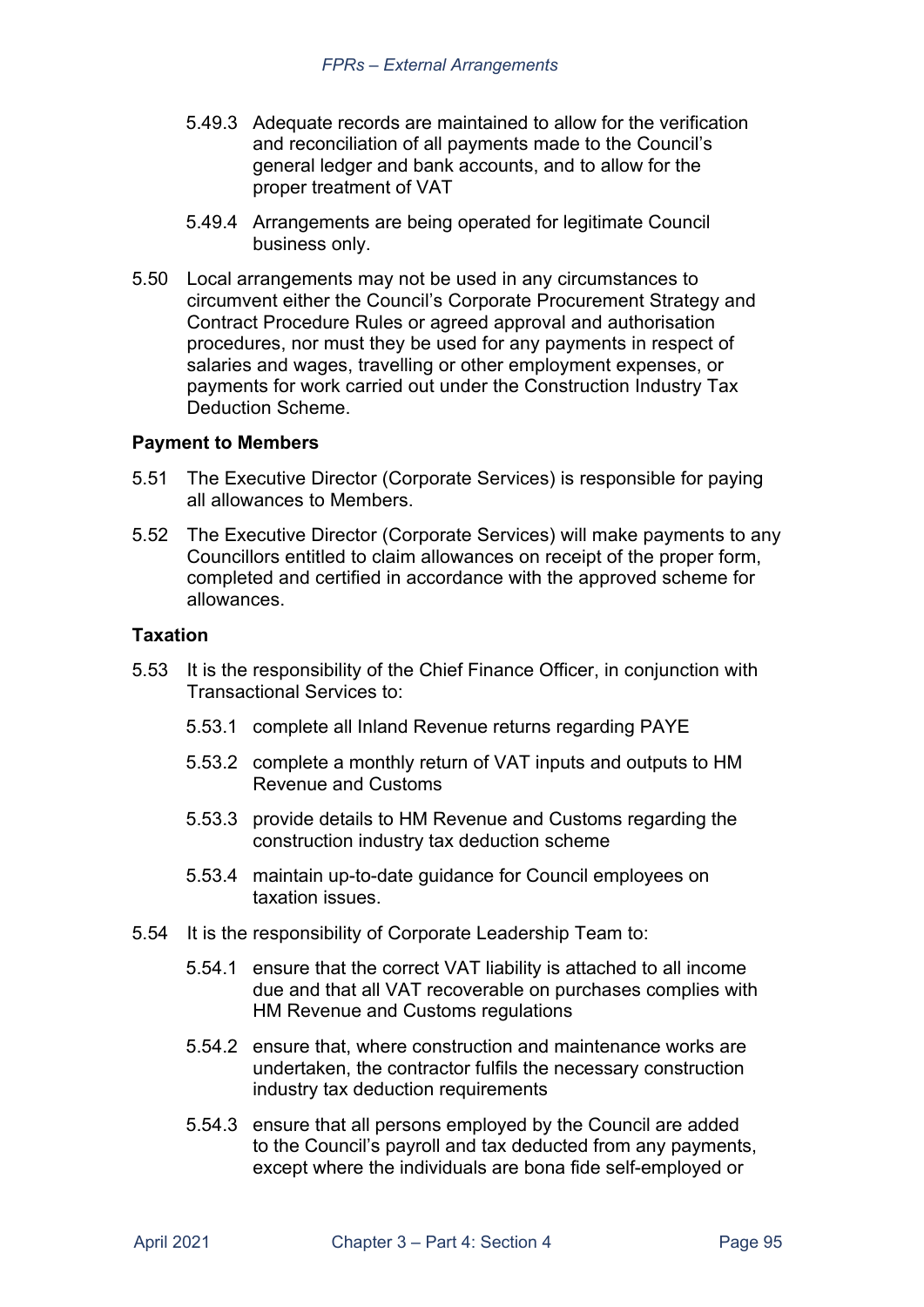are employed by a recognised staff agency

5.54.4 follow the guidance on taxation issued by the Chief Finance **Officer** 

#### **Trading Accounts and Business Units**

- 5.55 As a general rule, separate trading accounts are required when services are provided to either internal or external clients, on a basis other than a straightforward recharge of full cost. It is the responsibility of the Chief Finance Officer to advise on the establishment and operation of trading accounts and business units.
- 5.56 It is the responsibility of Heads of Service to:
	- 5.56.1 consult with the Chief Finance Officer and Monitoring Officer where a business unit wishes to enter into a contract with a third party where the contract expiry date exceeds the remaining life of their main contract with the Council. In general, such contracts should not be entered into unless they can be terminated within the main contract period without penalty
	- 5.56.2 observe all statutory requirements in relation to business units, including the maintenance of a separate revenue account to which all relevant income is credited and all relevant expenditure, including overhead costs, is charged, and to produce an annual report in support of the final accounts
	- 5.56.3 ensure that the same accounting principles are applied in relation to trading accounts as for other services or business units
	- 5.56.4 ensure that each business unit prepares an annual business plan.

#### **Alternative Service Delivery Vehicles**

- 5.57 The Council has moved to a commissioning model and the creation of a series of Alternative Service Delivery Vehicles (ASDVs) forms an essential part of this strategy.
- 5.58 A framework has been developed to enable the Council to set up a series of new delivery vehicles in a way which enables the risks to be managed thoroughly and effectively. The aim of the framework is to ensure that all vehicles are given the best chance of succeeding, whilst safeguarding the interests of local tax payers. The framework document is available on the Cheshire East website.
- 5.59 The wholly owned companies currently operate within the Financial Procedure Rules of Cheshire East Council and it is within the responsibility of the companies to determine if this approach is to be continued.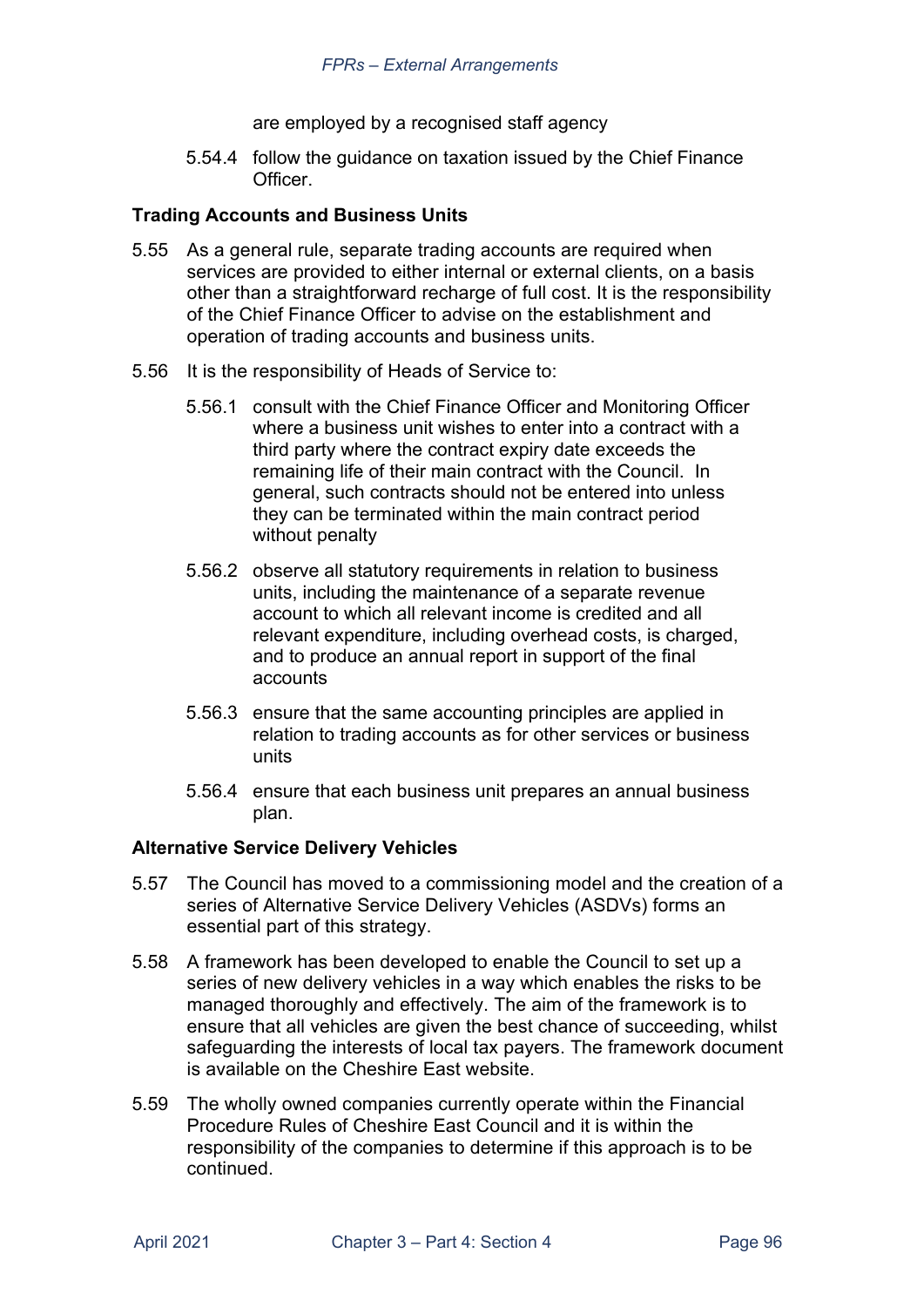# **6. External Arrangements**

#### **Why is this important?**

6.1 The Council provides a distinctive leadership role for the community and brings together the contributions of the various stakeholders.

## **Partnerships and Jointly Funded Projects**

- 6.2 The Council is involved in a wide range of different 'Partnership' arrangements involving joint/external funding. The main reasons for this are:
	- 6.2.1 the ability to provide new and better ways of delivering services.
	- 6.2.2 the ability to access new resources
	- 6.2.3 the desire to find new ways to share risk
	- 6.2.4 the ability to forge new relationships.
- 6.3 The Corporate Policy Committee will agree periodically a policy in respect of joint/external funding, which will establish the general framework within which proposals and bids should be developed. Any financial impact falling on the Council through such an arrangement should be met through existing budgetary resources without any overspending resulting from the Council's involvement.
- 6.4 Any partnership arrangement which involves the creation of, or participation in, separate legal entities such as joint ventures, trusts or limited companies requires the prior agreement of the Chief Finance Officer and the Monitoring Officer. Officers should also consider the need for a business case and compliance with the Project Gateway Process. Corporate Policy Committee approval will also be required where any agreement requires the Council to act as guarantor for a third party or accountable body. The creation of any new ASDVs will be in accordance with the ASDV Framework.

## **Definitions**

- 6.5 A 'partnership' can be as straightforward as a contractual arrangement. Alternatively partnerships can be entered into under the Partnerships Act 1890 or the Limited Liability Partnerships Act 2000 where the arrangement is formed with a view to profit. Any partnership under the Acts is heavily regulated as to the liabilities of partners. The majority of the 'partnerships' entered into by the Council are where the Council agrees to work with one or more external agencies to deliver common aims and objectives. These partner agencies could potentially be from a government department, any public, private, community or voluntary sector body or related party.
- 6.6 The Rules set out in this section deal with the approach to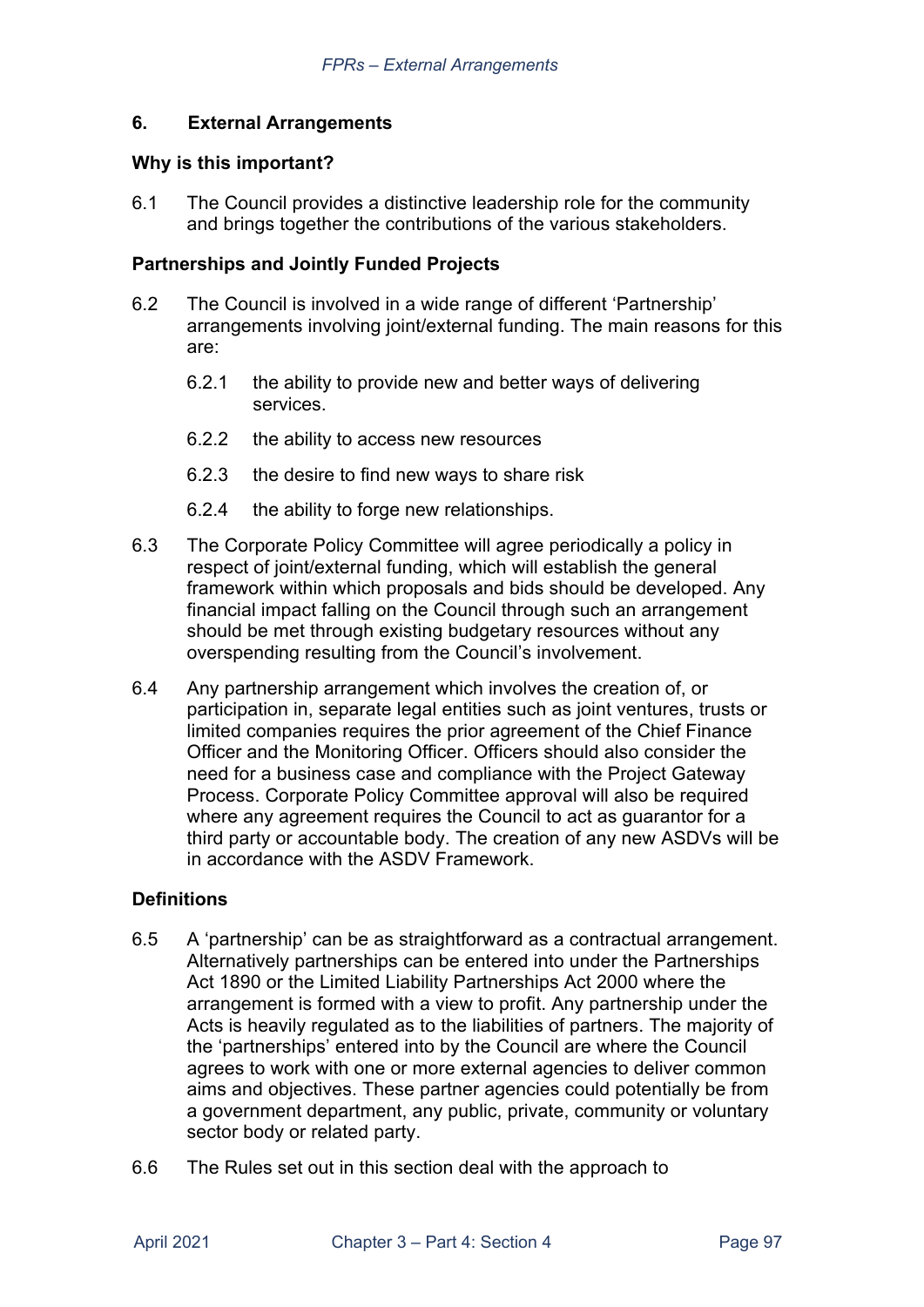Partnerships. Detailed guidance can be obtained within the **Partnerships Protocol.**

# **Public/Public Partnerships**

- 6.7 Public/public collaborations may not need to go through any specific process. However, it may be that the Public Contracts Regulations 2015 do apply and a call for partners should be advertised in accordance with the Contract Procedure Rules. Further advice should be sought from the CPU or Legal Services.
- 6.8 It is important to recognise that the Council can have a different role, outlined below, depending on the exact nature of the Partnership.

# **Contributing Partner**

6.9 Where the Council is contributing funding or other resources, to a wider partnership involving a partner or group of partners and where the 'Accountable Body' role is undertaken by another partner.

## **Lead Authority or Lead Partner**

6.10 Where the Council leads on behalf of the Partnership or consortium and is responsible for the wider management of the Partnership and may take on liabilities that it is intended will be shared.

# **Accountable Body**

6.11 The Council may, in certain circumstances, need to act as the 'Accountable Body'; even when the Council will not directly incur expenditure on behalf of the Partnership. The role assumes the responsibility for 'looking after another party's monies' and will require the putting in place of appropriate and robust financial accounting and monitoring systems with the aim of safeguarding resources and minimising any risks and potential liabilities falling to the Council.

## **Public/Private Partnerships**

6.12 Defined as involvement with a private sector organisation or commercial enterprise, excluding those where a formal contract has been agreed when the Contract Procedure Rules will apply. Those contracts known as 'Partnering Contracts' and those funded by Private Finance Initiatives (PFIs) are not covered by this rule and fall under the Contract Procedure Rules.

# **Key Controls**

- 6.13 The key controls to be considered before the funding of partnerships or other joint projects is agreed consist of:
	- 6.13.1 ensuring that the key conditions of funding and any statutory requirements are complied with and that the responsibilities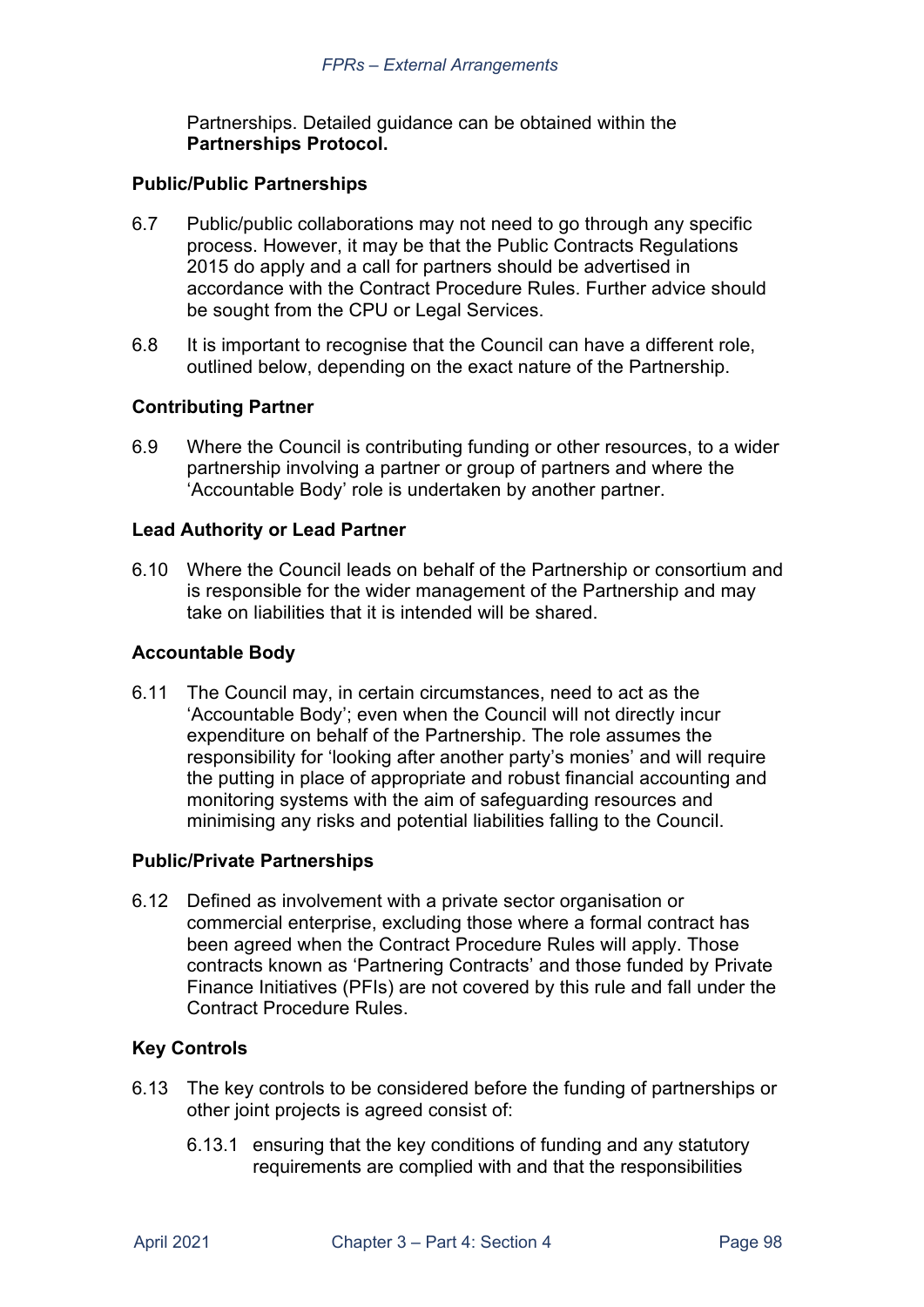of the accountable body are clearly understood.

- 6.13.2 ensuring that funds are acquired only to meet the priorities, aims and objectives approved by the Council, and to add value to the services provided to the local community.
- 6.13.3 ensuring any finance (including any match funding), staffing, legal and audit requirements are given due consideration prior to entering into long term arrangements and that revenue budgets reflect these requirements.
- 6.14 These arrangements should be documented in the form of a Business Case in the format prescribed by the Director of Finance & Customer Services and be subject to the same Project Gateway process as all other Council proposals.

## **Responsibilities of Officers**

- 6.15 Heads of Service are responsible for ensuring that all funding notified by external bodies is received and properly recorded in the Council's accounts and that appropriate standards of probity, stewardship and best value are secured. This will include ensuring that all appropriate claims and returns are promptly and accurately submitted.
- 6.16 The Corporate Leadership Team is responsible for developing a policy framework for partnership working and joint funding, identifying key principles to ensure probity and value for money and obtaining the appropriate Councillor approval. This should identify any potential future partnerships and a risk assessment of the potential impact on services and budgets that may arise.

#### Heads of Service

- 6.17 Before entering into any Partnership agreement involving joint funding, Heads of Service must consult the Monitoring Officer and the Chief Finance Officer, who will advise on the appropriate form of agreement or contract taking into account the nature and scale of the proposed arrangement and the extent of the legal and financial commitment involved. As a measure of good practice and as a minimum requirement, Heads of Service need to consider and apply all the following points, which are not exhaustive, to the agreement:
	- 6.17.1 The overall purpose and objectives of the arrangement, including appropriate performance standards and output measures
	- 6.17.2 The constitutional and representational arrangements including procedures for decision making and the extent to which powers and financial authority are to be delegated to individual officers
	- 6.17.3 The period of the agreement, exit strategies, notice and termination arrangements including redundancy costs and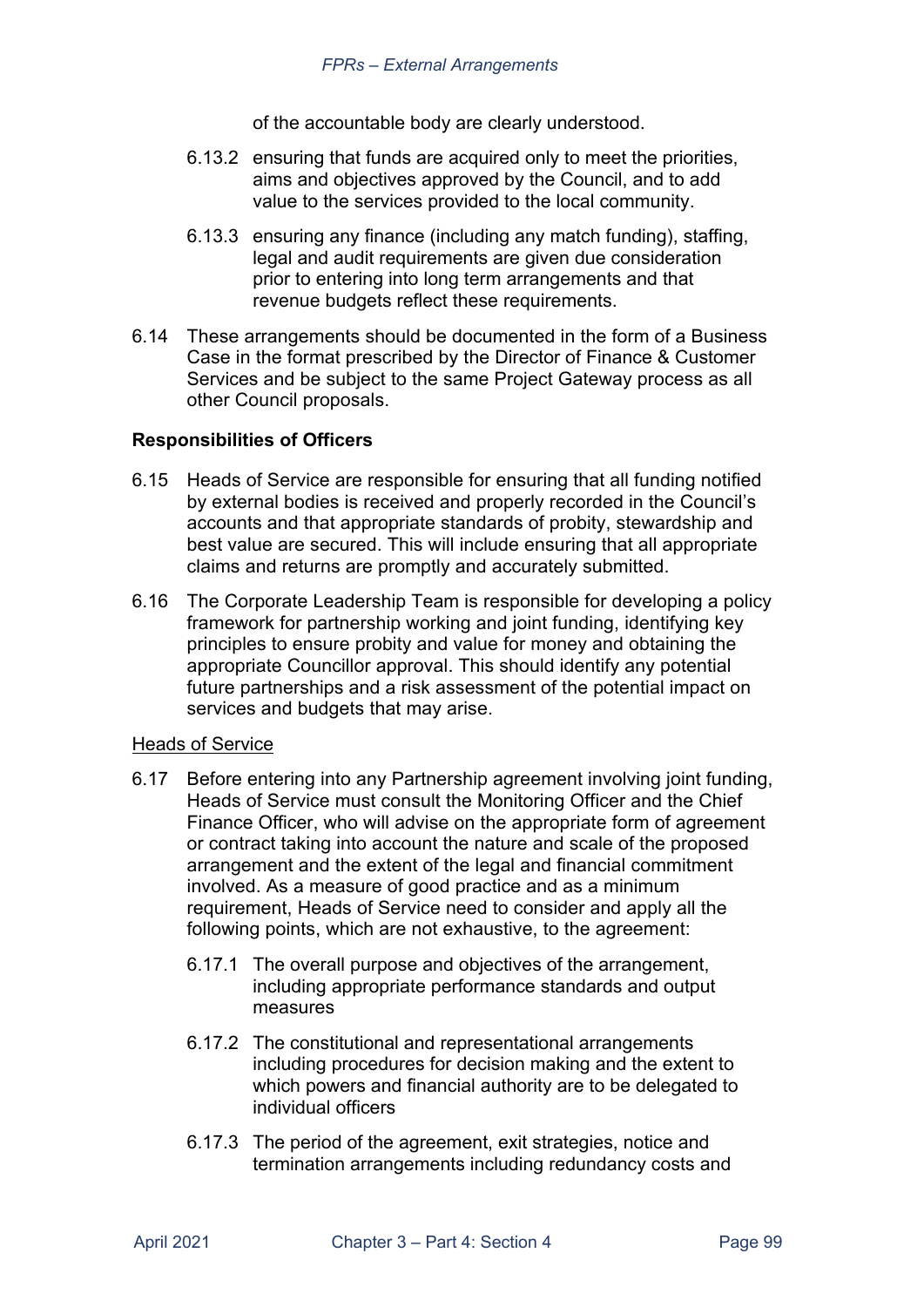other potential liabilities on termination

- 6.17.4 Roles and responsibilities of the various parties including arrangements for banking, taxation and VAT matters, employment contracts, insurances and ownership of assets
- 6.17.5 Auditing and reporting requirements and the applicability of these Finance Procedure Rules, other Council Regulations and Codes of Conduct
- 6.17.6 Financial and non-financial contributions to be made by the respective parties and, where the arrangement is to extend beyond one year, the method for calculating and collecting payments in future years
- 6.17.7 The named contact officer or project manager who will be responsible (within specified limits) for the Council's rights and obligations under the terms of the agreement and accountable for overall outcomes
- 6.17.8 A clear exit strategy, for example, in terms of any residual ongoing costs
- 6.17.9 Default procedures to be applied where the terms of the agreement are broken
- 6.17.10 Arrangements for Internal Audit staff to have sufficient access to partner's premises, assets and records as is necessary for the purposes of the partnership:
	- As a measure of best practice, all partnership agreements should be subject to a complete review at least every four years.
	- Add to partnership section of contracts register held by the CPU.

# **Approval Routes**

- 6.18 The Council's gross contributions to Partnerships may include capital and revenue expenditure, cash flow costs, support in kind (including staff time) and the cost of preparing and submitting bids. It is particularly important to identify support in kind, both to ensure that all such costs are recovered, where grant conditions allow, and to enable service and corporate managers to plan effectively. Capital funding must also meet the specific capital appraisal requirements as set out in Section 3 of these Rules.
- 6.19 Following the officer consultation process and prior to entering into any agreement, approval, based on the Council's gross contribution over the life of the partnership\* should be sought by the relevant Head of **Service** 
	- *\* For the purpose of this paragraph the assumption is that a lifespan*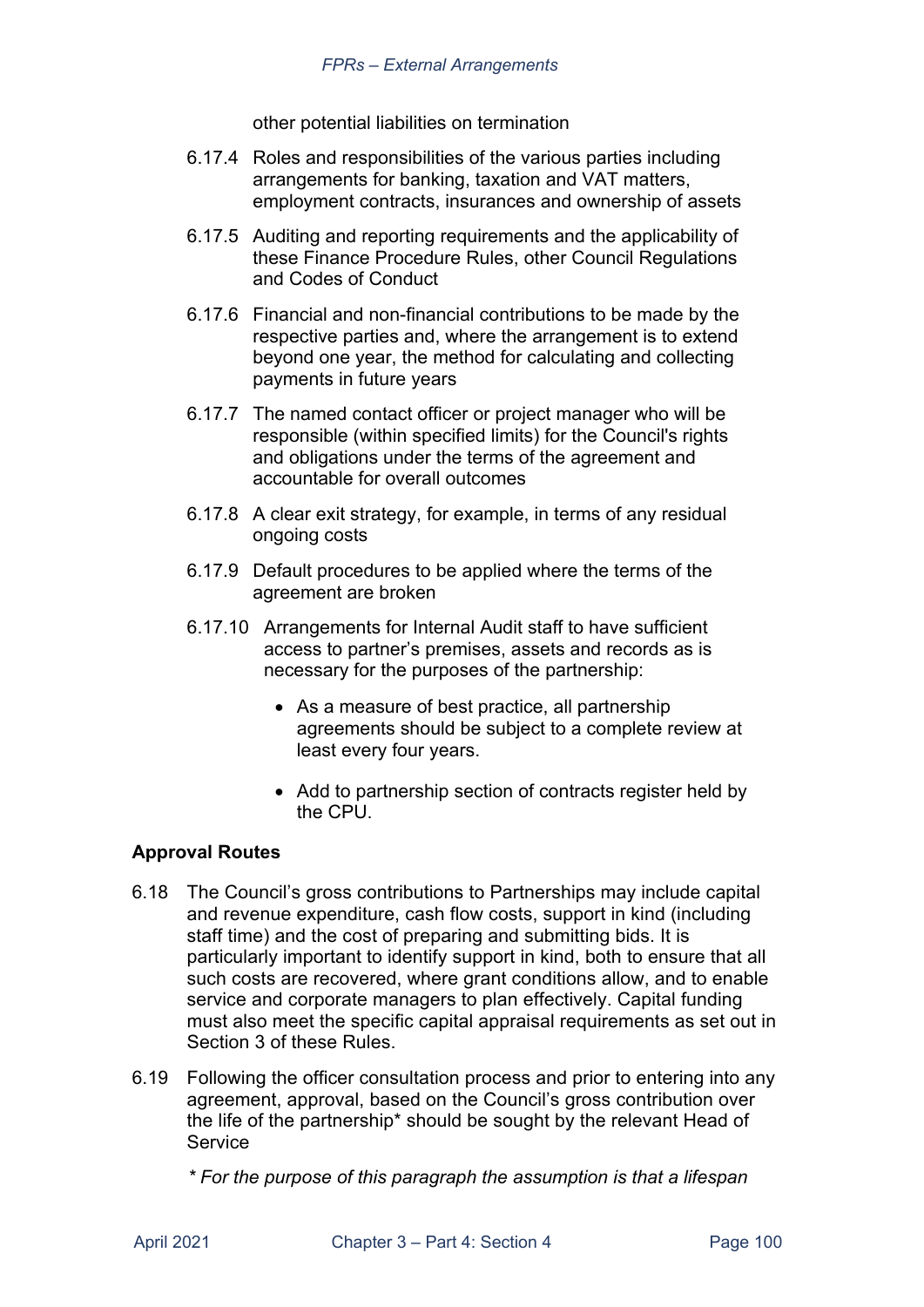*of no more than 4 years should be the norm, consistent with the Council's financial planning cycle.*

6.20 The approval of partnership proposals will be subject to the same financial limits as other contractual arrangements.

# **Additional Funding Allocations or Policy Variations**

- 6.21 Partnerships often attract additional funding over and above their original levels of funding. If additional funding is made available which will result in the aggregate value remaining within the original approval limit then no further approval is required. Conversely if the additional funding increases the aggregate value to more than the original approval limit, then further approval is required in line with the routes identified above. Where the additional funding constitutes a variation from the policy originally agreed by the Committee, then further approval from the Committee is required.
- 6.22 If the contribution is to come from Council sources it will constitute a virement and Section 3 applies. Where the additional funding comes from an external source then approval for a fully funded supplementary estimate is required and Section 3 applies.

# **Bidding for Grant Funding**

6.23 Chief Officers are authorised, as set out in the Officer Scheme of Delegations, to submit applications for grant funding that align with Council priorities and initiatives in consultation with the relevant Chair. In the event that an application is successful, the decision making process for approval of the application, including acceptance of any conditions, will follow that set out in section 2 of these Financial Procedure Rules.

## **Reporting Requirements**

- 6.24 Where the Council participates in any partnership or external funding arrangement either as a contributor or as an Accountable Body, an annual report must be presented to the appropriate Committee, outlining how sums have been used and the key outcomes and achievements. The report should also review the affordability and continued relevance of the arrangement to Service policies and objectives and seek appropriate Business Plan approval.
- 6.25 Notwithstanding any statutory reporting requirement, the Head of Service will be required to provide, regular reports on progress and outcomes, financial and non-financial, for each significant partnership to the relevant Committee. Partnership projects should comply with the same regular reporting processes as other Council projects.

# **Support to Other Organisations**

6.26 The Corporate Policy Committee will on a periodic basis, agree a policy setting down the approach to be taken to the allocation of grants,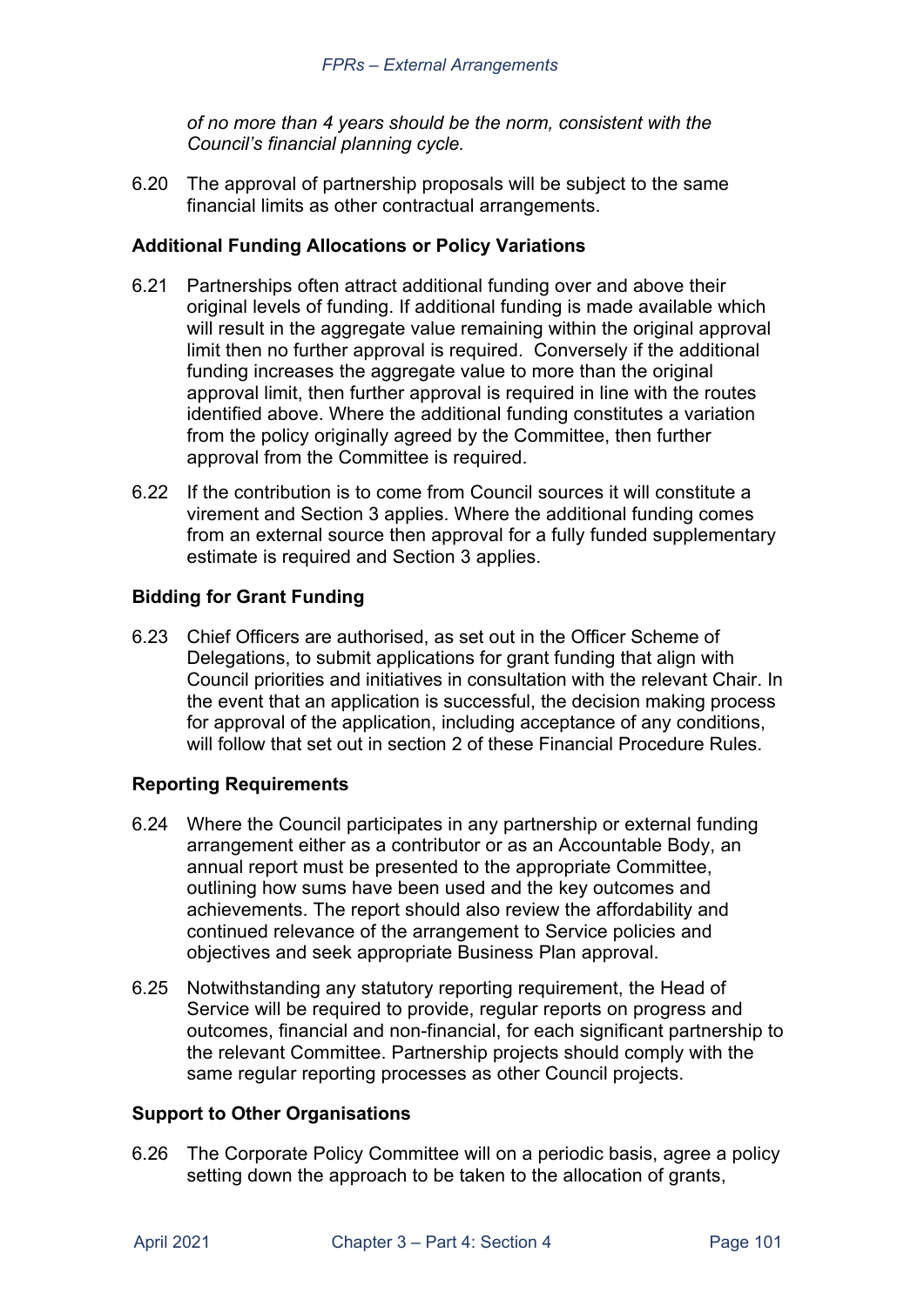donations and other contributions to outside bodies.

6.27 Grants, donations and contributions will be paid by the Council in accordance with the policies determined under paragraph 6.27 above, subject to there being adequate provision in service budgets and the appropriate approvals being sought.

| <b>Approval level</b>                                                                                                                              | Amount                                                                                                                   |
|----------------------------------------------------------------------------------------------------------------------------------------------------|--------------------------------------------------------------------------------------------------------------------------|
| <b>Officers</b>                                                                                                                                    | Up to and including £50,000 (where<br>grant is within approved grant policy<br>and fully funded)                         |
| Relevant Corporate Leadership<br>Team member in consultation with<br>the Chair of the relevant Committee<br>and Chair of Finance Sub-<br>Committee | Between £50,000 and £100,000<br>(where grant is within approved<br>grant policy and fully funded)                        |
| Committee                                                                                                                                          | All Grants of £100,000 or more.                                                                                          |
|                                                                                                                                                    | All grants which do not fall within<br>existing approved grant policy<br>require Corporate Policy Committee<br>approval. |

- 6.28 The **Grant Funding Protocol** sets out further guidance on grant funding, consideration of state aid implications, the process for allocation and any conditions that should apply to any grant funding.
- 6.29 The rules in this section and the Grant Funding Protocol shall not apply to grant funding arrangements relating to Capital Funding for School Places applied for by the Council on behalf of Academies, Foundation, Voluntary Aided and Free schools as these arrangements are delegated in the Constitution to the Director of Children's Services in accordance with the Council's educational functions under the Education Acts.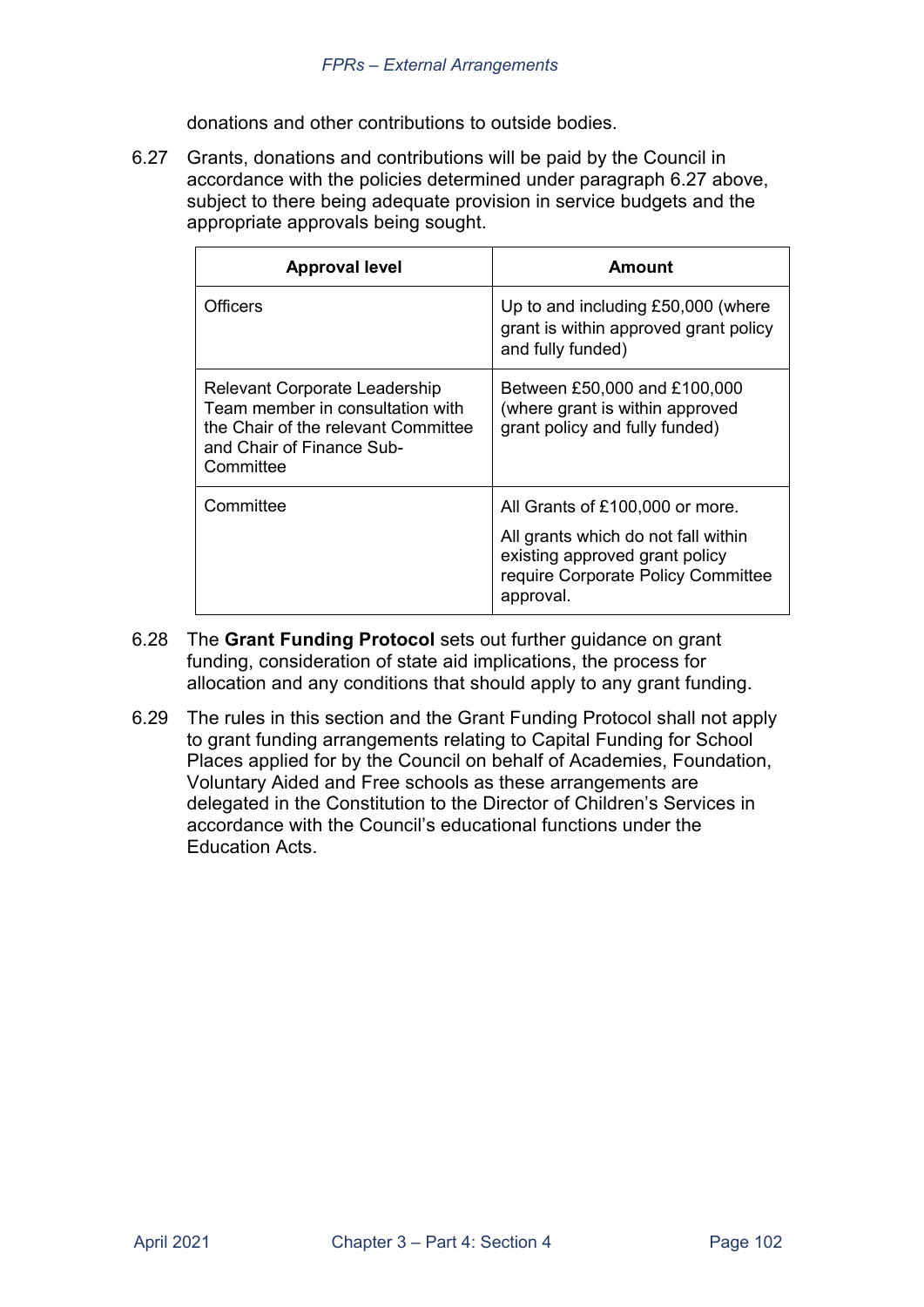# **Chapter 3 – Part 5**

# **Contract Procedure Rules**

# **1. General Rules**

# **Why is this important?**

These Contract Procedure Rules are intended to promote good purchasing practice, public accountability and deter corruption. Officers responsible for purchasing must comply with them. They lay down **minimum requirements** and a more thorough procedure may be appropriate for a particular contract. (For example, if a Rule would normally require that Quotes be obtained, it might be appropriate in particular circumstances to seek additional Quotations in writing or Tender submissions). Following the rules promotes probity, integrity and impartiality and is the best defence against allegations of fraud or corruption. Failure to follow the rules could result in disciplinary action.

# **Brexit impact**

Many of the laws and practices within this Constitution, such as the UK public procurement regime, derive from EU laws, and are therefore impacted by Brexit.

As of 31 January 2020, the UK is no longer an EU Member State and its relationship with the EU is governed by the Withdrawal Agreement, which came into effect on 1 February 2020 and provided for a transition period until 31 December 2020.

The UK continues to be bound by the Public Contracts Regulations 2015 and the Concession Contracts Regulations 2016. Whilst they are based on EU Law the rules are unlikely to change significantly in the short term and most likely only to accommodate World Trade Organisation or other Trade Rules.

# **If at any time these rules differ from the law in force then the law must be followed as it will override any conflicting provision in these rules.**

**This Constitution and these Contract Procedure Rules will be kept under review during the implementation period and updated accordingly. For further guidance, please contact the Monitoring Officer.**

Key considerations for Officers engaged in purchasing works, goods and services include:

- Follow the rules if you purchase goods or services or order building work;
- Take legal, financial and procurement advice;
- Declare any personal financial interest in a contract. Corruption is a criminal offence;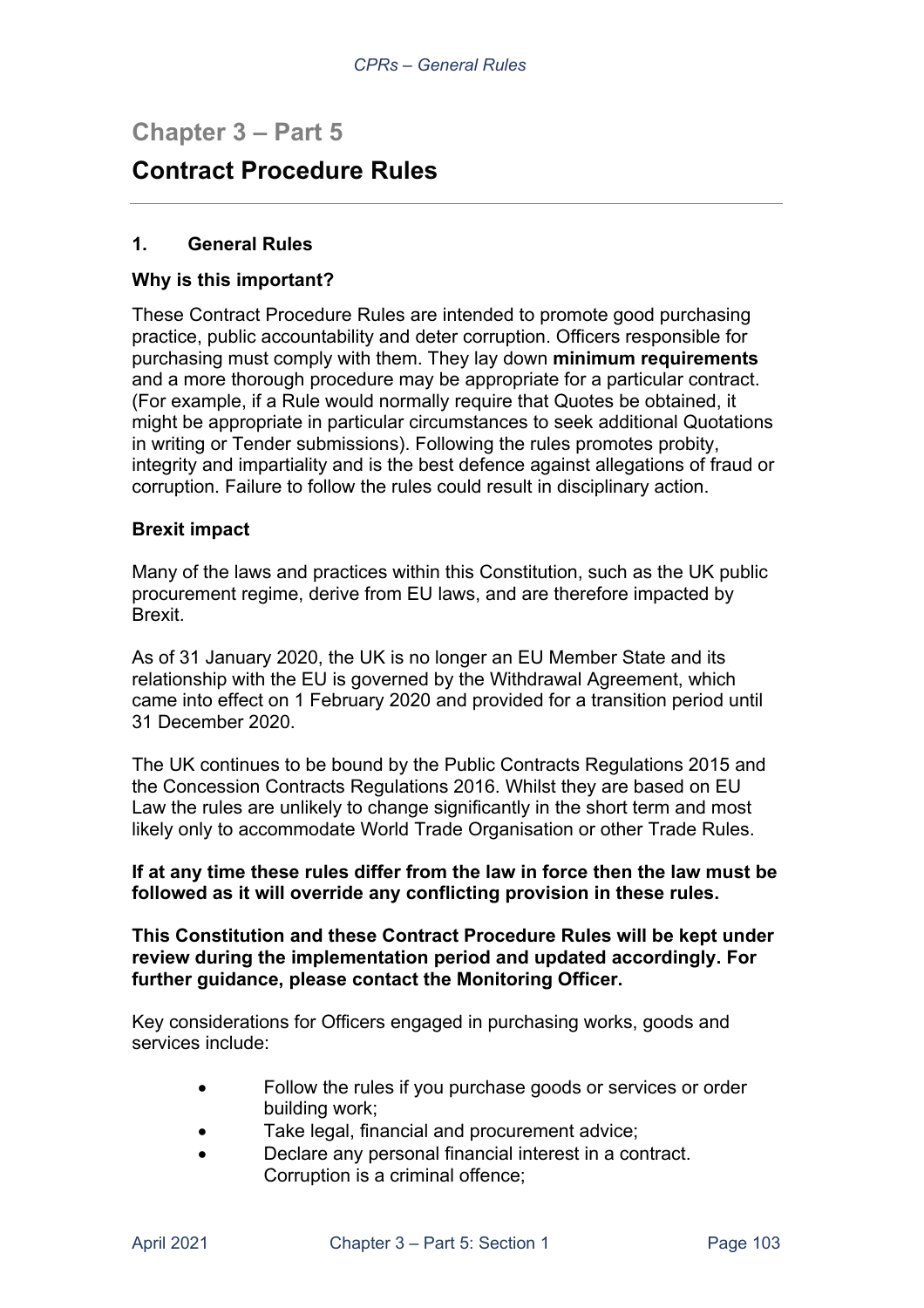- Check whether there is an existing Corporate Contract, Government Procurement Service framework, e.g. North West purchasing consortium, framework, procurement partnership or other purchasing arrangement you can make use of **before** undergoing a competitive process;
- Consider the social, economic and environmental wellbeing of the area and how this can be strengthened by delivering your needs locally (social value);
- Normally allow at least four weeks for submission of bids;
- Keep bids confidential;
- Complete a written contract or purchase order before the supply or works begin;
- Identify a contract manager with responsibility for ensuring the contract delivers as intended;
- Keep written records of dealings with suppliers;
- Report as required periodically on performance of the supplier; and
- Assess each contract afterwards to see how well it met the purchasing need and Best Value requirements.

Words in **bold** are defined in the Glossary**.**

# **Thresholds**

Throughout these rules there are references to Public Procurement Thresholds and these are set out in the table below:

|                         | Supply,<br>Services <sup>1</sup> and<br><b>Design</b><br><b>Contracts</b> | Works &<br><b>Concession</b><br>Contracts <sup>2</sup> | <b>Social and Other</b><br><b>Specific</b><br>Services <sup>3</sup> |
|-------------------------|---------------------------------------------------------------------------|--------------------------------------------------------|---------------------------------------------------------------------|
| Other public sector     | £189,330                                                                  | £4,733,252                                             | £663,540                                                            |
| Contracting authorities | (E214,000)                                                                | (E5, 350, 000)                                         | (E750,000)                                                          |

<sup>1</sup> With the exception of the following services which have different thresholds or are exempt:

- Social and other specific services (subject to the light touch regime) Article 74
- Subsidised services contracts specified under Article 13
- Research and development services under Article 14 (specified CPV codes are exempt).

<sup>2</sup> Except for subsidised works contracts specified under Article 13.

<sup>3</sup> As per Article 74. Services are listed in Annex XIV.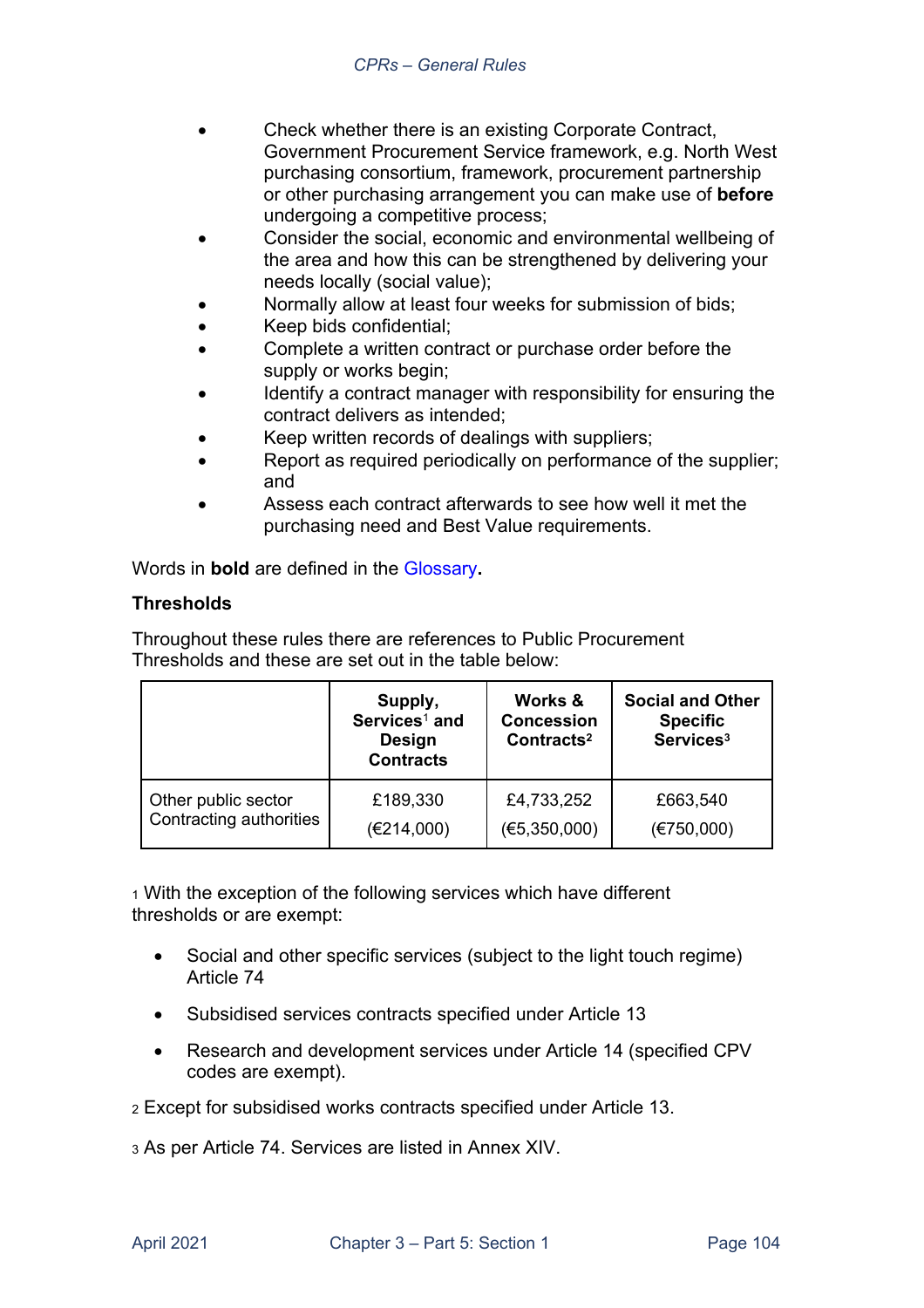# **2. Contract Procedure Rules which apply to ALL Contracts**

# **Basic Principles**

## Introduction

- 2.1 Officers responsible for the procurement or commissioning of any goods, services, works or Concessions must comply with these Rules.
- 2.2 These Rules should be read in conjunction with the relevant parts of the Council's Constitution and guidance issued by the Procurement Manager (and published on Centranet) following consultation and endorsement from the Commissioning and Procurement Board
- 2.3 All references to Contract(s) in the Rules below also include, Framework Agreements, Dynamic Purchasing Systems and Concessions unless otherwise instructed.
- 2.4 All Contracts, procurement documentation, and procurement processes shall be consistent with the Council's Procurement Guides (available on Centranet), Procurement Strategy, Procurement legislation and these Rules.

## Scope

- 2.5 The Rules apply to all Contracts procured on the Council's behalf.
- 2.6 For the avoidance of doubt, these Rules shall NOT apply to any of the following:
	- 2.6.1 The sale, leasing or purchase of land or immovable property, or any interest in land, provided the Council does not specify or control how the land is to be developed;
	- 2.6.2 Any contract of employment;
	- 2.6.3 Loans and treasury management decisions;
	- 2.6.4 The issue, purchase or sale of securities or other financial instruments (refer to Finance Procedure Rules).
- 2.7 The competition and procedure elements of these rules need not apply to any of the following situations; however, advice must be sought from Legal Services as to whether the arrangement meets the criteria set out below and to the most appropriate form of agreement to put in place:
	- 2.7.1 Contracts awarded to a contracting authority (as defined in relevant legislation) on the basis of an exclusive right which they enjoy pursuant to a law, regulation or published administrative provision compatible with the Treaty on the Functioning of the European Union (TFEU)
	- 2.7.2 Public-public co-operation, where the arrangement establishes or implements a collaboration between the Council and one or more contracting authorities with the aim of ensuring that the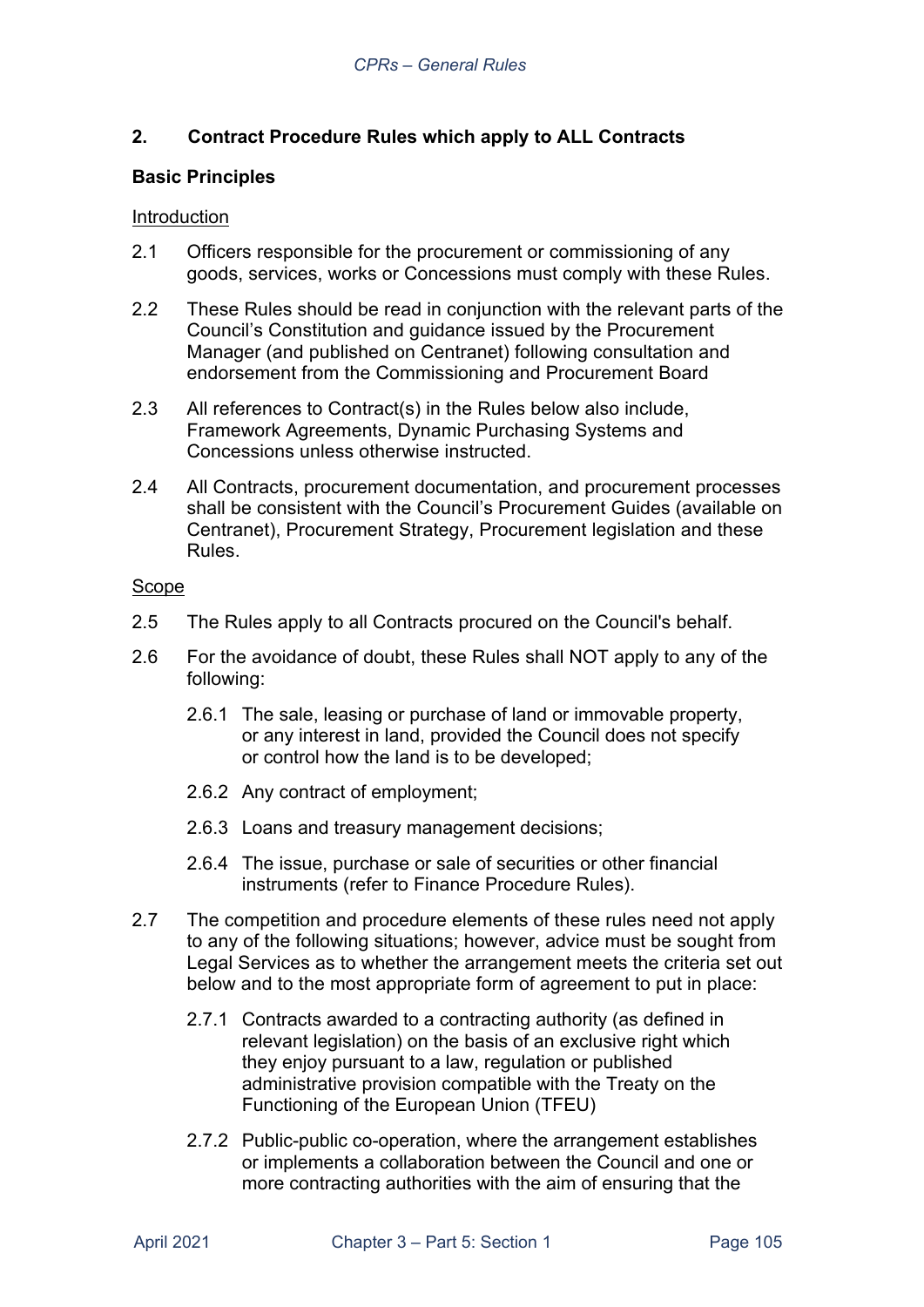public services they have to perform are provided with a view to achieving objectives they have in common, and implementation of the co-operation is governed solely by considerations relating to the public interest, and the parties concerned do not perform 20% or more of the activities concerned by the cooperation on the open market;

- 2.7.3 Any contracts between the Council and any company that is controlled by the Council in a similar way to which it controls its own departments / services. Such companies must perform more than 80% of their activities for, or on behalf of, the Council (or other legal persons controlled by the Council or other contracting authorities e.g. for jointly owned companies). Such companies should also have no private capital participation in them other than where required by legislation (in which case the control must be non-controlling and nonblocking).
- 2.7.4 Commissioning additional supplies, services or works outside of the scope of any existing contractual arrangements from a company controlled by the Council should be subject to a business case and demonstrate value for money and steps must be taken to ensure the arrangement fits within the criteria detailed above. In the interest of best practice and demonstrating value for money, the Commissioning and / or Procuring Officer may wish to subject such contracts to competition.

# Legal Compliance

- 2.8 All procurement procedures and Contracts shall comply with these Rules and all legal requirements and no Officer, or Councillors hall seek to avoid them.
- 2.9 The only exception is where a valid waiver is granted under Section 7 of these Rules.
- 2.10 If there is any dispute regarding these Rules, it should be taken up with the Procurement Manager who will seek appropriate advice to resolve the matter with Legal Services.

## Applicable Principles

2.11 In order to prevent the distortion of competition, the procurement and award of Contracts shall comply with the principles of transparency, equal treatment, non-discrimination and proportionality.

## Contracts where the Council acts as agent

2.12 Where the Council acts as the agent for any of its wholly or partly owned companies or another council or public body or other company or organisation (Principal), these Rules shall apply unless the Principal in question instructs otherwise. Where the Council's wholly or partly owned companies act as agent for the Council, then these Rules shall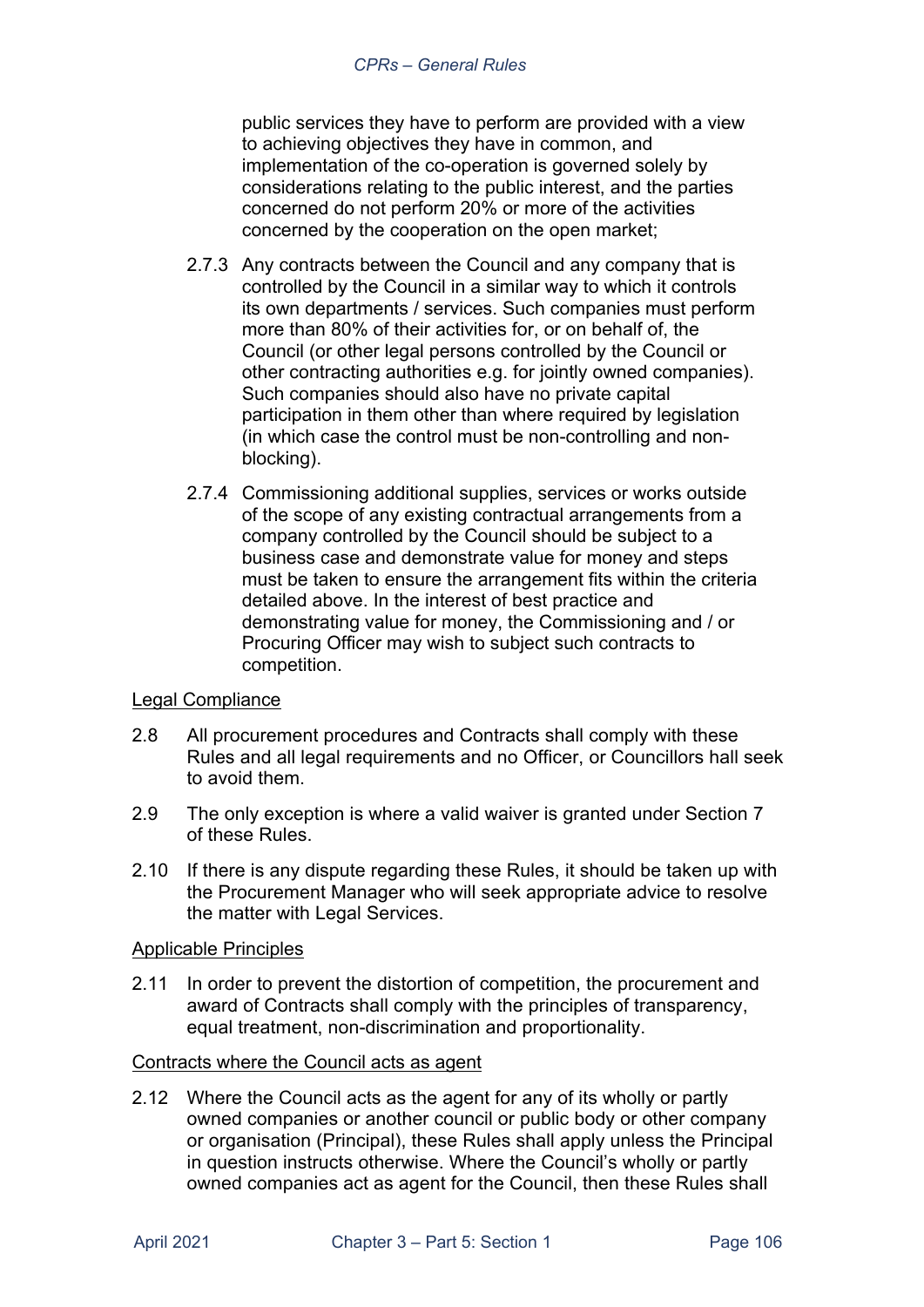apply.

# Calculating the financial value of a procurement

- 2.13 In determining the estimated value of the procurement, for the purpose of applying the relevant provisions within these Rules, the following should be taken into account:
	- 2.13.1 The total amount payable (net of VAT) for the lifetime of the Contract being procured including any proposed options or renewal periods
	- 2.13.2 The aggregation of requirements with similar characteristics, or for the same type of goods, services or works, regardless of the number of Contracts that may be entered into or number of lots that the procurement may be split between for the duration of the Contract(s), especially where such aggregation means the value exceeds the relevant Public Procurement Threshold for goods, services or works
	- 2.13.3 The aggregate of 48 months' supply
	- 2.13.4 In the case of joint purchasing arrangements, the value shall be the aggregate of both/all parties' requirements that are the subject of the procurement.
- 2.14 No Officer or Councillor may seek to subdivide procurements, requisitions or individual spend amounts in order to avoid the application of these Rules or Public Procurement Legislation.

# **Sustainable Development**

2.15 The Council endeavours to consider how it can help achieve sustainable development through its work by ensuring that there are good working conditions for our suppliers' employees, the products and services procured are sustainable and that socio-economic issues, such as equality and poverty, are addressed.

## Social Value

- 2.16 Before starting a procurement process, the Public Services (Social Value) Act 2012 requires the authority to consider:
	- 2.16.1 How what is proposed to be procured might improve the economic, social and environmental well-being of the area; and
	- 2.16.2 How, in conducting the process of procurement, the authority might act with a view to securing that improvement.

The above matters should influence the commissioning strategy and how local businesses can be supported relevant to what is proposed to be commissioned or procured.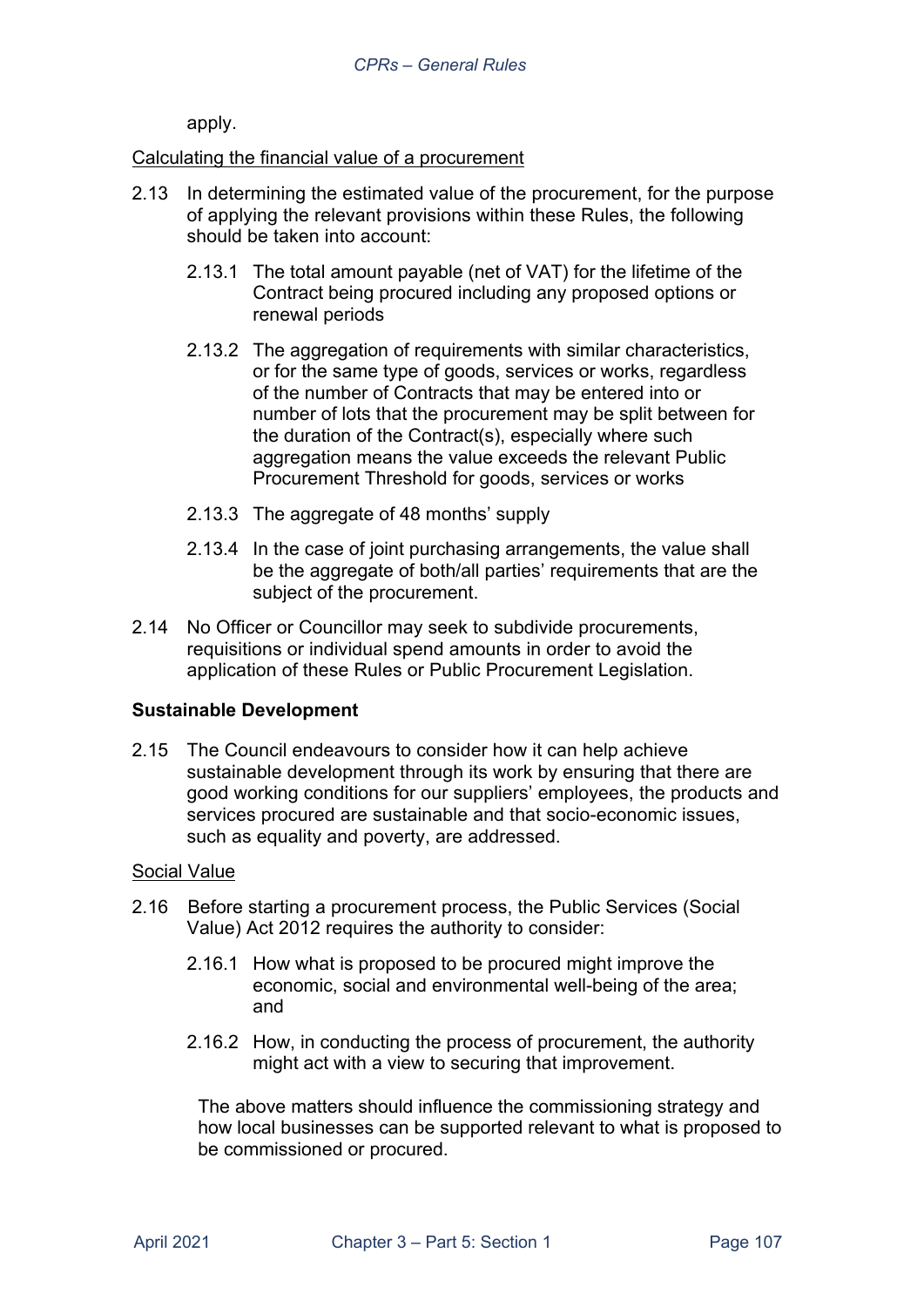- 2.17 Social value considerations (including any consultation) should be proportionate to the scale and nature of the Contract
- 2.18 Officers must have regard to the Council's Social Value Policy available at [Cheshire](http://www.cheshireeast.gov.uk/business/procurement/procurement_strategy.aspx) East Council social value policy.

# **Officer and Councillor Responsibilities**

## Powers / Authority

2.19 All powers should be exercised through Officers and it should be noted that only Officers authorised in the relevant local scheme of delegation have the authority to commit the Council to any contractual obligations. No Councillor may instruct Officers to act in a way that is inconsistent with these Rules.

#### Adequate Budget Provision

2.20 Officers should not seek to enter into a Contract or purport to enter into a Contract, unless there is adequate provision in the agreed capital programme and/or agreed Revenue Budget for the relevant service.

#### Corporate Contracts

- 2.21 A Corporate Contract is a pre-existing Contract or Framework Agreement that has been set up for use by all Services (or specific Services) in the Council to address a common or specific need and that allows Commissioning Officers to quickly and efficiently source those requirements without undertaking repetitive tendering exercises and to comply with aggregation rules of Public Procurement Legislation.
- 2.22 Prior to any procurement activity, the Commissioning Officer shall ascertain whether any Corporate Contract exists in relation to their requirements. Where such a Corporate Contract exists, the Corporate Contract must be used unless better value for money can be clearly evidenced by another method.

## Performance Bond or Parent Company Guarantee

- 2.23 The Commissioning Officer, in discussion with the Procurement Officer, shall in respect of all Contracts consider the need for a performance bond or parent company guarantee after assessing the following factors:
	- 2.23.1 Potential risk to the Council in the absence of a bond or parent company guarantee
	- 2.23.2 Known technical difficulties associated with the project
	- 2.23.3 The financial status of the provider(s)
	- 2.23.4 Whether it is relevant and proportionate to the Contract
	- 2.23.5 The period of the contract, and
	- 2.23.6 Any costs associated with the provision of the bond.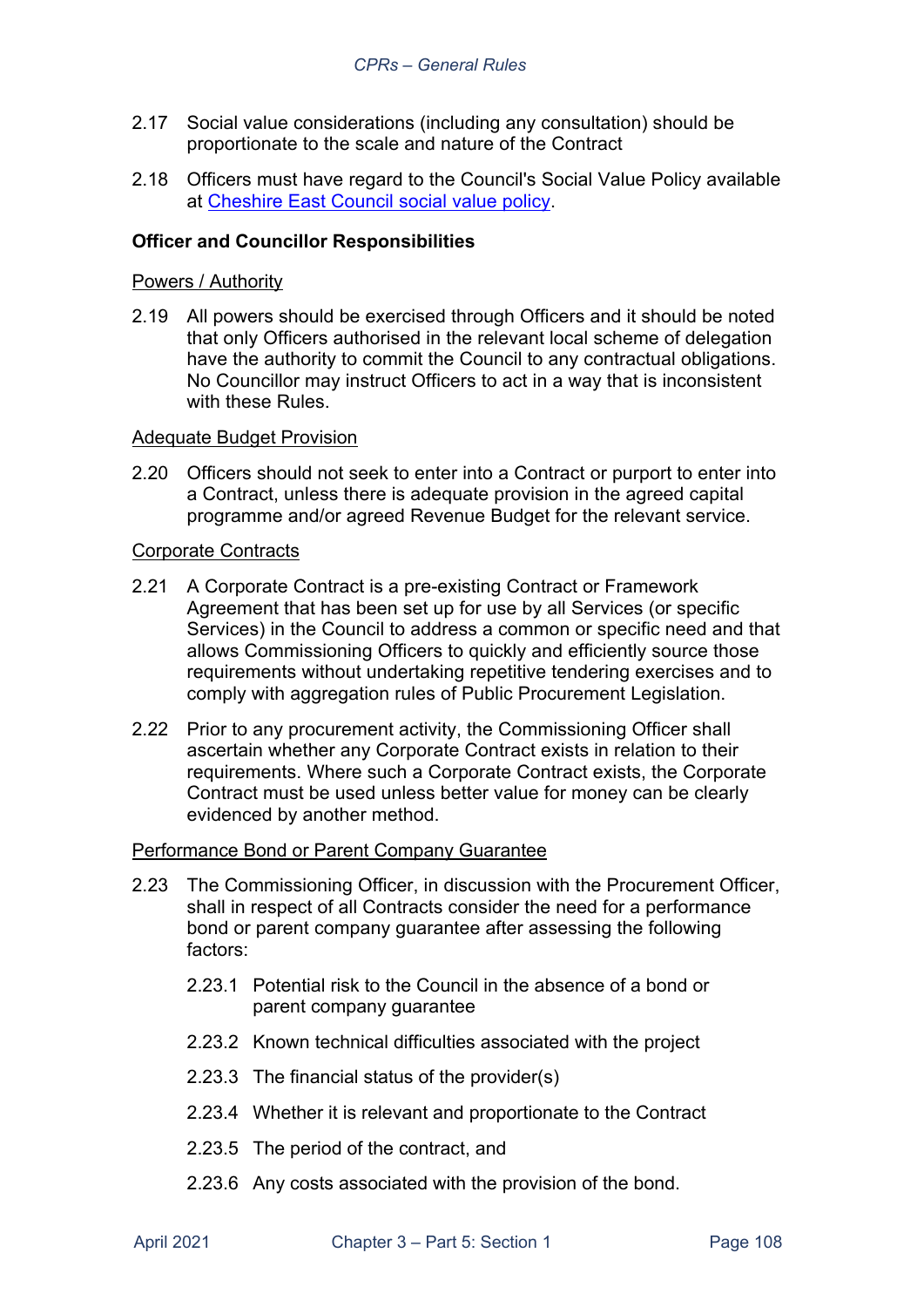# Conflicts of Interest

- 2.24 A conflict of interest includes a situation where a relevant individual's financial, economic or personal interests might be perceived to compromise their impartiality and independence.
- 2.25 All Council Officers and Members (and third parties engaged on the Council's behalf) must take appropriate measures to effectively prevent, identify and seek to remedy conflicts of interests. Any conflict of interest must be declared in accordance with the common law, the Officer Code of Conduct, the Member Code of Conduct, and the Seven Principles of Public Life set out in those Codes.

## **Collaborative Arrangements**

#### Framework Agreements

- 2.26 Paragraphs 3.1 to 3.10 and paragraphs 4.1 to 4.4 will not apply where the requirements in question are to be procured by using a Framework Agreement which itself has been procured through compliance with these Rules or from a Central Purchasing Body or other Public Body.
- 2.27 Where a Framework Agreement is used, the Procurement Officer will undertake to check that the Framework Agreement is legally compliant and whether the Council is named in the OJEU/other notice for the Framework Agreement (either specifically or within a group of regional authorities) and therefore able to utilise that Framework Agreement.
- 2.28 The Procurement Officer must ensure that requirements are procured in accordance with the terms of the Framework Agreement (and where applicable Public Procurement Legislation).

#### Joint or Partnering Arrangements

- 2.29 Joint or partnering arrangements between the Council and other bodies shall be subject to the prior approval of the relevant Executive Director and in the case of arrangements with private entities also the Chief Executive.
- 2.30 Advice from Legal Services must be sought as to the most appropriate form of agreement to put in place, especially where either party is undertaking work and / or tendering activity for the other and entering into contracts on behalf of the other e.g. a Collaboration or 'Partnership Agreement', etc.) depending on the nature of the arrangements.
- 2.31 Under any such agreement, where the Council is responsible for procuring anything, these Rules shall apply, regardless of who shall enter into the resultant contract.
- 2.32 Under any such agreement, where another party is responsible for procuring any requirements, their contract procedure rules, or equivalent, shall apply, regardless of who shall enter into the resultant contract unless agreed otherwise. Where the other party has no such contract procedure rules, the procedure applied by the other body shall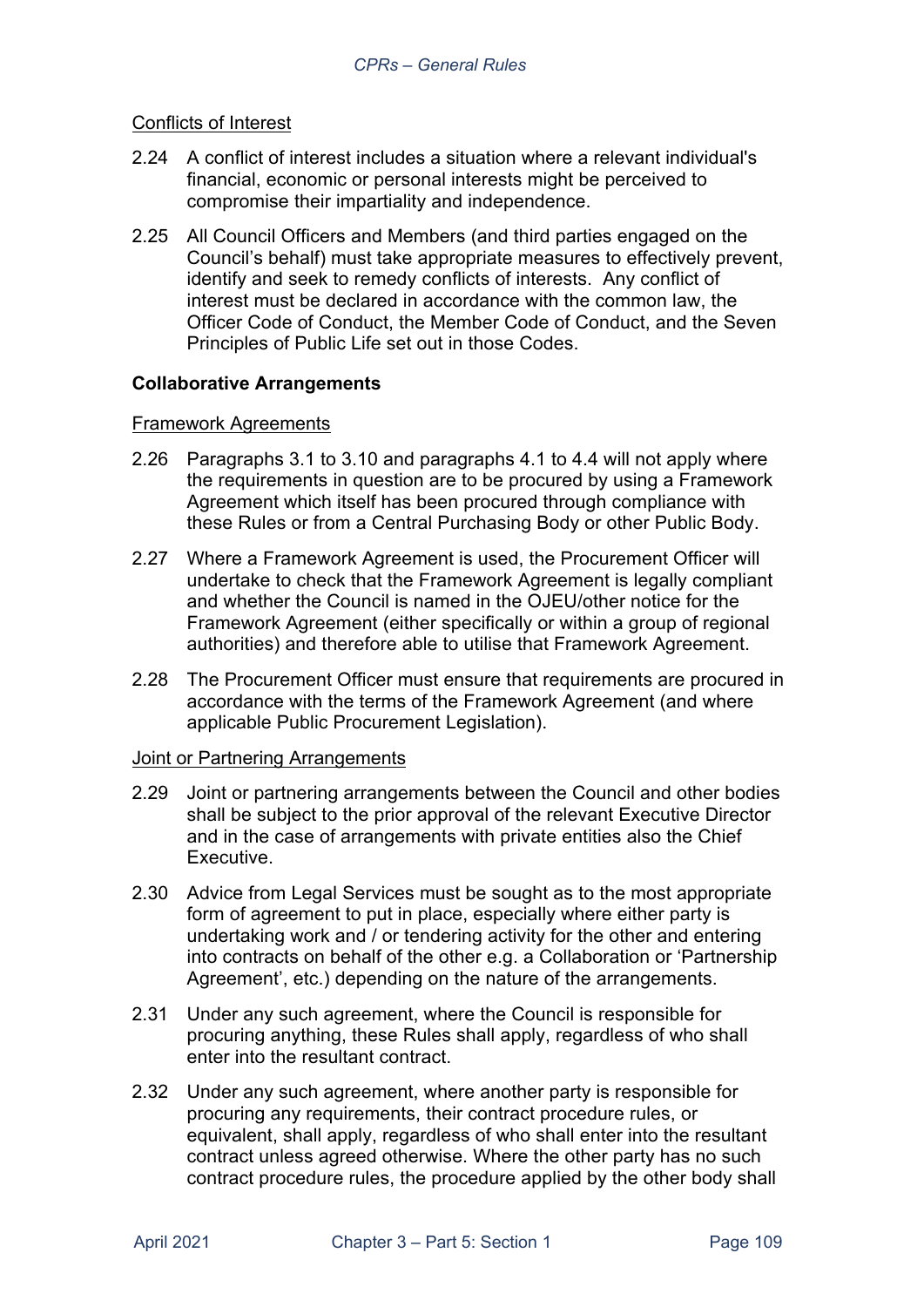comply with the principles and safeguards contained in these Rules.

2.33 Under any such agreement, the terms and conditions for the arrangement shall include powers for the Council to have access to the records, assets, site, employees and sub-contractors of that party for the purposes of investigating or auditing compliance with the terms of the arrangement and with Public Procurement Legislation.

## **E-Procurement**

#### Electronic Tendering

2.34 All tendering above the relevant Public Procurement Threshold (and for Contracts which are below the Public Procurement Thresholds but higher than £25,000 in value) must be undertaken via an electronic tendering method and shall use the e-tendering Portal accessible through the CPU. Where it is necessary to use another portal, prior approval must be sought on a tender-by-tender basis from the Procurement Manager.

## **Records**

#### Contracts Register

2.35 As part of the Government's Transparency Agenda the Council is required to compile a contracts register to capture details of all live Contracts entered into by the Council ("Contracts Register"). The Contracts Register shall be controlled by the CPU and the Commissioning Officer must ensure that all Contracts above £5,000 in value are recorded. Copies of the contracts will be provided to Legal Services for retention.

#### **Expenditure approval process**

#### Pre-Contract requirements

- 2.36 All Officers requiring to commit expenditure in order to acquire goods, services or works on behalf of the Council must:
	- 2.36.1 Obtain the prior approval of the relevant decision maker who has authority to give such approval under the constitution. This approval is subject to having sufficient budgetary provision and being included in the Council's capital programme or revenue budget.
	- 2.36.2 Complete a business case and risk log for all expenditure over £250k which is approved by the Commissioning and Procurement Board.
	- 2.36.3 Ensure that supplies of a similar type are procured together where it is practicable and cost effective to do so
	- 2.36.4 consider the Social Value implications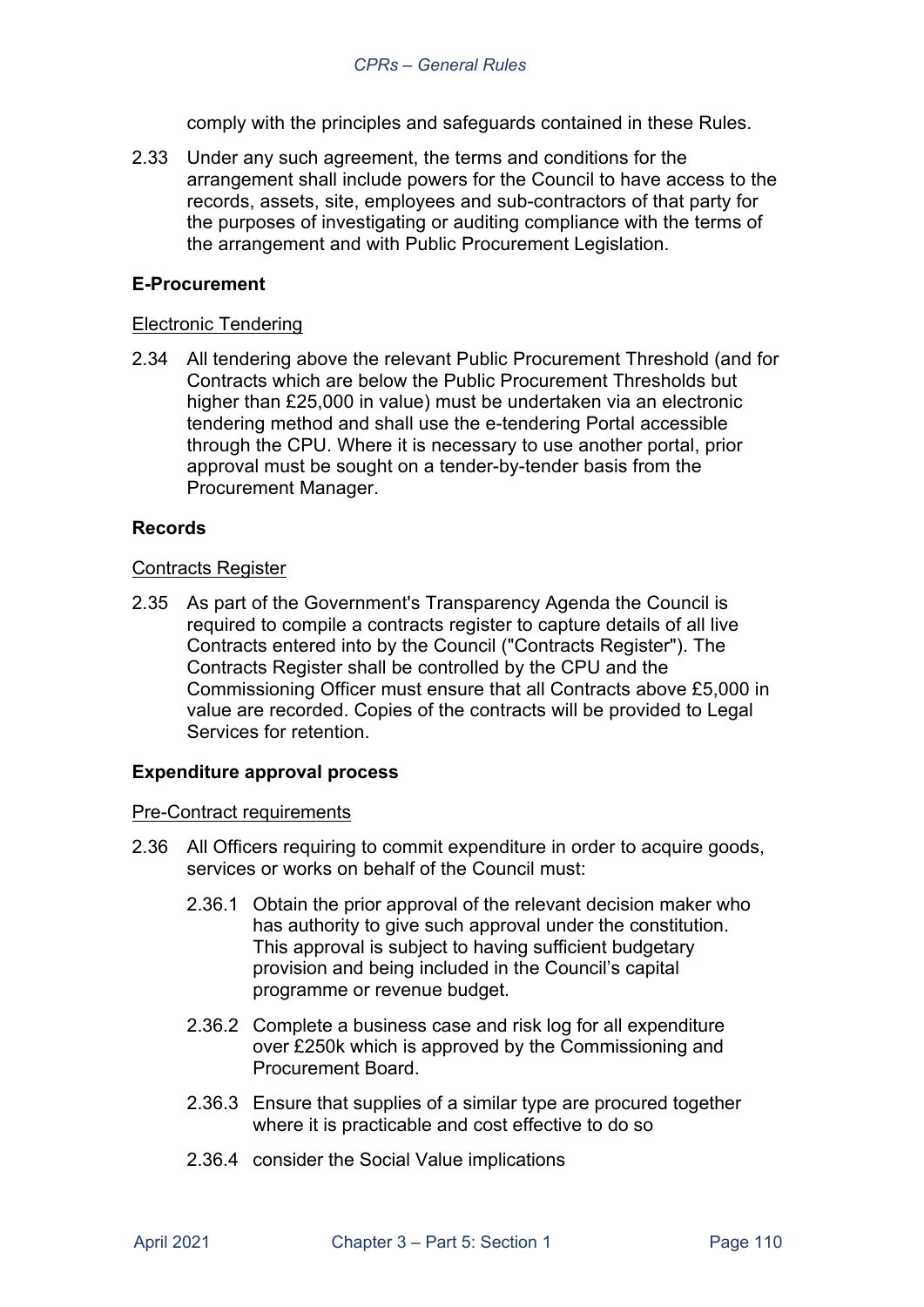- 2.36.5 make sure that the appropriate authority is in place to start the process and spend the money in accordance with the appropriate local scheme of delegation
- 2.36.6 make sure that there is enough money in the budget to cover the total whole life financial commitment being made (including any consultants or other external charges or fees)
- 2.36.7 make sure that the Forward Plan and publicity requirements have been followed where appropriate.
- 2.36.8 Give regard to Best Value and the Public Sector Equality Duty and ensure that consultations with the public have been carried out as required.

## Community Right to Challenge

- 2.37 The Localism Act 2011 provides that under the 'community right to challenge', the Council is to consider an expression of interest (EOI) submitted by a 'relevant body' in relation to providing or assisting in providing a service provided by or on behalf of the Council.
- 2.38 When the Council accepts an EOI it must run a procurement exercise and award any Contract following these Rules.

# **3. Contracts below the Public Procurement Threshold**

## **Competition Requirements**

# **Advertising and Procedure**

- 3.1 Where the estimated cost of any requirements to be ordered on behalf of the Council is less than the applicable Public Procurement Threshold then proposals shall be invited as outlined below:
	- 3.1.1 Up to £10,000 3 quotes are advisable but not mandatory (local firms being preferable where appropriate)
	- 3.1.2 Between £10,000 and £25,000 A minimum of three quotations shall be sought, together with advice from the CPU or Legal Services on the appropriate form of Contract
	- 3.1.3 Between £25,000 and the applicable Public Procurement Threshold – A minimum of three quotations shall be sought via the E-tendering Portal, and/or Find a Contract Service together with advice from the CPU or Legal Services on the appropriate form of Contract
- 3.2 Where compliance with 3.1.3 above is not possible due to less than 3 providers responding, authority to proceed with a procurement process must be obtained from the Procurement Manager.
- 3.3 The requirement in 3.1.3 to use the E-tendering Portal to advertise may be waived where there is an urgent need to do so. However, the Procurement Manager's written approval must be given to any such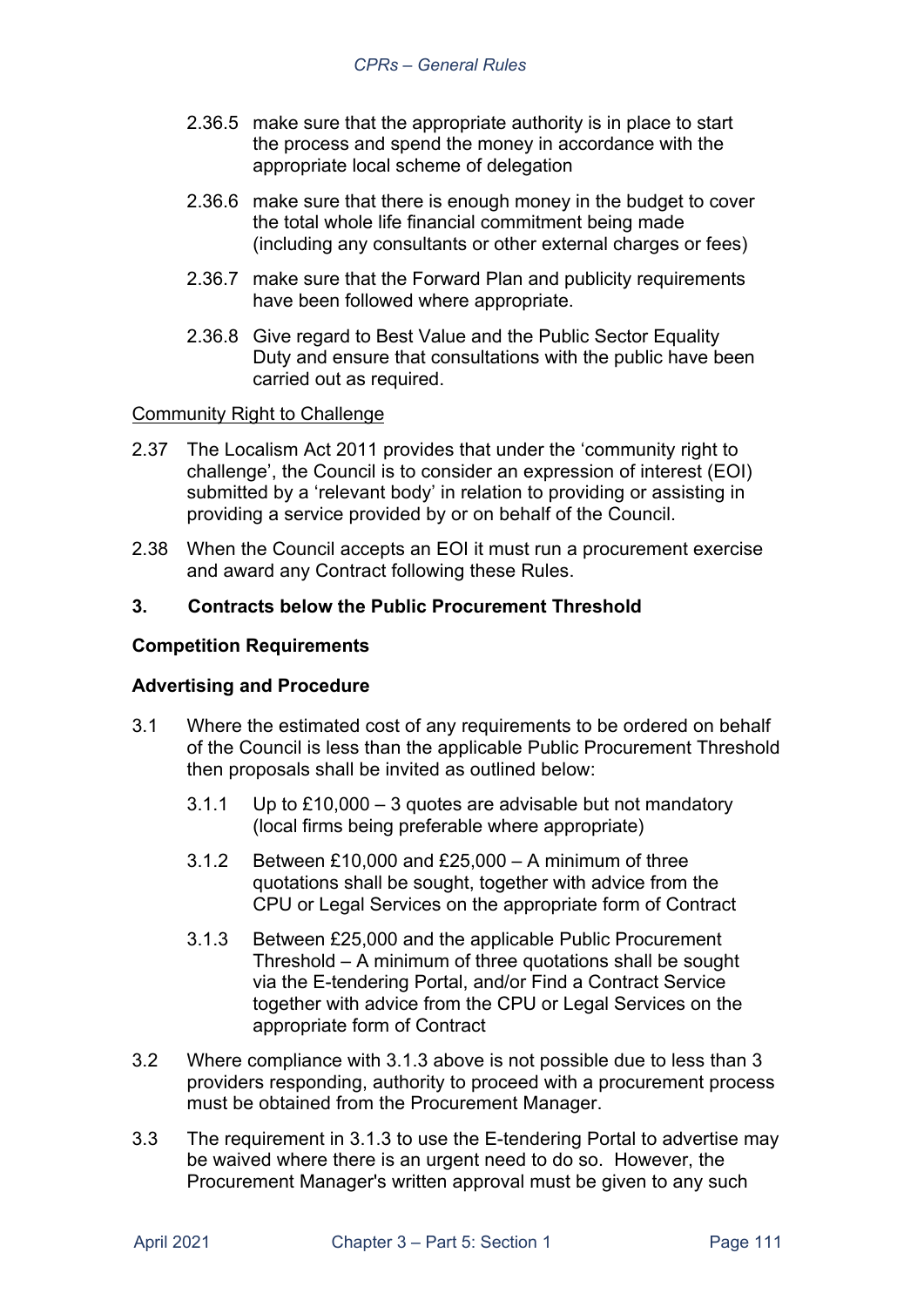waiver.

3.4 Officers are permitted to sign up for subscriptions for membership of industry associations without the need for competition provided they consider that the subscription offers value for money and there is available budget provision.

# **Award Criteria**

- 3.5 Below Public Procurement Threshold Contracts will generally be awarded on the basis of MEAT (Most Economically Advantageous Tender) defined on the basis of price or cost using a cost effectiveness approach, and may include the best price – quality ratio, however, awards on the basis of lowest price shall be acceptable where appropriate.
- 3.6 The Award Criteria and their relative importance must be set out in the competition Request for Quotation documents.

# **Best and Final Offer (BAFO)**

- 3.7 In certain circumstances it may be possible to provide for a BAFO stage in the procurement process and should only be used in consultation with Legal Services. Where the Procurement Officer and Commissioning Officer consider that a BAFO stage would be beneficial and could be exercised fairly in a procurement process, they should explain the reasons for the use of the BAFO process to the Procurement Manager and seek approval to proceed from the Procurement Manager (who shall consult Legal Services).
- 3.8 Where a BAFO stage is used, it must be conducted by the CPU through the E-tendering Portal, and should set a deadline for submission of BAFOs, to be returned via the E-tendering Portal.
- 3.9 Where a BAFO is submitted, any improvements in a Bidder's offer must be recorded in the applicable Evaluation Matrix with Bidder's submissions re-scored where appropriate. A record of both pre and post BAFO scoring must be maintained for audit purposes.

# **4. Contracts At or Above the Public Procurement Threshold**

#### **Competition Requirements**

#### **Advertising and procedure**

4.1 Advertisement of Contracts over the Public Procurement Threshold shall be advertised additionally on the Government's Find a Contract Service.

# **Award Criteria**

4.2 Contracts will be awarded on the basis of MEAT (Most Economically Advantageous Tender) defined on the basis of price or cost using a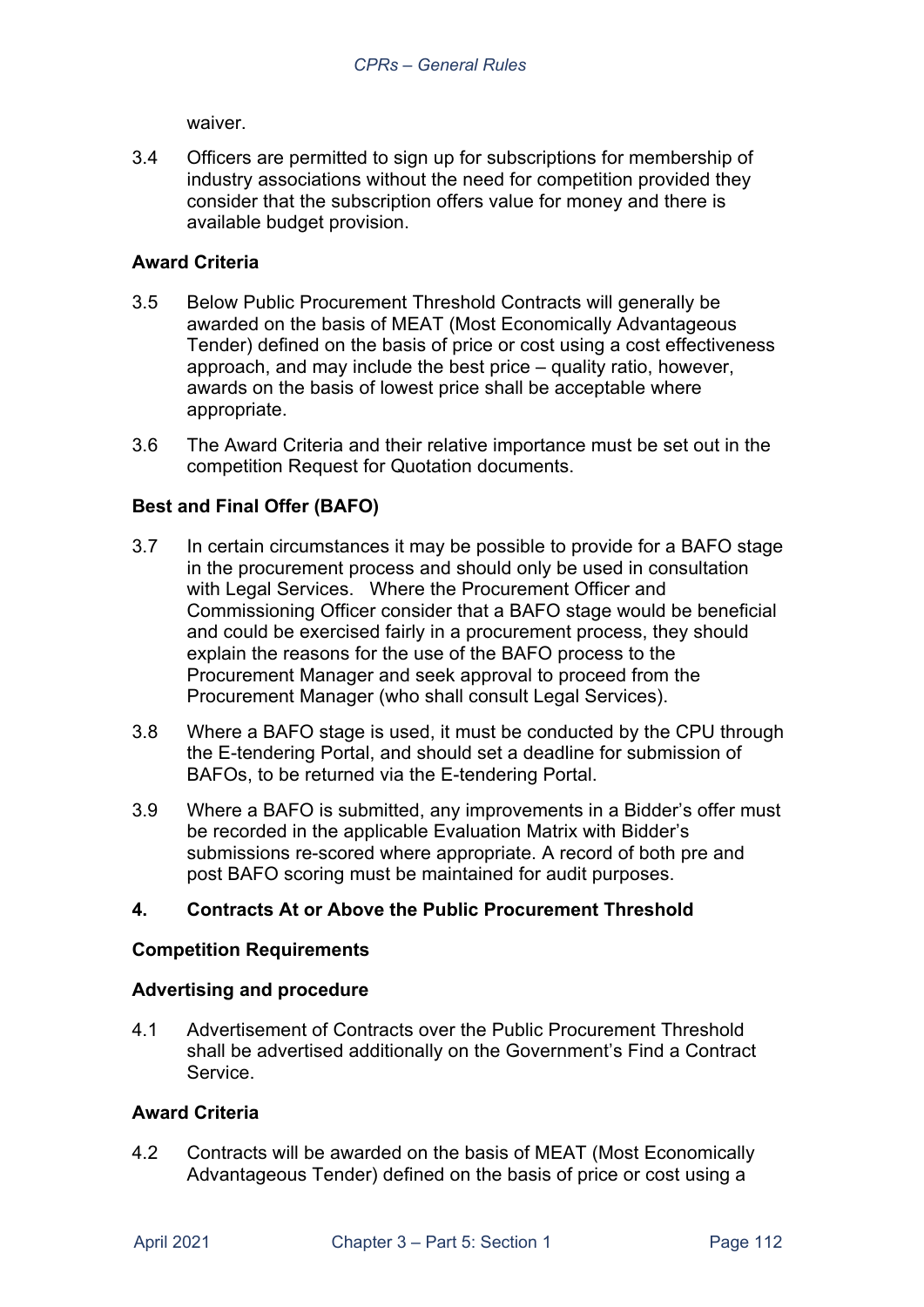cost effectiveness approach and may include the best price – quality ratio. Where possible full lifecycle costs should be considered as part of the financial evaluation.

4.3 The Award Criteria and weightings must be set out in the Invitation to Tender.

# **Forms of procurement**

- 4.4 The Public Procurement Legislation sets out the procedures which can be used to procure Contracts at or exceeding the Public Procurement Thresholds. These include:
	- 4.4.1 Open Procedure
	- 4.4.2 Restricted Procedure
	- 4.4.3 Competitive Procedure with Negotiation
	- 4.4.4 Competitive Dialogue
	- 4.4.5 Innovation Partnerships
	- 4.4.6 Call Off from a Framework Agreement
	- 4.4.7 E-auction
- 4.5 Other procedures are possible for Contracts for Light Touch Regime Services (as defined in Public Procurement Legislation) and for Concessions Contracts.
- 4.6 The Procurement Officer in consultation with the Commissioning Officer and Legal Services shall select the most appropriate procedure having regard to the requirements of the Public Procurement Legislation.
- 4.7 This process shall not remove or modify the responsibility of the relevant Executive Director to take such steps as may be reasonably necessary to safeguard the Council's best interests.
- 4.8 In order to determine a suitable procurement approach to a specific market, Officers, in liaison with CPU, may first choose to carry out noncommittal soft market testing in order to inform the market of the Council's procurement plans and to understand the likely level of interest. Any such testing should not have the effect of distorting competition or result in a violation of the principles of non-discrimination or transparency.

# **5. Procedures for ALL Requests for Quotation and Invitations to Tender**

# **Application and Documentation**

#### Application

5.1 This Part 5 applies to all Contracts over £25,000 in value (including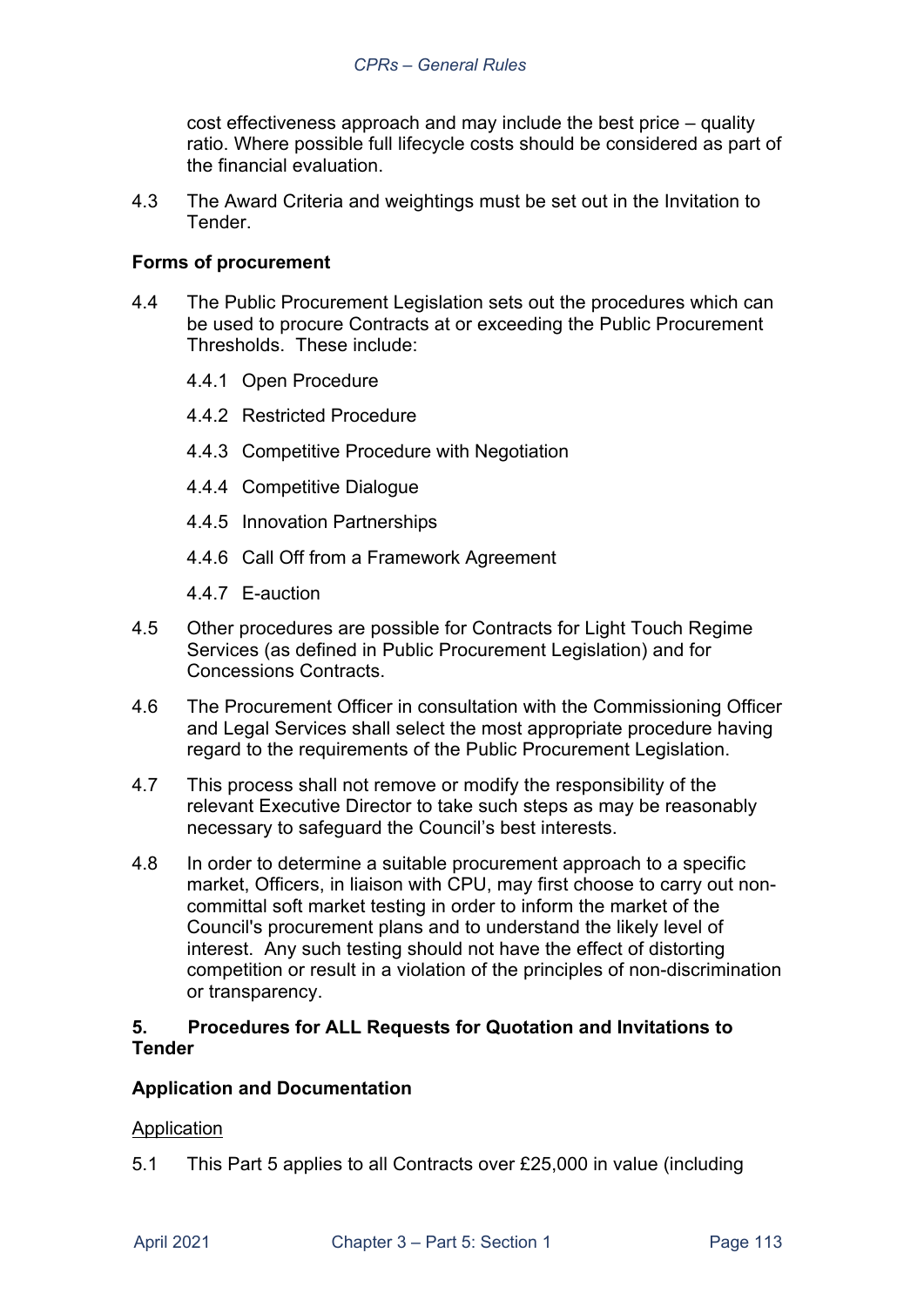those at or above the relevant Public Procurement Threshold).

5.2 Procurement procedures for Contracts below £25,000 will follow any guidance issued by CPU and will be assessed on their risk.

## Documentation

- 5.3 All Requests for Quotations (RFQs) and Invitations to Tender (ITTs) shall include the following:
	- 5.3.1 The Council must issue RFQs and ITTs and receive Bids via the E-tendering Portal. Bids submitted by any other means shall not be considered (unless there are exceptional circumstances)
	- 5.3.2 A requirement for Bidders to complete fully and sign or otherwise authorise the Form of Tender, which relates to canvassing and non-collusion before submission
	- 5.3.3 All electronic responses will be held within the E-tendering Portal in a restricted area that is only accessible by the appointed Verifying Officer after the specified fixed time and date
	- 5.3.4 All RFQs and ITTs must specify the goods, works or services that are required in sufficient detail to enable the submission of competitive Bids, together with the terms and conditions of the contract that will apply
	- 5.3.5 A description of the award procedure and a definition of the Award Criteria and weightings in objective terms. Where it is not possible to provide weightings for objective reasons, Award Criteria should be stated in descending order of importance
	- 5.3.6 Notification that Bids are submitted to the Council on the basis that they are compiled at the Bidder's risk and expense (except where prior agreement is given to reimburse those Bidders / providers engaged in a competitive dialogue or competitive procedure with negotiation)
	- 5.3.7 Notification that amendments must not be made to the contract documents by the Bidder (unless appropriate for the procurement procedure)
	- 5.3.8 Notification to the bidder that the Council is not bound to accept any or all tenders.
- 5.4 A record of Bids received in pursuance of these Rules shall be maintained by the CPU and retained in accordance with the Council's retention schedule.
- 5.5 An electronic contracts register will be maintained by the CPU and copies of Contracts are to be provided to Legal Services for retention.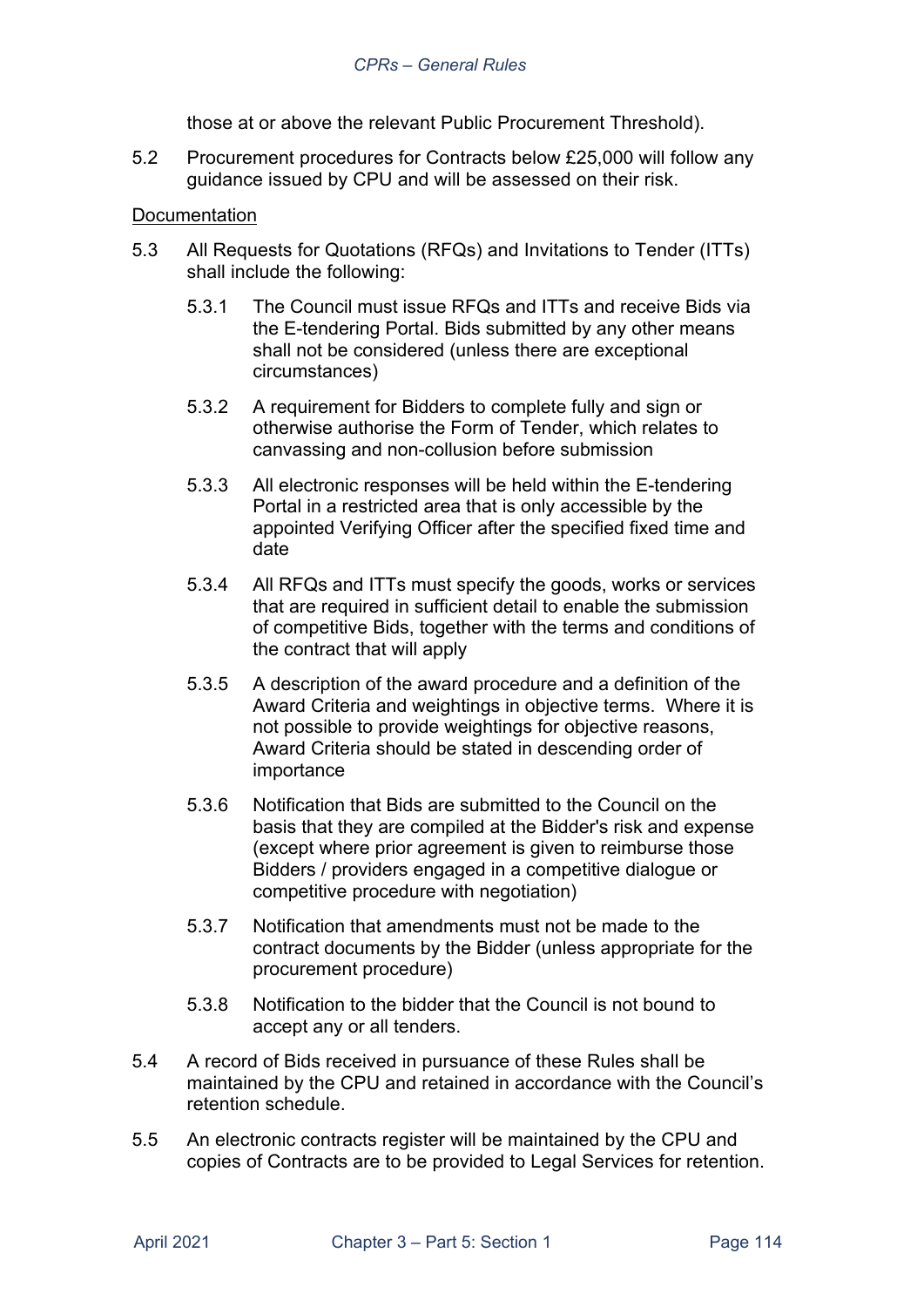# **Closing Date for Receipt of Bids**

- 5.6 Bids received after the fixed date and appointed time, shall NOT be opened or considered, unless there are exceptional circumstances as agreed by the Procurement Manager, who will consult with Legal Services where appropriate.
- 5.7 An exceptional circumstance could be a system problem (of which there must be demonstrable evidence) with the E-tendering Portal which has prevented potential Bidders from uploading their documents.

# **Method of Opening Bids**

- 5.8 In respect of Bids received electronically, ONLY a Verifying Officer as designated within the E-tendering Portal will have permission to open the Bids:
	- 5.8.1 Bids above £1,000,000 will be verified by Legal Services
	- 5.8.2 Bids from the Public Procurement Threshold up to £1,000,000 will be verified by the Procurement Manager or a Category Manager that has not been involved in the tender in question
	- 5.8.3 Bids between £25,000 and the Public Procurement Threshold will be verified by a Procurement Officer that has not been involved in the procurement process in question
	- 5.8.4 Bids between £10,000 and £25,000 will be opened in accordance with any guidance issued by CPU from time to time.

# **Evaluation of Bids**

# Evaluation and Award

- 5.9 Bids shall be evaluated and awarded on the basis of the value for money they offer to the Council.
- 5.10 For Bids over the Public Procurement Threshold this must be in line with:
	- 5.10.1 MEAT (Most Economically Advantageous Tender) Principles. Award Criteria must be relevant to the Contract and apportioned between cost and quality in a ratio reflecting the risk and value of the contract
	- 5.10.2 Bids shall be evaluated and awarded in accordance with Award Criteria and weightings determined, and documented in an Evaluation Matrix,
	- 5.10.3 The relevant Public Procurement Legislation should be considered in determining what shall be included in the evaluation of cost.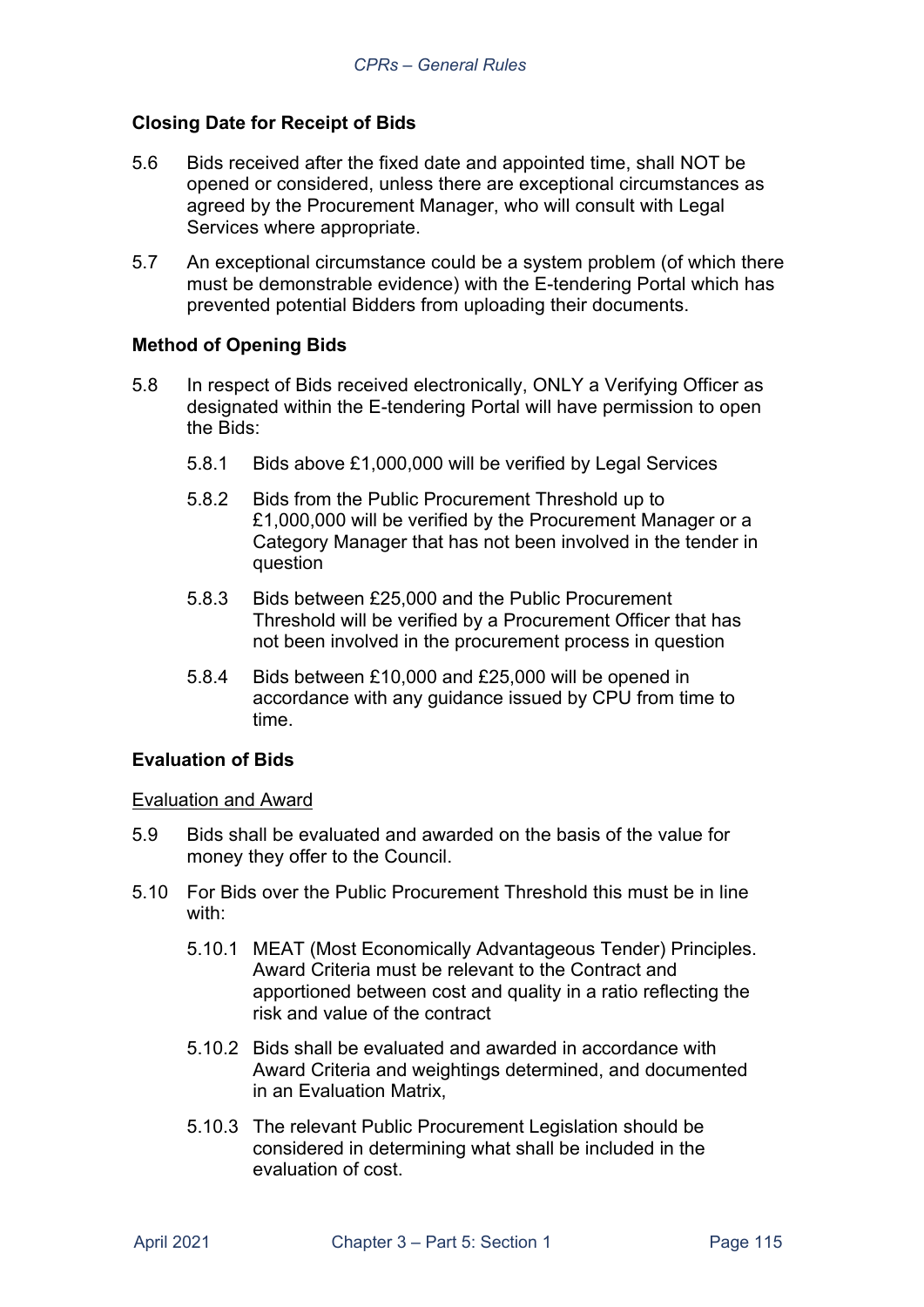## Evaluation Panel

- 5.11 Evaluation Panels should be established prior to the issue of the RFQ/ITT, to ensure that they are engaged with the process and understand the evaluation criteria and weightings.
- 5.12 Evaluation Panels should include representation from the CPU, the commissioning department/key stakeholders, and should consist of a minimum of two Officers. However, should the risk be assessed as significant then the minimum number of people on the panel should be increased proportionately and in accordance with more detailed guidance from CPU. The Monitoring Officer and the Chief Finance Officer should be involved in any procurement exceeding £1M in value. Councillors shall not be involved in any Evaluation Panel.

#### Evaluation Matrix

- 5.13 The Evaluation Matrix will consist of defined evaluation criteria and weightings.
- 5.14 All Bids must be scored consistently against the Award Criteria set out in the Evaluation Matrix in the RFQ/ITT using the scoring model also set out in the RFQ/ITT.
- 5.15 All scores and notes made by the Evaluation Panel must be recorded in writing in the Evaluation Matrix and used for reference if further moderation is required.

#### Moderation

- 5.16 The Evaluation Panel will discuss their individual scores and must reach agreement on a consensus panel score and justifying comments.
- 5.17 Any consensus scores and applicable justifying comments must be recorded in the Evaluation Matrix for the procurement process.
- 5.18 All notes may be the subject of information requests or legal challenge against award of a Contract. It is crucial that accurate notes justifying awarded scores are maintained throughout by all personnel and relate solely to the relevant Award Criteria.

# **Clarification**

- 5.19 Where post Bid clarification is required, it must be requested (and responses returned) via the E-tendering Portal. Importantly, post Bid clarification may only be sought in relation to an element of the Bidder's submission that has been provided, and which needs further understanding – negotiation is not permitted. Post Bid clarification must be used in a non-discriminatory manner and so that Bidders are not being given an opportunity to improve their Bids.
- 5.20 Evaluation scores can only be amended where specific clarification has been requested relating to the Award Criteria. Any decision to rescore must be discussed with the Procurement Manager.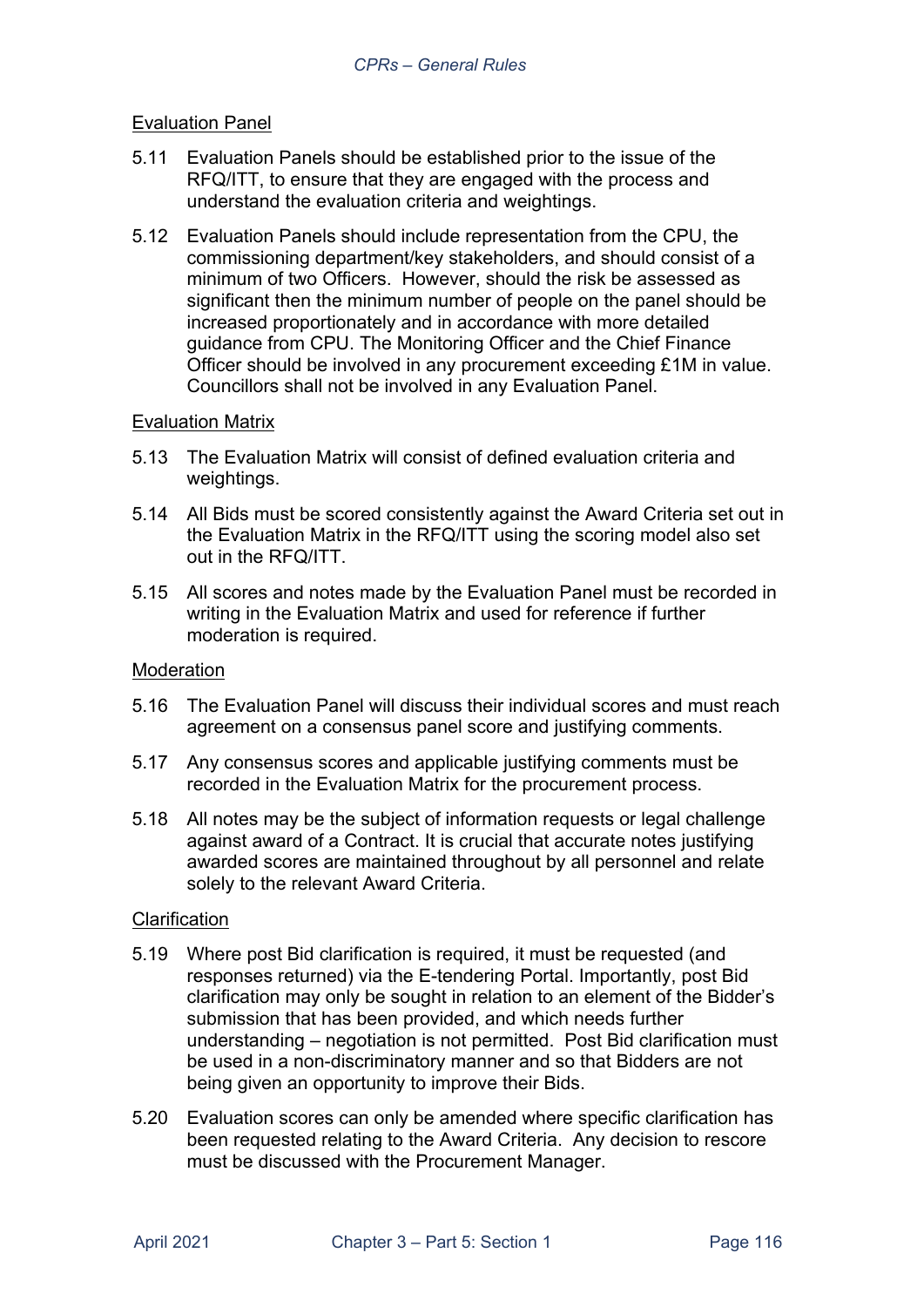- 5.21 All clarification questions and returns must be noted and any amended scores which result from clarification are to be updated in the Evaluation **Matrix**
- 5.22 For above Public Procurement Threshold procurements, post Bid negotiation will not be acceptable unless permitted within the procedure available within Public Procurement Legislation.
- 5.23 For Contracts below the Public Procurement Thresholds in value, a best and final offer (BAFO) stage may be used.

# **Acceptance of Bids**

- 5.24 Bids may be accepted by the relevant Executive Director provided that all of the following apply:
	- 5.24.1 the Bid complies with the requirements, conditions and criteria set down in any OJEU/other notice and in the RFQ/ITT including any applicable selection criteria and Award Criteria
	- 5.24.2 the Bid proposed to be accepted is the most economically advantageous tender (or, where appropriate for Contracts below the Public Procurement Threshold, is the lowest priced Bid)
	- 5.24.3 where a Bid for a Contract above the Public Procurement Threshold appears abnormally low, the Bidder has been asked to explain the price or cost and the Council considers the explanation provided to satisfactorily account for the low price or cost, and
	- 5.24.4 Council or Committee approval has been given to spend the resources, if required.

#### Debrief – Intention and Award

- 5.25 Once the award decision has been approved by the Officer with appropriate delegated authority, communication should be undertaken with all Bidders, providing details on the outcome of the procurement process.
- 5.26 For Bids above Public Procurement Thresholds, the provisions of the Public Procurement Legislation shall be followed regarding the content of notifications to Bidders and including any mandatory standstill periods outlined.

# **Errors in Tender**

- 5.27 If, before both parties have executed the Contract, it is discovered that an error has been made in the Bid it shall be dealt with as follows:
	- 5.27.1 The Procurement Manager should be consulted (who should consult Legal Services as necessary)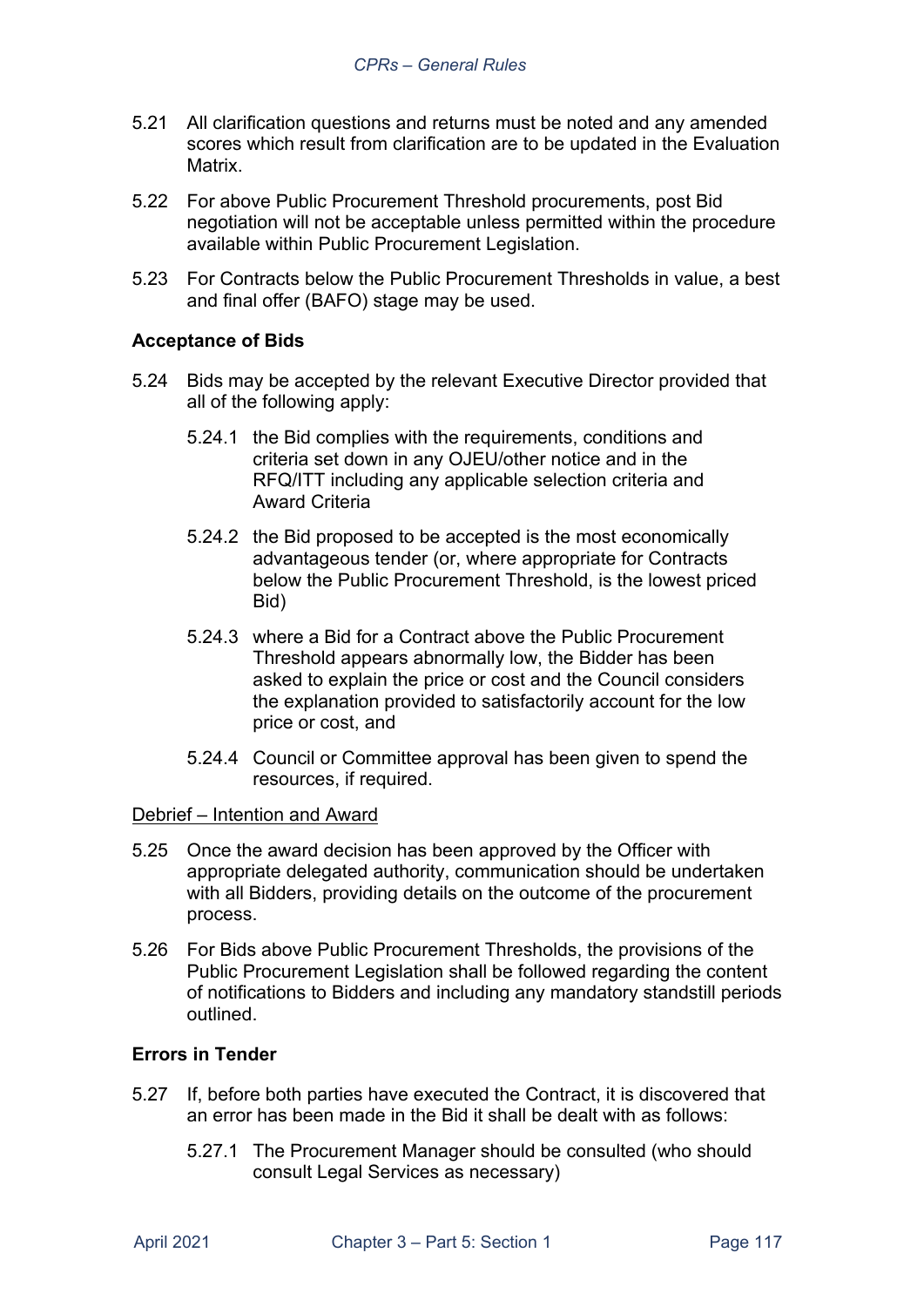- 5.27.2 The Bidder should be given the opportunity of confirming or withdrawing the Bid. In the case of genuine and obvious errors the Bidder may be given the opportunity to correct the error. The same approach should be taken to all Bids.
- 5.28 Clarification surrounding such errors shall be sought in writing via the Etendering Portal.
- 5.29 Where the Bidder elects to withdraw the Bid the next highest scoring Bid shall be considered and the same rules shall be applied in considering that Bid.

# **6. Contracts and Post Procurement Requirements**

## **Conditions of Contract**

6.1 Every Bid will be accompanied by the relevant conditions of contract which will either be supplied by CPU or Legal Services. In every written Contract there are certain clauses which must be inserted. These clauses are identified in the standard form contracts produced for use by the Council and may be amended by Legal Services from time to time. The removal of these clauses requires agreement by Legal Services.

# **Signed Contracts**

6.2 Subject to paragraph 6.3 below, Contracts (with a value not exceeding £1,000,000) shall be signed on behalf of the Council by a duly authorised Officer in accordance with the local Scheme of Delegation.

# **Contract Sealing**

- 6.3 A Contract must be executed under seal by Legal Services where any of the following apply to the Contract:
	- 6.3.1 It exceeds £1,000,000 in value
	- 6.3.2 Where the Contract is such that Legal Services consider that an extended limitation period of at least 12 years would be of value
	- 6.3.3 Where it is required by statute or an external funding body that it is executed under seal
	- 6.3.4 Where the price paid or received under the Contract is a nominal price and does not reflect the value of the goods, services or works
	- 6.3.5 Where it is a construction-related or works Contract and it is required to be sealed in accordance with guidance issued by CPU.

# **Authorisation of Payments**

6.4 Payments under the contract shall be approved by an authorised Officer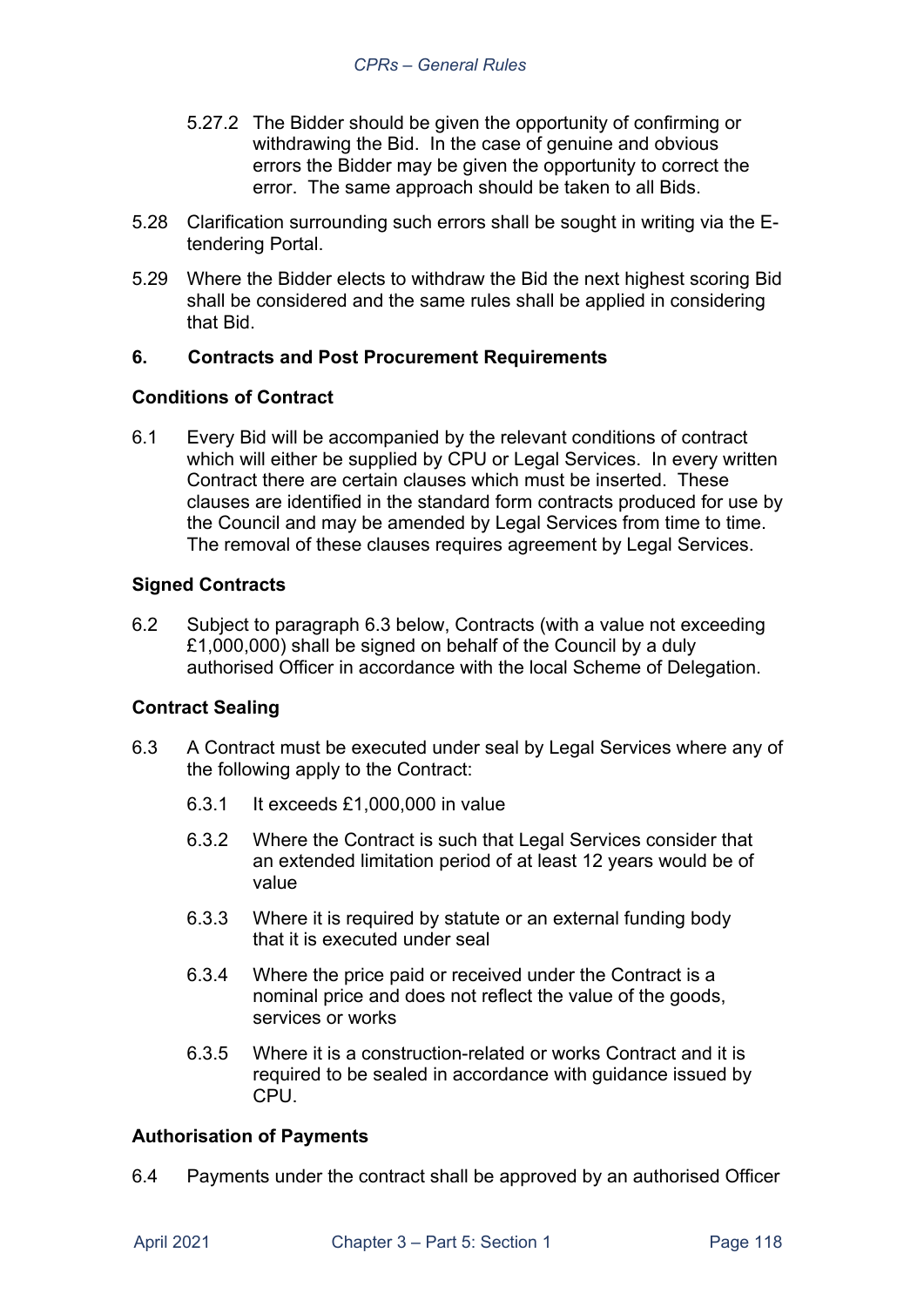in accordance with the local Scheme of Delegation.

#### **Modification to Contracts**

6.5 Modifications to a Contract shall be in writing and shall be authorised by the appropriate Executive Director or on their behalf by an authorised Officer with agreement from the Procurement Manager and Legal Services. Such agreement will be dependent upon commercial considerations as well as considering if the modification is permitted under Public Procurement Legislation and the completion of any required documents as issued by the CPU from time to time.

## **Payments before Completion of Formal Contract**

- 6.6 No payment shall be made by the Council to the provider without a formal purchase order or an appropriate Contract in place. Payments should normally be made following the receipt of the requirements / achievement of desired outcomes.
- 6.7 Staged payments are permitted. Any such payments should only be made upon receipt of the desired requirements for that stage / milestone. Should the desired requirements / outcomes not be achieved when the provider submits an invoice, a dispute should be raised to prevent payment until such time as the desired requirements / outcomes have been achieved.
- 6.8 Advance payments are generally not permitted and the only exceptions without further approvals being required, shall be for:
	- 6.8.1 software licences
	- 6.8.2 hardware and / or software support and / or maintenance
	- 6.8.3 warranties
	- 6.8.4 deposits
	- 6.8.5 leases / hires.
- 6.9 If any other reason arises for an advance payment to be made, approval must be sought from the relevant Executive Director and the Monitoring Officer in advance.

#### **Monitoring of Contracts**

- 6.10 All Contracts should be monitored throughout the period of the Contract, and the performance of providers should be reviewed regularly, including:
	- 6.10.1 how savings might be achieved within the contract period
	- 6.10.2 compliance with the specification and contract
	- 6.10.3 performance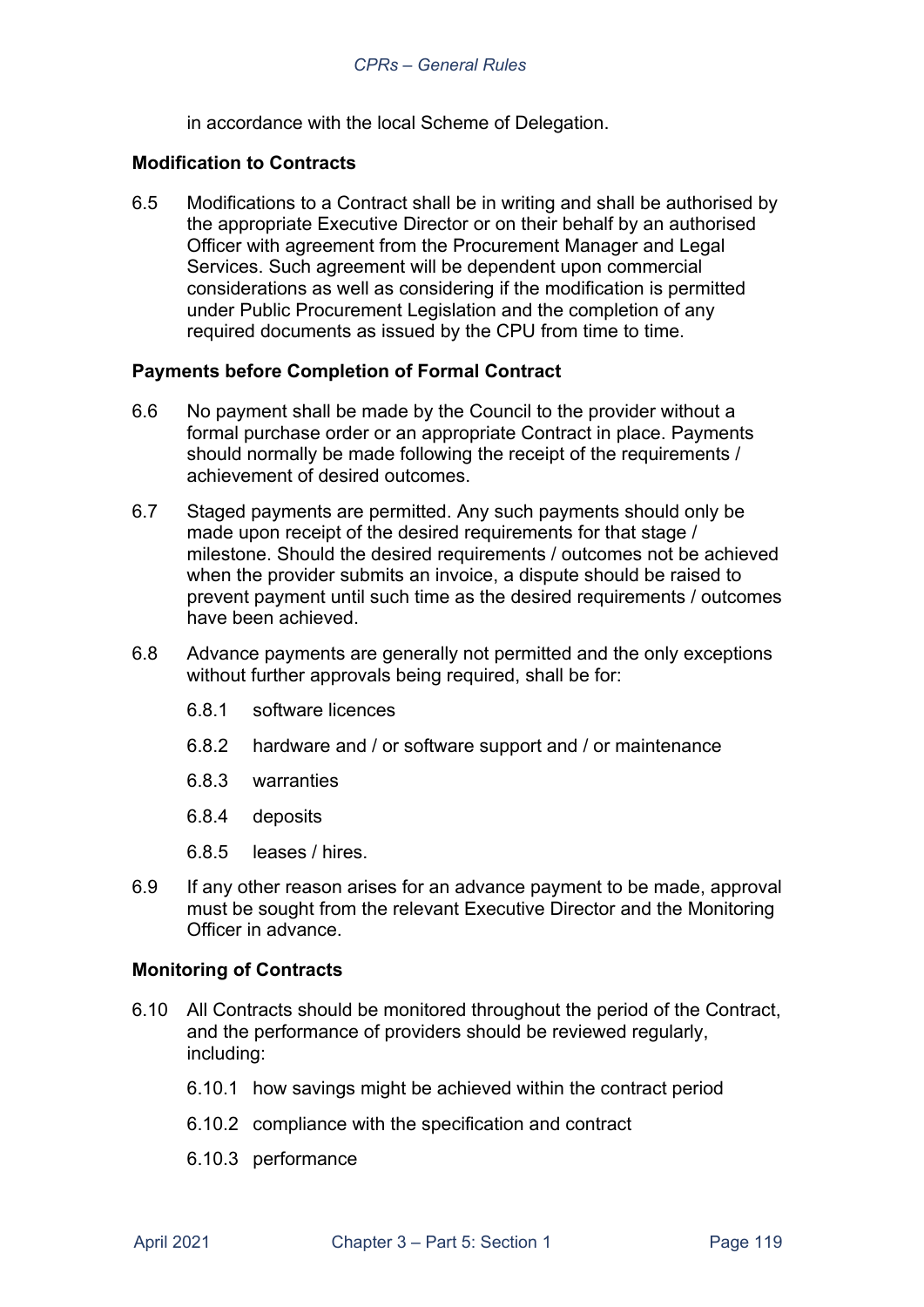- 6.10.4 any social value and best value requirements
- 6.10.5 levels of insurance
- 6.10.6 user satisfaction, and
- 6.10.7 risk management.
- 6.11 Accurate records of Contract monitoring activity and meetings including any issues raised / dealt with must be kept by the Commissioning Officers responsible for monitoring the Contract.

## **Contract Extensions**

- 6.12 Commissioning Officers and Contract Managers must consider a provider's performance throughout the period of a Contract when considering a contract extension. Officers should question whether the quality of goods or services being provided to the Council would continue to offer best value should an extension be agreed. When reviewing performance for the purpose of Contract extension, Officers should seek the views of the provider as to whether they have any suggestions or proposals which might improve value or delivery of service which might benefit the Council. These Officers should be aware of the market, the providers within the market, and the level of competition within the market.
- 6.13 Commissioning Officers should consider alongside the award of any optional extension period provided for in the Contract, what other alternatives may be available to the Council, and should offer reasoning as to why such alternatives are not proposed.
- 6.14 These Officers must ensure that prior to seeking approval of any proposed Contract extension; consultation is undertaken with the Procurement Manager and a Contract Extension Form is completed and signed by the Executive Director.
- 6.15 Contracts may be extended beyond the stated core Contract period, where provision for such extension was included in the RFQ/ITT, and in respect of above Public Procurement Threshold Contracts, the relevant OJEU Notices:
	- 6.15.1 it is not possible to extend a Contract, after it has expired. Any such requests will be viewed as new Contracts and the relevant provisions with these Rules must be followed.
	- 6.15.2 any requests to extend a Contract where there is no provision to extend for the period requested constitutes a modification to the contract and the appropriate provisions at paragraph 6.6 must be followed.

# **7. Waiver and Breach**

#### **Waiver**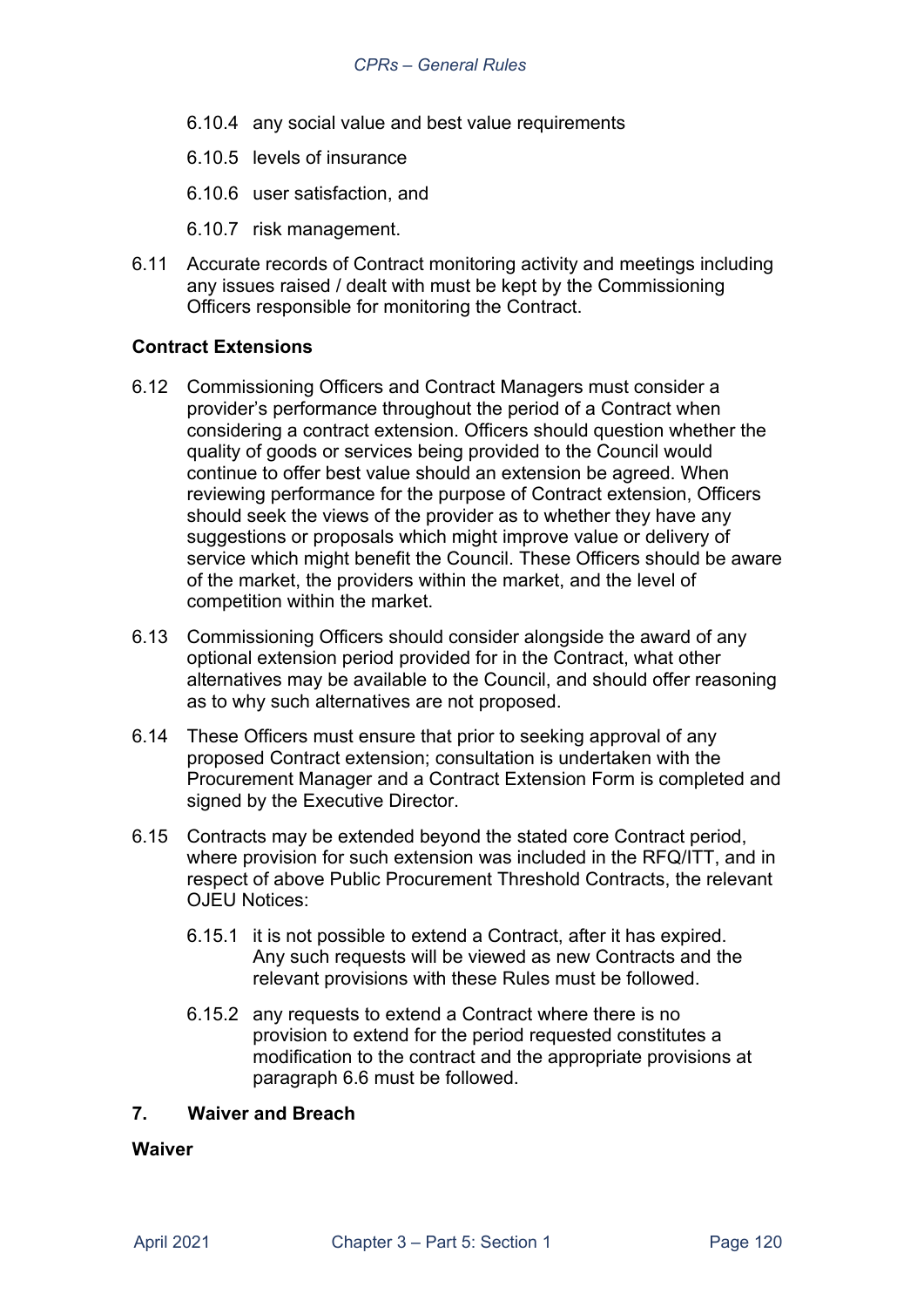# **Waiver Process**

1.1 It is strongly expected that these Rules will be followed in all cases with very limited exceptions, however, in the event a Commissioning Officer believes a waiver to these Rules is essential to the efficient running of the Service they must seek a waiver by producing a report that must be approved by

£10,000 - £25,000 – the Procurement Manager

Above £25,000 – the S151 Officer and the Monitoring Officer

- 1.2 The report must be in accordance with the prescribed format available from the CPU. The format of the report shall be determined by the Procurement Manager, and must be used in line with any associated guidance published:
	- 1.2.1 Advice and guidance must be sought from the Procurement Manager prior to submission of the waiver form to the Chief Finance Officer and Monitoring Officer. If approval is granted, it is still required that an appropriate contract be entered into prior to any requirements being provided by the provider.
	- 1.2.2 The waiver of these Rules and the reason(s) for waiver shall be clearly recorded and reported to the Commissioning and Procurement Board.
	- 1.2.3 All notices of waiver reported to the Procurement Board shall be published retrospectively for information on the next Audit and Governance Committee agenda.
- 1.3 Exemptions from the above requirements may be agreed for instances of:
	- 1.3.1 extreme urgency, where there is an immediate risk to life, property or an individual's safety and wellbeing, and any inaction by the Council (related to risks to safety and wellbeing) would be a breach of our statutory duty and obligations.
	- 1.3.2 Significant reputational risk or where such an exemption is required to ensure continuity or to safeguard the Councils interests.
	- 1.3.3 Where there is genuinely only one approved supplier, such as for works of art, copy right material, or unique technology, where no reasonable alternative or substitute exists and the absence of competition is not the result of an artificial narrowing down of the procurement.
	- 1.3.4 The selection of a supplier whose usage is a condition of a Grant funding approval.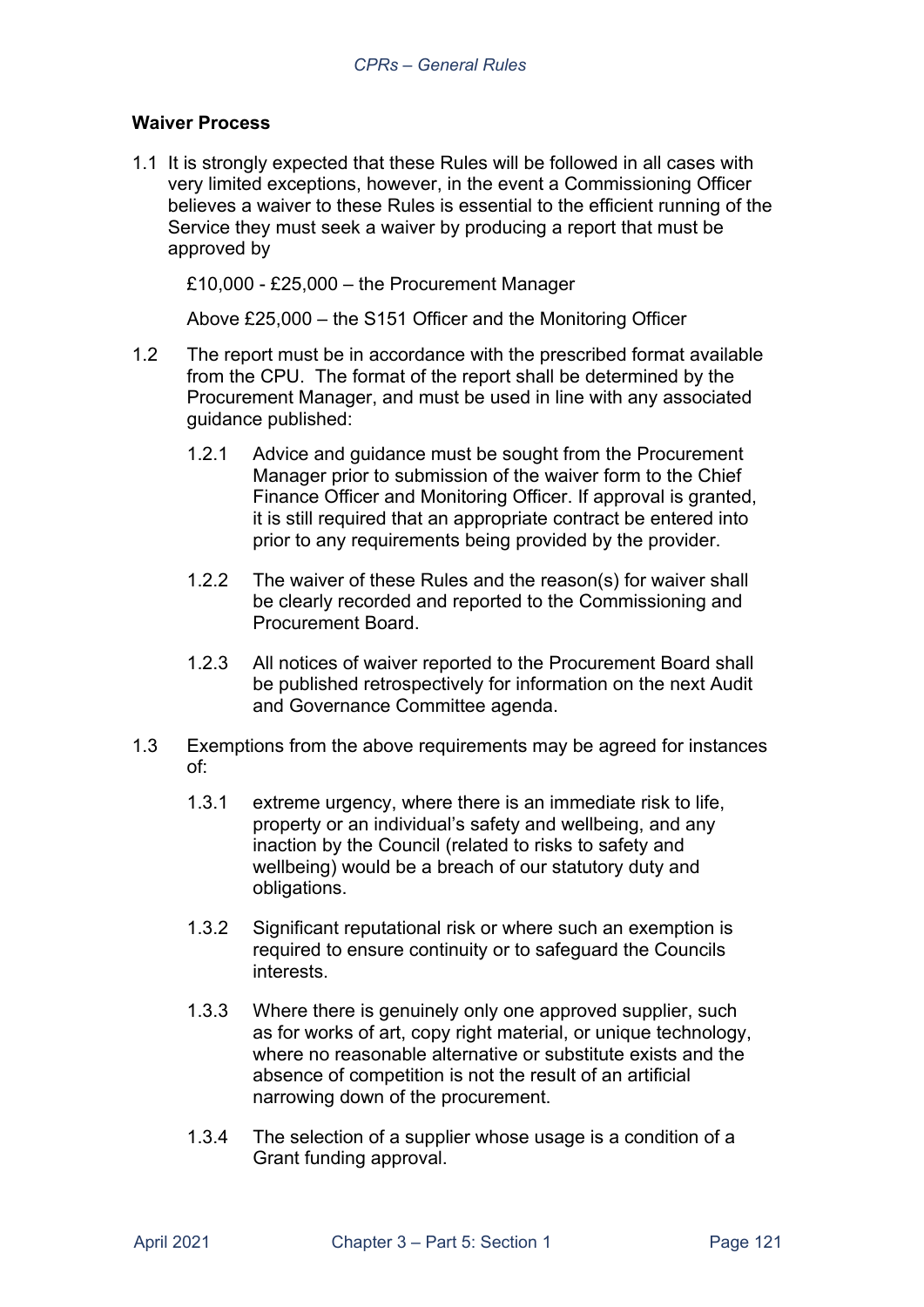- 1.3.5 The selection of a supplier on the instruction of a third party, providing the whole of the funding is met by the third party.
- 1.4 The agreement of the Procurement Manager must be sought prior to any action being taken except where the nature of the urgency and risk renders this impractical. Such instances must be reported at the earliest opportunity, retrospectively, to the Chief Finance Officer and Monitoring Officer and the relevant Executive Director following the incident.

## **Breach**

- 1.5 No Officer or Councillor may seek to actively avoid the application of these Rules.
- 1.6 Officers and Councillors must be aware that any non-adherence with these Rules is a breach of the Officer Code of Conduct / Member Code of Conduct and could result in disciplinary.
- 1.7 Service Directors are responsible for ensuring that their Commissioning Officers are made aware of the consequences of non-adherence and that they comply with these Rules.

#### Reporting and Investigating Breaches

- 1.8 Any breach of, or non-adherence to, these Rules must, on discovery, be reported immediately to the Chief Finance Officer and the Monitoring Officer. The relevant Director or his/her designated representative shall complete the waiver process (detailed at paragraphs 7.1 to 7.3 above) outlining the reasons for the non-adherence and the steps taken to prevent a re-occurrence.
- 1.9 The relevant Director or his/her designated representative will be required to submit the form for sign off by the Chief Finance Officer and the Monitoring Officer.
- 1.10 Any such breaches will be reported to the Commissioning and Procurement Board setting out the number of non-adherence instances in the previous period and broken down by service and exceptional instance, following which all such notices reported to the Commissioning and Procurement Board shall be published retrospectively for information on the next Audit and Governance Committee agenda.
- 1.11 The Chief Finance Officer and Monitoring Officer shall consider whether each reported breach or non-adherence presents a significant risk of harm to the Council's interests and if satisfied that such risk exists, shall undertake any necessary investigation and report the findings to the relevant Director and the Chief Executive.
- 1.12 The Audit and Governance Committee shall be entitled to review these Procedure Rules and how they have been applied in practice and decide whether to recommend changes to Full Council for approval.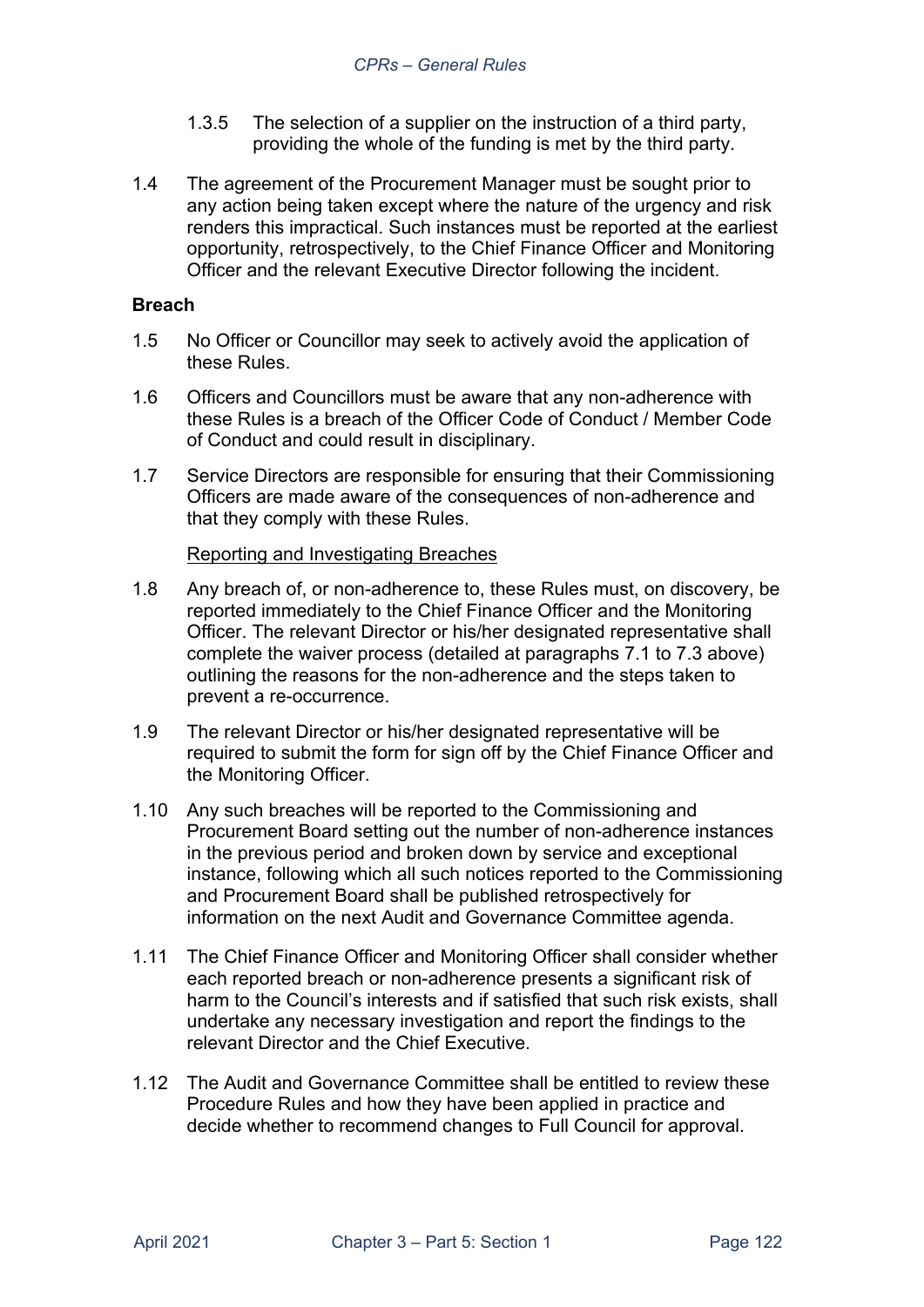# **Chapter 3 – Part 6**

# **Employment Procedure Rules**

## **General**

- 1 Staff within the organisation are employed, appointed, designated or engaged on behalf of the whole Council and not by parts of the organisation or individuals.
- 2 The employment, appointment, designation or engagement of all staff will be in compliance with the law and any policies and practices of the Council.
- 3 Persons employed, appointed, designated or engaged by contractors under specific agreements or contracts are not staff of the Council, but are employees engaged by the contractor.
- 4 The Council will provide the necessary resources to support the appointed officer structure. Officers may be employees and other persons engaged on temporary contracts, consultancy arrangements or other appropriate terms.
- 5 Generally (except for certain senior staff appointments) the function of appointment and dismissal of and taking disciplinary action against a member of staff of the Council must be discharged on behalf of the authority by the Head of the Paid Service or by an officer nominated by him/her.

# **Recruitment and Appointment of Staff**

- 6 Any candidate for any designation or appointment with the Council who knows that he/she is related to a Councillor or employee of the Council shall, when making application, disclose, in writing, that relationship to the Head of HR. A person who deliberately fails to disclose such a relationship shall be disqualified from designation or appointment and, if designated or appointed, shall be liable to dismissal.
- 7 Every Councillor and employee shall disclose to the Head of HR any relationship known to him/her to exist between him/herself and any person he/she knows is a candidate for a designation or appointment by the Council.
- 8 Any candidate for designation or appointment who directly or indirectly seeks the support of a Councillor or officer of the Council in any designation or appointment shall be disqualified and, if designated or appointed, shall be liable to dismissal. A Councillor shall not solicit for any person in respect of any designation or appointment with the Council but may give a written testimonial of a candidate's ability, experience or character.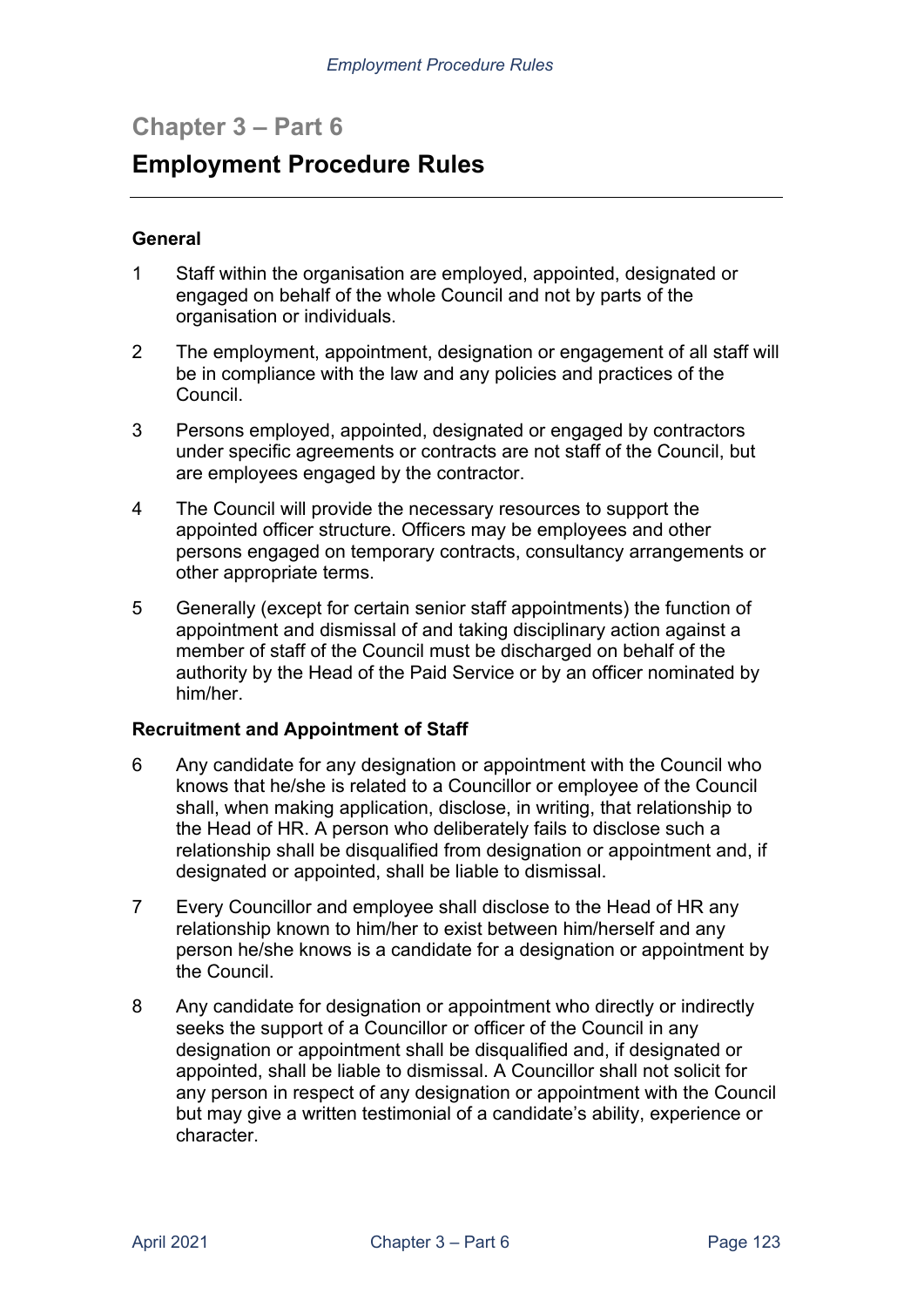- 9 Persons shall be deemed to be related to a candidate or officer if they are a spouse, partner (i.e. member of a couple living together) parent, parent-in-law, grandparent, child, stepchild, adopted child, grandchild, child of partner, brother, sister, uncle, aunt, nephew or niece or the spouse or partner of any of the preceding persons.
- 10 In the case of a dispute under paragraph 9 above about the status of a relationship in relation to an appointment, the Head of HR will rule and such ruling will be applied.
- 11 The Head of HR will ensure that the provisions of these Rules are reflected, as appropriate, in application forms or in any accompanying detailed procedures for each post, following advertisement.

## **Responsibility of the Corporate Policy Committee**

- 12 In addition to these rules, the responsibilities of the Corporate Policy Committee are set out in the Committee's Terms of Reference under the "Responsibilities for Functions" Section of this Constitution.
- 13 Subject to the provisions of these Rules, the Committee is responsible for hearing and determining appeals as set out in the Corporate Policy Committee terms of reference under the Council's employment-related policies. In determining these matters the Committee will have regard to the appropriate provisions of this procedure. The Committee may agree to discharge some of these functions through a Sub-Committee (particularly discipline of the Statutory Officers).

#### **Appointment of Head of the Paid Service**

- 14 The appointment of Head of the Paid Service is subject to specific requirements as set out below.
- 15 Where the Council proposes to appoint to the Head of the Paid Service, the Corporate Policy Committee will oversee the arrangements for filling the vacancy.
- 16 The Corporate Policy Committee shall:
	- 16.1 draw up a statement specifying the duties of the officer concerned and any qualifications or guidelines to be sought in the person to be appointed
	- 16.2 where it is not proposed to appoint from existing employees, make arrangements for the post to be advertised in such a way as is likely to bring it to the attention of persons who are qualified to apply for it
	- 16.3 make arrangements for a copy of the statement mentioned above to be sent to any person on request
	- 16.4 where a post has been advertised as required above, the Committee will select from the applications a short list of qualified candidates and will then interview those included in the short list.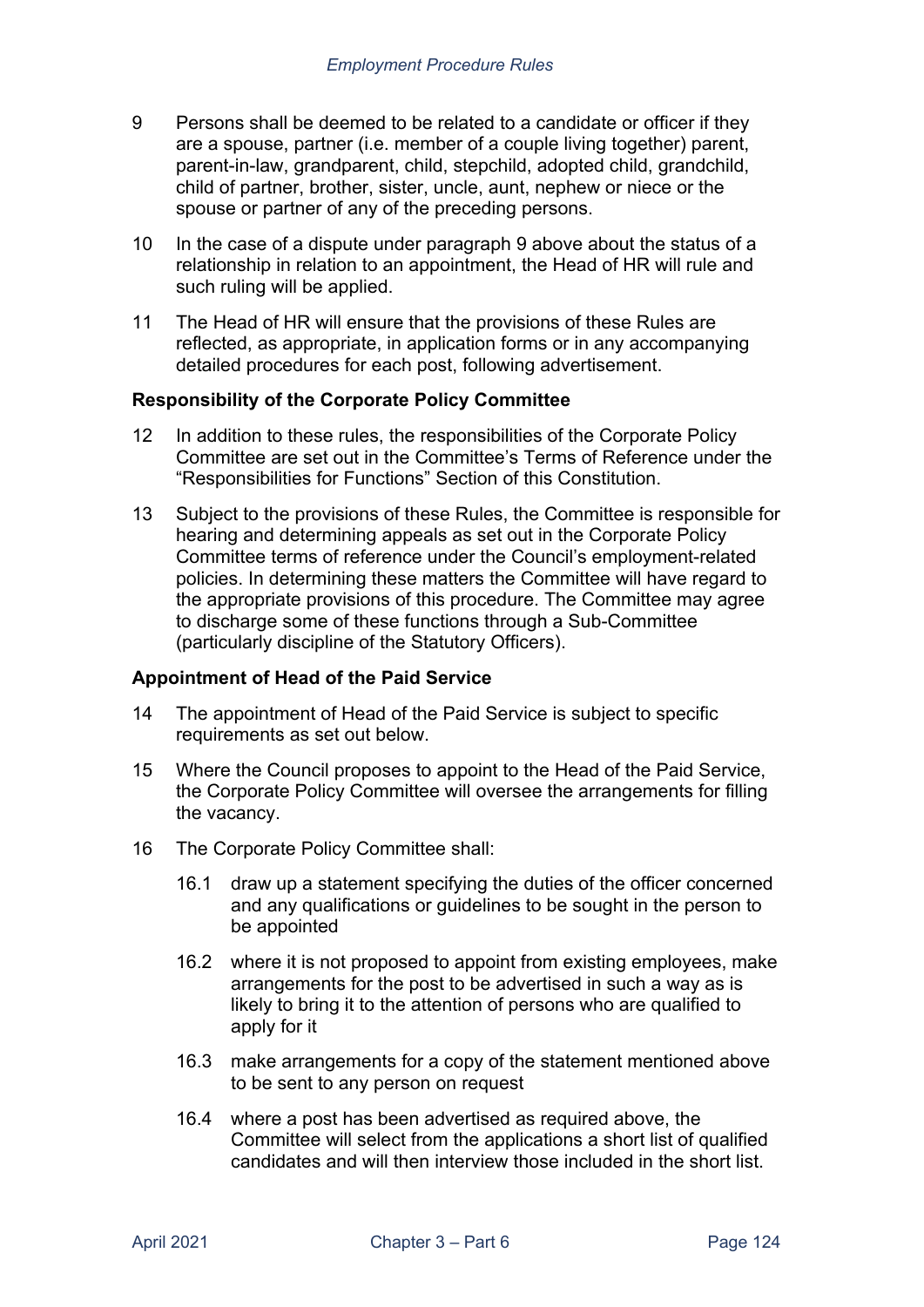- 17 Following the interview of candidates, the Committee will come to a view as to the most suitable person to recommend for the position.
- 18 The Committee must advise the Head of HR of:
	- 18.1the name of the person in question
	- 18.2 any other particulars which the Committee consider are relevant to the appointment.
- 19 The Committee will recommend that person for appointment to the next meeting of the full Council or at a specially convened meeting of the Council. If the Council approve the recommendation, then a formal offer of appointment can be made.
- 20 Where following the interviews the Committee is of the view that there is no suitable candidate, it will re-advertise the post.
- 21 Where the Council does not approve the recommendation of the Committee, it shall indicate how it wishes to proceed.

#### **Other Chief Officers and Deputy Chief Officers**

- 22 The offer of appointment for:
	- 22.1. a statutory chief officer within the meaning of section 2(6) of the 1989 Act
	- 22.2 a non-statutory chief officer within the meaning of section 2(7) of the 1989 Act or
	- 22.3 a deputy chief officer within the meaning of section 2(8) of the 1989 Act

must not be made by the appointor until the appointor has notified the Head of HR of the name of the person to whom the appointor wishes to make the offer and any other particulars which the appointor considers are relevant to the appointment.

# **Dismissal of Head of Paid Service, Monitoring Officer and Chief Finance Officer**

23 Dismissal of the Designated Statutory Officers of the Council (the Head of Paid Service, the Monitoring Officer and the Chief Finance Officer) (the 'DSOs') will be dealt with in accordance with the Investigation and Disciplinary Committee Terms of Reference above in **Chapter 2 – Part 4 – Committees**, together with the detailed guidance provided in the IDC Handbook which is included on the list of associated documents in **Chapter 7**. The requirements of the Local Authorities (Standing Orders) (England) Regulations 2001 (as amended) and the Model Disciplinary Procedure and Guidance as set out in the JNC Conditions of Service Handbook will be followed in this regard.